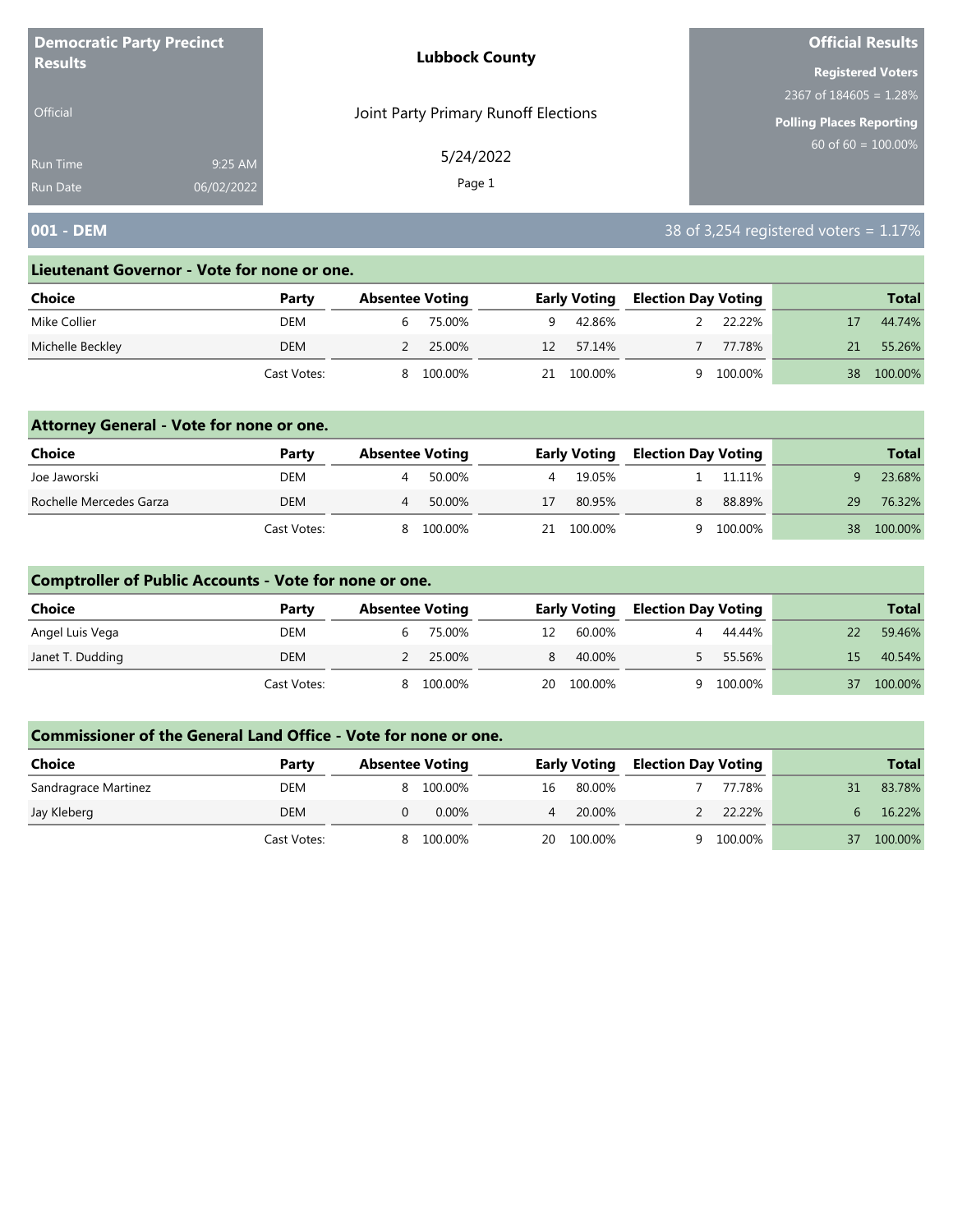| <b>Democratic Party Precinct</b> |            | <b>Lubbock County</b>                | <b>Official Results</b>   |
|----------------------------------|------------|--------------------------------------|---------------------------|
| <b>Results</b>                   |            |                                      | <b>Registered Voters</b>  |
|                                  |            |                                      | 2367 of $184605 = 1.28\%$ |
| <b>Official</b>                  |            | Joint Party Primary Runoff Elections | Polling Places Reporting  |
| Run Time                         | 9:25 AM    | 5/24/2022                            | $60$ of 60 = 100.00%      |
| <b>Run Date</b>                  | 06/02/2022 | Page 2                               |                           |

# **002 - DEM** 36 of 2,018 registered voters = 1.78%

#### **Lieutenant Governor - Vote for none or one.**

| Choice           | Party       | <b>Absentee Voting</b> |    | <b>Early Voting</b> | <b>Election Day Voting</b> |         |    | <b>Total</b> |
|------------------|-------------|------------------------|----|---------------------|----------------------------|---------|----|--------------|
| Mike Collier     | DEM         | 33.33%                 | Q  | 56.25%              |                            | 54.55%  | 18 | 50.00%       |
| Michelle Beckley | <b>DEM</b>  | 66.67%<br>b            |    | 43.75%              |                            | 45.45%  | 18 | 50.00%       |
|                  | Cast Votes: | 100.00%<br>a           | 16 | 100.00%             |                            | 100.00% | 36 | 100.00%      |

### **Attorney General - Vote for none or one.**

| Choice                  | Party       | <b>Absentee Voting</b> |         |              | <b>Early Voting</b> | <b>Election Day Voting</b> |            |      | <b>Total</b> |
|-------------------------|-------------|------------------------|---------|--------------|---------------------|----------------------------|------------|------|--------------|
| Joe Jaworski            | DEM         |                        | 11.11%  |              | 43.75%              |                            | 18.18%     | 10.  | 27.78%       |
| Rochelle Mercedes Garza | DEM         |                        | 88.89%  | $\mathbf{Q}$ | 56.25%              | q                          | 81.82%     | 26   | 72.22%       |
|                         | Cast Votes: | Q                      | 100.00% |              | 16 100.00%          |                            | 11 100.00% | 36 · | 100.00%      |

### **Comptroller of Public Accounts - Vote for none or one.**

| <b>Choice</b>    | Party       | <b>Absentee Voting</b> |         |   | <b>Early Voting</b> | <b>Election Day Voting</b> |            |    | <b>Total</b> |
|------------------|-------------|------------------------|---------|---|---------------------|----------------------------|------------|----|--------------|
| Angel Luis Vega  | DEM         |                        | 55.56%  |   | 43.75%              |                            | 63.64%     | 19 | 52.78%       |
| Janet T. Dudding | DEM         | 4                      | 44.44%  | Q | 56.25%              |                            | 36.36%     | 17 | 47.22%       |
|                  | Cast Votes: | a                      | 100.00% |   | 16 100.00%          |                            | 11 100.00% | 36 | 100.00%      |

| <b>Choice</b>        | Party       | <b>Absentee Voting</b> |         |    | <b>Early Voting</b> | <b>Election Day Voting</b> |         |    | <b>Total</b> |
|----------------------|-------------|------------------------|---------|----|---------------------|----------------------------|---------|----|--------------|
| Sandragrace Martinez | DEM         |                        | 66.67%  | 8  | 50.00%              |                            | 81.82%  | 23 | 63.89%       |
| Jay Kleberg          | <b>DEM</b>  |                        | 33.33%  | 8. | 50.00%              |                            | 18.18%  | 13 | 36.11%       |
|                      | Cast Votes: |                        | 100.00% | 16 | 100.00%             | 11                         | 100.00% | 36 | 100.00%      |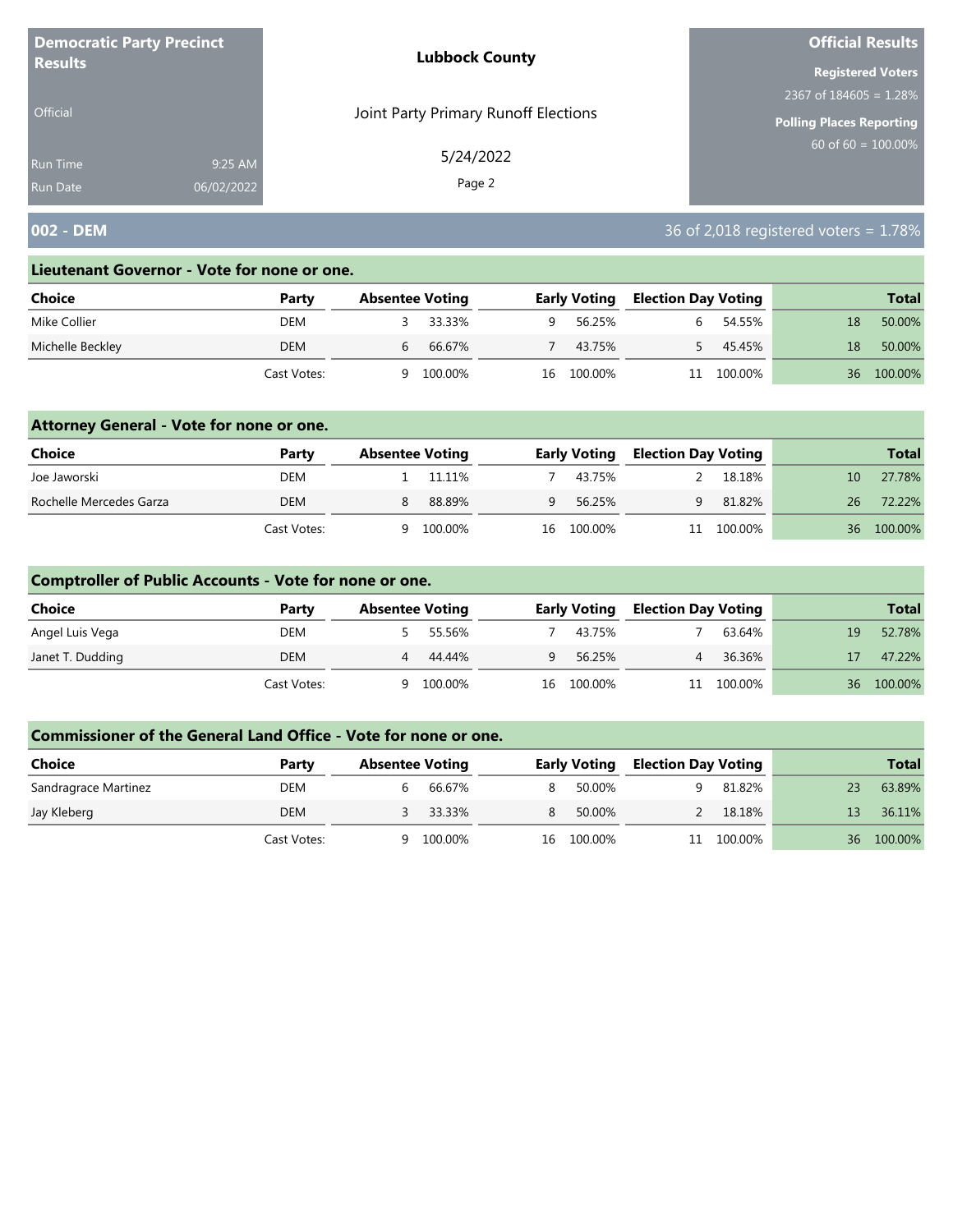| <b>Democratic Party Precinct</b> |            | <b>Lubbock County</b>                | <b>Official Results</b>   |
|----------------------------------|------------|--------------------------------------|---------------------------|
| <b>Results</b>                   |            |                                      | <b>Registered Voters</b>  |
|                                  |            |                                      | 2367 of $184605 = 1.28\%$ |
| <b>Official</b>                  |            | Joint Party Primary Runoff Elections | Polling Places Reporting  |
| <b>Run Time</b>                  | 9:25 AM    | 5/24/2022                            | $60$ of 60 = 100.00%      |
| <b>Run Date</b>                  | 06/02/2022 | Page 3                               |                           |

# **003 - DEM** 38 of 2,603 registered voters = 1.46%

#### **Lieutenant Governor - Vote for none or one.**

| Choice           | Party       | <b>Absentee Voting</b> |         |    | <b>Early Voting</b> | <b>Election Day Voting</b> |         |    | <b>Total</b> |
|------------------|-------------|------------------------|---------|----|---------------------|----------------------------|---------|----|--------------|
| Mike Collier     | DEM         |                        | 38.46%  |    | 5 35.71%            |                            | 37.50%  |    | 37.14%       |
| Michelle Beckley | DEM         | 8                      | 61.54%  | Q  | 64.29%              |                            | 62.50%  |    | 62.86%       |
|                  | Cast Votes: | 13                     | 100.00% | 14 | 100.00%             |                            | 100.00% | 35 | 100.00%      |

### **Attorney General - Vote for none or one.**

| Choice                  | Party       | <b>Absentee Voting</b> |            |    | <b>Early Voting</b> | <b>Election Day Voting</b> |           |    | <b>Total</b> |
|-------------------------|-------------|------------------------|------------|----|---------------------|----------------------------|-----------|----|--------------|
| Joe Jaworski            | DEM         |                        | 0.00%      |    | 21.43%              |                            | 25.00%    |    | 13.51%       |
| Rochelle Mercedes Garza | DEM         |                        | 15 100.00% | 11 | 78.57%              | h.                         | 75.00%    | 32 | 86.49%       |
|                         | Cast Votes: |                        | 15 100.00% |    | 14 100.00%          |                            | 8 100.00% | 37 | 100.00%      |

### **Comptroller of Public Accounts - Vote for none or one.**

| <b>Choice</b>    | Party       | <b>Absentee Voting</b> |         |    | <b>Early Voting</b> |   | <b>Election Day Voting</b> |    | <b>Total</b> |
|------------------|-------------|------------------------|---------|----|---------------------|---|----------------------------|----|--------------|
| Angel Luis Vega  | DEM         |                        | 80.00%  |    | 12 85.71%           |   | 62.50%                     | 29 | 78.38%       |
| Janet T. Dudding | DEM         |                        | 20.00%  |    | 2 14.29%            |   | 37.50%                     | 8. | 21.62%       |
|                  | Cast Votes: | 15.                    | 100.00% | 14 | 100.00%             | 8 | 100.00%                    | 37 | 100.00%      |

| <b>Choice</b>        | Party       | <b>Absentee Voting</b> |         |    | <b>Early Voting</b> |  | <b>Election Day Voting</b> |    | <b>Total</b> |
|----------------------|-------------|------------------------|---------|----|---------------------|--|----------------------------|----|--------------|
| Sandragrace Martinez | DEM         |                        | 80.00%  | 12 | 85.71%              |  | 62.50%                     | 29 | 78.38%       |
| Jay Kleberg          | DEM         |                        | 20.00%  |    | 2 14.29%            |  | 37.50%                     |    | 21.62%       |
|                      | Cast Votes: | 15.                    | 100.00% | 14 | 100.00%             |  | 100.00%                    |    | 100.00%      |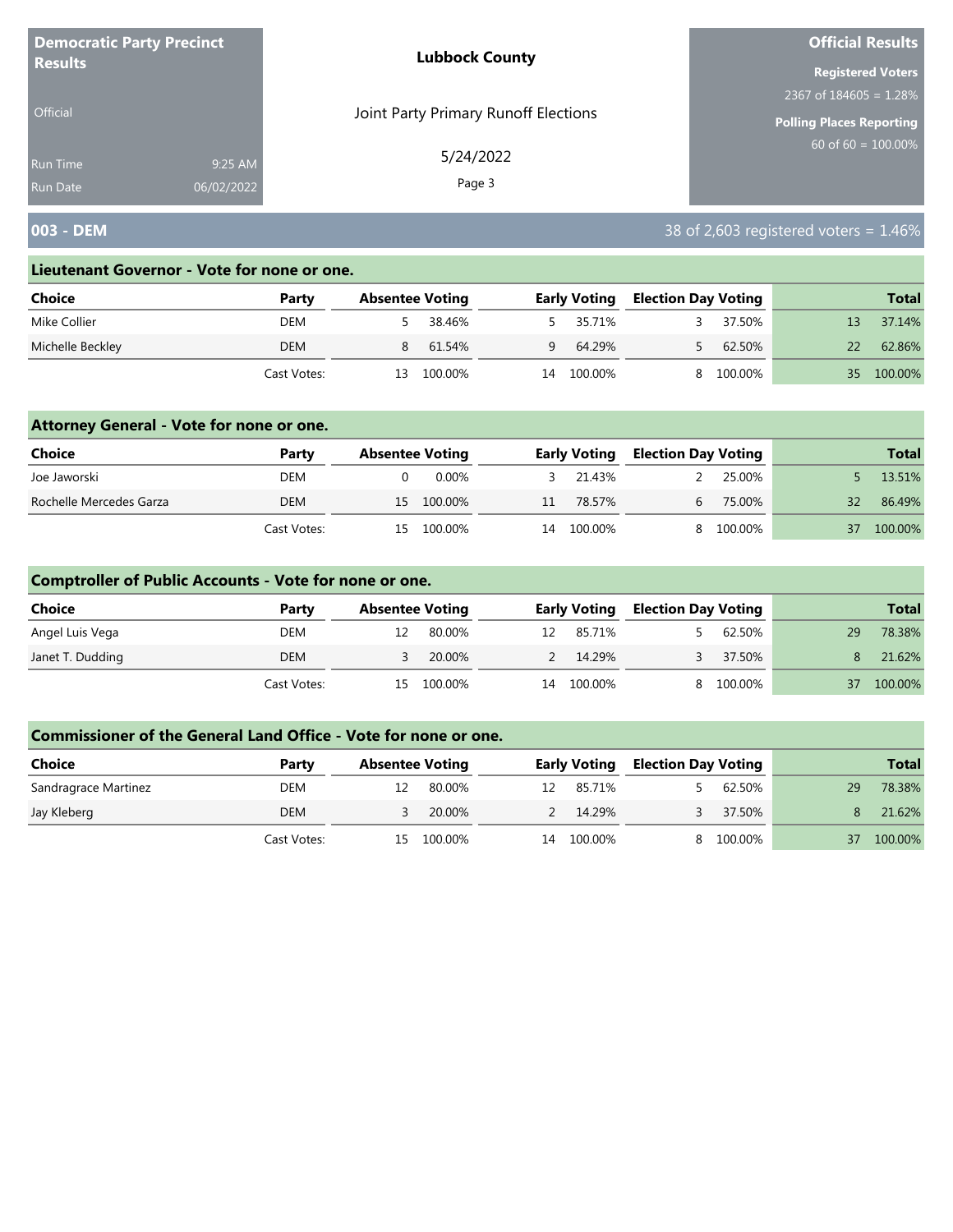| <b>Democratic Party Precinct</b><br><b>Results</b> |            | <b>Lubbock County</b>                | <b>Official Results</b>   |  |  |
|----------------------------------------------------|------------|--------------------------------------|---------------------------|--|--|
|                                                    |            |                                      | <b>Registered Voters</b>  |  |  |
|                                                    |            |                                      | 2367 of $184605 = 1.28\%$ |  |  |
| <b>Official</b>                                    |            | Joint Party Primary Runoff Elections | Polling Places Reporting  |  |  |
| <b>Run Time</b>                                    | 9:25 AM    | 5/24/2022                            | $60$ of 60 = 100.00%      |  |  |
| <b>Run Date</b>                                    | 06/02/2022 | Page 4                               |                           |  |  |

# **004 - DEM** 30 of 1,134 registered voters = 2.65%

#### **Lieutenant Governor - Vote for none or one.**

| Choice           | Party       | <b>Absentee Voting</b> |         |    | <b>Early Voting</b> |  | <b>Election Day Voting</b> | <b>Total</b> |         |
|------------------|-------------|------------------------|---------|----|---------------------|--|----------------------------|--------------|---------|
| Mike Collier     | DEM         |                        | 57.14%  |    | 23.53%              |  | 33.33%                     | 10           | 33.33%  |
| Michelle Beckley | DEM         |                        | 42.86%  | 13 | 76.47%              |  | 66.67%                     | 20           | 66.67%  |
|                  | Cast Votes: |                        | 100.00% |    | 100.00%             |  | 100.00%                    | 30           | 100.00% |

### **Attorney General - Vote for none or one.**

| Choice                  | Party       | <b>Absentee Voting</b> |         |    | <b>Early Voting</b> |  | <b>Election Day Voting</b> |                 | <b>Total</b> |
|-------------------------|-------------|------------------------|---------|----|---------------------|--|----------------------------|-----------------|--------------|
| Joe Jaworski            | DEM         |                        | 42.86%  |    | 5 29.41%            |  | 0.00%                      |                 | 26.67%       |
| Rochelle Mercedes Garza | <b>DEM</b>  |                        | 57.14%  | 12 | 70.59%              |  | 6 100.00%                  | 22              | 73.33%       |
|                         | Cast Votes: |                        | 100.00% | 17 | 100.00%             |  | 6 100.00%                  | 30 <sup>2</sup> | 100.00%      |

### **Comptroller of Public Accounts - Vote for none or one.**

| <b>Choice</b>    | Party       | <b>Absentee Voting</b> |         |    | <b>Early Voting</b> | <b>Election Day Voting</b> |          |    | <b>Total</b> |
|------------------|-------------|------------------------|---------|----|---------------------|----------------------------|----------|----|--------------|
| Angel Luis Vega  | DEM         |                        | 85.71%  | 16 | 94.12%              |                            | 100.00%  |    | 93.10%       |
| Janet T. Dudding | DEM         |                        | 14.29%  |    | 5.88%               |                            | $0.00\%$ |    | 6.90%        |
|                  | Cast Votes: |                        | 100.00% | 17 | 100.00%             |                            | 100.00%  | 29 | 100.00%      |

| <b>Choice</b>        | Party       | <b>Absentee Voting</b> |         |    | <b>Early Voting</b> |  | <b>Election Day Voting</b> |    | <b>Total</b> |
|----------------------|-------------|------------------------|---------|----|---------------------|--|----------------------------|----|--------------|
| Sandragrace Martinez | DEM         |                        | 57.14%  | 16 | 94.12%              |  | 66.67%                     | 24 | 80.00%       |
| Jay Kleberg          | DEM         |                        | 42.86%  |    | 5.88%               |  | 33.33%                     |    | 20.00%       |
|                      | Cast Votes: |                        | 100.00% | 17 | 100.00%             |  | 100.00%                    | 30 | 100.00%      |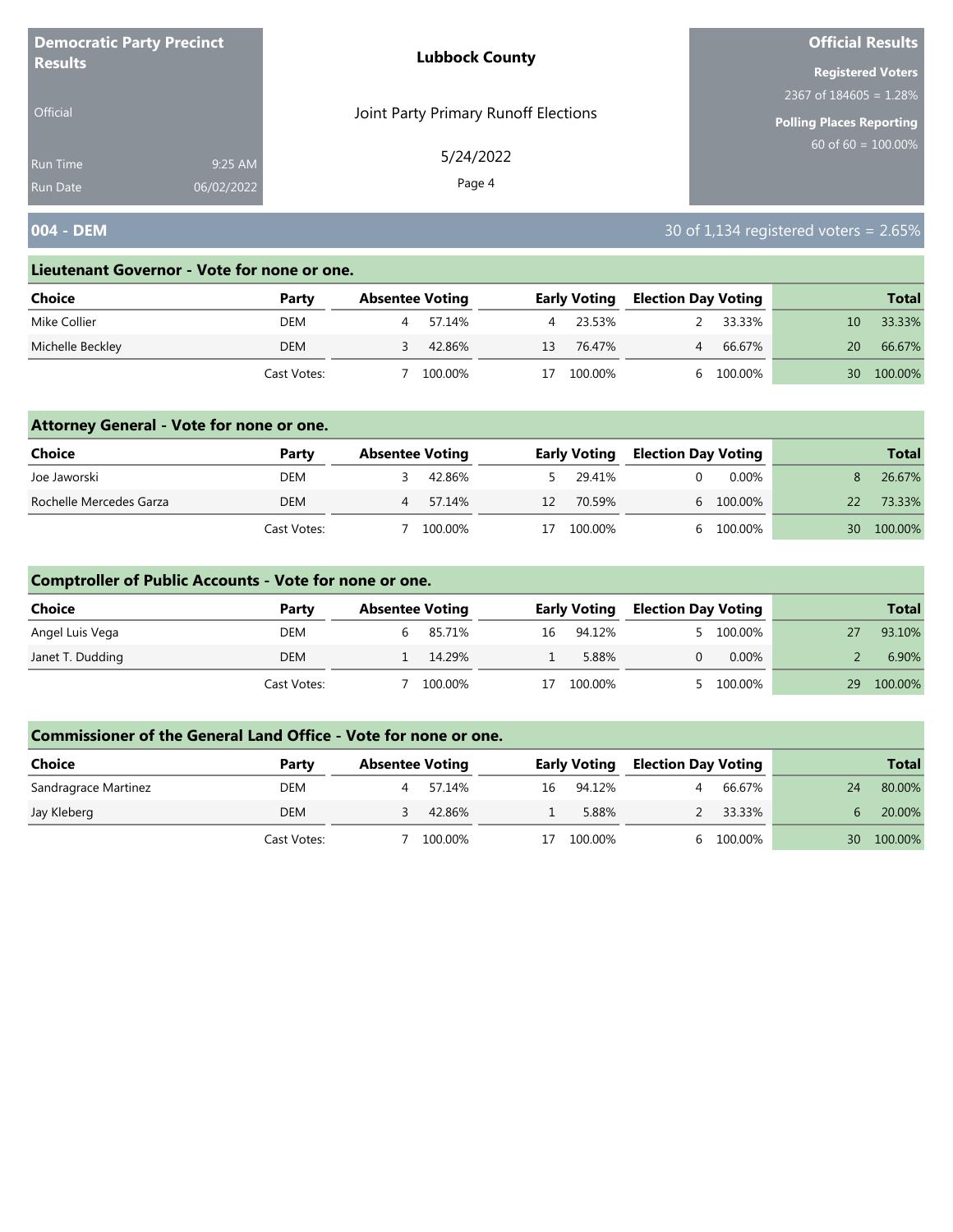| <b>Democratic Party Precinct</b><br><b>Results</b> |            | <b>Lubbock County</b>                | <b>Official Results</b>   |  |  |
|----------------------------------------------------|------------|--------------------------------------|---------------------------|--|--|
|                                                    |            |                                      | <b>Registered Voters</b>  |  |  |
|                                                    |            |                                      | 2367 of $184605 = 1.28\%$ |  |  |
| <b>Official</b>                                    |            | Joint Party Primary Runoff Elections | Polling Places Reporting  |  |  |
| <b>Run Time</b>                                    | 9:25 AM    | 5/24/2022                            | $60$ of 60 = 100.00%      |  |  |
| <b>Run Date</b>                                    | 06/02/2022 | Page 5                               |                           |  |  |

# **005 - DEM** 27 of 717 registered voters = 3.77%

#### **Lieutenant Governor - Vote for none or one.**

| Choice           | Party       | <b>Absentee Voting</b> |         |    | <b>Early Voting</b> | <b>Election Day Voting</b> |         |    | <b>Total</b> |
|------------------|-------------|------------------------|---------|----|---------------------|----------------------------|---------|----|--------------|
| Mike Collier     | DEM         |                        | 50.00%  |    | 42.11%              |                            | 33.33%  |    | 40.74%       |
| Michelle Beckley | DEM         |                        | 50.00%  | 11 | 57.89%              | $\overline{4}$             | 66.67%  | 16 | 59.26%       |
|                  | Cast Votes: |                        | 100.00% | 19 | 100.00%             |                            | 100.00% |    | 100.00%      |

### **Attorney General - Vote for none or one.**

| Choice                  | Party       | <b>Absentee Voting</b> |          | <b>Early Voting</b> | <b>Election Day Voting</b> |           |    | <b>Total</b> |
|-------------------------|-------------|------------------------|----------|---------------------|----------------------------|-----------|----|--------------|
| Joe Jaworski            | DEM         | 0.00%                  | $\Omega$ | 0.00%               |                            | $0.00\%$  |    | $0.00\%$     |
| Rochelle Mercedes Garza | DEM         | 2 100.00%              |          | 18 100.00%          |                            | 6 100.00% | 26 | 100.00%      |
|                         | Cast Votes: | 2 100.00%              |          | 18 100.00%          |                            | 100.00%   | 26 | 100.00%      |

## **Comptroller of Public Accounts - Vote for none or one.**

| Choice           | Party       | <b>Absentee Voting</b> |          |    | <b>Early Voting</b> | <b>Election Day Voting</b> |         | <b>Total</b> |
|------------------|-------------|------------------------|----------|----|---------------------|----------------------------|---------|--------------|
| Angel Luis Vega  | DEM         |                        | 100.00%  | 17 | 94.44%              | Δ.                         | 66.67%  | 88.46%       |
| Janet T. Dudding | DEM         |                        | $0.00\%$ |    | 5.56%               |                            | 33.33%  | 11.54%       |
|                  | Cast Votes: |                        | 100.00%  | 18 | 100.00%             |                            | 100.00% | 26 100.00%   |

| Choice               | Party       | <b>Absentee Voting</b> |    | <b>Early Voting</b> | <b>Election Day Voting</b> |           |    | <b>Total</b> |
|----------------------|-------------|------------------------|----|---------------------|----------------------------|-----------|----|--------------|
| Sandragrace Martinez | DEM         | 100.00%                | 19 | 100.00%             |                            | 83.33%    | 26 | 96.30%       |
| Jay Kleberg          | DEM         | $0.00\%$               |    | $0.00\%$            |                            | 16.67%    |    | 3.70%        |
|                      | Cast Votes: | 100.00%                | 19 | 100.00%             |                            | 6 100.00% |    | 100.00%      |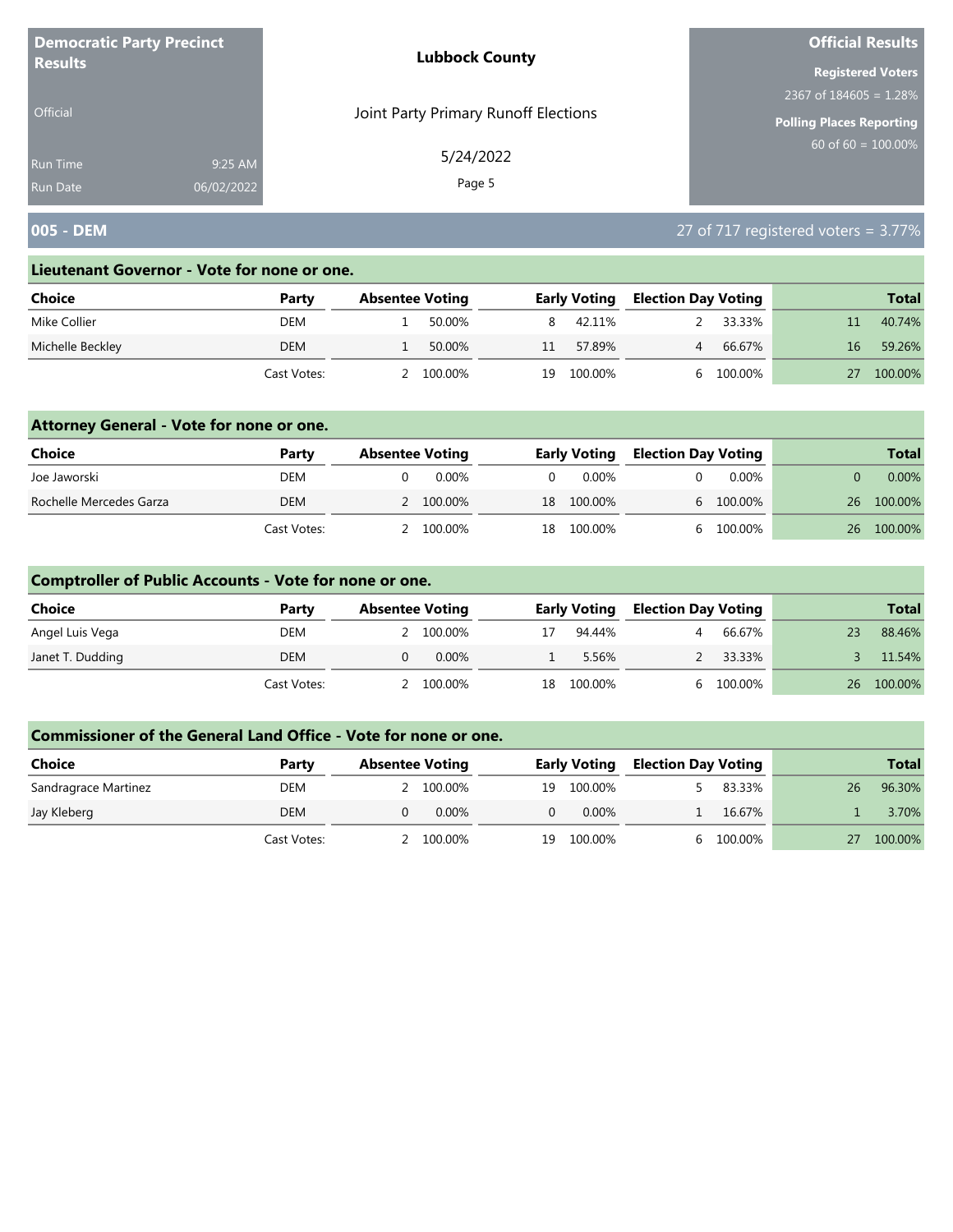| <b>Democratic Party Precinct</b>   |                       | <b>Lubbock County</b>                | <b>Official Results</b>         |
|------------------------------------|-----------------------|--------------------------------------|---------------------------------|
| <b>Results</b>                     |                       |                                      | <b>Registered Voters</b>        |
|                                    |                       |                                      | 2367 of $184605 = 1.28\%$       |
| <b>Official</b>                    |                       | Joint Party Primary Runoff Elections | <b>Polling Places Reporting</b> |
| <b>Run Time</b><br><b>Run Date</b> | 9:25 AM<br>06/02/2022 | 5/24/2022<br>Page 6                  | 60 of $60 = 100.00\%$           |
|                                    |                       |                                      |                                 |

## **006 - DEM 1006 - DEM 1006 - DEM 1006 - DEM 1006 - DEM 1006 - DEM 1006 - DEM 1006 - DEM 1006 - DEM 1006 - DEM 1006 - DEM 1006 - DEM 1006 - DEM 1006 - DEM 1006 - DEM 1006 - DEM 1006 - DEM 1**

#### **Lieutenant Governor - Vote for none or one.**

| Choice           | Party       | <b>Absentee Voting</b> |         |    | <b>Early Voting</b> | <b>Election Day Voting</b> |            |    | <b>Total</b> |
|------------------|-------------|------------------------|---------|----|---------------------|----------------------------|------------|----|--------------|
| Mike Collier     | DEM         |                        | 18.18%  | 4  | 30.77%              |                            | 31.25%     |    | 27.50%       |
| Michelle Beckley | <b>DEM</b>  | 9                      | 81.82%  | Q  | 69.23%              | 11                         | 68.75%     | 29 | 72.50%       |
|                  | Cast Votes: |                        | 100.00% | 13 | 100.00%             |                            | 16 100.00% | 40 | 100.00%      |

### **Attorney General - Vote for none or one.**

| Choice                  | Party       | <b>Absentee Voting</b> |         |    | <b>Early Voting</b> | <b>Election Day Voting</b> |            |                 | <b>Total</b> |
|-------------------------|-------------|------------------------|---------|----|---------------------|----------------------------|------------|-----------------|--------------|
| Joe Jaworski            | DEM         |                        | 36.36%  |    | 8.33%               |                            | 12.50%     |                 | 17.95%       |
| Rochelle Mercedes Garza | <b>DEM</b>  |                        | 63.64%  | 11 | 91.67%              | 14                         | 87.50%     | 32 <sub>1</sub> | 82.05%       |
|                         | Cast Votes: | 11                     | 100.00% |    | 12 100.00%          |                            | 16 100.00% | 39              | 100.00%      |

### **Comptroller of Public Accounts - Vote for none or one.**

| Choice           | Party       | <b>Absentee Voting</b> |            | <b>Early Voting</b> | <b>Election Day Voting</b> |            |    | <b>Total</b> |
|------------------|-------------|------------------------|------------|---------------------|----------------------------|------------|----|--------------|
| Angel Luis Vega  | DEM         |                        | 45.45%     | 8 61.54%            |                            | 43.75%     | 20 | 50.00%       |
| Janet T. Dudding | <b>DEM</b>  | 6                      | 54.55%     | 38.46%              | q                          | 56.25%     | 20 | 50.00%       |
|                  | Cast Votes: |                        | 11 100.00% | 13 100.00%          |                            | 16 100.00% | 40 | 100.00%      |

| <b>Choice</b>        | Party       | <b>Absentee Voting</b> |         |    | <b>Early Voting</b> | <b>Election Day Voting</b> |            |    | <b>Total</b> |
|----------------------|-------------|------------------------|---------|----|---------------------|----------------------------|------------|----|--------------|
| Sandragrace Martinez | DEM         |                        | 63.64%  | 10 | 76.92%              | 12                         | 75.00%     | 29 | 72.50%       |
| Jay Kleberg          | DEM         |                        | 36.36%  |    | 23.08%              |                            | 25.00%     |    | 27.50%       |
|                      | Cast Votes: |                        | 100.00% | 13 | 100.00%             |                            | 16 100.00% | 40 | 100.00%      |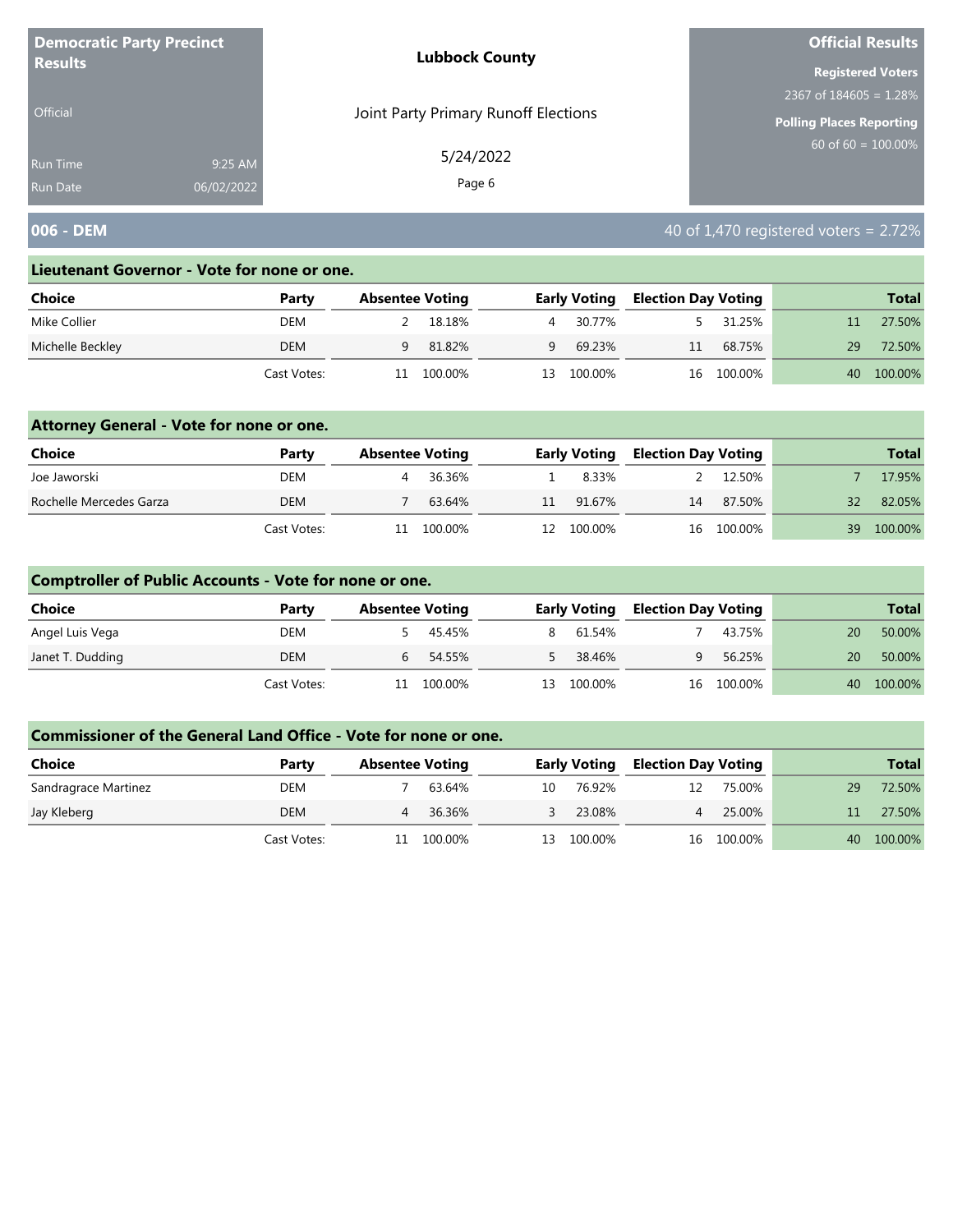| <b>Democratic Party Precinct</b> |            | <b>Lubbock County</b>                | <b>Official Results</b>   |
|----------------------------------|------------|--------------------------------------|---------------------------|
| <b>Results</b>                   |            |                                      | <b>Registered Voters</b>  |
|                                  |            |                                      | 2367 of $184605 = 1.28\%$ |
| <b>Official</b>                  |            | Joint Party Primary Runoff Elections | Polling Places Reporting  |
| Run Time                         | 9:25 AM    | 5/24/2022                            | 60 of 60 = $100.00\%$     |
| <b>Run Date</b>                  | 06/02/2022 | Page 7                               |                           |

# **007 - DEM 1.42% 1.42% 1.42% 1.42% 42 of 2,950 registered voters = 1.42%**

#### **Lieutenant Governor - Vote for none or one.**

| Choice           | Party       | <b>Absentee Voting</b> |    | <b>Early Voting</b> | <b>Election Day Voting</b> |         |    | <b>Total</b> |
|------------------|-------------|------------------------|----|---------------------|----------------------------|---------|----|--------------|
| Mike Collier     | DEM         | 66.67%<br>b            | 17 | 77.27%              |                            | 27.27%  | 26 | 61.90%       |
| Michelle Beckley | DEM         | 33.33%                 |    | 5 22.73%            | 8                          | 72.73%  | 16 | 38.10%       |
|                  | Cast Votes: | 100.00%<br>a           | 22 | 100.00%             | 11                         | 100.00% | 42 | 100.00%      |

### **Attorney General - Vote for none or one.**

| <b>Choice</b>           | Party       | <b>Absentee Voting</b> |         |    | <b>Early Voting</b> | <b>Election Day Voting</b> |            |     | <b>Total</b> |
|-------------------------|-------------|------------------------|---------|----|---------------------|----------------------------|------------|-----|--------------|
| Joe Jaworski            | DEM         |                        | 44.44%  | Q. | 40.91%              |                            | 18.18%     | 15. | 35.71%       |
| Rochelle Mercedes Garza | DEM         |                        | 55.56%  | 13 | 59.09%              | Q                          | 81.82%     | 27  | 64.29%       |
|                         | Cast Votes: | a                      | 100.00% |    | 22 100.00%          |                            | 11 100.00% |     | 42 100.00%   |

### **Comptroller of Public Accounts - Vote for none or one.**

| Choice           | Party       | <b>Absentee Voting</b> |          |    | <b>Early Voting</b> | <b>Election Day Voting</b> |            |    | <b>Total</b> |
|------------------|-------------|------------------------|----------|----|---------------------|----------------------------|------------|----|--------------|
| Angel Luis Vega  | DEM         |                        | 3 33.33% |    | 42.11%              |                            | 45.45%     | 16 | 41.03%       |
| Janet T. Dudding | DEM         | b                      | 66.67%   | 11 | 57.89%              | h.                         | 54.55%     | 23 | 58.97%       |
|                  | Cast Votes: | Q                      | 100.00%  | 19 | 100.00%             |                            | 11 100.00% | 39 | 100.00%      |

| <b>Choice</b>        | Party       | <b>Absentee Voting</b> |         |    | <b>Early Voting</b> | <b>Election Day Voting</b> |         |    | <b>Total</b> |
|----------------------|-------------|------------------------|---------|----|---------------------|----------------------------|---------|----|--------------|
| Sandragrace Martinez | DEM         |                        | 44.44%  |    | 40.00%              |                            | 72.73%  | 20 | 50.00%       |
| Jay Kleberg          | DEM         |                        | 55.56%  | 12 | 60.00%              |                            | 27.27%  | 20 | 50.00%       |
|                      | Cast Votes: | a                      | 100.00% | 20 | 100.00%             |                            | 100.00% | 40 | 100.00%      |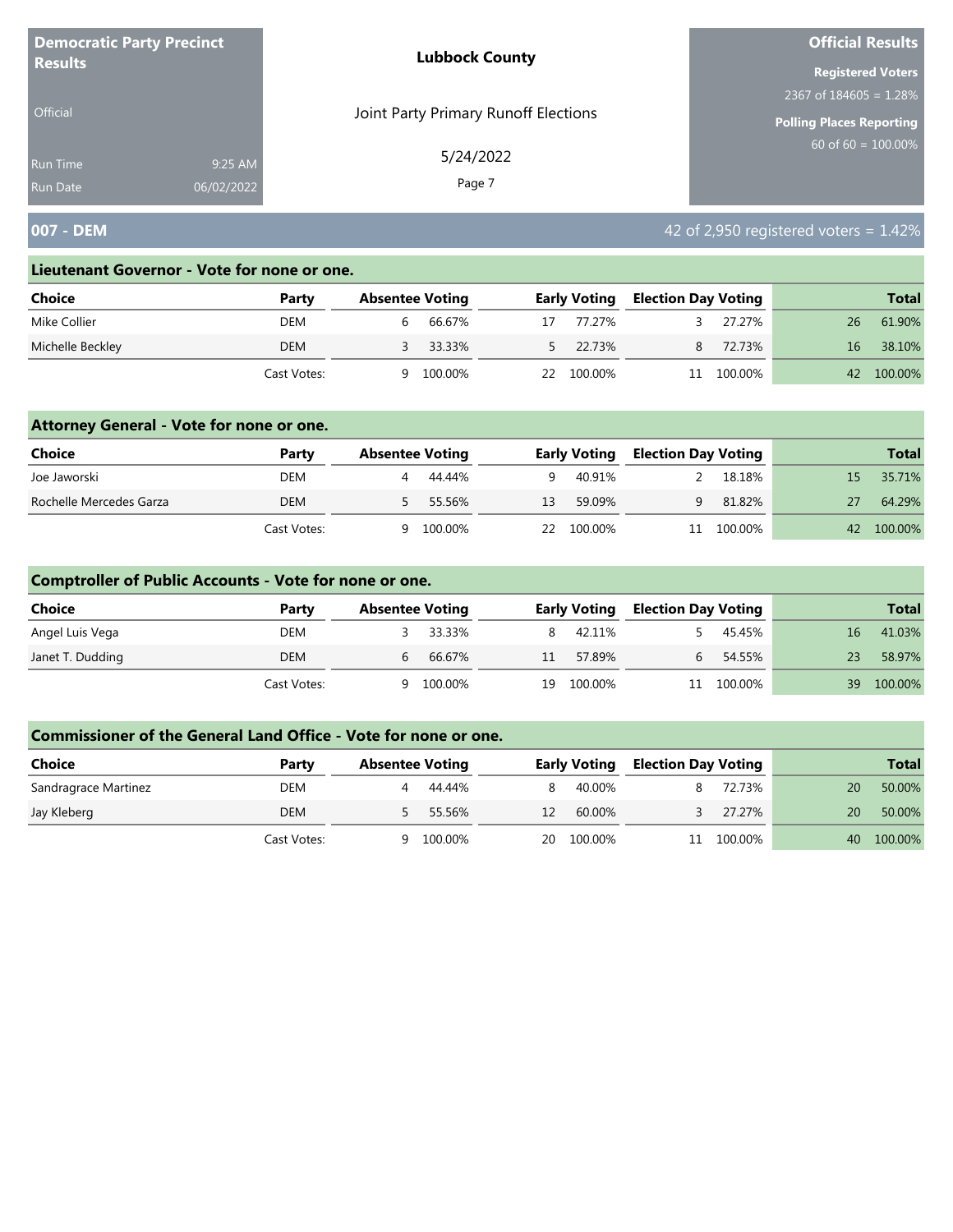| <b>Democratic Party Precinct</b>   |                       | <b>Lubbock County</b>                | <b>Official Results</b>         |
|------------------------------------|-----------------------|--------------------------------------|---------------------------------|
| <b>Results</b>                     |                       |                                      | <b>Registered Voters</b>        |
|                                    |                       |                                      | 2367 of $184605 = 1.28\%$       |
| <b>Official</b>                    |                       | Joint Party Primary Runoff Elections | <b>Polling Places Reporting</b> |
| <b>Run Time</b><br><b>Run Date</b> | 9:25 AM<br>06/02/2022 | 5/24/2022<br>Page 8                  | 60 of $60 = 100.00\%$           |
|                                    |                       |                                      |                                 |

# **008 - DEM 13 of 2,689 registered voters = 0.48%**

#### **Lieutenant Governor - Vote for none or one.**

| Choice           | Party       | <b>Absentee Voting</b> |          |   | <b>Early Voting</b> | <b>Election Day Voting</b> |         | <b>Total</b> |
|------------------|-------------|------------------------|----------|---|---------------------|----------------------------|---------|--------------|
| Mike Collier     | DEM         |                        | $0.00\%$ | 4 | 100.00%             |                            | 55.56%  | 69.23%       |
| Michelle Beckley | DEM         |                        | $0.00\%$ |   | $0.00\%$            | 4                          | 44.44%  | 30.77%       |
|                  | Cast Votes: |                        | 0.00%    | 4 | 100.00%             |                            | 100.00% | 100.00%      |

### **Attorney General - Vote for none or one.**

| Choice                  | Party       | <b>Absentee Voting</b> |          |   | <b>Early Voting</b> | <b>Election Day Voting</b> |         |    | <b>Total</b> |
|-------------------------|-------------|------------------------|----------|---|---------------------|----------------------------|---------|----|--------------|
| Joe Jaworski            | DEM         |                        | 0.00%    |   | 75.00%              |                            | 22.22%  |    | 38.46%       |
| Rochelle Mercedes Garza | DEM         |                        | $0.00\%$ |   | 25.00%              |                            | 77.78%  | 8. | 61.54%       |
|                         | Cast Votes: |                        | $0.00\%$ | 4 | 100.00%             | u.                         | 100.00% | 13 | 100.00%      |

### **Comptroller of Public Accounts - Vote for none or one.**

| <b>Choice</b>    | Party       | <b>Absentee Voting</b> |       |          | <b>Early Voting</b> | <b>Election Day Voting</b> |         |    | <b>Total</b> |
|------------------|-------------|------------------------|-------|----------|---------------------|----------------------------|---------|----|--------------|
| Angel Luis Vega  | DEM         |                        | 0.00% | $\Omega$ | 0.00%               |                            | 22.22%  |    | 15.38%       |
| Janet T. Dudding | DEM         |                        | 0.00% |          | 4 100.00%           |                            | 77.78%  |    | 84.62%       |
|                  | Cast Votes: |                        | 0.00% |          | 4 100.00%           | Q                          | 100.00% | 13 | 100.00%      |

| <b>Choice</b>        | Party       | <b>Absentee Voting</b> |       |   | <b>Early Voting</b> | <b>Election Day Voting</b> |         |    | <b>Total</b> |
|----------------------|-------------|------------------------|-------|---|---------------------|----------------------------|---------|----|--------------|
| Sandragrace Martinez | DEM         |                        | 0.00% |   | 25.00%              |                            | 44.44%  |    | 38.46%       |
| Jay Kleberg          | DEM         |                        | 0.00% |   | 75.00%              |                            | 55.56%  | 8. | 61.54%       |
|                      | Cast Votes: |                        | 0.00% | 4 | 100.00%             |                            | 100.00% | 13 | 100.00%      |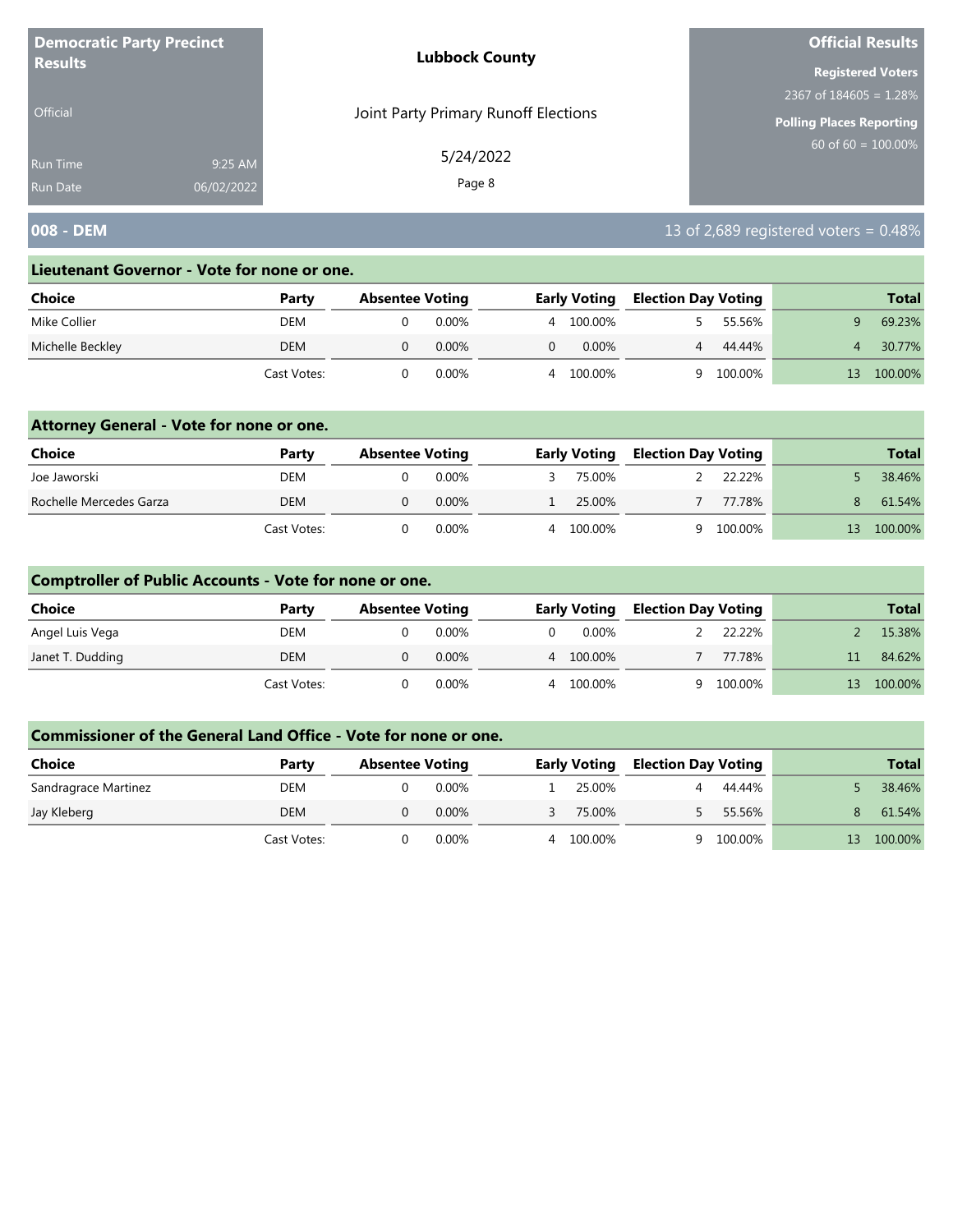| <b>Democratic Party Precinct</b>                            | <b>Lubbock County</b>                | <b>Official Results</b>         |  |  |
|-------------------------------------------------------------|--------------------------------------|---------------------------------|--|--|
| <b>Results</b>                                              |                                      | <b>Registered Voters</b>        |  |  |
|                                                             |                                      | 2367 of $184605 = 1.28\%$       |  |  |
| <b>Official</b>                                             | Joint Party Primary Runoff Elections | <b>Polling Places Reporting</b> |  |  |
| 9:25 AM<br><b>Run Time</b><br>06/02/2022<br><b>Run Date</b> | 5/24/2022<br>Page 9                  | 60 of $60 = 100.00\%$           |  |  |

# **009 - DEM 1999 - DEM 1999 - DEM 1999 - DEM 1999 - DEM 1999 - DEM 1999 - DEM 1999 - DEM 1999 - DEM 1999 - DEM 1999 - DEM 1999 - DEM 1999 - DEM 1999 - DEM 1999 - DEM 1999 - DEM 1999 - DEM 1**

#### **Lieutenant Governor - Vote for none or one.**

| Choice           | Party       | <b>Absentee Voting</b> |         |    | <b>Early Voting</b> | Election Day Voting |         |    | <b>Total</b> |
|------------------|-------------|------------------------|---------|----|---------------------|---------------------|---------|----|--------------|
| Mike Collier     | DEM         |                        | 66.67%  | Q  | 50.00%              | 16                  | 84.21%  | 33 | 67.35%       |
| Michelle Beckley | DEM         |                        | 33.33%  | Q  | 50.00%              |                     | 15.79%  | 16 | 32.65%       |
|                  | Cast Votes: | 12                     | 100.00% | 18 | 100.00%             | 19                  | 100.00% | 49 | 100.00%      |

### **Attorney General - Vote for none or one.**

| <b>Choice</b>           | Party       | <b>Absentee Voting</b> |         | <b>Early Voting</b> | <b>Election Day Voting</b> |            |    | <b>Total</b> |
|-------------------------|-------------|------------------------|---------|---------------------|----------------------------|------------|----|--------------|
| Joe Jaworski            | DEM         |                        | 36.36%  | 8 44.44%            |                            | 47.37%     | 21 | 43.75%       |
| Rochelle Mercedes Garza | DEM         |                        | 63.64%  | 10 55.56%           | 10                         | 52.63%     |    | 56.25%       |
|                         | Cast Votes: | 11                     | 100.00% | 18 100.00%          |                            | 19 100.00% | 48 | 100.00%      |

## **Comptroller of Public Accounts - Vote for none or one.**

| Choice           | Party       | <b>Absentee Voting</b> |         | <b>Early Voting</b> | <b>Election Day Voting</b> |            |    | <b>Total</b> |
|------------------|-------------|------------------------|---------|---------------------|----------------------------|------------|----|--------------|
| Angel Luis Vega  | DEM         |                        | 9.09%   | 5 27.78%            | 6.                         | 33.33%     |    | 25.53%       |
| Janet T. Dudding | DEM         | 10                     | 90.91%  | 13 72.22%           | 12                         | 66.67%     | 35 | 74.47%       |
|                  | Cast Votes: | 11                     | 100.00% | 18 100.00%          |                            | 18 100.00% | 47 | 100.00%      |

| Choice               | Party       | <b>Absentee Voting</b> |         |    | <b>Early Voting</b> |    | <b>Election Day Voting</b> |    | <b>Total</b> |
|----------------------|-------------|------------------------|---------|----|---------------------|----|----------------------------|----|--------------|
| Sandragrace Martinez | DEM         |                        | 54.55%  |    | 38.89%              |    | 21.05%                     |    | 35.42%       |
| Jay Kleberg          | DEM         |                        | 45.45%  | 11 | 61.11%              | 15 | 78.95%                     |    | 64.58%       |
|                      | Cast Votes: |                        | 100.00% | 18 | 100.00%             | 19 | 100.00%                    | 48 | 100.00%      |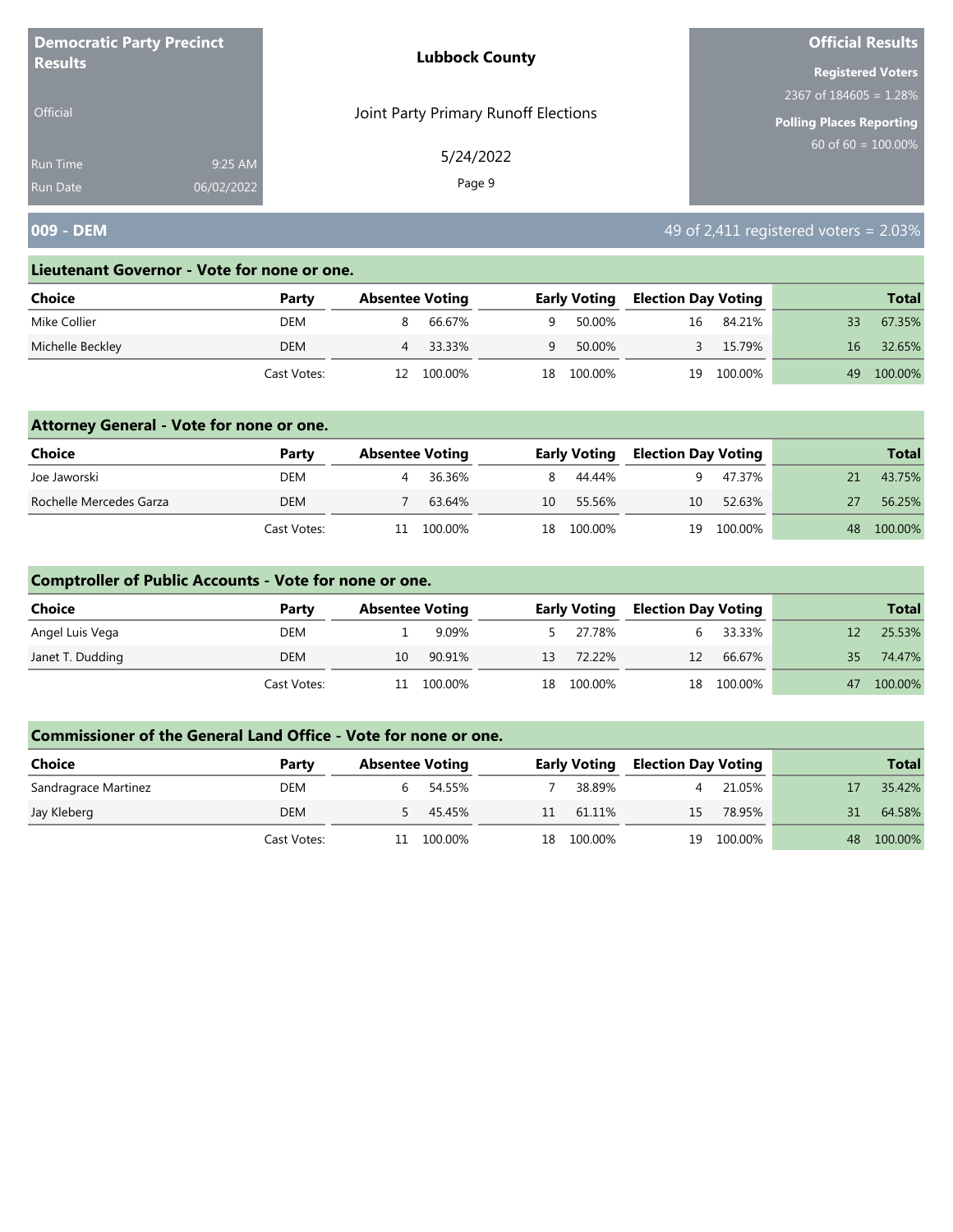| <b>Democratic Party Precinct</b><br><b>Results</b> |            | <b>Lubbock County</b>                | <b>Official Results</b>   |  |  |
|----------------------------------------------------|------------|--------------------------------------|---------------------------|--|--|
|                                                    |            |                                      | <b>Registered Voters</b>  |  |  |
|                                                    |            |                                      | 2367 of $184605 = 1.28\%$ |  |  |
| <b>Official</b>                                    |            | Joint Party Primary Runoff Elections | Polling Places Reporting  |  |  |
| Run Time                                           | 9:25 AM    | 5/24/2022                            | $60$ of 60 = 100.00%      |  |  |
| <b>Run Date</b>                                    | 06/02/2022 | Page 10                              |                           |  |  |

## **010 - DEM** 25 of 1,261 registered voters = 1.98%

#### **Lieutenant Governor - Vote for none or one.**

| Choice           | Party       | <b>Absentee Voting</b> |    | <b>Early Voting</b> | <b>Election Day Voting</b> |         |    | <b>Total</b> |
|------------------|-------------|------------------------|----|---------------------|----------------------------|---------|----|--------------|
| Mike Collier     | DEM         | 100.00%                |    | 38.46%              |                            | 45.45%  |    | 44.00%       |
| Michelle Beckley | <b>DEM</b>  | $0.00\%$               | 8  | 61.54%              |                            | 54.55%  | 14 | 56.00%       |
|                  | Cast Votes: | 100.00%                | 13 | 100.00%             | 11                         | 100.00% | 25 | 100.00%      |

### **Attorney General - Vote for none or one.**

| Choice                  | Party       | <b>Absentee Voting</b> |           | <b>Early Voting</b> | <b>Election Day Voting</b> |            |    | <b>Total</b> |
|-------------------------|-------------|------------------------|-----------|---------------------|----------------------------|------------|----|--------------|
| Joe Jaworski            | DEM         |                        | 1 100.00% | 30.77%              |                            | 18.18%     |    | 28.00%       |
| Rochelle Mercedes Garza | DEM         |                        | $0.00\%$  | 69.23%              | Q                          | 81.82%     | 18 | 72.00%       |
|                         | Cast Votes: |                        | 100.00%   | 13 100.00%          |                            | 11 100.00% | 25 | 100.00%      |

### **Comptroller of Public Accounts - Vote for none or one.**

| <b>Choice</b>    | Party       | <b>Absentee Voting</b> |         |    | <b>Early Voting</b> | <b>Election Day Voting</b> |         |    | <b>Total</b> |
|------------------|-------------|------------------------|---------|----|---------------------|----------------------------|---------|----|--------------|
| Angel Luis Vega  | DEM         |                        | 0.00%   | b. | 46.15%              |                            | 54.55%  |    | 48.00%       |
| Janet T. Dudding | DEM         |                        | 100.00% |    | 53.85%              |                            | 45.45%  | 13 | 52.00%       |
|                  | Cast Votes: |                        | 100.00% | 13 | 100.00%             | 11                         | 100.00% |    | 25 100.00%   |

#### **Commissioner of the General Land Office - Vote for none or one.**

| Choice               | Party       | <b>Absentee Voting</b> |          |    | <b>Early Voting</b> |    | <b>Election Day Voting</b> |    |         |  | <b>Total</b> |
|----------------------|-------------|------------------------|----------|----|---------------------|----|----------------------------|----|---------|--|--------------|
| Sandragrace Martinez | DEM         |                        | $0.00\%$ |    | 53.85%              |    | 60.00%                     | 13 | 54.17%  |  |              |
| Jay Kleberg          | DEM         |                        | 100.00%  |    | 46.15%              |    | 40.00%                     |    | 45.83%  |  |              |
|                      | Cast Votes: |                        | 100.00%  | 13 | 100.00%             | 10 | 100.00%                    | 24 | 100.00% |  |              |

#### **Precinct Chair, Precinct 10 - Vote for none or one.**

| <b>Choice</b> | Party       | <b>Absentee Voting</b> |          |    | <b>Early Voting</b> |    | <b>Election Day Voting</b> |    | <b>Total</b> |
|---------------|-------------|------------------------|----------|----|---------------------|----|----------------------------|----|--------------|
| Clyde James   | DEM         |                        | 100.00%  |    | 16.67%              | h. | 54.55%                     |    | 37.50%       |
| Parker Duff   | <b>DEM</b>  | 0                      | $0.00\%$ | 10 | 83.33%              |    | 45.45%                     | 15 | 62.50%       |
|               | Cast Votes: |                        | 100.00%  | 12 | 100.00%             | 11 | 100.00%                    | 24 | 100.00%      |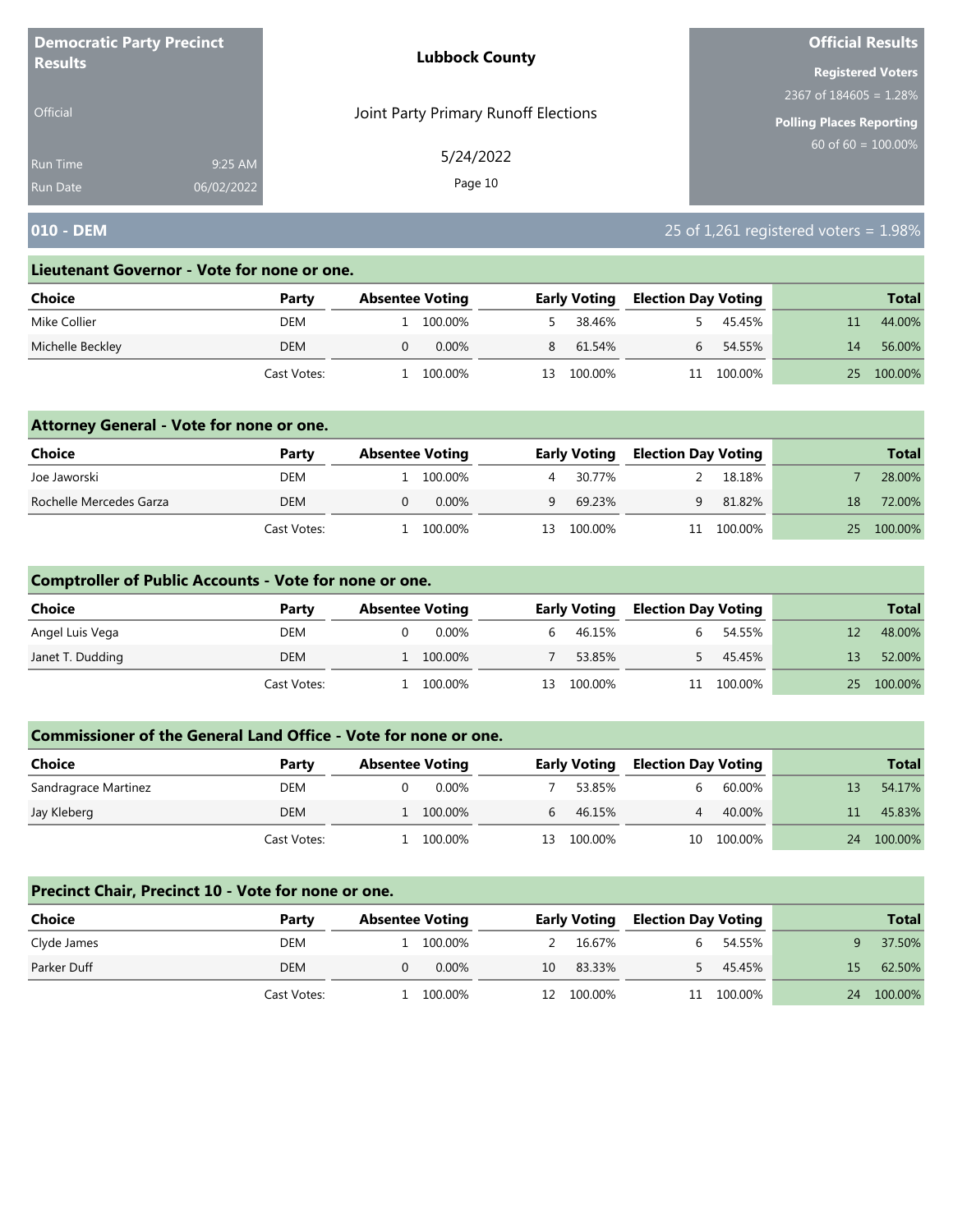| <b>Democratic Party Precinct</b><br><b>Results</b> |            | <b>Lubbock County</b>                | <b>Official Results</b>         |  |  |
|----------------------------------------------------|------------|--------------------------------------|---------------------------------|--|--|
|                                                    |            |                                      | <b>Registered Voters</b>        |  |  |
|                                                    |            |                                      | 2367 of $184605 = 1.28\%$       |  |  |
| <b>Official</b>                                    |            | Joint Party Primary Runoff Elections | <b>Polling Places Reporting</b> |  |  |
| <b>Run Time</b>                                    | 9:25 AM    | 5/24/2022                            | $60$ of 60 = 100.00%            |  |  |
| <b>Run Date</b>                                    | 06/02/2022 | Page 11                              |                                 |  |  |

## **011 - DEM** 3 of 205 registered voters = 1.46%

#### **Lieutenant Governor - Vote for none or one.**

| Choice           | Party       | <b>Absentee Voting</b> |          |    | <b>Early Voting</b> | <b>Election Day Voting</b> |           |  |  | <b>Total</b> |
|------------------|-------------|------------------------|----------|----|---------------------|----------------------------|-----------|--|--|--------------|
| Mike Collier     | DEM         |                        | 0.00%    |    | 1 100.00%           |                            | $0.00\%$  |  |  | 33.33%       |
| Michelle Beckley | DEM         |                        | $0.00\%$ | 0. | 0.00%               |                            | 2 100.00% |  |  | 66.67%       |
|                  | Cast Votes: |                        | 0.00%    |    | 100.00%             |                            | 100.00%   |  |  | 100.00%      |

### **Attorney General - Vote for none or one.**

| <b>Choice</b>           | Party       | <b>Absentee Voting</b> |          | <b>Early Voting</b> |  | <b>Election Day Voting</b> | <b>Total</b> |
|-------------------------|-------------|------------------------|----------|---------------------|--|----------------------------|--------------|
| Joe Jaworski            | DEM         |                        | 0.00%    | 0.00%               |  | 50.00%                     | 33.33%       |
| Rochelle Mercedes Garza | <b>DEM</b>  |                        | $0.00\%$ | 1 100.00%           |  | 50.00%                     | 66.67%       |
|                         | Cast Votes: |                        | 0.00%    | 100.00%             |  | 2 100,00%                  | 100.00%      |

## **Comptroller of Public Accounts - Vote for none or one.**

| <b>Choice</b>    | Party       | <b>Absentee Voting</b> |          | <b>Early Voting</b> | <b>Election Day Voting</b> |          | <b>Total</b> |
|------------------|-------------|------------------------|----------|---------------------|----------------------------|----------|--------------|
| Angel Luis Vega  | DEM         |                        | 0.00%    | 1 100.00%           |                            | 100.00%  | 100.00%      |
| Janet T. Dudding | DEM         |                        | $0.00\%$ | $0.00\%$            |                            | $0.00\%$ | $0.00\%$     |
|                  | Cast Votes: |                        | $0.00\%$ | 100.00%             |                            | 100.00%  | 100.00%      |

| Choice               | Party       | <b>Absentee Voting</b> |          | <b>Election Day Voting</b><br><b>Early Voting</b> |  |           | <b>Total</b> |
|----------------------|-------------|------------------------|----------|---------------------------------------------------|--|-----------|--------------|
| Sandragrace Martinez | DEM         |                        | $0.00\%$ | l 100.00%                                         |  | 2 100,00% | 100.00%      |
| Jay Kleberg          | DEM         |                        | 0.00%    | $0.00\%$                                          |  | $0.00\%$  | 0.00%        |
|                      | Cast Votes: |                        | 0.00%    | . 100.00%                                         |  | 2 100.00% | 100.00%      |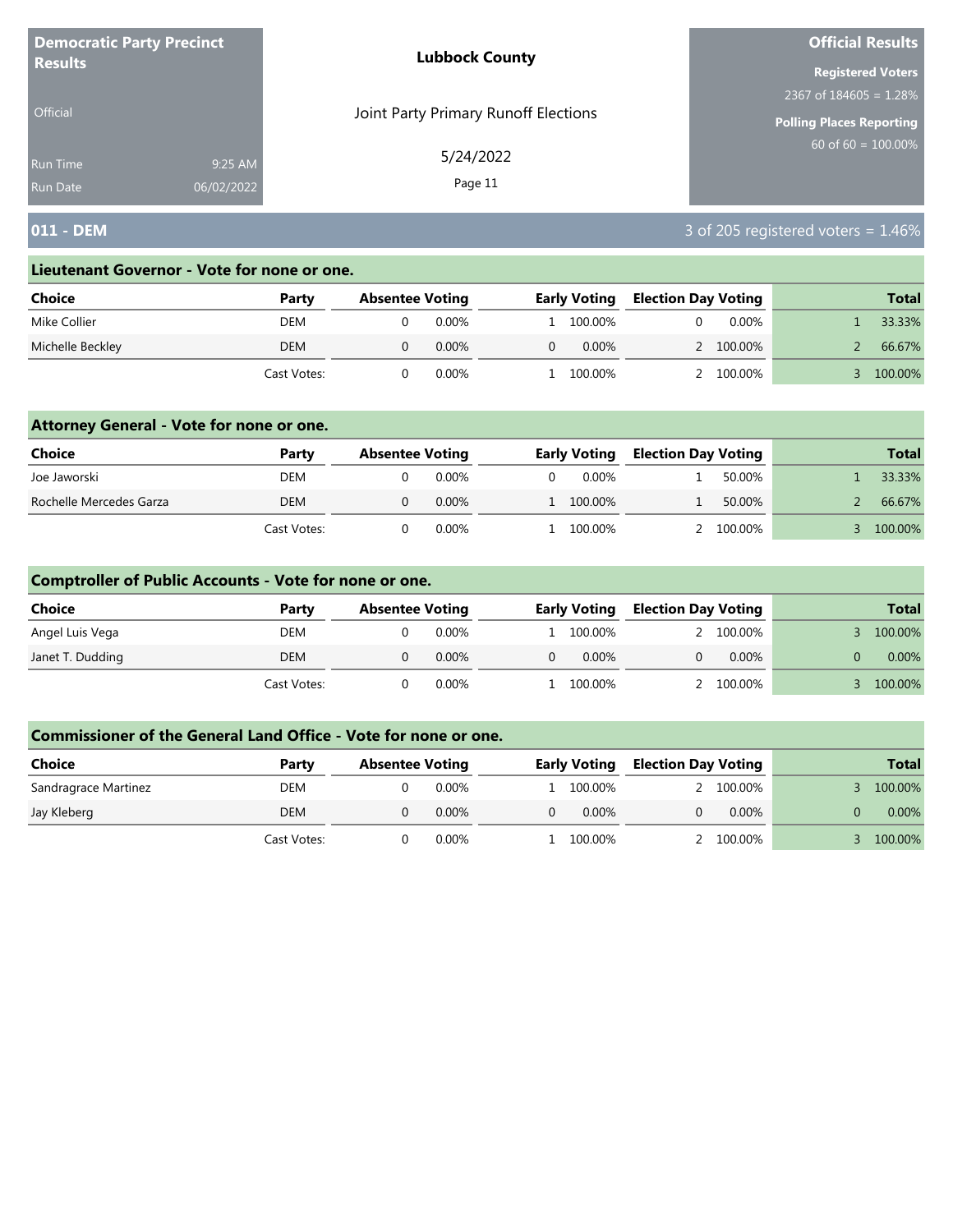| <b>Democratic Party Precinct</b><br><b>Results</b> |            | <b>Lubbock County</b>                | <b>Official Results</b>         |  |  |
|----------------------------------------------------|------------|--------------------------------------|---------------------------------|--|--|
|                                                    |            |                                      | <b>Registered Voters</b>        |  |  |
|                                                    |            |                                      | 2367 of $184605 = 1.28\%$       |  |  |
| <b>Official</b>                                    |            | Joint Party Primary Runoff Elections | <b>Polling Places Reporting</b> |  |  |
| <b>Run Time</b>                                    | 9:25 AM    | 5/24/2022                            | $60$ of 60 = 100.00%            |  |  |
| <b>Run Date</b>                                    | 06/02/2022 | Page 12                              |                                 |  |  |

## **012 - DEM** 44 of 1,834 registered voters = 2.40%

#### **Lieutenant Governor - Vote for none or one.**

| Choice           | Party       | <b>Absentee Voting</b> |                | <b>Early Voting</b> | <b>Election Day Voting</b> |            |    | <b>Total</b> |
|------------------|-------------|------------------------|----------------|---------------------|----------------------------|------------|----|--------------|
| Mike Collier     | DEM         | 75.00%                 | 13             | 76.47%              |                            | 31.25%     | 24 | 58.54%       |
| Michelle Beckley | DEM         | 25.00%                 | $\overline{4}$ | 23.53%              | 11                         | 68.75%     |    | 41.46%       |
|                  | Cast Votes: | 100.00%                |                | 100.00%             |                            | 16 100.00% | 41 | 100.00%      |

### **Attorney General - Vote for none or one.**

| Choice                  | Party       | <b>Absentee Voting</b> |          |    | <b>Early Voting</b> | <b>Election Day Voting</b> |         |    | <b>Total</b> |
|-------------------------|-------------|------------------------|----------|----|---------------------|----------------------------|---------|----|--------------|
| Joe Jaworski            | DEM         |                        | 62.50%   |    | 29.41%              |                            | 11.76%  |    | 28.57%       |
| Rochelle Mercedes Garza | DEM         |                        | 3 37.50% | 12 | 70.59%              | 15                         | 88.24%  | 30 | 71.43%       |
|                         | Cast Votes: | 8.                     | 100.00%  | 17 | 100.00%             | 17                         | 100.00% |    | 42 100.00%   |

### **Comptroller of Public Accounts - Vote for none or one.**

| Choice           | Party       | <b>Absentee Voting</b> |          |    | <b>Early Voting</b> | <b>Election Day Voting</b> |            |    | <b>Total</b> |
|------------------|-------------|------------------------|----------|----|---------------------|----------------------------|------------|----|--------------|
| Angel Luis Vega  | DEM         |                        | 16.67%   |    | 41.18%              |                            | 25.00%     |    | 30.77%       |
| Janet T. Dudding | <b>DEM</b>  |                        | 5 83.33% | 10 | 58.82%              | 12 <sup>°</sup>            | 75.00%     |    | 69.23%       |
|                  | Cast Votes: | <sub>b</sub>           | 100.00%  | 17 | 100.00%             |                            | 16 100.00% | 39 | 100.00%      |

| <b>Choice</b>        | Party       | <b>Absentee Voting</b> |         |    | <b>Early Voting</b> | <b>Election Day Voting</b> |         |    | <b>Total</b> |
|----------------------|-------------|------------------------|---------|----|---------------------|----------------------------|---------|----|--------------|
| Sandragrace Martinez | DEM         |                        | 25.00%  |    | 37.50%<br>h.        |                            | 47.06%  | 16 | 39.02%       |
| Jay Kleberg          | DEM         |                        | 75.00%  | 10 | 62.50%              | a                          | 52.94%  | 25 | 60.98%       |
|                      | Cast Votes: |                        | 100.00% |    | 16 100.00%          |                            | 100.00% | 41 | 100.00%      |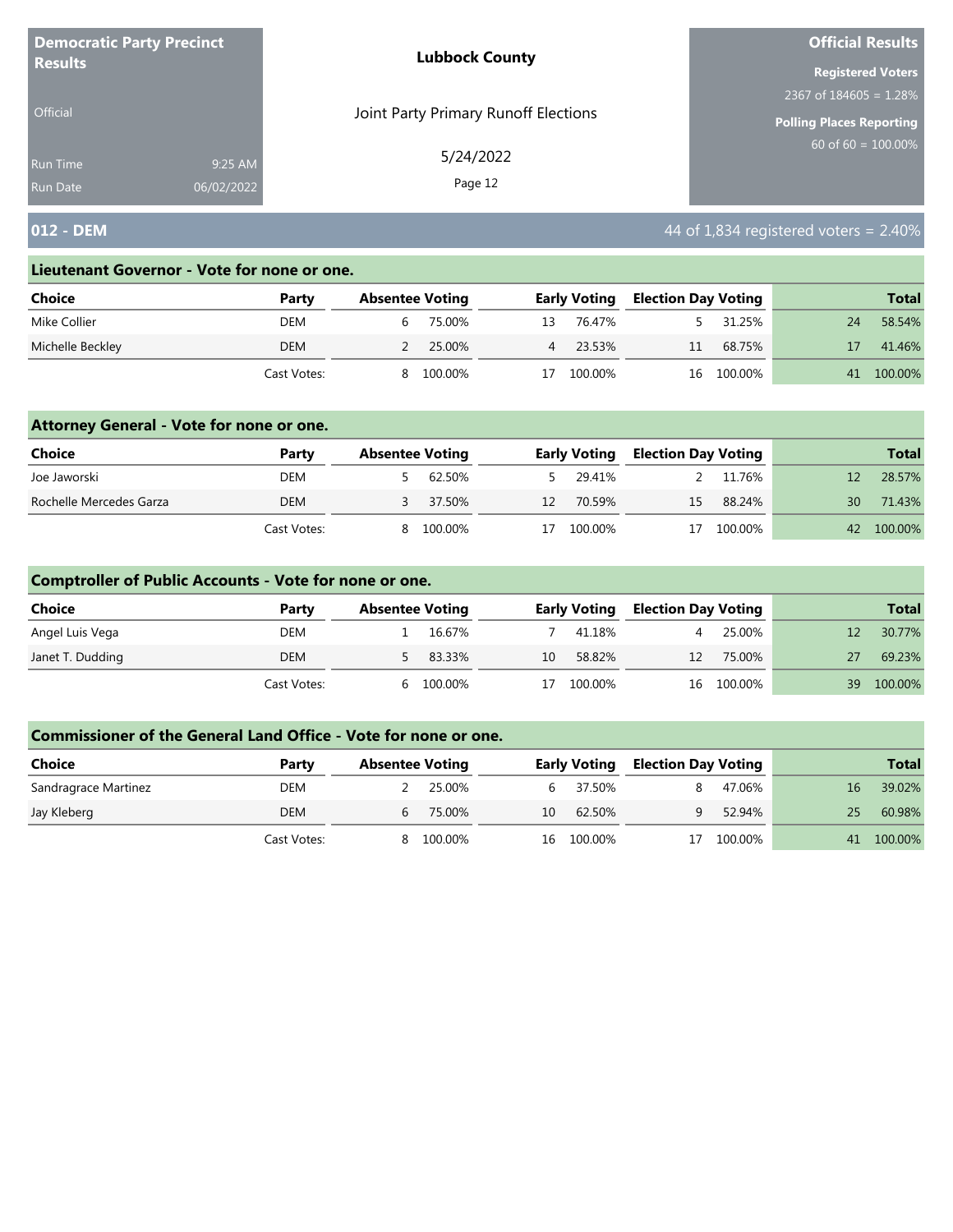| <b>Democratic Party Precinct</b> |            | <b>Lubbock County</b>                | <b>Official Results</b>         |
|----------------------------------|------------|--------------------------------------|---------------------------------|
| <b>Results</b>                   |            |                                      | <b>Registered Voters</b>        |
|                                  |            |                                      | 2367 of $184605 = 1.28\%$       |
| <b>Official</b>                  |            | Joint Party Primary Runoff Elections | <b>Polling Places Reporting</b> |
| <b>Run Time</b>                  | 9:25 AM    | 5/24/2022                            | $60$ of 60 = 100.00%            |
| <b>Run Date</b>                  | 06/02/2022 | Page 13                              |                                 |

## **013 - DEM** 11 of 737 registered voters = 1.49%

#### **Lieutenant Governor - Vote for none or one.**

| Choice           | Party       | <b>Absentee Voting</b> |         | <b>Early Voting</b> | <b>Election Day Voting</b> |           | <b>Total</b> |
|------------------|-------------|------------------------|---------|---------------------|----------------------------|-----------|--------------|
| Mike Collier     | DEM         |                        | 75.00%  | 50.00%              |                            | $0.00\%$  | 45.45%       |
| Michelle Beckley | DEM         |                        | 25.00%  | 50.00%              |                            | 3 100.00% | 54.55%       |
|                  | Cast Votes: | 4                      | 100.00% | 100.00%             |                            | 100.00%   | 100.00%      |

### **Attorney General - Vote for none or one.**

| Choice                  | Party       | <b>Absentee Voting</b> |         | <b>Early Voting</b> | <b>Election Day Voting</b> |         | <b>Total</b> |
|-------------------------|-------------|------------------------|---------|---------------------|----------------------------|---------|--------------|
| Joe Jaworski            | DEM         |                        | 75.00%  | 50.00%              |                            | 66.67%  | 63.64%       |
| Rochelle Mercedes Garza | <b>DEM</b>  |                        | 25.00%  | 50.00%              |                            | 33.33%  | 36.36%       |
|                         | Cast Votes: |                        | 100.00% | 100.00%             |                            | 100.00% | 100.00%      |

### **Comptroller of Public Accounts - Vote for none or one.**

| <b>Choice</b>    | Party       | <b>Absentee Voting</b> |   | <b>Early Voting</b> | <b>Election Day Voting</b> |          | <b>Total</b> |
|------------------|-------------|------------------------|---|---------------------|----------------------------|----------|--------------|
| Angel Luis Vega  | DEM         | 0.00%                  |   | 50.00%              |                            | 100.00%  | 45.45%       |
| Janet T. Dudding | DEM         | 100.00%<br>4           |   | 50.00%              |                            | $0.00\%$ | 54.55%       |
|                  | Cast Votes: | 100.00%                | 4 | 100.00%             |                            | 100.00%  | 100.00%      |

| Choice               | Party       | <b>Absentee Voting</b> |        |    | <b>Early Voting</b> | <b>Election Day Voting</b> |         | <b>Total</b> |
|----------------------|-------------|------------------------|--------|----|---------------------|----------------------------|---------|--------------|
| Sandragrace Martinez | DEM         |                        | 25.00% | 0. | 0.00%               |                            | 66.67%  | 27.27%       |
| Jay Kleberg          | DEM         |                        | 75.00% |    | 4 100.00%           |                            | 33.33%  | 72.73%       |
|                      | Cast Votes: | 100.00%<br>4           |        |    | 4 100.00%           |                            | 100.00% | 100.00%      |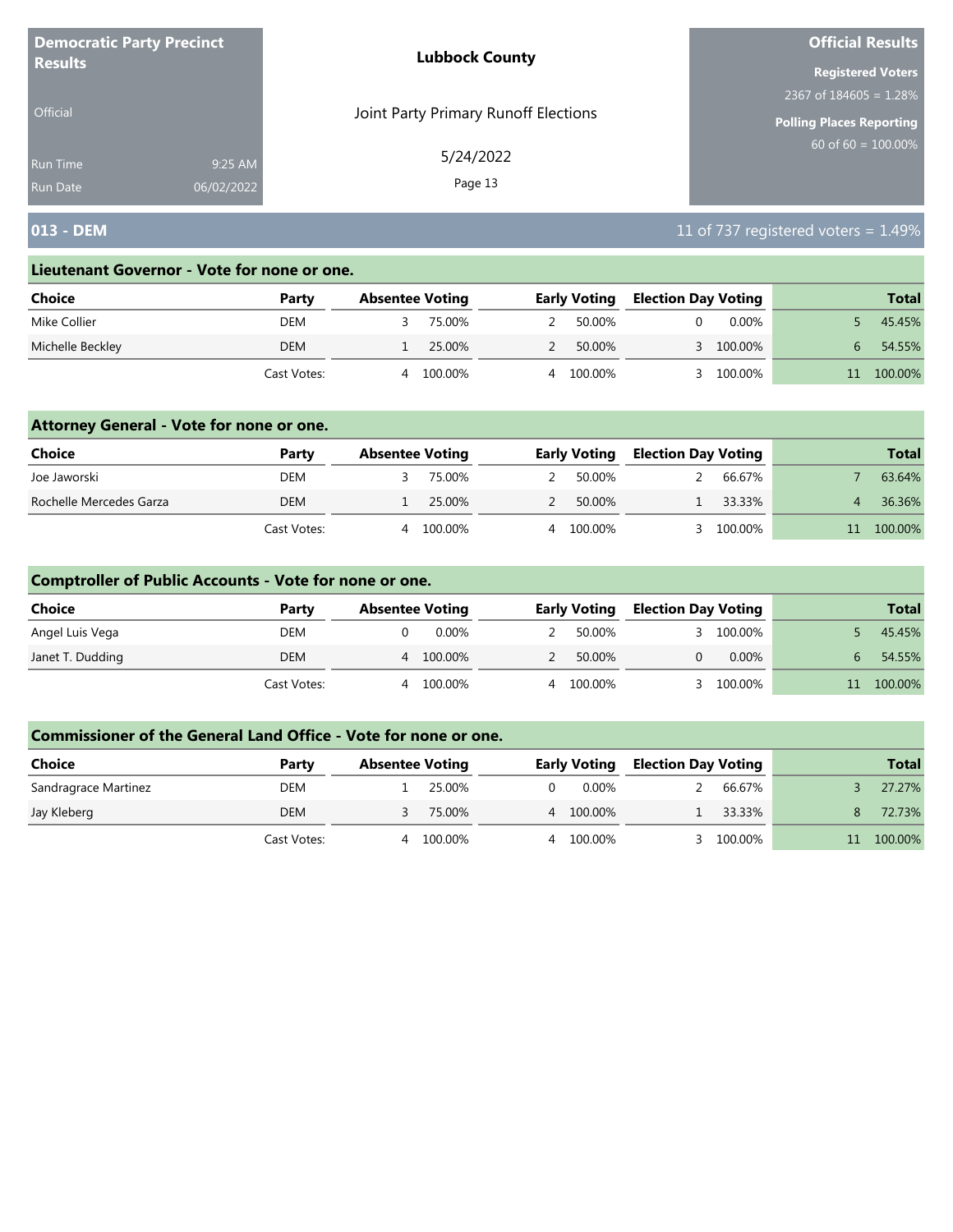| <b>Democratic Party Precinct</b> |            | <b>Lubbock County</b>                | <b>Official Results</b>         |
|----------------------------------|------------|--------------------------------------|---------------------------------|
| <b>Results</b>                   |            |                                      | <b>Registered Voters</b>        |
|                                  |            |                                      | 2367 of $184605 = 1.28\%$       |
| <b>Official</b>                  |            | Joint Party Primary Runoff Elections | <b>Polling Places Reporting</b> |
| <b>Run Time</b>                  | 9:25 AM    | 5/24/2022                            | $60$ of 60 = $100.00\%$         |
| <b>Run Date</b>                  | 06/02/2022 | Page 14                              |                                 |

## **014 - DEM** 31 of 1,551 registered voters = 2.00%

#### **Lieutenant Governor - Vote for none or one.**

| Choice           | Party       | <b>Absentee Voting</b> |         |    | <b>Early Voting</b> | <b>Election Day Voting</b> |            |    | <b>Total</b> |
|------------------|-------------|------------------------|---------|----|---------------------|----------------------------|------------|----|--------------|
| Mike Collier     | DEM         |                        | 40.00%  |    | 6 54.55%            |                            | 33.33%     |    | 41.94%       |
| Michelle Beckley | <b>DEM</b>  |                        | 60.00%  |    | 45.45%              | 10                         | 66.67%     | 18 | 58.06%       |
|                  | Cast Votes: |                        | 100.00% | 11 | 100.00%             |                            | 15 100.00% | 31 | 100.00%      |

### **Attorney General - Vote for none or one.**

| Choice                  | Party       | <b>Absentee Voting</b> |         |           | <b>Early Voting</b> | <b>Election Day Voting</b> |            |    | <b>Total</b> |
|-------------------------|-------------|------------------------|---------|-----------|---------------------|----------------------------|------------|----|--------------|
| Joe Jaworski            | DEM         |                        | 40.00%  |           | 45.45%              |                            | 33.33%     |    | 38.71%       |
| Rochelle Mercedes Garza | DEM         |                        | 60.00%  | $6 \quad$ | 54.55%              | 10                         | 66.67%     | 19 | 61.29%       |
|                         | Cast Votes: | 5                      | 100.00% |           | 11 100.00%          |                            | 15 100.00% | 31 | 100.00%      |

### **Comptroller of Public Accounts - Vote for none or one.**

| Choice           | Party       | <b>Absentee Voting</b> |         |    | <b>Early Voting</b> | <b>Election Day Voting</b> |            |    | <b>Total</b> |
|------------------|-------------|------------------------|---------|----|---------------------|----------------------------|------------|----|--------------|
| Angel Luis Vega  | DEM         |                        | 60.00%  |    | 63.64%              |                            | 33.33%     |    | 48.39%       |
| Janet T. Dudding | DEM         |                        | 40.00%  | 4  | 36.36%              | 10                         | 66.67%     | 16 | 51.61%       |
|                  | Cast Votes: | - 5                    | 100.00% | 11 | 100.00%             |                            | 15 100.00% | 31 | 100.00%      |

| <b>Choice</b>        | Party       | <b>Absentee Voting</b> |         |    | <b>Early Voting</b> | <b>Election Day Voting</b> |         |    | <b>Total</b> |
|----------------------|-------------|------------------------|---------|----|---------------------|----------------------------|---------|----|--------------|
| Sandragrace Martinez | DEM         |                        | 40.00%  | h. | 54.55%              |                            | 57.14%  | 16 | 53.33%       |
| Jay Kleberg          | DEM         |                        | 60.00%  |    | 45.45%              | h                          | 42.86%  | 14 | 46.67%       |
|                      | Cast Votes: |                        | 100.00% |    | 100.00%             | 14                         | 100.00% | 30 | 100.00%      |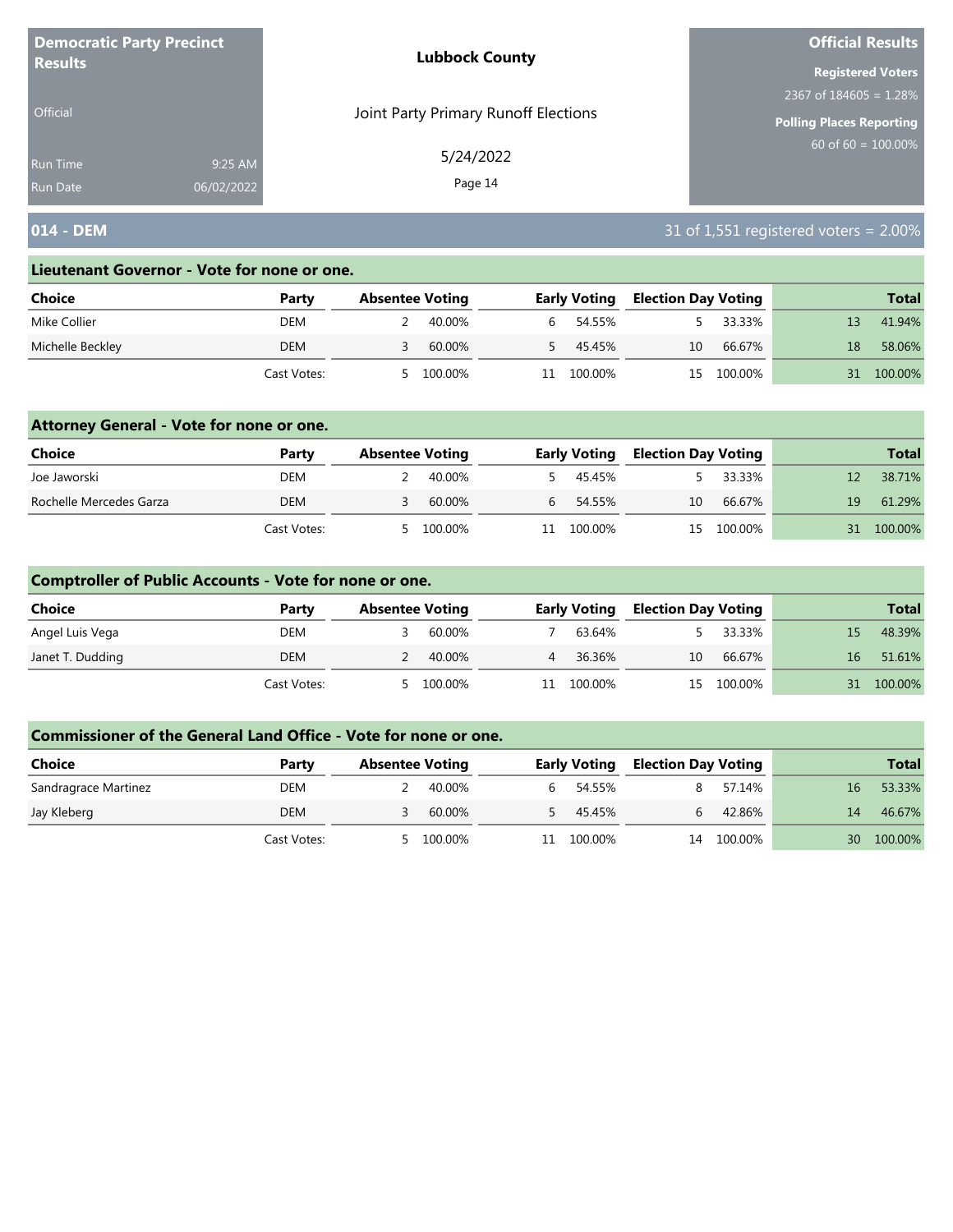| <b>Democratic Party Precinct</b> |            | <b>Lubbock County</b>                | <b>Official Results</b>         |
|----------------------------------|------------|--------------------------------------|---------------------------------|
| <b>Results</b>                   |            |                                      | <b>Registered Voters</b>        |
|                                  |            |                                      | 2367 of $184605 = 1.28\%$       |
| <b>Official</b>                  |            | Joint Party Primary Runoff Elections | <b>Polling Places Reporting</b> |
| <b>Run Time</b>                  | 9:25 AM    | 5/24/2022                            | $60$ of 60 = 100.00%            |
| <b>Run Date</b>                  | 06/02/2022 | Page 15                              |                                 |

## **015 - DEM** 95 of 2,731 registered voters = 3.48%

#### **Lieutenant Governor - Vote for none or one.**

| Choice           | Party       | <b>Absentee Voting</b> |    | <b>Early Voting</b> | Election Day Voting |            |    | <b>Total</b> |
|------------------|-------------|------------------------|----|---------------------|---------------------|------------|----|--------------|
| Mike Collier     | DEM         | 81.82%                 | 30 | 71.43%              | 20                  | 48.78%     | 59 | 62.77%       |
| Michelle Beckley | <b>DEM</b>  | 18.18%                 | 12 | 28.57%              |                     | 21 51.22%  | 35 | 37.23%       |
|                  | Cast Votes: | 100.00%<br>11          |    | 42 100.00%          |                     | 41 100.00% | 94 | 100.00%      |

### **Attorney General - Vote for none or one.**

| Choice                  | Party       | <b>Absentee Voting</b> |         |    | <b>Early Voting</b> | <b>Election Day Voting</b> |            |    | <b>Total</b> |
|-------------------------|-------------|------------------------|---------|----|---------------------|----------------------------|------------|----|--------------|
| Joe Jaworski            | DEM         |                        | 50.00%  | 11 | 26.19%              | 12                         | 30.00%     | 29 | 30.85%       |
| Rochelle Mercedes Garza | DEM         |                        | 50.00%  | 31 | 73.81%              | 28                         | 70.00%     | 65 | 69.15%       |
|                         | Cast Votes: | 12                     | 100.00% |    | 42 100.00%          |                            | 40 100.00% | 94 | 100.00%      |

### **Comptroller of Public Accounts - Vote for none or one.**

| Choice           | Party       | <b>Absentee Voting</b> |         |    | <b>Early Voting</b> | <b>Election Day Voting</b> |            |     | <b>Total</b> |
|------------------|-------------|------------------------|---------|----|---------------------|----------------------------|------------|-----|--------------|
| Angel Luis Vega  | DEM         |                        | 25.00%  | 11 | 26.19%              |                            | 17.50%     |     | 22.34%       |
| Janet T. Dudding | DEM         | a                      | 75.00%  | 31 | 73.81%              | 33                         | 82.50%     | 73. | 77.66%       |
|                  | Cast Votes: | 12.                    | 100.00% |    | 42 100.00%          |                            | 40 100.00% |     | 94 100.00%   |

| Choice               | Party       | <b>Absentee Voting</b> |         |    | <b>Early Voting</b> | <b>Election Day Voting</b> |         |    | <b>Total</b> |
|----------------------|-------------|------------------------|---------|----|---------------------|----------------------------|---------|----|--------------|
| Sandragrace Martinez | DEM         |                        | 33.33%  |    | 15 35.71%           | 18                         | 45.00%  |    | 39.36%       |
| Jay Kleberg          | <b>DEM</b>  |                        | 66.67%  | 27 | 64.29%              | <sup>22</sup>              | 55.00%  |    | 60.64%       |
|                      | Cast Votes: |                        | 100.00% |    | 42 100.00%          | 40                         | 100.00% | 94 | 100.00%      |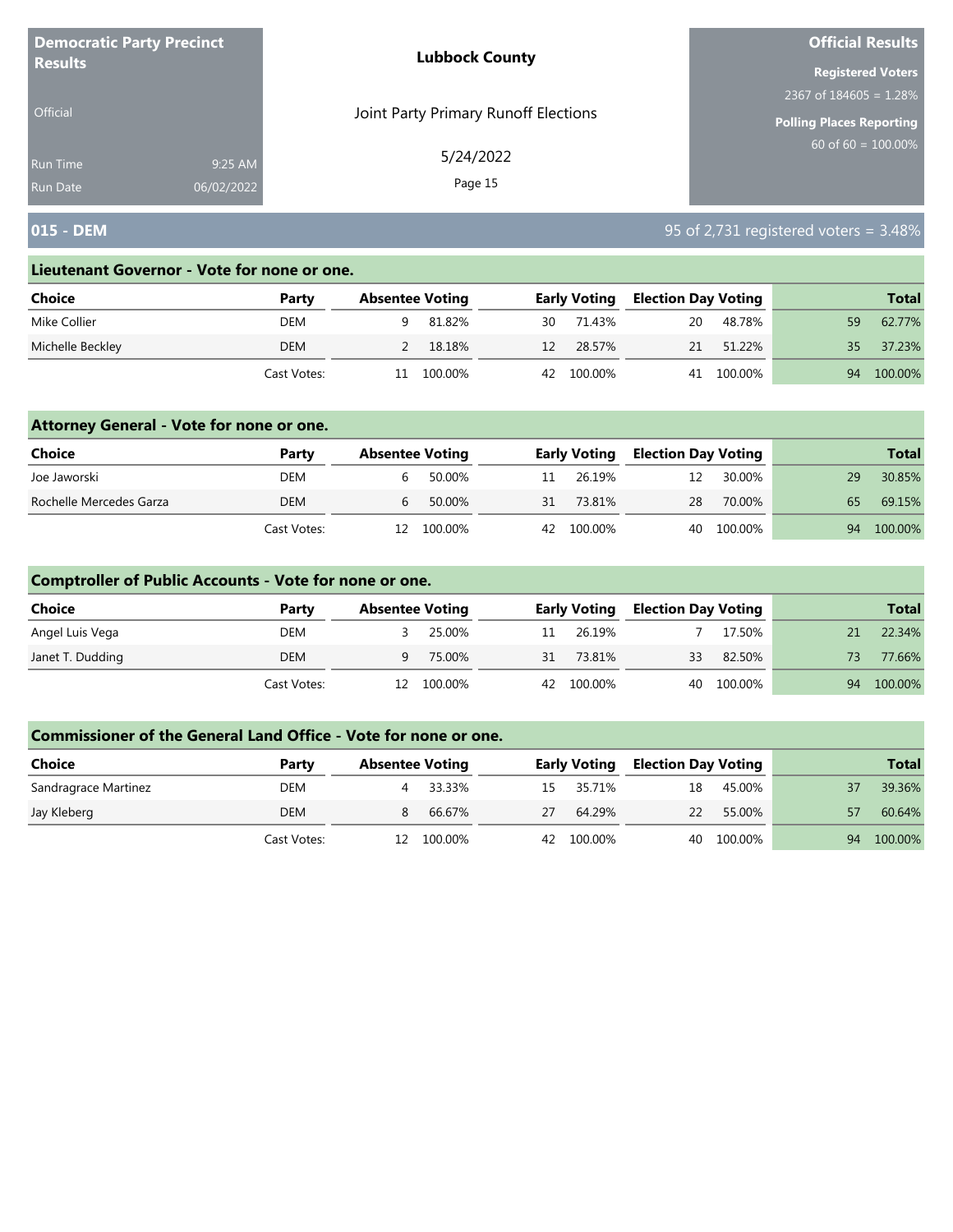| <b>Democratic Party Precinct</b> |            | <b>Lubbock County</b>                | <b>Official Results</b>         |
|----------------------------------|------------|--------------------------------------|---------------------------------|
| <b>Results</b>                   |            |                                      | <b>Registered Voters</b>        |
|                                  |            |                                      | 2367 of $184605 = 1.28\%$       |
| <b>Official</b>                  |            | Joint Party Primary Runoff Elections | <b>Polling Places Reporting</b> |
| Run Time                         | 9:25 AM    | 5/24/2022                            | $60$ of 60 = $100.00\%$         |
| <b>Run Date</b>                  | 06/02/2022 | Page 16                              |                                 |

# **017 - DEM** 60 of 3,138 registered voters = 1.91%

#### **Lieutenant Governor - Vote for none or one.**

| Choice           | Party       | <b>Absentee Voting</b> |    | <b>Early Voting</b> | <b>Election Day Voting</b> |         |    | <b>Total</b> |
|------------------|-------------|------------------------|----|---------------------|----------------------------|---------|----|--------------|
| Mike Collier     | DEM         | 40.00%                 | q, | 47.37%              | 15                         | 51.72%  | 28 | 48.28%       |
| Michelle Beckley | <b>DEM</b>  | 60.00%<br>b            | 10 | 52.63%              | 14                         | 48.28%  | 30 | 51.72%       |
|                  | Cast Votes: | 100.00%<br>10          | 19 | 100.00%             | 29                         | 100.00% | 58 | 100.00%      |

### **Attorney General - Vote for none or one.**

| Choice                  | Party       | <b>Absentee Voting</b> |         |    | <b>Early Voting</b> | <b>Election Day Voting</b> |            |    | Total   |
|-------------------------|-------------|------------------------|---------|----|---------------------|----------------------------|------------|----|---------|
| Joe Jaworski            | DEM         |                        | 60.00%  |    | 26.32%              |                            | 16.67%     | 16 | 27.12%  |
| Rochelle Mercedes Garza | DEM         | 4                      | 40.00%  | 14 | 73.68%              | 25                         | 83.33%     | 43 | 72.88%  |
|                         | Cast Votes: | 10                     | 100.00% | 19 | 100.00%             |                            | 30 100.00% | 59 | 100.00% |

### **Comptroller of Public Accounts - Vote for none or one.**

| <b>Choice</b>    | Party       | <b>Absentee Voting</b> |         |    | <b>Early Voting</b> | <b>Election Day Voting</b> |            |    | <b>Total</b> |
|------------------|-------------|------------------------|---------|----|---------------------|----------------------------|------------|----|--------------|
| Angel Luis Vega  | DEM         |                        | 70.00%  | 12 | 63.16%              |                            | 56.67%     | 36 | 61.02%       |
| Janet T. Dudding | DEM         |                        | 30.00%  |    | 36.84%              | 13                         | 43.33%     |    | 38.98%       |
|                  | Cast Votes: | 10                     | 100.00% | 19 | 100.00%             |                            | 30 100.00% | 59 | 100.00%      |

| <b>Choice</b>        | Party       | <b>Absentee Voting</b> |         |              | <b>Early Voting</b> | <b>Election Day Voting</b> |         |                 | <b>Total</b> |
|----------------------|-------------|------------------------|---------|--------------|---------------------|----------------------------|---------|-----------------|--------------|
| Sandragrace Martinez | DEM         |                        | 50.00%  | 10           | 52.63%              | 18                         | 60.00%  | 33              | 55.93%       |
| Jay Kleberg          | <b>DEM</b>  |                        | 50.00%  | $\mathsf{q}$ | 47.37%              | 12                         | 40.00%  | 26 <sup>1</sup> | 44.07%       |
|                      | Cast Votes: | 10                     | 100.00% | 19           | 100.00%             | 30                         | 100.00% | 59              | 100.00%      |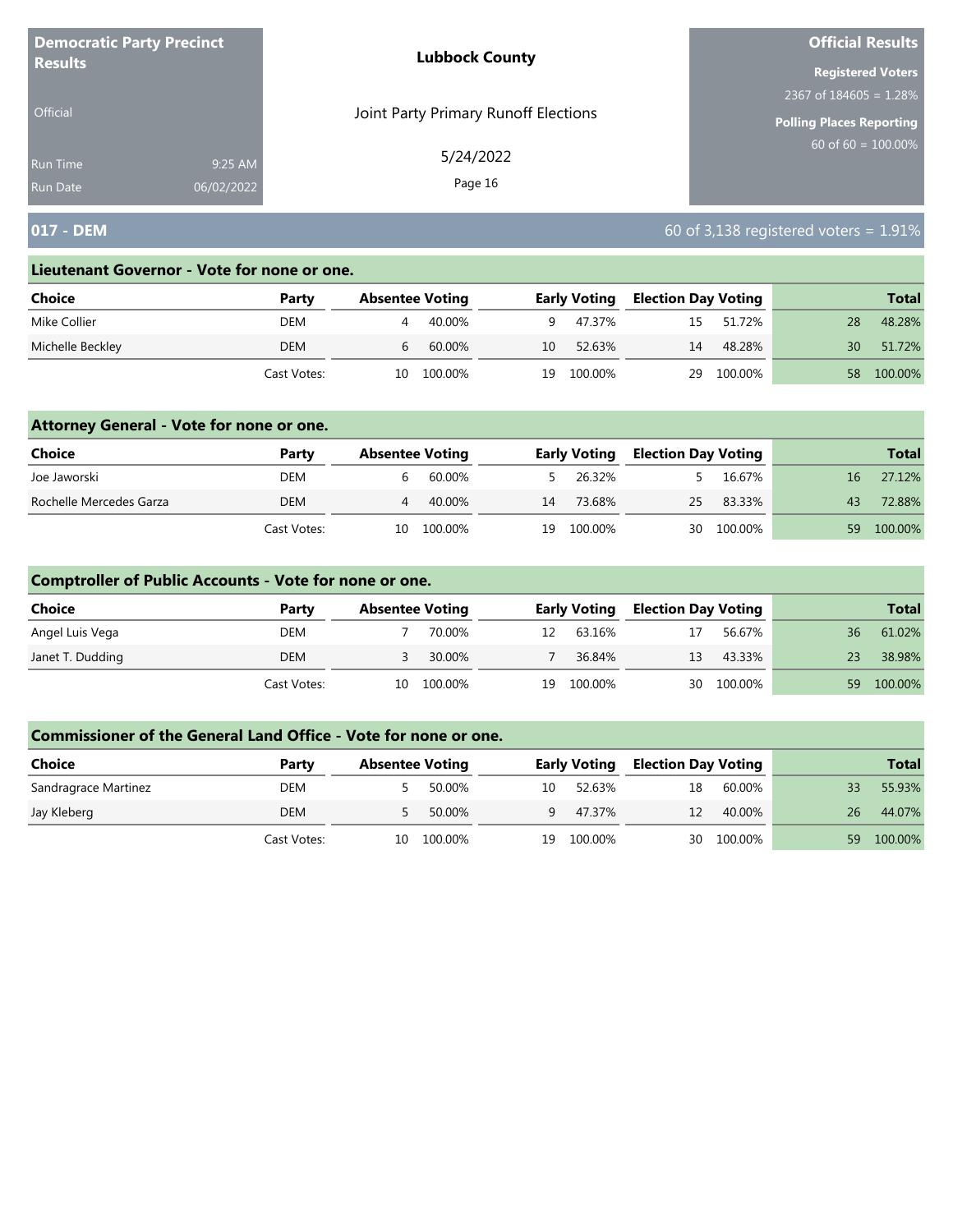| <b>Democratic Party Precinct</b> |            | <b>Lubbock County</b>                | <b>Official Results</b>         |
|----------------------------------|------------|--------------------------------------|---------------------------------|
| <b>Results</b>                   |            |                                      | <b>Registered Voters</b>        |
|                                  |            |                                      | 2367 of $184605 = 1.28\%$       |
| Official                         |            | Joint Party Primary Runoff Elections | <b>Polling Places Reporting</b> |
| <b>Run Time</b>                  | 9:25 AM    | 5/24/2022                            | $60$ of 60 = 100.00%            |
| <b>Run Date</b>                  | 06/02/2022 | Page 17                              |                                 |

## **019 - DEM** 9 of 1,240 registered voters = 0.73%

#### **Lieutenant Governor - Vote for none or one.**

| Choice           | Party       | <b>Absentee Voting</b> | <b>Early Voting</b> | <b>Election Day Voting</b> | <b>Total</b> |
|------------------|-------------|------------------------|---------------------|----------------------------|--------------|
| Mike Collier     | DEM         | $0.00\%$               | 60.00%              | 66.67%                     | 55.56%       |
| Michelle Beckley | <b>DEM</b>  | 100.00%                | 40.00%              | 33.33%                     | 44.44%       |
|                  | Cast Votes: | 100.00%                | 100.00%             | 100.00%                    | 100.00%      |

### **Attorney General - Vote for none or one.**

| Choice                  | Party       | <b>Absentee Voting</b> | <b>Early Voting</b> | <b>Election Day Voting</b> |         | <b>Total</b> |
|-------------------------|-------------|------------------------|---------------------|----------------------------|---------|--------------|
| Joe Jaworski            | DEM         | $0.00\%$               | 40.00%              |                            | 66.67%  | 44.44%       |
| Rochelle Mercedes Garza | <b>DEM</b>  | 1 100.00%              | 60.00%              |                            | 33.33%  | 55.56%       |
|                         | Cast Votes: | 100.00%                | 5 100.00%           |                            | 100.00% | 100.00%      |

### **Comptroller of Public Accounts - Vote for none or one.**

| <b>Choice</b>    | Party       | <b>Absentee Voting</b> |   | <b>Early Voting</b> | <b>Election Day Voting</b> |         | <b>Total</b> |
|------------------|-------------|------------------------|---|---------------------|----------------------------|---------|--------------|
| Angel Luis Vega  | DEM         | 0.00%                  | 4 | 100.00%             |                            | 50.00%  | 71.43%       |
| Janet T. Dudding | DEM         | 100.00%                |   | 0.00%               |                            | 50.00%  | 28.57%       |
|                  | Cast Votes: | 100.00%                | 4 | 100.00%             |                            | 100.00% | 100.00%      |

| Choice               | Party       | <b>Absentee Voting</b> | <b>Early Voting</b> |           | <b>Election Day Voting</b> |         | <b>Total</b> |
|----------------------|-------------|------------------------|---------------------|-----------|----------------------------|---------|--------------|
| Sandragrace Martinez | DEM         | $0.00\%$               |                     | 60.00%    |                            | 66.67%  | 55.56%       |
| Jay Kleberg          | DEM         | 100.00%                |                     | 40.00%    |                            | 33.33%  | 44.44%       |
|                      | Cast Votes: | 100.00%                |                     | 5 100.00% |                            | 100.00% | 100.00%      |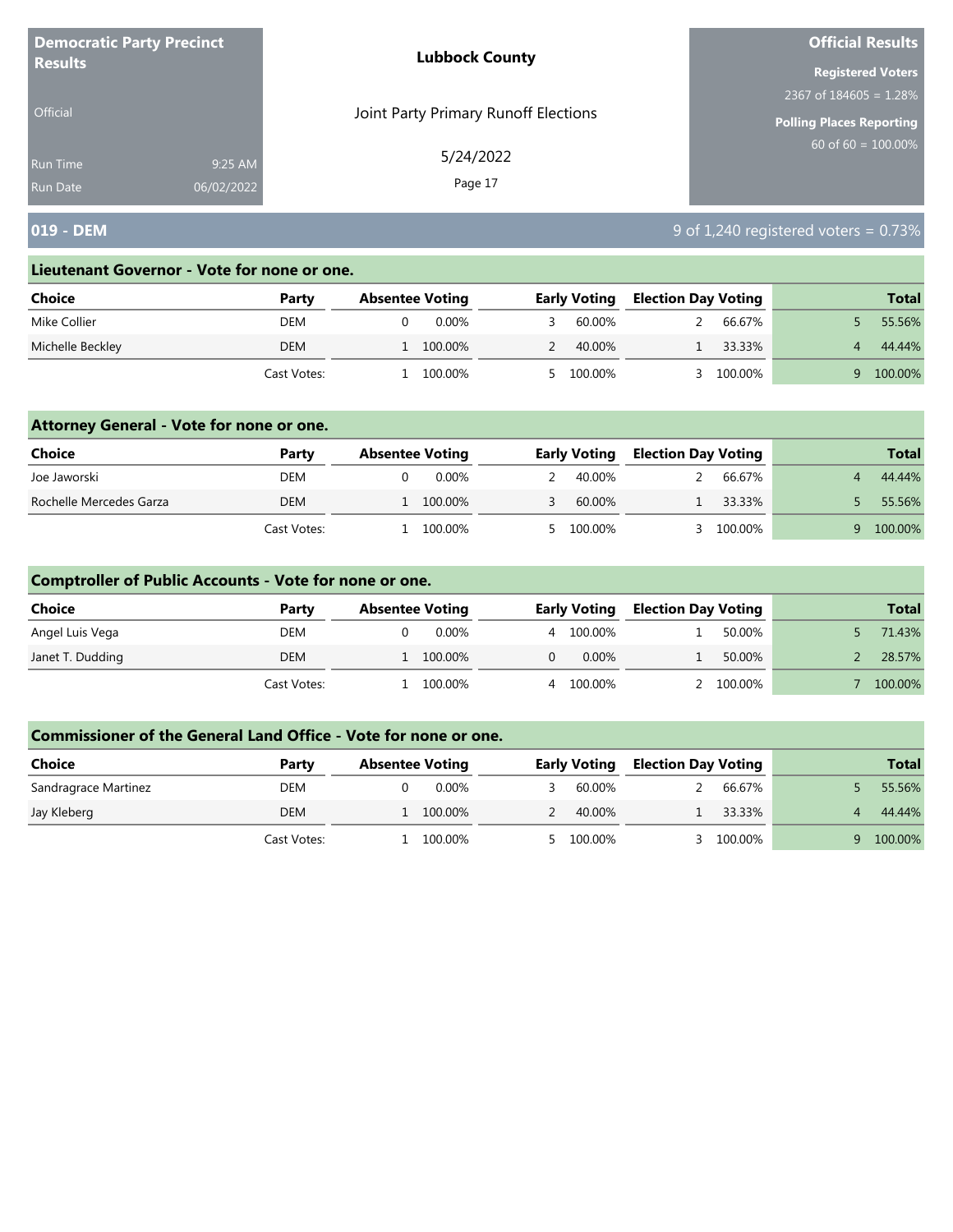| <b>Democratic Party Precinct</b><br><b>Results</b> |            | <b>Lubbock County</b>                | <b>Official Results</b><br><b>Registered Voters</b><br>2367 of $184605 = 1.28\%$<br><b>Polling Places Reporting</b><br>$60$ of 60 = $100.00\%$ |
|----------------------------------------------------|------------|--------------------------------------|------------------------------------------------------------------------------------------------------------------------------------------------|
|                                                    |            |                                      |                                                                                                                                                |
|                                                    |            |                                      |                                                                                                                                                |
| <b>Official</b>                                    |            | Joint Party Primary Runoff Elections |                                                                                                                                                |
| Run Time                                           | 9:25 AM    | 5/24/2022                            |                                                                                                                                                |
| <b>Run Date</b>                                    | 06/02/2022 | Page 18                              |                                                                                                                                                |

## **020 - DEM** 57 of 1,170 registered voters = 4.87%

#### **Lieutenant Governor - Vote for none or one.**

| Choice           | Party       |    | <b>Absentee Voting</b> |    | <b>Early Voting</b> | <b>Election Day Voting</b> |         |    | <b>Total</b> |
|------------------|-------------|----|------------------------|----|---------------------|----------------------------|---------|----|--------------|
| Mike Collier     | DEM         |    | 50.00%                 | q  | 42.86%              |                            | 23.08%  | 23 | 41.07%       |
| Michelle Beckley | <b>DEM</b>  |    | 50.00%                 | 12 | 57.14%              | 10                         | 76.92%  | 33 | 58.93%       |
|                  | Cast Votes: | 22 | 100.00%                | 21 | 100.00%             | 13                         | 100.00% | 56 | 100.00%      |

### **Attorney General - Vote for none or one.**

| Choice                  | Party       | <b>Absentee Voting</b> |            |    | <b>Early Voting</b> | <b>Election Day Voting</b> |            |    | <b>Total</b> |
|-------------------------|-------------|------------------------|------------|----|---------------------|----------------------------|------------|----|--------------|
| Joe Jaworski            | DEM         |                        | 26.09%     |    | 15.00%              |                            | 23.08%     |    | 21.43%       |
| Rochelle Mercedes Garza | DEM         | 17                     | 73.91%     | 17 | 85.00%              | 10                         | 76.92%     | 44 | 78.57%       |
|                         | Cast Votes: |                        | 23 100.00% |    | 20 100.00%          |                            | 13 100.00% |    | 56 100.00%   |

### **Comptroller of Public Accounts - Vote for none or one.**

| Choice           | Party       | <b>Absentee Voting</b> |            |    | <b>Early Voting</b> | <b>Election Day Voting</b> |            |     | <b>Total</b> |
|------------------|-------------|------------------------|------------|----|---------------------|----------------------------|------------|-----|--------------|
| Angel Luis Vega  | DEM         | b                      | 26.09%     | 12 | 60.00%              |                            | 38.46%     | 23  | 41.07%       |
| Janet T. Dudding | DEM         | 17                     | 73.91%     | 8  | 40.00%              | 8                          | 61.54%     | 33  | 58.93%       |
|                  | Cast Votes: |                        | 23 100.00% |    | 20 100.00%          |                            | 13 100.00% | 56. | 100.00%      |

| <b>Choice</b>        | Party       | <b>Absentee Voting</b> |         |    | <b>Early Voting</b> | <b>Election Day Voting</b> |         |    | <b>Total</b> |
|----------------------|-------------|------------------------|---------|----|---------------------|----------------------------|---------|----|--------------|
| Sandragrace Martinez | DEM         | 16                     | 69.57%  | 13 | 61.90%              |                            | 38.46%  | 34 | 59.65%       |
| Jay Kleberg          | DEM         |                        | 30.43%  | 8  | 38.10%              |                            | 61.54%  | 23 | 40.35%       |
|                      | Cast Votes: | 23                     | 100.00% | 21 | 100.00%             | 13                         | 100.00% | 57 | 100.00%      |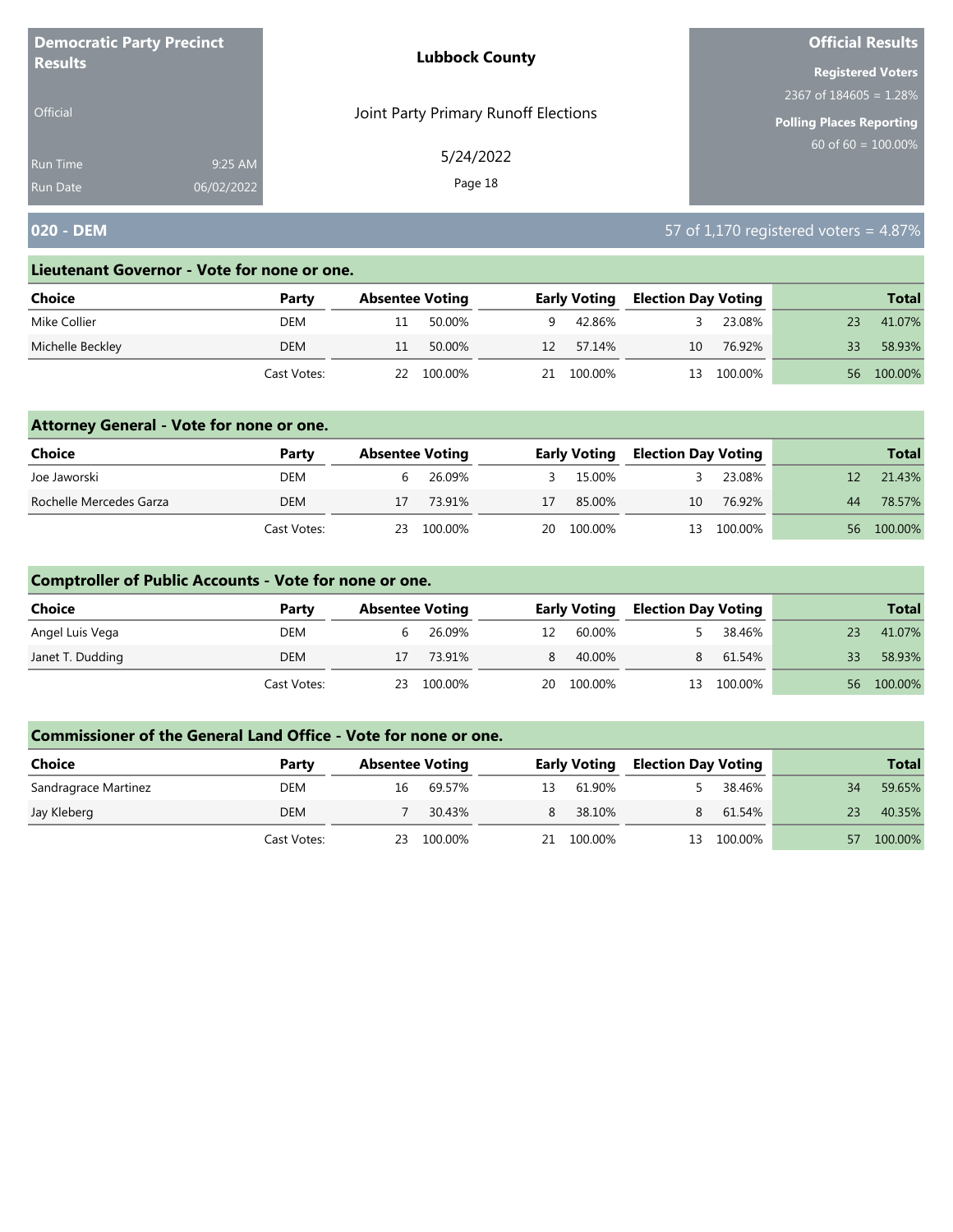| <b>Democratic Party Precinct</b><br><b>Results</b> |            | <b>Lubbock County</b>                | <b>Official Results</b><br><b>Registered Voters</b><br>2367 of $184605 = 1.28\%$<br><b>Polling Places Reporting</b><br>$60$ of 60 = 100.00% |
|----------------------------------------------------|------------|--------------------------------------|---------------------------------------------------------------------------------------------------------------------------------------------|
|                                                    |            |                                      |                                                                                                                                             |
|                                                    |            |                                      |                                                                                                                                             |
| Official                                           |            | Joint Party Primary Runoff Elections |                                                                                                                                             |
| <b>Run Time</b>                                    | 9:25 AM    | 5/24/2022                            |                                                                                                                                             |
| <b>Run Date</b>                                    | 06/02/2022 | Page 19                              |                                                                                                                                             |

## **021 - DEM** 33 of 2,074 registered voters = 1.59%

#### **Lieutenant Governor - Vote for none or one.**

| Choice           | Party       | <b>Absentee Voting</b> |          |   | <b>Early Voting</b> | <b>Election Day Voting</b> |         |    | <b>Total</b> |
|------------------|-------------|------------------------|----------|---|---------------------|----------------------------|---------|----|--------------|
| Mike Collier     | DEM         |                        | 28.57%   | 4 | 57.14%              |                            | 42.11%  | 14 | 42.42%       |
| Michelle Beckley | DEM         |                        | 5 71.43% |   | 42.86%              | 11                         | 57.89%  | 19 | 57.58%       |
|                  | Cast Votes: |                        | 100.00%  |   | 100.00%             | 19                         | 100.00% | २२ | 100.00%      |

### **Attorney General - Vote for none or one.**

| Choice                  | Party       | <b>Absentee Voting</b> |          |   | <b>Early Voting</b> | <b>Election Day Voting</b> |            |    | <b>Total</b> |
|-------------------------|-------------|------------------------|----------|---|---------------------|----------------------------|------------|----|--------------|
| Joe Jaworski            | DEM         |                        | 28.57%   | 4 | 57.14%              |                            | 26.32%     |    | 33.33%       |
| Rochelle Mercedes Garza | DEM         |                        | 5 71.43% |   | 42.86%              | 14                         | 73.68%     | 22 | 66.67%       |
|                         | Cast Votes: |                        | 100.00%  |   | 100.00%             |                            | 19 100.00% | 33 | 100.00%      |

### **Comptroller of Public Accounts - Vote for none or one.**

| Choice           | Party       | <b>Absentee Voting</b> |         | <b>Early Voting</b> | <b>Election Day Voting</b> |            |    | <b>Total</b> |
|------------------|-------------|------------------------|---------|---------------------|----------------------------|------------|----|--------------|
| Angel Luis Vega  | DEM         |                        | 42.86%  | 28.57%              |                            | 47.37%     | 14 | 42.42%       |
| Janet T. Dudding | DEM         | 4                      | 57.14%  | 5 71.43%            | 10                         | 52.63%     | 19 | 57.58%       |
|                  | Cast Votes: |                        | 100.00% | 100.00%             |                            | 19 100.00% | 33 | 100.00%      |

| <b>Choice</b>        | Party       | <b>Absentee Voting</b> |        | <b>Early Voting</b> | <b>Election Day Voting</b> |         |    | <b>Total</b> |
|----------------------|-------------|------------------------|--------|---------------------|----------------------------|---------|----|--------------|
| Sandragrace Martinez | DEM         |                        | 71.43% | 71.43%              | 11                         | 57.89%  |    | 63.64%       |
| Jay Kleberg          | DEM         | 28.57%                 |        | 28.57%              | 8.                         | 42.11%  |    | 36.36%       |
|                      | Cast Votes: | 100.00%                |        | 100.00%             | 19                         | 100.00% | 33 | 100.00%      |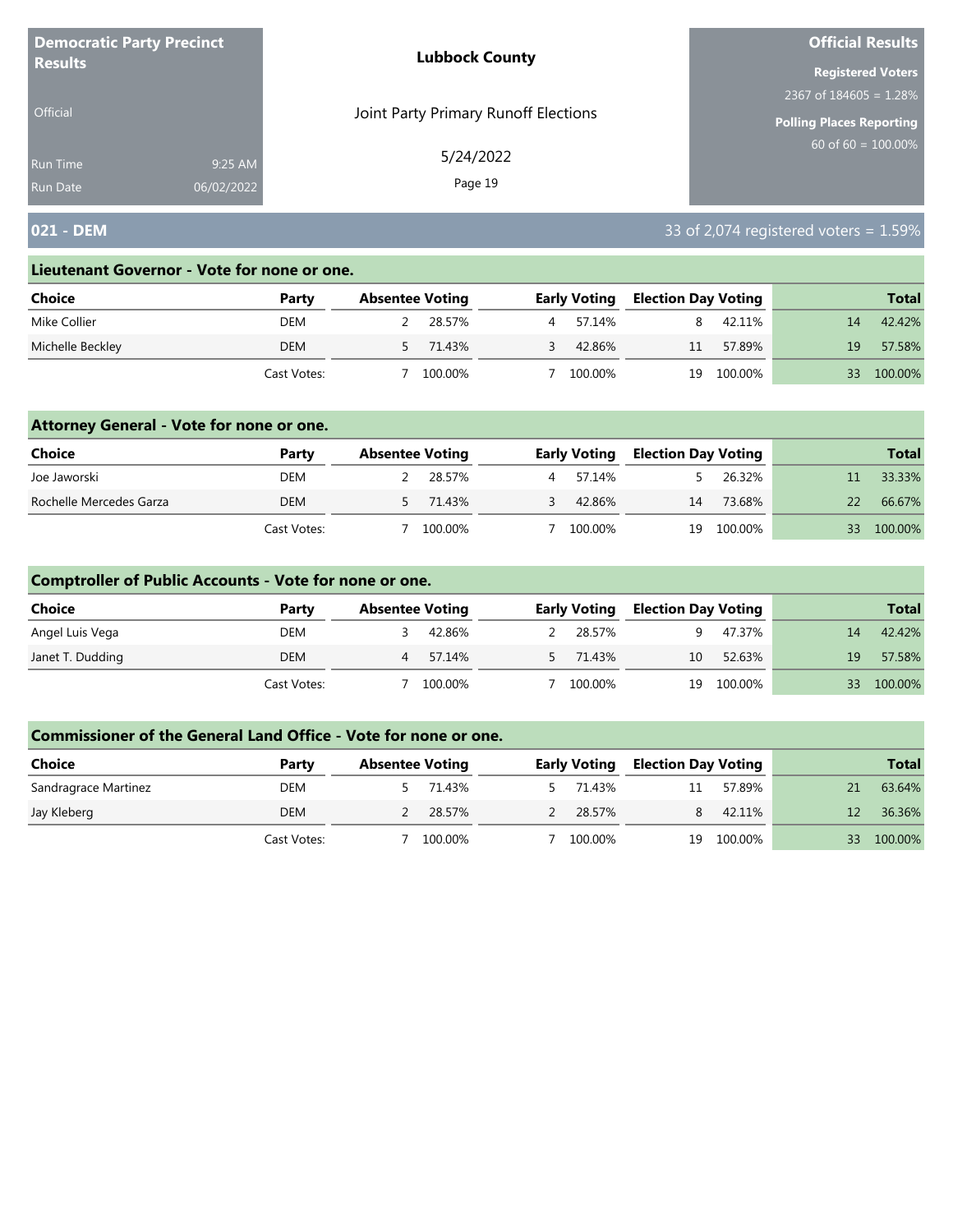| <b>Democratic Party Precinct</b> |            | <b>Lubbock County</b>                | <b>Official Results</b>   |
|----------------------------------|------------|--------------------------------------|---------------------------|
| <b>Results</b>                   |            |                                      | <b>Registered Voters</b>  |
|                                  |            |                                      | 2367 of $184605 = 1.28\%$ |
| <b>Official</b>                  |            | Joint Party Primary Runoff Elections | Polling Places Reporting  |
| <b>Run Time</b>                  | 9:25 AM    | 5/24/2022                            | 60 of $60 = 100.00\%$     |
| <b>Run Date</b>                  | 06/02/2022 | Page 20                              |                           |

## **022 - DEM** 55 of 2,681 registered voters = 2.05%

#### **Lieutenant Governor - Vote for none or one.**

| Choice           | Party       | <b>Absentee Voting</b> |         |    | <b>Early Voting</b> | <b>Election Day Voting</b> |         |     | <b>Total</b> |
|------------------|-------------|------------------------|---------|----|---------------------|----------------------------|---------|-----|--------------|
| Mike Collier     | DEM         | 13                     | 61.90%  | q. | 42.86%              |                            | 30.77%  | 26  | 47.27%       |
| Michelle Beckley | DEM         |                        | 38.10%  | 12 | 57.14%              | q                          | 69.23%  | 29. | 52.73%       |
|                  | Cast Votes: | 21                     | 100.00% | 21 | 100.00%             | 13                         | 100.00% | 55. | 100.00%      |

### **Attorney General - Vote for none or one.**

| <b>Choice</b>           | Party       | <b>Absentee Voting</b> |            |    | <b>Early Voting</b> | <b>Election Day Voting</b> |            |    | <b>Total</b> |
|-------------------------|-------------|------------------------|------------|----|---------------------|----------------------------|------------|----|--------------|
| Joe Jaworski            | DEM         | 10                     | 47.62%     |    | 5 23.81%            |                            | 23.08%     | 18 | 32.73%       |
| Rochelle Mercedes Garza | DEM         | 11                     | 52.38%     |    | 16 76.19%           | 10                         | 76.92%     | 37 | 67.27%       |
|                         | Cast Votes: |                        | 21 100.00% | 21 | 100.00%             |                            | 13 100.00% |    | 55 100.00%   |

### **Comptroller of Public Accounts - Vote for none or one.**

| Choice           | Party       | <b>Absentee Voting</b> |            |    | <b>Early Voting</b> | <b>Election Day Voting</b> |            |    | <b>Total</b> |
|------------------|-------------|------------------------|------------|----|---------------------|----------------------------|------------|----|--------------|
| Angel Luis Vega  | DEM         |                        | 25.00%     |    | 8 38.10%            |                            | 38.46%     | 18 | 33.33%       |
| Janet T. Dudding | DEM         | 15.                    | 75.00%     | 13 | 61.90%              | 8                          | 61.54%     | 36 | 66.67%       |
|                  | Cast Votes: |                        | 20 100.00% |    | 21 100.00%          |                            | 13 100.00% | 54 | 100.00%      |

| <b>Choice</b>        | Party       | <b>Absentee Voting</b> |         |    | <b>Early Voting</b> | <b>Election Day Voting</b> |         |    | <b>Total</b> |
|----------------------|-------------|------------------------|---------|----|---------------------|----------------------------|---------|----|--------------|
| Sandragrace Martinez | DEM         |                        | 52.38%  | 11 | 52.38%              | 10                         | 76.92%  | 32 | 58.18%       |
| Jay Kleberg          | DEM         | 10                     | 47.62%  | 10 | 47.62%              |                            | 23.08%  | 23 | 41.82%       |
|                      | Cast Votes: | 21.                    | 100.00% | 21 | 100.00%             | 13                         | 100.00% | 55 | 100.00%      |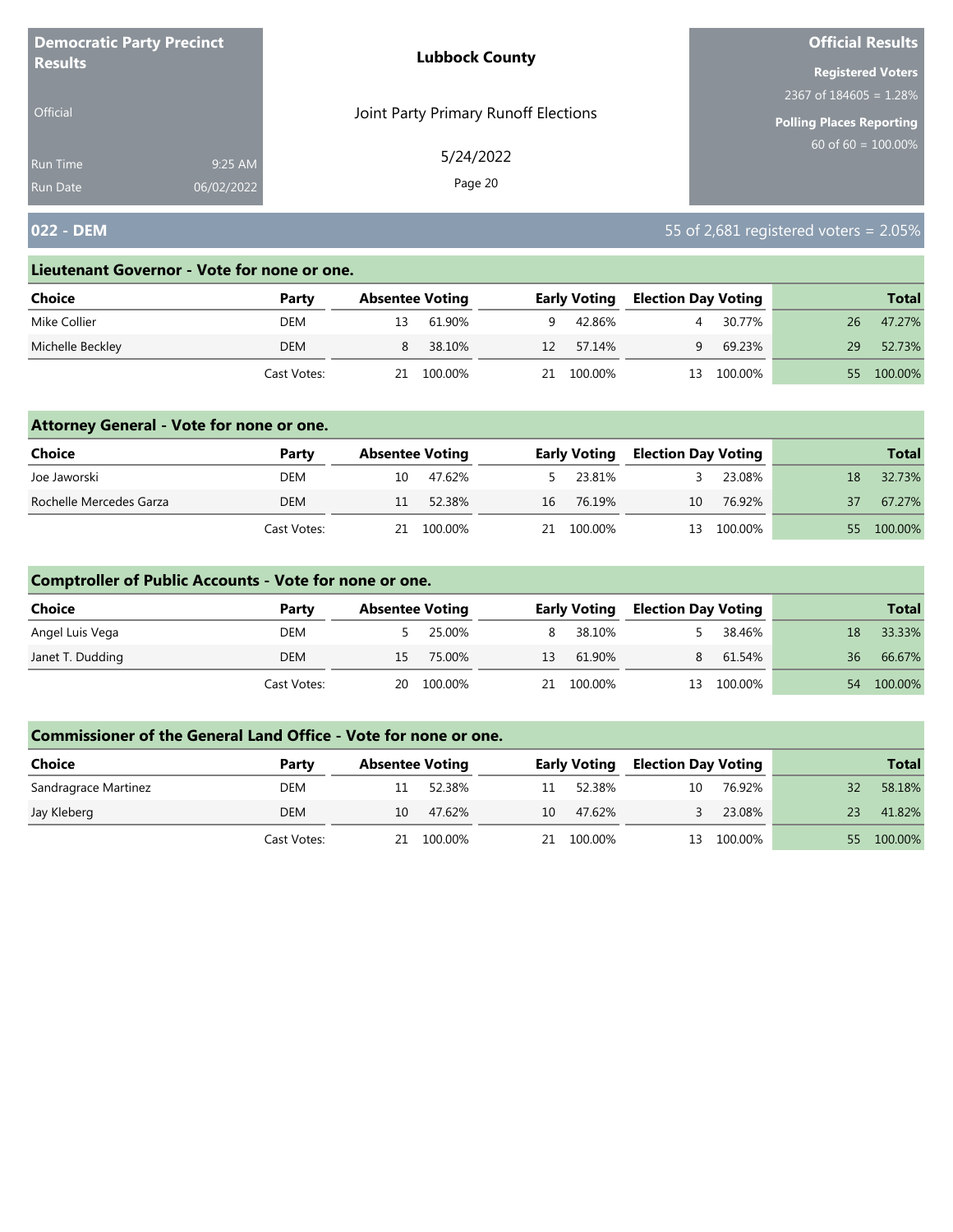| <b>Democratic Party Precinct</b> |            | <b>Lubbock County</b>                | <b>Official Results</b>         |
|----------------------------------|------------|--------------------------------------|---------------------------------|
| <b>Results</b>                   |            |                                      | <b>Registered Voters</b>        |
|                                  |            |                                      | 2367 of $184605 = 1.28\%$       |
| <b>Official</b>                  |            | Joint Party Primary Runoff Elections | <b>Polling Places Reporting</b> |
| <b>Run Time</b>                  | 9:25 AM    | 5/24/2022                            | $60$ of 60 = 100.00%            |
| <b>Run Date</b>                  | 06/02/2022 | Page 21                              |                                 |

# **023 - DEM** 26 of 1,386 registered voters = 1.88%

#### **Lieutenant Governor - Vote for none or one.**

| Choice           | Party       | <b>Absentee Voting</b> |         |                | <b>Early Voting</b> | <b>Election Day Voting</b> |         |    | <b>Total</b> |
|------------------|-------------|------------------------|---------|----------------|---------------------|----------------------------|---------|----|--------------|
| Mike Collier     | DEM         |                        | 57.14%  |                | 63.64%              |                            | 85.71%  |    | 68.00%       |
| Michelle Beckley | <b>DEM</b>  |                        | 42.86%  | $\overline{4}$ | 36.36%              |                            | 14.29%  |    | 32.00%       |
|                  | Cast Votes: |                        | 100.00% |                | 100.00%             |                            | 100.00% | 25 | 100.00%      |

### **Attorney General - Vote for none or one.**

| Choice                  | Party       | <b>Absentee Voting</b> |         |     | <b>Early Voting</b> | <b>Election Day Voting</b> |         |    | <b>Total</b> |
|-------------------------|-------------|------------------------|---------|-----|---------------------|----------------------------|---------|----|--------------|
| Joe Jaworski            | DEM         |                        | 14.29%  | 8.  | 66.67%              |                            | 71.43%  | 14 | 53.85%       |
| Rochelle Mercedes Garza | <b>DEM</b>  |                        | 85.71%  |     | 33.33%              |                            | 28.57%  | 12 | 46.15%       |
|                         | Cast Votes: |                        | 100.00% | 12. | 100.00%             |                            | 100.00% |    | 26 100.00%   |

### **Comptroller of Public Accounts - Vote for none or one.**

| <b>Choice</b>    | Party       | <b>Absentee Voting</b> |          |    | <b>Early Voting</b> | <b>Election Day Voting</b> |         |    | <b>Total</b> |
|------------------|-------------|------------------------|----------|----|---------------------|----------------------------|---------|----|--------------|
| Angel Luis Vega  | DEM         |                        | 28.57%   | 4  | 36.36%              |                            | 42.86%  |    | 36.00%       |
| Janet T. Dudding | DEM         |                        | 5 71.43% |    | 63.64%              | 4                          | 57.14%  | 16 | 64.00%       |
|                  | Cast Votes: |                        | 100.00%  | 11 | 100.00%             |                            | 100.00% |    | 25 100.00%   |

| <b>Choice</b>        | Party       | <b>Absentee Voting</b> |         |    | <b>Early Voting</b> | <b>Election Day Voting</b> |         |    | <b>Total</b> |
|----------------------|-------------|------------------------|---------|----|---------------------|----------------------------|---------|----|--------------|
| Sandragrace Martinez | DEM         |                        | 42.86%  |    | 4 33.33%            |                            | 28.57%  |    | 34.62%       |
| Jay Kleberg          | DEM         | 4                      | 57.14%  |    | 66.67%              |                            | 71.43%  |    | 65.38%       |
|                      | Cast Votes: |                        | 100.00% | 12 | 100.00%             |                            | 100.00% | 26 | 100.00%      |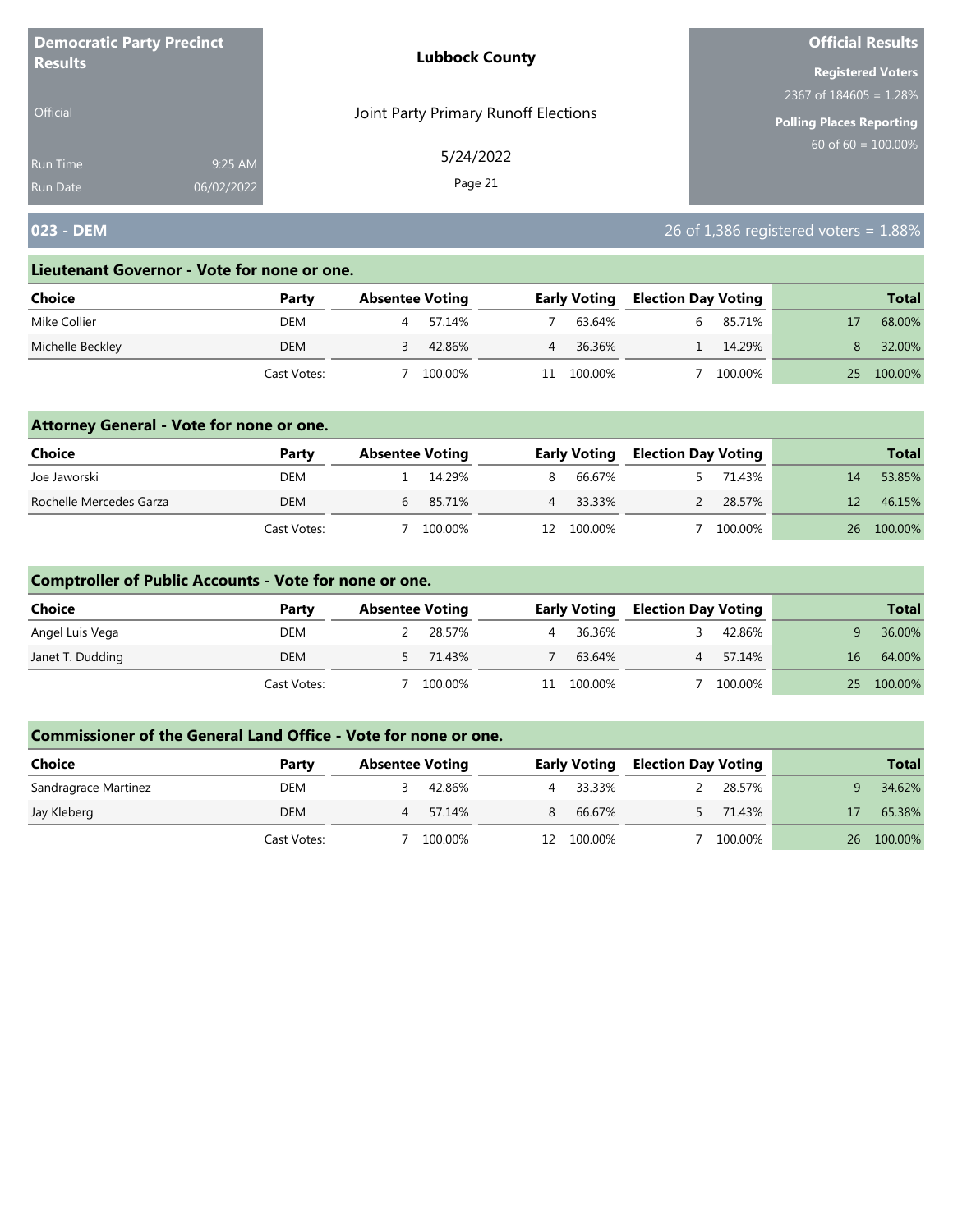| <b>Democratic Party Precinct</b> |            | <b>Lubbock County</b>                | <b>Official Results</b>         |
|----------------------------------|------------|--------------------------------------|---------------------------------|
| <b>Results</b>                   |            |                                      | <b>Registered Voters</b>        |
|                                  |            |                                      | 2367 of $184605 = 1.28\%$       |
| <b>Official</b>                  |            | Joint Party Primary Runoff Elections | <b>Polling Places Reporting</b> |
| <b>Run Time</b>                  | 9:25 AM    | 5/24/2022                            | $60$ of 60 = 100.00%            |
| <b>Run Date</b>                  | 06/02/2022 | Page 22                              |                                 |

## **024 - DEM** 46 of 1,885 registered voters = 2.44%

#### **Lieutenant Governor - Vote for none or one.**

| Choice           | Party       | <b>Absentee Voting</b> |         |    | <b>Early Voting</b> | <b>Election Day Voting</b> |         |    | <b>Total</b> |
|------------------|-------------|------------------------|---------|----|---------------------|----------------------------|---------|----|--------------|
| Mike Collier     | DEM         |                        | 37.50%  | 8. | 47.06%              | 11                         | 52.38%  |    | 47.83%       |
| Michelle Beckley | <b>DEM</b>  |                        | 62.50%  | Q  | 52.94%              | 10                         | 47.62%  | 24 | 52.17%       |
|                  | Cast Votes: | 8                      | 100.00% | 17 | 100.00%             | 21                         | 100.00% | 46 | 100.00%      |

### **Attorney General - Vote for none or one.**

| Choice                  | Party       | <b>Absentee Voting</b> |         |    | <b>Early Voting</b> | <b>Election Day Voting</b> |            |     | <b>Total</b> |
|-------------------------|-------------|------------------------|---------|----|---------------------|----------------------------|------------|-----|--------------|
| Joe Jaworski            | DEM         |                        | 12.50%  |    | 17.65%              |                            | 33.33%     |     | 23.91%       |
| Rochelle Mercedes Garza | <b>DEM</b>  |                        | 87.50%  | 14 | 82.35%              | 14                         | 66.67%     | 35. | 76.09%       |
|                         | Cast Votes: | 8.                     | 100.00% | 17 | 100.00%             |                            | 21 100.00% |     | 46 100.00%   |

## **Comptroller of Public Accounts - Vote for none or one.**

| Choice           | Party       | <b>Absentee Voting</b> |         |    | <b>Early Voting</b> | <b>Election Day Voting</b> |            |    | <b>Total</b> |
|------------------|-------------|------------------------|---------|----|---------------------|----------------------------|------------|----|--------------|
| Angel Luis Vega  | DEM         |                        | 12.50%  | 10 | 58.82%              |                            | 38.10%     | 19 | 41.30%       |
| Janet T. Dudding | DEM         |                        | 87.50%  |    | 41.18%              | 13                         | 61.90%     |    | 58.70%       |
|                  | Cast Votes: | 8.                     | 100.00% | 17 | 100.00%             |                            | 21 100.00% | 46 | 100.00%      |

| <b>Choice</b>        | Party       | <b>Absentee Voting</b> |         |    | <b>Early Voting</b> | <b>Election Day Voting</b> |         |    | <b>Total</b> |
|----------------------|-------------|------------------------|---------|----|---------------------|----------------------------|---------|----|--------------|
| Sandragrace Martinez | DEM         |                        | 57.14%  |    | 41.18%              | 12                         | 57.14%  | 23 | 51.11%       |
| Jay Kleberg          | DEM         |                        | 42.86%  | 10 | 58.82%              | q                          | 42.86%  | 22 | 48.89%       |
|                      | Cast Votes: |                        | 100.00% | 17 | 100.00%             | 21                         | 100.00% |    | 45 100.00%   |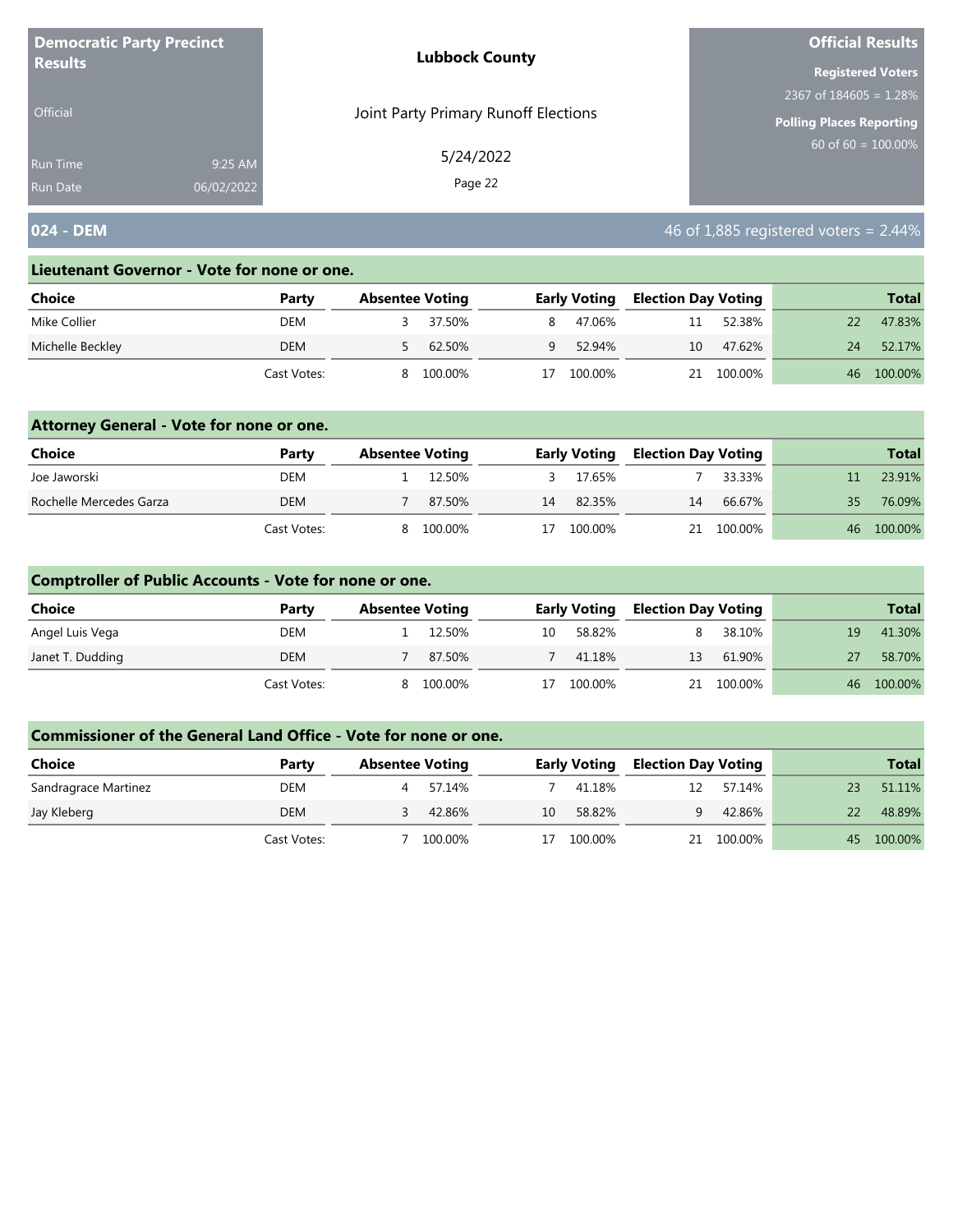| <b>Democratic Party Precinct</b><br><b>Results</b> |            | <b>Lubbock County</b>                | <b>Official Results</b>         |  |  |
|----------------------------------------------------|------------|--------------------------------------|---------------------------------|--|--|
|                                                    |            |                                      | <b>Registered Voters</b>        |  |  |
|                                                    |            |                                      | 2367 of $184605 = 1.28\%$       |  |  |
| <b>Official</b>                                    |            | Joint Party Primary Runoff Elections | <b>Polling Places Reporting</b> |  |  |
| <b>Run Time</b>                                    | 9:25 AM    | 5/24/2022                            | $60$ of 60 = 100.00%            |  |  |
| <b>Run Date</b>                                    | 06/02/2022 | Page 23                              |                                 |  |  |

# **025 - DEM 19 of 1,095 registered voters = 1.74%**

#### **Lieutenant Governor - Vote for none or one.**

| Choice           | Party       | <b>Absentee Voting</b> |         |   | <b>Early Voting</b> | <b>Election Day Voting</b> |         |    | <b>Total</b> |
|------------------|-------------|------------------------|---------|---|---------------------|----------------------------|---------|----|--------------|
| Mike Collier     | DEM         |                        | 50.00%  | 4 | 57.14%              |                            | 50.00%  |    | 52.63%       |
| Michelle Beckley | <b>DEM</b>  |                        | 50.00%  |   | 42.86%              |                            | 50.00%  |    | 47.37%       |
|                  | Cast Votes: |                        | 100.00% |   | 100.00%             | 10                         | 100.00% | 19 | 100.00%      |

### **Attorney General - Vote for none or one.**

| Choice                  | Party       | <b>Absentee Voting</b> |           | <b>Early Voting</b> | <b>Election Day Voting</b> |         |    | <b>Total</b> |
|-------------------------|-------------|------------------------|-----------|---------------------|----------------------------|---------|----|--------------|
| Joe Jaworski            | DEM         |                        | 50.00%    | 14.29%              |                            | 10.00%  |    | 15.79%       |
| Rochelle Mercedes Garza | <b>DEM</b>  |                        | 50.00%    | 85.71%              | Q                          | 90.00%  | 16 | 84.21%       |
|                         | Cast Votes: |                        | 2 100.00% | 100.00%             | 10                         | 100.00% | 19 | 100.00%      |

### **Comptroller of Public Accounts - Vote for none or one.**

| Choice           | Party       | <b>Absentee Voting</b> |  | <b>Early Voting</b> | <b>Election Day Voting</b> |            |    | <b>Total</b> |
|------------------|-------------|------------------------|--|---------------------|----------------------------|------------|----|--------------|
| Angel Luis Vega  | DEM         | 0.00%                  |  | 71.43%              |                            | 70.00%     |    | 63.16%       |
| Janet T. Dudding | DEM         | 2 100.00%              |  | 28.57%              |                            | 30.00%     |    | 36.84%       |
|                  | Cast Votes: | 100.00%                |  | 100.00%             |                            | 10 100.00% | 19 | 100.00%      |

| Choice               | Party       | <b>Absentee Voting</b> |  | <b>Early Voting</b> | <b>Election Day Voting</b> |            |    | <b>Total</b> |
|----------------------|-------------|------------------------|--|---------------------|----------------------------|------------|----|--------------|
| Sandragrace Martinez | DEM         | 0.00%                  |  | 6 85.71%            |                            | 80.00%     | 14 | 73.68%       |
| Jay Kleberg          | DEM         | 2 100.00%              |  | 14.29%              |                            | 20.00%     |    | 26.32%       |
|                      | Cast Votes: | 100.00%                |  | 100.00%             |                            | 10 100.00% | 19 | 100.00%      |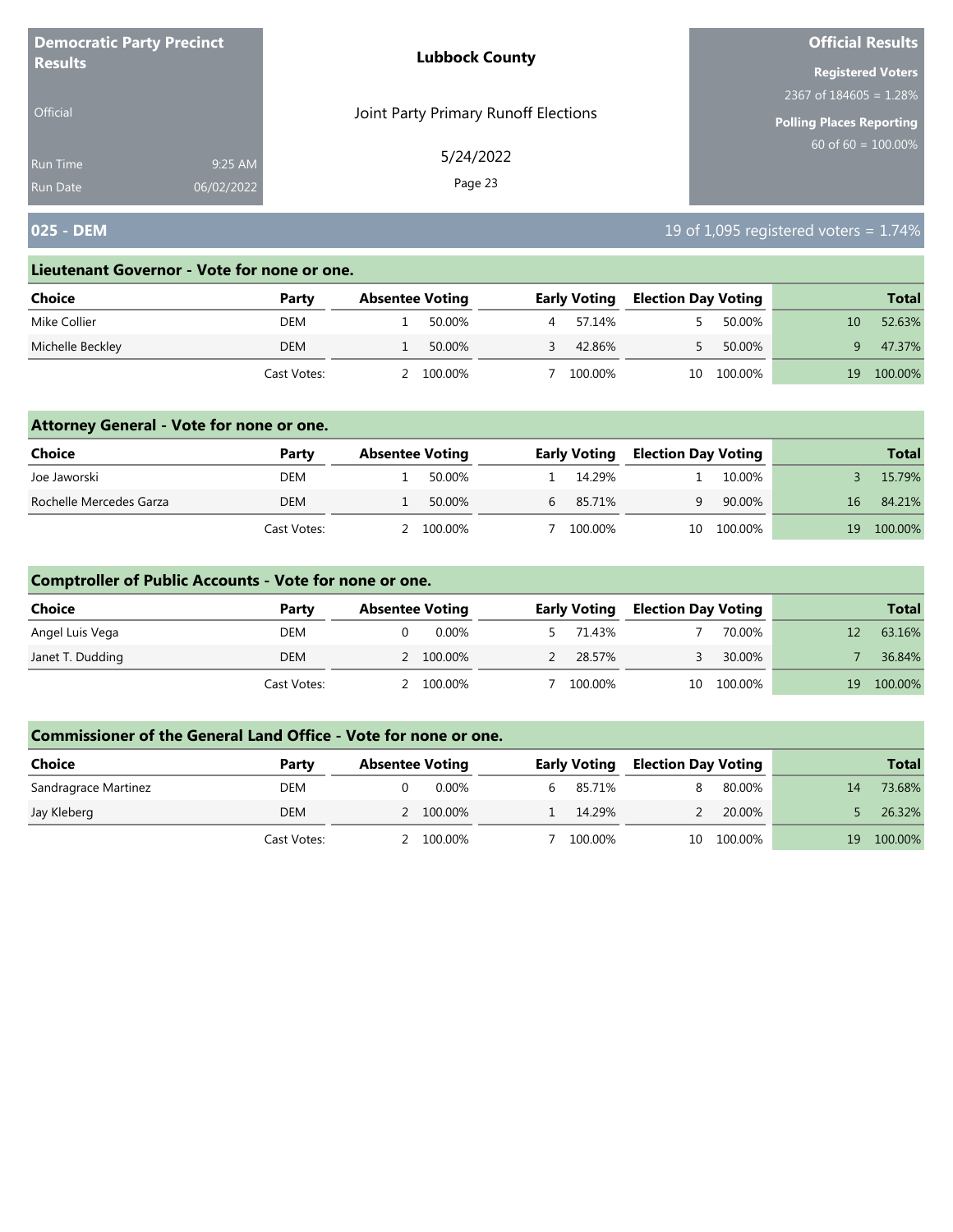| <b>Democratic Party Precinct</b><br><b>Results</b> |            | <b>Lubbock County</b>                | <b>Official Results</b><br><b>Registered Voters</b><br>2367 of $184605 = 1.28\%$<br><b>Polling Places Reporting</b><br>$60$ of 60 = 100.00% |  |  |  |
|----------------------------------------------------|------------|--------------------------------------|---------------------------------------------------------------------------------------------------------------------------------------------|--|--|--|
|                                                    |            |                                      |                                                                                                                                             |  |  |  |
|                                                    |            |                                      |                                                                                                                                             |  |  |  |
| Official                                           |            | Joint Party Primary Runoff Elections |                                                                                                                                             |  |  |  |
| <b>Run Time</b>                                    | 9:25 AM    | 5/24/2022                            |                                                                                                                                             |  |  |  |
| <b>Run Date</b>                                    | 06/02/2022 | Page 24                              |                                                                                                                                             |  |  |  |

## **026 - DEM** 29 of 2,743 registered voters = 1.06%

#### **Lieutenant Governor - Vote for none or one.**

| Choice           | Party       | <b>Absentee Voting</b> |    | <b>Early Voting</b> | <b>Election Day Voting</b> |         |    | <b>Total</b> |
|------------------|-------------|------------------------|----|---------------------|----------------------------|---------|----|--------------|
| Mike Collier     | DEM         | 100.00%                |    | 23.08%              |                            | 36.36%  |    | 41.38%       |
| Michelle Beckley | DEM         | $0.00\%$               | 10 | 76.92%              |                            | 63.64%  |    | 58.62%       |
|                  | Cast Votes: | 100.00%                | 13 | 100.00%             |                            | 100.00% | 29 | 100.00%      |

### **Attorney General - Vote for none or one.**

| Choice                  | Party       | <b>Absentee Voting</b> |         | <b>Early Voting</b> | <b>Election Day Voting</b> |            |    | <b>Total</b> |
|-------------------------|-------------|------------------------|---------|---------------------|----------------------------|------------|----|--------------|
| Joe Jaworski            | DEM         |                        | 60.00%  | 7.69%               |                            | 9.09%      |    | 17.24%       |
| Rochelle Mercedes Garza | DEM         |                        | 40.00%  | 12 92.31%           | 10                         | 90.91%     | 24 | 82.76%       |
|                         | Cast Votes: | 5                      | 100.00% | 13 100.00%          |                            | 11 100.00% | 29 | 100.00%      |

### **Comptroller of Public Accounts - Vote for none or one.**

| Choice           | Party       | <b>Absentee Voting</b> |         |    | <b>Early Voting</b> | <b>Election Day Voting</b> |            |    | <b>Total</b> |
|------------------|-------------|------------------------|---------|----|---------------------|----------------------------|------------|----|--------------|
| Angel Luis Vega  | DEM         |                        | 60.00%  | Q. | 69.23%              |                            | 81.82%     | 21 | 72.41%       |
| Janet T. Dudding | DEM         |                        | 40.00%  |    | 4 30.77%            |                            | 18.18%     |    | 27.59%       |
|                  | Cast Votes: | - 5                    | 100.00% | 13 | 100.00%             |                            | 11 100.00% | 29 | 100.00%      |

| <b>Choice</b>        | Party       | <b>Absentee Voting</b> |         |    | <b>Early Voting</b> | <b>Election Day Voting</b> |         |    | <b>Total</b> |
|----------------------|-------------|------------------------|---------|----|---------------------|----------------------------|---------|----|--------------|
| Sandragrace Martinez | DEM         |                        | 100.00% |    | 61.54%              | 10                         | 90.91%  | 23 | 79.31%       |
| Jay Kleberg          | DEM         |                        | 0.00%   |    | 38.46%              |                            | 9.09%   |    | 20.69%       |
|                      | Cast Votes: |                        | 100.00% | 13 | 100.00%             |                            | 100.00% | 29 | 100.00%      |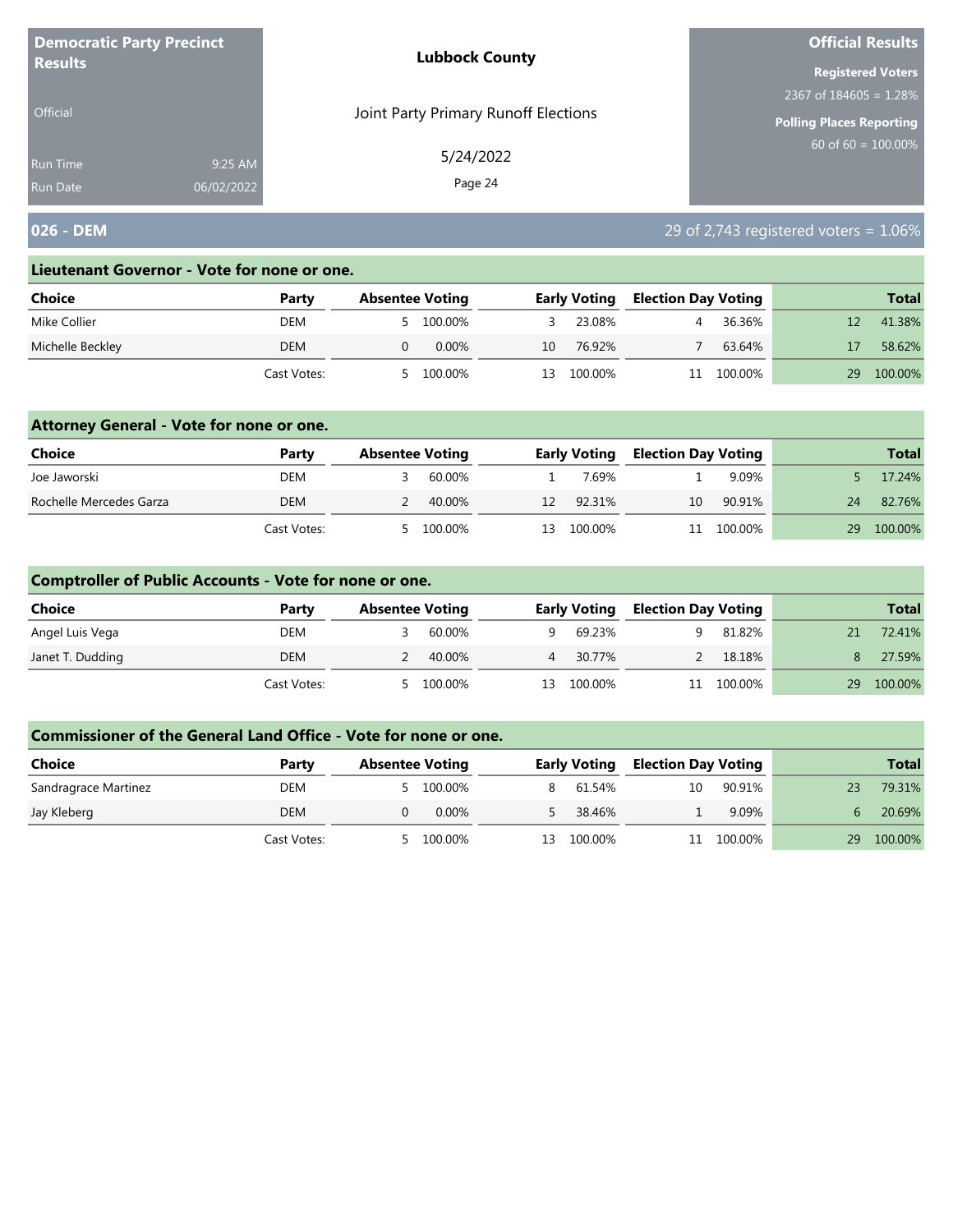| <b>Democratic Party Precinct</b> |            | <b>Lubbock County</b>                | <b>Official Results</b>   |
|----------------------------------|------------|--------------------------------------|---------------------------|
| <b>Results</b>                   |            |                                      | <b>Registered Voters</b>  |
|                                  |            |                                      | 2367 of $184605 = 1.28\%$ |
| <b>Official</b>                  |            | Joint Party Primary Runoff Elections | Polling Places Reporting  |
| Run Time                         | 9:25 AM    | 5/24/2022                            | $60$ of 60 = 100.00%      |
| <b>Run Date</b>                  | 06/02/2022 | Page 25                              |                           |

# **027 - DEM** 39 of 3,217 registered voters = 1.21%

#### **Lieutenant Governor - Vote for none or one.**

| Choice           | Party       | <b>Absentee Voting</b> |         |    | <b>Early Voting</b> | <b>Election Day Voting</b> |         |    | <b>Total</b> |
|------------------|-------------|------------------------|---------|----|---------------------|----------------------------|---------|----|--------------|
| Mike Collier     | DEM         |                        | 50.00%  | Q  | 45.00%              |                            | 46.15%  | 18 | 46.15%       |
| Michelle Beckley | <b>DEM</b>  |                        | 50.00%  | 11 | 55.00%              |                            | 53.85%  |    | 53.85%       |
|                  | Cast Votes: |                        | 100.00% | 20 | 100.00%             | 13                         | 100.00% | 39 | 100.00%      |

### **Attorney General - Vote for none or one.**

| Choice                  | Party       | <b>Absentee Voting</b> |         |       | <b>Early Voting</b> | <b>Election Day Voting</b> |         |    | <b>Total</b> |
|-------------------------|-------------|------------------------|---------|-------|---------------------|----------------------------|---------|----|--------------|
| Joe Jaworski            | DEM         |                        | 50.00%  | $b -$ | 30.00%              |                            | 30.77%  |    | 33.33%       |
| Rochelle Mercedes Garza | DEM         |                        | 50.00%  | 14    | 70.00%              | Q                          | 69.23%  | 26 | 66.67%       |
|                         | Cast Votes: | h                      | 100.00% | 20    | 100.00%             | 13                         | 100.00% | 39 | 100.00%      |

### **Comptroller of Public Accounts - Vote for none or one.**

| Choice           | Party       | <b>Absentee Voting</b> |         |    | <b>Early Voting</b> | <b>Election Day Voting</b> |         |    | <b>Total</b> |
|------------------|-------------|------------------------|---------|----|---------------------|----------------------------|---------|----|--------------|
| Angel Luis Vega  | DEM         |                        | 50.00%  |    | 6 31.58%            |                            | 61.54%  |    | 44.74%       |
| Janet T. Dudding | DEM         |                        | 50.00%  | 13 | 68.42%              |                            | 38.46%  | 21 | 55.26%       |
|                  | Cast Votes: | <sub>h</sub>           | 100.00% | 19 | 100.00%             | 13                         | 100.00% |    | 38 100.00%   |

| <b>Choice</b>        | Party       | <b>Absentee Voting</b> |         |    | <b>Early Voting</b> | <b>Election Day Voting</b> |         |    | <b>Total</b> |
|----------------------|-------------|------------------------|---------|----|---------------------|----------------------------|---------|----|--------------|
| Sandragrace Martinez | DEM         |                        | 83.33%  | 14 | 73.68%              |                            | 53.85%  | 26 | 68.42%       |
| Jay Kleberg          | DEM         |                        | 16.67%  |    | 26.32%              |                            | 46.15%  |    | 31.58%       |
|                      | Cast Votes: | h                      | 100.00% | 19 | 100.00%             | 13                         | 100.00% | 38 | 100.00%      |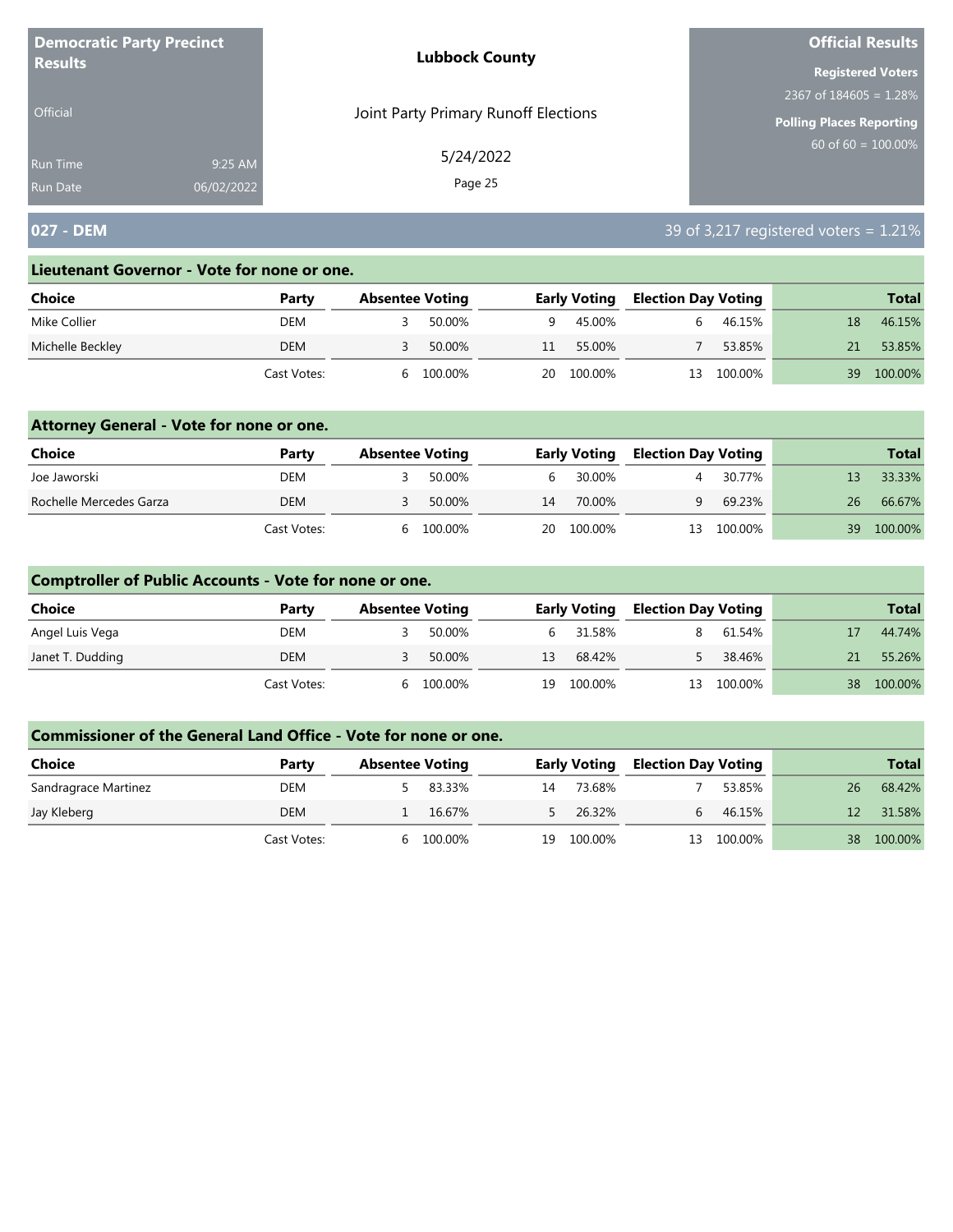| <b>Democratic Party Precinct</b> |            | <b>Lubbock County</b>                | <b>Official Results</b>   |
|----------------------------------|------------|--------------------------------------|---------------------------|
| <b>Results</b>                   |            |                                      | <b>Registered Voters</b>  |
|                                  |            |                                      | 2367 of $184605 = 1.28\%$ |
| <b>Official</b>                  |            | Joint Party Primary Runoff Elections | Polling Places Reporting  |
| Run Time                         | 9:25 AM    | 5/24/2022                            | 60 of 60 = $100.00\%$     |
| <b>Run Date</b>                  | 06/02/2022 | Page 26                              |                           |

## **028 - DEM** 27 of 1,903 registered voters = 1.42%

#### **Lieutenant Governor - Vote for none or one.**

| Choice           | Party       | <b>Absentee Voting</b> |           |     | <b>Early Voting</b> | <b>Election Day Voting</b> |         |    | <b>Total</b> |
|------------------|-------------|------------------------|-----------|-----|---------------------|----------------------------|---------|----|--------------|
| Mike Collier     | DEM         |                        | 5 100.00% | b.  | 50.00%              |                            | 70.00%  | 18 | 66.67%       |
| Michelle Beckley | DEM         |                        | 0.00%     | b   | 50.00%              |                            | 30.00%  |    | 33.33%       |
|                  | Cast Votes: |                        | 100.00%   | 12. | 100.00%             | 10                         | 100.00% |    | 100.00%      |

### **Attorney General - Vote for none or one.**

| Choice                  | Party       | <b>Absentee Voting</b> |           |   | <b>Early Voting</b> | <b>Election Day Voting</b> |            |    | <b>Total</b> |
|-------------------------|-------------|------------------------|-----------|---|---------------------|----------------------------|------------|----|--------------|
| Joe Jaworski            | DEM         |                        | 5 100.00% |   | 33.33%              |                            | 50.00%     | 14 | 51.85%       |
| Rochelle Mercedes Garza | DEM         |                        | $0.00\%$  | 8 | 66.67%              |                            | 50.00%     |    | 48.15%       |
|                         | Cast Votes: |                        | 100.00%   |   | 12 100.00%          |                            | 10 100.00% |    | 100.00%      |

### **Comptroller of Public Accounts - Vote for none or one.**

| Choice           | Party       | <b>Absentee Voting</b> |           |     | <b>Early Voting</b> | <b>Election Day Voting</b> |            |    | <b>Total</b> |
|------------------|-------------|------------------------|-----------|-----|---------------------|----------------------------|------------|----|--------------|
| Angel Luis Vega  | DEM         |                        | 0.00%     |     | 41.67%              |                            | 10.00%     |    | 22.22%       |
| Janet T. Dudding | DEM         |                        | 5 100.00% |     | 58.33%              | q                          | 90.00%     | 21 | 77.78%       |
|                  | Cast Votes: | - 5                    | 100.00%   | 12. | 100.00%             |                            | 10 100.00% | 27 | 100.00%      |

| <b>Choice</b>        | Party       | <b>Absentee Voting</b> |    | <b>Early Voting</b> | <b>Election Day Voting</b> |         |    | <b>Total</b> |
|----------------------|-------------|------------------------|----|---------------------|----------------------------|---------|----|--------------|
| Sandragrace Martinez | DEM         | 0.00%                  |    | 58.33%              |                            | 30.00%  | 10 | 37.04%       |
| Jay Kleberg          | DEM         | 5 100.00%              |    | 41.67%              |                            | 70.00%  |    | 62.96%       |
|                      | Cast Votes: | 100.00%                | 12 | 100.00%             | 10                         | 100.00% |    | 100.00%      |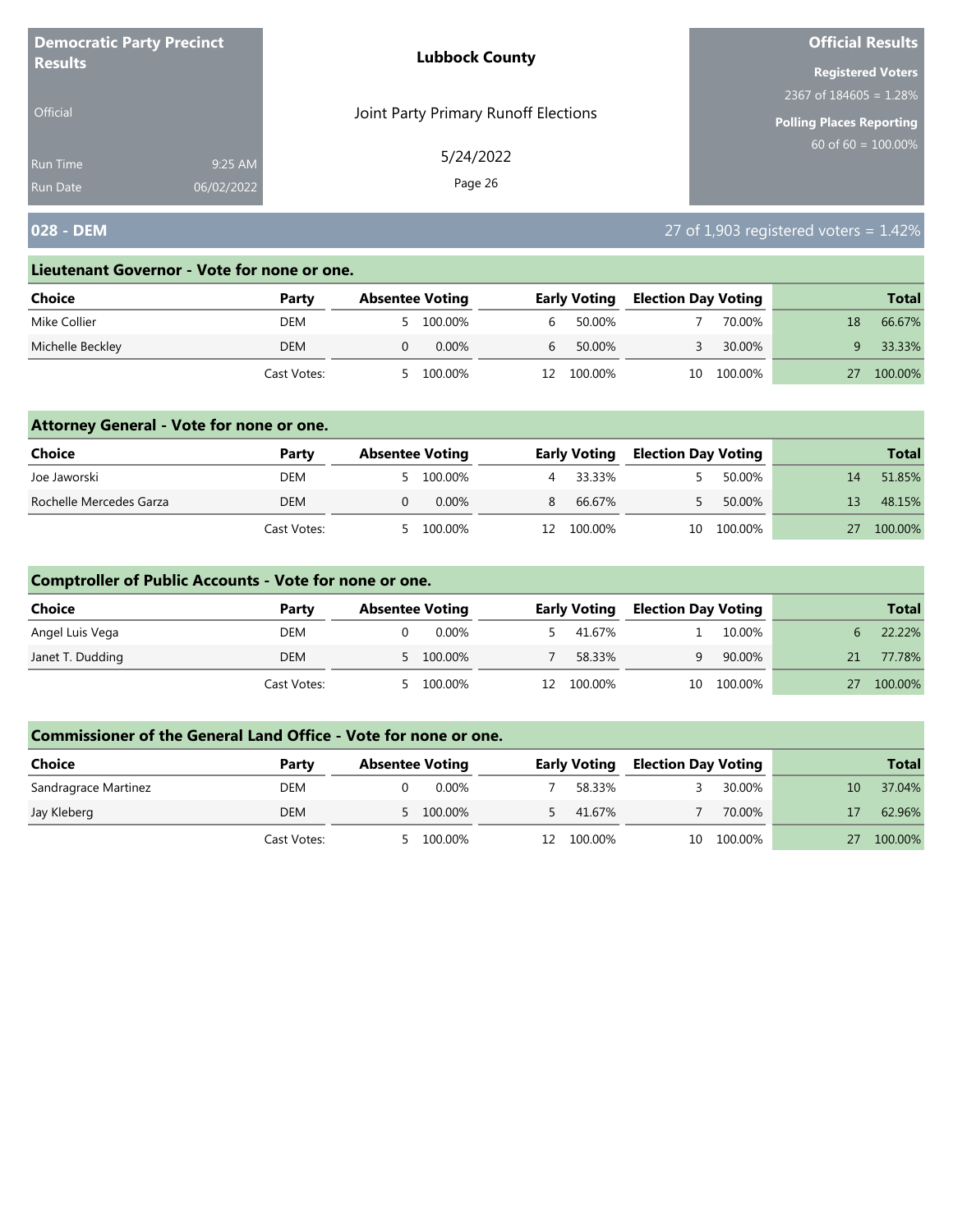| <b>Democratic Party Precinct</b> |            | <b>Lubbock County</b>                | <b>Official Results</b>   |
|----------------------------------|------------|--------------------------------------|---------------------------|
| <b>Results</b>                   |            |                                      | <b>Registered Voters</b>  |
|                                  |            |                                      | 2367 of $184605 = 1.28\%$ |
| <b>Official</b>                  |            | Joint Party Primary Runoff Elections | Polling Places Reporting  |
| Run Time                         | 9:25 AM    | 5/24/2022                            | $60$ of 60 = 100.00%      |
| <b>Run Date</b>                  | 06/02/2022 | Page 27                              |                           |

## **029 - DEM** 54 of 3,126 registered voters = 1.73%

#### **Lieutenant Governor - Vote for none or one.**

| <b>Choice</b>    | Party       | <b>Absentee Voting</b> |         |    | <b>Early Voting</b> | <b>Election Day Voting</b> |            |    | <b>Total</b> |
|------------------|-------------|------------------------|---------|----|---------------------|----------------------------|------------|----|--------------|
| Mike Collier     | DEM         |                        | 44.44%  | Q  | 50.00%              | 10                         | 40.00%     | 23 | 44.23%       |
| Michelle Beckley | DEM         |                        | 55.56%  | Q  | 50.00%              | 15                         | 60.00%     | 29 | 55.77%       |
|                  | Cast Votes: | a                      | 100.00% | 18 | 100.00%             |                            | 25 100.00% | 52 | 100.00%      |

### **Attorney General - Vote for none or one.**

| Choice                  | Party       | <b>Absentee Voting</b> |         |    | <b>Early Voting</b> | <b>Election Day Voting</b> |            |    | <b>Total</b> |
|-------------------------|-------------|------------------------|---------|----|---------------------|----------------------------|------------|----|--------------|
| Joe Jaworski            | DEM         |                        | 22 22%  |    | 29.41%              |                            | 30.77%     |    | 28.85%       |
| Rochelle Mercedes Garza | DEM         |                        | 77.78%  | 12 | 70.59%              | 18                         | 69.23%     | 37 | 71.15%       |
|                         | Cast Votes: | a                      | 100.00% | 17 | 100.00%             |                            | 26 100.00% | 52 | 100.00%      |

### **Comptroller of Public Accounts - Vote for none or one.**

| <b>Choice</b>    | Party       | <b>Absentee Voting</b> |         |    | <b>Early Voting</b> | <b>Election Day Voting</b> |            |    | <b>Total</b> |
|------------------|-------------|------------------------|---------|----|---------------------|----------------------------|------------|----|--------------|
| Angel Luis Vega  | DEM         |                        | 44.44%  | 11 | 64.71%              | 15                         | 57.69%     | 30 | 57.69%       |
| Janet T. Dudding | DEM         |                        | 55.56%  |    | 6 35.29%            |                            | 11 42.31%  | 22 | 42.31%       |
|                  | Cast Votes: | Q                      | 100.00% | 17 | 100.00%             |                            | 26 100.00% |    | 52 100.00%   |

#### **Commissioner of the General Land Office - Vote for none or one.**

| Choice               | Party       | <b>Absentee Voting</b> |         |    | <b>Early Voting</b> | <b>Election Day Voting</b> |            |    | <b>Total</b> |
|----------------------|-------------|------------------------|---------|----|---------------------|----------------------------|------------|----|--------------|
| Sandragrace Martinez | DEM         |                        | 88.89%  | 11 | 64.71%              | 19                         | 73.08%     | 38 | 73.08%       |
| Jay Kleberg          | <b>DEM</b>  |                        | 11.11%  |    | 35.29%              |                            | 26.92%     | 14 | 26.92%       |
|                      | Cast Votes: |                        | 100.00% | 17 | 100.00%             |                            | 26 100.00% | 52 | 100.00%      |

#### **Precinct Chair, Precinct 29 - Vote for none or one.**

| <b>Choice</b>       | Party       | <b>Absentee Voting</b> |         |    | <b>Early Voting</b> | <b>Election Day Voting</b> |            |    | <b>Total</b> |
|---------------------|-------------|------------------------|---------|----|---------------------|----------------------------|------------|----|--------------|
| Jack Clinton Looney | DEM         |                        | 22.22%  | 10 | 52.63%              | 13                         | 50.00%     | 25 | 46.30%       |
| Nick Harpster       | <b>DEM</b>  |                        | 22.22%  |    | 26.32%              |                            | 19.23%     |    | 22.22%       |
| Tracey Benefield    | DEM         |                        | 55.56%  | 4  | 21.05%              | 8.                         | 30.77%     |    | 31.48%       |
|                     | Cast Votes: | a                      | 100.00% | 19 | 100.00%             |                            | 26 100.00% | 54 | 100.00%      |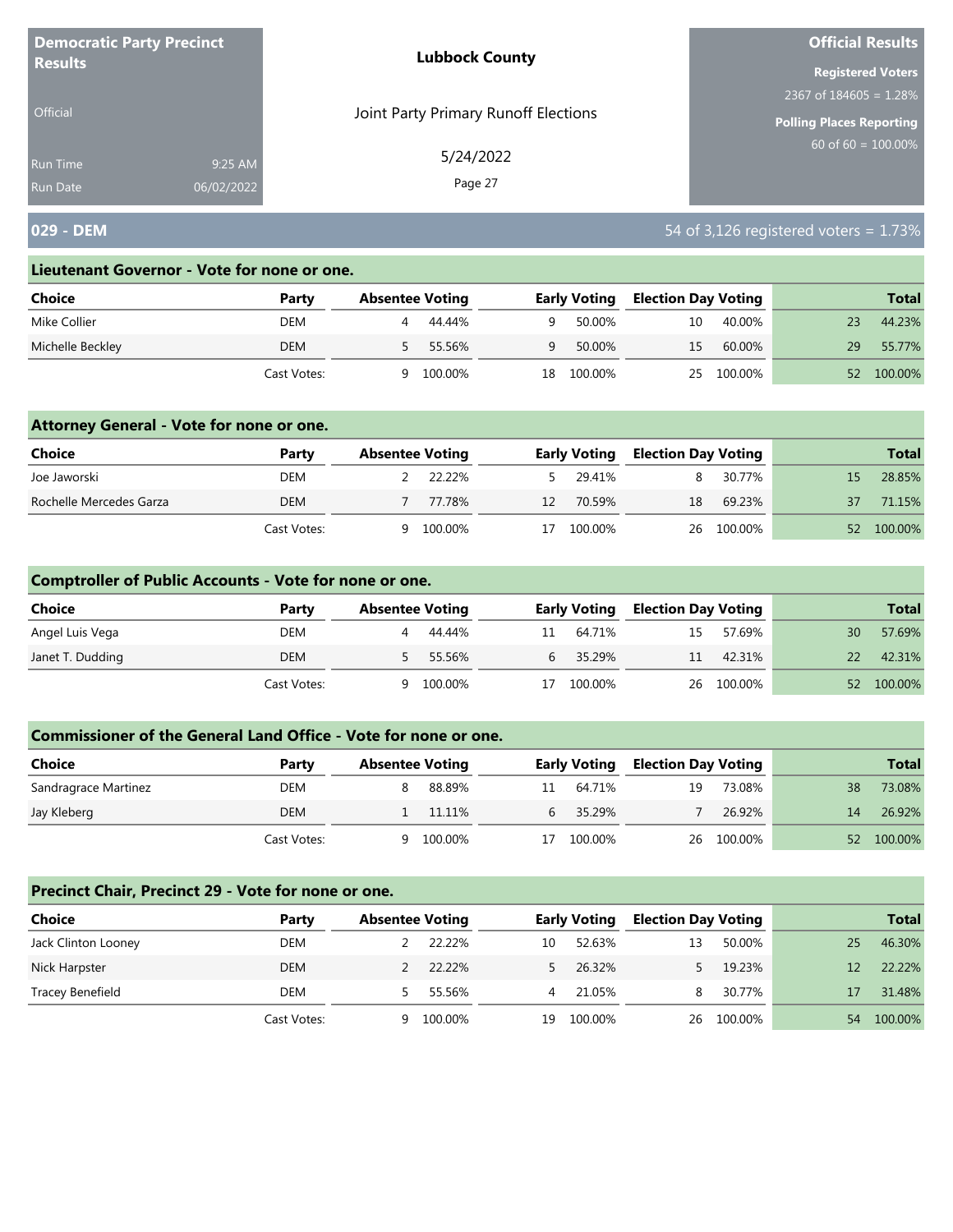| <b>Democratic Party Precinct</b><br><b>Results</b> |            | <b>Lubbock County</b>                | <b>Official Results</b>         |
|----------------------------------------------------|------------|--------------------------------------|---------------------------------|
|                                                    |            |                                      | <b>Registered Voters</b>        |
|                                                    |            |                                      | 2367 of $184605 = 1.28\%$       |
| Official                                           |            | Joint Party Primary Runoff Elections | <b>Polling Places Reporting</b> |
| <b>Run Time</b>                                    | 9:25 AM    | 5/24/2022                            | $60$ of 60 = 100.00%            |
| <b>Run Date</b>                                    | 06/02/2022 | Page 28                              |                                 |

# **030 - DEM 1.86% 030 - DEM 1.86%**

#### **Lieutenant Governor - Vote for none or one.**

| Choice           | Party       | <b>Absentee Voting</b> |         |    | <b>Early Voting</b> | Election Day Voting |         |    | <b>Total</b> |
|------------------|-------------|------------------------|---------|----|---------------------|---------------------|---------|----|--------------|
| Mike Collier     | DEM         |                        | 50.00%  | 11 | 57.89%              |                     | 36.36%  |    | 50.00%       |
| Michelle Beckley | DEM         |                        | 50.00%  |    | 42.11%              |                     | 63.64%  |    | 50.00%       |
|                  | Cast Votes: | 14                     | 100.00% | 19 | 100.00%             |                     | 100.00% | 44 | 100.00%      |

### **Attorney General - Vote for none or one.**

| Choice                  | Party       | <b>Absentee Voting</b> |          |    | <b>Early Voting</b> | <b>Election Day Voting</b> |            |    | <b>Total</b> |
|-------------------------|-------------|------------------------|----------|----|---------------------|----------------------------|------------|----|--------------|
| Joe Jaworski            | <b>DEM</b>  |                        | 5 35.71% |    | 36.84%              |                            | 54.55%     | 18 | 40.91%       |
| Rochelle Mercedes Garza | DEM         |                        | 64.29%   | 12 | 63.16%              |                            | 45.45%     | 26 | 59.09%       |
|                         | Cast Votes: | 14                     | 100.00%  | 19 | 100.00%             |                            | 11 100.00% | 44 | 100.00%      |

### **Comptroller of Public Accounts - Vote for none or one.**

| <b>Choice</b>    | Party       | <b>Absentee Voting</b> |         |    | <b>Early Voting</b> | <b>Election Day Voting</b> |            |    | <b>Total</b> |
|------------------|-------------|------------------------|---------|----|---------------------|----------------------------|------------|----|--------------|
| Angel Luis Vega  | DEM         |                        | 50.00%  | 8  | 42.11%              |                            | 63.64%     |    | 50.00%       |
| Janet T. Dudding | DEM         |                        | 50.00%  | 11 | 57.89%              | 4                          | 36.36%     | 22 | 50.00%       |
|                  | Cast Votes: | 14                     | 100.00% | 19 | 100.00%             |                            | 11 100.00% | 44 | 100.00%      |

| <b>Choice</b>        | Party       | <b>Absentee Voting</b> |         |     | <b>Early Voting</b> | <b>Election Day Voting</b> |         |    | <b>Total</b> |
|----------------------|-------------|------------------------|---------|-----|---------------------|----------------------------|---------|----|--------------|
| Sandragrace Martinez | DEM         |                        | 50.00%  | 10  | 52.63%              |                            | 63.64%  | 24 | 54.55%       |
| Jay Kleberg          | DEM         |                        | 50.00%  | – q | 47.37%              |                            | 36.36%  | 20 | 45.45%       |
|                      | Cast Votes: | 14                     | 100.00% | 19  | 100.00%             |                            | 100.00% | 44 | 100.00%      |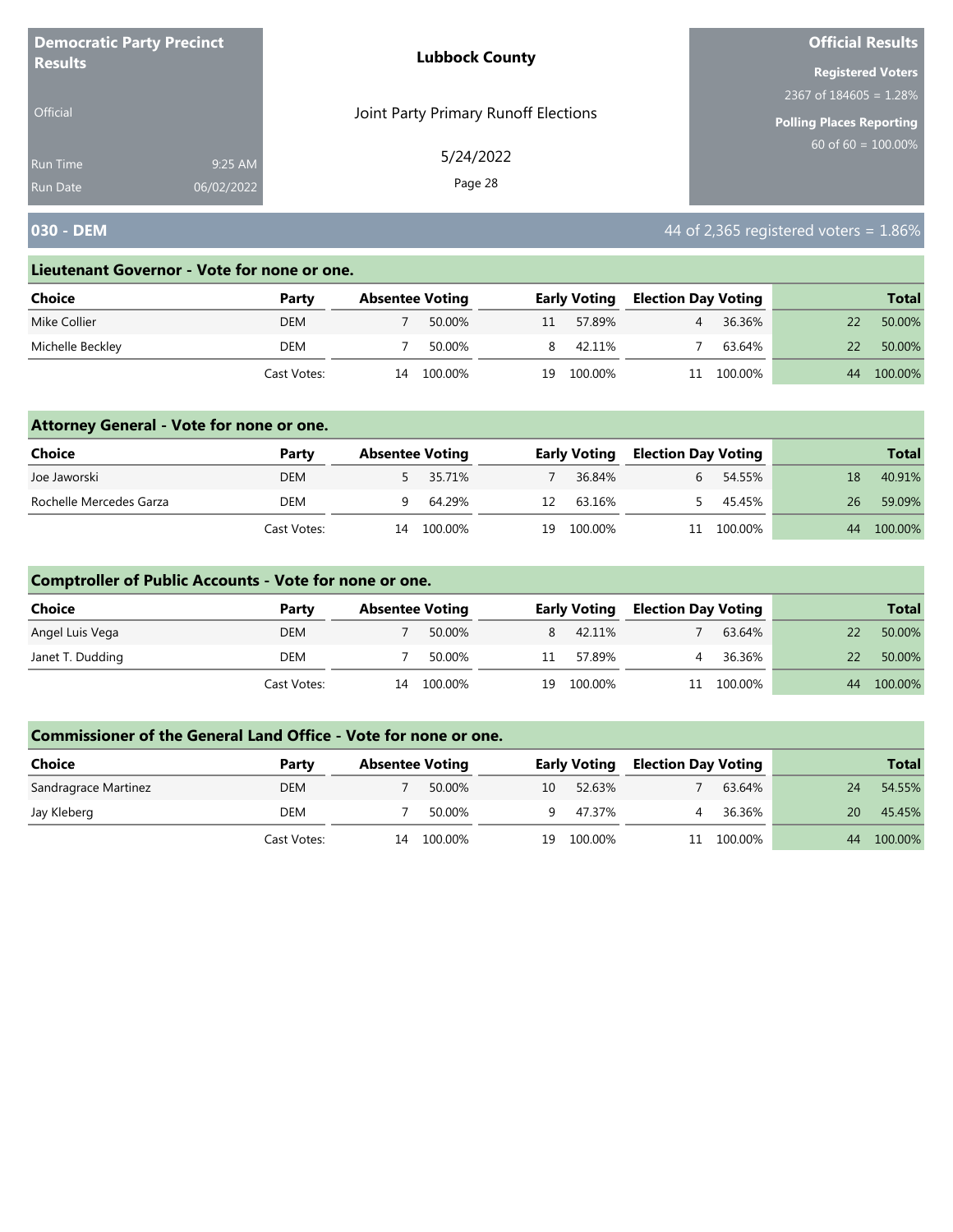| <b>Democratic Party Precinct</b> |            | <b>Lubbock County</b>                | <b>Official Results</b>  |
|----------------------------------|------------|--------------------------------------|--------------------------|
| <b>Results</b>                   |            |                                      | <b>Registered Voters</b> |
|                                  |            |                                      | 2367 of $184605 = 1.28%$ |
| <b>Official</b>                  |            | Joint Party Primary Runoff Elections | Polling Places Reporting |
| <b>Run Time</b>                  | 9:25 AM    | 5/24/2022                            | 60 of $60 = 100.00\%$    |
| <b>Run Date</b>                  | 06/02/2022 | Page 29                              |                          |

## **031 - DEM** 8 of 1,589 registered voters = 0.50%

#### **Lieutenant Governor - Vote for none or one.**

| Choice           | Party       | <b>Absentee Voting</b> |         | <b>Early Voting</b> | <b>Election Day Voting</b> |         | <b>Total</b> |
|------------------|-------------|------------------------|---------|---------------------|----------------------------|---------|--------------|
| Mike Collier     | DEM         |                        | 100.00% | 66.67%              |                            | 75.00%  | 75.00%       |
| Michelle Beckley | DEM         |                        | 0.00%   | 33.33%              |                            | 25.00%  | 25.00%       |
|                  | Cast Votes: |                        | 100.00% | 100.00%             |                            | 100.00% | 100.00%      |

### **Attorney General - Vote for none or one.**

| Choice                  | Party       | <b>Absentee Voting</b> |  |  | <b>Early Voting</b> | <b>Election Day Voting</b> |           |  | <b>Total</b> |
|-------------------------|-------------|------------------------|--|--|---------------------|----------------------------|-----------|--|--------------|
| Joe Jaworski            | DEM         | 0.00%                  |  |  | 1 33.33%            | $\mathcal{P}$              | 50.00%    |  | 37.50%       |
| Rochelle Mercedes Garza | DEM         | 100.00%                |  |  | 2 66.67%            | $\mathcal{L}$              | 50.00%    |  | 62.50%       |
|                         | Cast Votes: | 100.00%                |  |  | 3 100.00%           |                            | 4 100.00% |  | 100.00%      |

### **Comptroller of Public Accounts - Vote for none or one.**

| Choice           | Party       | <b>Absentee Voting</b> | <b>Early Voting</b> | <b>Election Day Voting</b> |         | <b>Total</b> |
|------------------|-------------|------------------------|---------------------|----------------------------|---------|--------------|
| Angel Luis Vega  | DEM         | $0.00\%$               | 33.33%              |                            | 50.00%  | 37.50%       |
| Janet T. Dudding | DEM         | 100.00%                | 66.67%              | $\mathcal{D}$              | 50.00%  | 62.50%       |
|                  | Cast Votes: | 100.00%                | 3 100.00%           | 4                          | 100.00% | 100.00%      |

| Choice               | Party       | <b>Absentee Voting</b> | <b>Early Voting</b> |        | <b>Election Day Voting</b> |         | <b>Total</b> |
|----------------------|-------------|------------------------|---------------------|--------|----------------------------|---------|--------------|
| Sandragrace Martinez | DEM         | $0.00\%$               |                     | 66.67% |                            | 25.00%  | 37.50%       |
| Jay Kleberg          | DEM         | 100.00%                |                     | 33.33% |                            | 75.00%  | 62.50%       |
|                      | Cast Votes: | 100.00%                | 3 100.00%           |        |                            | 100.00% | 100.00%      |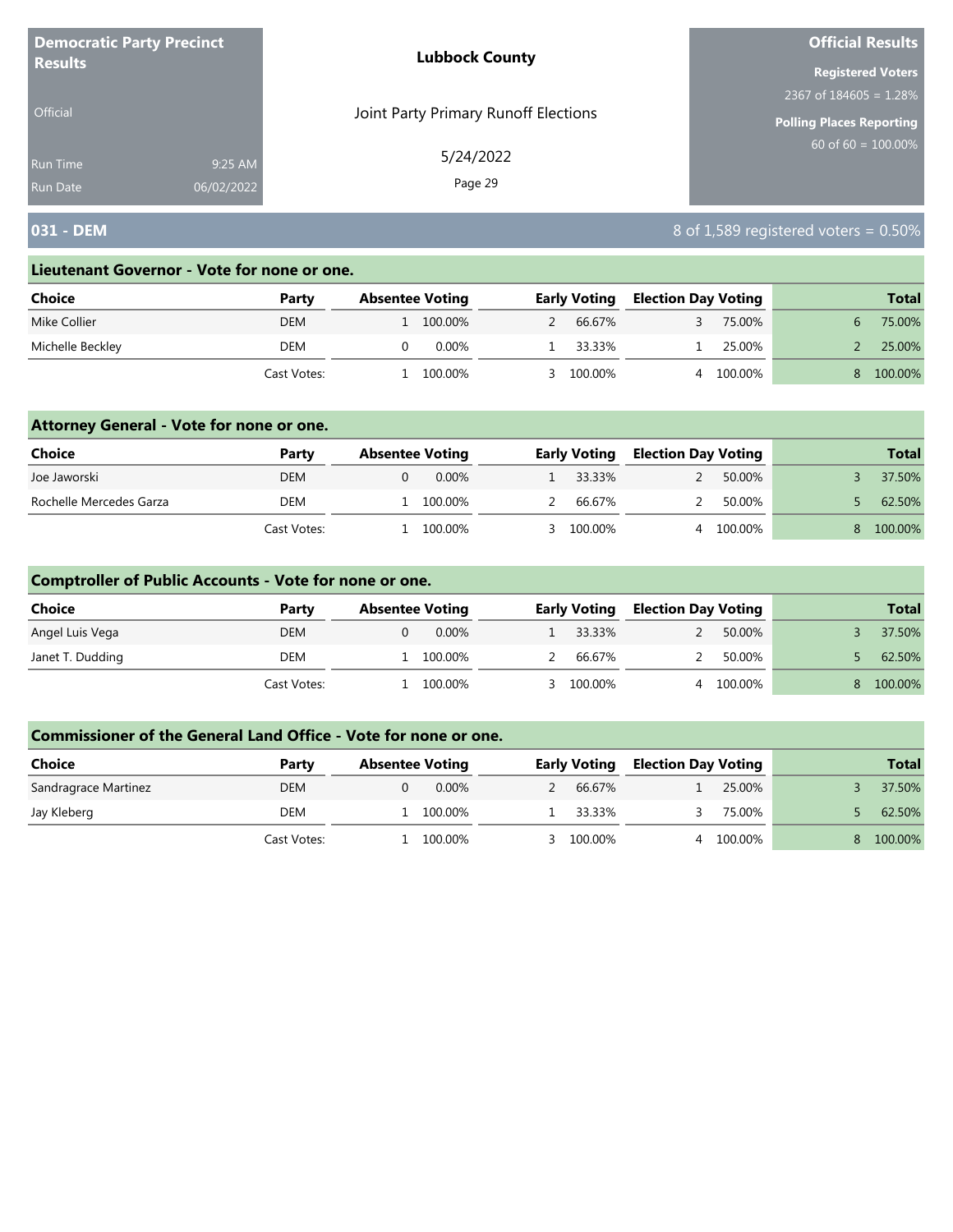| <b>Democratic Party Precinct</b><br><b>Results</b> |            | <b>Lubbock County</b>                | <b>Official Results</b>  |  |  |
|----------------------------------------------------|------------|--------------------------------------|--------------------------|--|--|
|                                                    |            |                                      | <b>Registered Voters</b> |  |  |
|                                                    |            |                                      | 2367 of $184605 = 1.28%$ |  |  |
| <b>Official</b>                                    |            | Joint Party Primary Runoff Elections | Polling Places Reporting |  |  |
| <b>Run Time</b>                                    | 9:25 AM    | 5/24/2022                            | 60 of $60 = 100.00\%$    |  |  |
| <b>Run Date</b>                                    | 06/02/2022 | Page 30                              |                          |  |  |

## **032 - DEM** 11 of 1,616 registered voters = 0.68%

#### **Lieutenant Governor - Vote for none or one.**

| Choice           | Party       | <b>Absentee Voting</b> |         | <b>Early Voting</b> |         | <b>Election Day Voting</b> |         |   | <b>Total</b> |
|------------------|-------------|------------------------|---------|---------------------|---------|----------------------------|---------|---|--------------|
| Mike Collier     | DEM         |                        | 75.00%  |                     | 50.00%  |                            | 20.00%  |   | 45.45%       |
| Michelle Beckley | DEM         |                        | 25.00%  |                     | 50.00%  |                            | 80.00%  | 6 | 54.55%       |
|                  | Cast Votes: | 4                      | 100.00% |                     | 100.00% |                            | 100.00% |   | 100.00%      |

### **Attorney General - Vote for none or one.**

| Choice                  | Party       | <b>Absentee Voting</b> |          | <b>Early Voting</b> |           | <b>Election Day Voting</b> |           | <b>Total</b> |
|-------------------------|-------------|------------------------|----------|---------------------|-----------|----------------------------|-----------|--------------|
| Joe Jaworski            | <b>DEM</b>  | 4                      | 100.00%  |                     | 0.00%     |                            | 20.00%    | 45.45%       |
| Rochelle Mercedes Garza | <b>DEM</b>  |                        | $0.00\%$ |                     | 2 100.00% |                            | 80.00%    | 54.55%       |
|                         | Cast Votes: |                        | 100.00%  |                     | 2 100.00% |                            | 5 100.00% | 100.00%      |

### **Comptroller of Public Accounts - Vote for none or one.**

| <b>Choice</b>    | Party       | <b>Absentee Voting</b> |          | <b>Early Voting</b> | <b>Election Day Voting</b> |         |                 | <b>Total</b> |
|------------------|-------------|------------------------|----------|---------------------|----------------------------|---------|-----------------|--------------|
| Angel Luis Vega  | DEM         | 0.00%                  | $\Omega$ | 0.00%               |                            | 80.00%  |                 | 40.00%       |
| Janet T. Dudding | DEM         | 100.00%<br>4           |          | 1 100.00%           |                            | 20.00%  | 6               | 60.00%       |
|                  | Cast Votes: | 100.00%<br>4           |          | 100.00%             |                            | 100.00% | 10 <sup>1</sup> | 100.00%      |

| <b>Choice</b>        | Party       | <b>Absentee Voting</b> | <b>Early Voting</b> | <b>Election Day Voting</b> | <b>Total</b>  |
|----------------------|-------------|------------------------|---------------------|----------------------------|---------------|
| Sandragrace Martinez | DEM         | $0.00\%$               | $0.00\%$            | 5 100.00%                  | 50.00%        |
| Jay Kleberg          | DEM         | 100.00%<br>4           | 1 100.00%           | $0.00\%$                   | 50.00%        |
|                      | Cast Votes: | 100.00%                | 100.00%             | 100.00%                    | 100.00%<br>10 |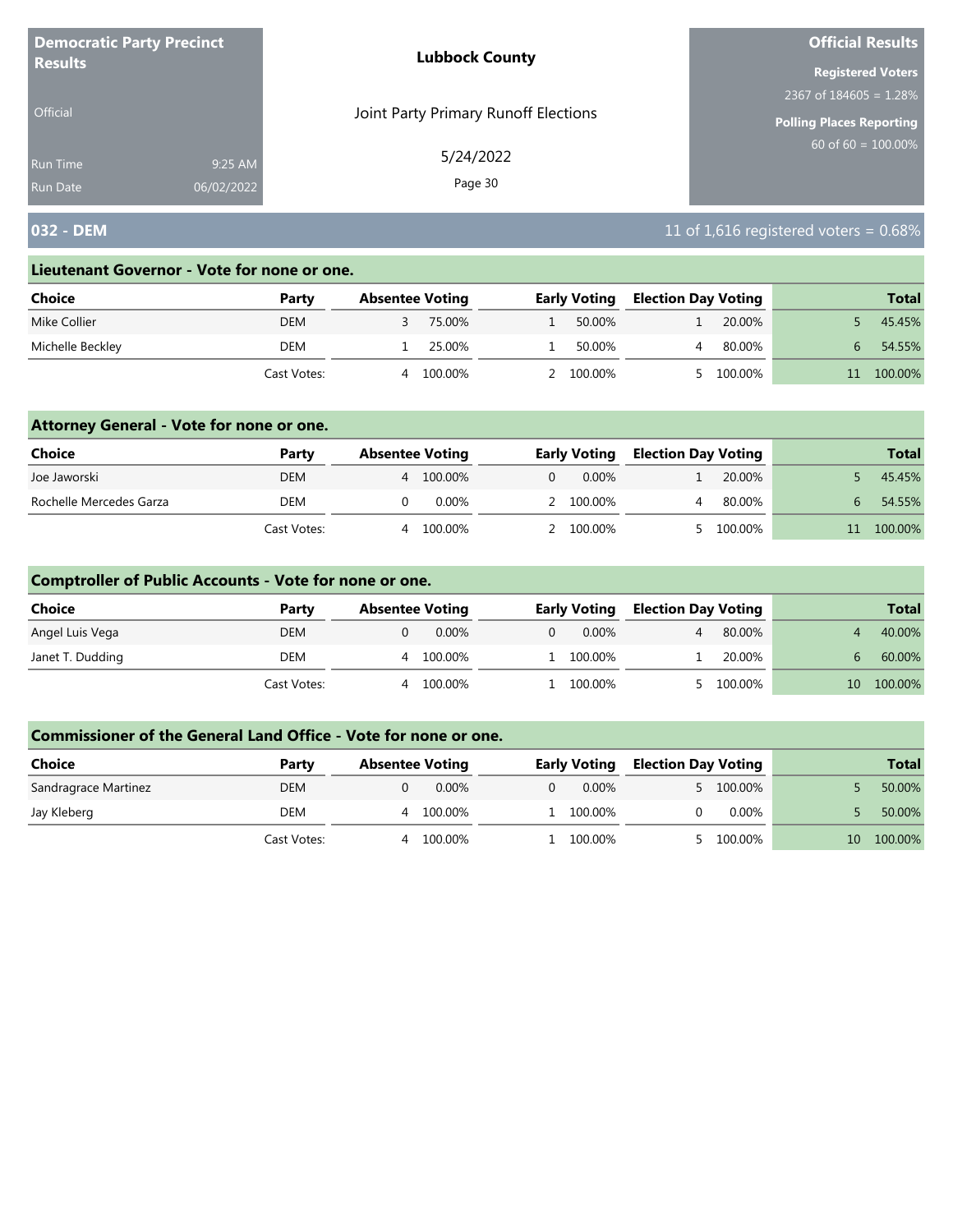| <b>Democratic Party Precinct</b><br><b>Results</b> |            | <b>Lubbock County</b>                | <b>Official Results</b>     |
|----------------------------------------------------|------------|--------------------------------------|-----------------------------|
|                                                    |            |                                      | <b>Registered Voters</b>    |
|                                                    |            |                                      | $2367$ of $184605 = 1.28\%$ |
| Official                                           |            | Joint Party Primary Runoff Elections | Polling Places Reporting    |
| <b>Run Time</b>                                    | 9:25 AM    | 5/24/2022                            | $60$ of 60 = 100.00%        |
| <b>Run Date</b>                                    | 06/02/2022 | Page 31                              |                             |

## **033 - DEM** 18 of 3,573 registered voters = 0.50%

#### **Lieutenant Governor - Vote for none or one.**

| Choice           | Party       | <b>Absentee Voting</b> | <b>Early Voting</b> | <b>Election Day Voting</b> | <b>Total</b>              |
|------------------|-------------|------------------------|---------------------|----------------------------|---------------------------|
| Mike Collier     | DEM         | $0.00\%$               | 62.50%              | 62.50%                     | 55.56%<br>10 <sup>1</sup> |
| Michelle Beckley | DEM         | 2 100.00%              | 37.50%              | 37.50%                     | 44.44%                    |
|                  | Cast Votes: | 100.00%                | 8 100.00%           | 100.00%                    | 100.00%<br>18             |

### **Attorney General - Vote for none or one.**

| Choice                  | Party       | <b>Absentee Voting</b> |           | <b>Early Voting</b> |                | <b>Election Day Voting</b> |    | <b>Total</b> |
|-------------------------|-------------|------------------------|-----------|---------------------|----------------|----------------------------|----|--------------|
| Joe Jaworski            | <b>DEM</b>  |                        | 50.00%    | 37.50%              | $\overline{4}$ | 50.00%                     |    | 44.44%       |
| Rochelle Mercedes Garza | DEM         |                        | 50.00%    | 62.50%              |                | 50.00%                     | 10 | 55.56%       |
|                         | Cast Votes: |                        | 2 100.00% | 8 100.00%           |                | 8 100.00%                  | 18 | 100.00%      |

### **Comptroller of Public Accounts - Vote for none or one.**

| <b>Choice</b>    | Party       | <b>Absentee Voting</b> | <b>Early Voting</b> |    | <b>Election Day Voting</b> |                 | <b>Total</b> |
|------------------|-------------|------------------------|---------------------|----|----------------------------|-----------------|--------------|
| Angel Luis Vega  | <b>DEM</b>  | 0.00%                  | 28.57%              |    | 37.50%                     |                 | 29.41%       |
| Janet T. Dudding | DEM         | 2 100.00%              | 5 71.43%            |    | 62.50%                     | 12 <sup>°</sup> | 70.59%       |
|                  | Cast Votes: | 100.00%                | 100.00%             | R. | 100.00%                    |                 | 100.00%      |

| <b>Choice</b>        | Party       | <b>Absentee Voting</b> | <b>Early Voting</b> | <b>Election Day Voting</b> |         |    | <b>Total</b> |
|----------------------|-------------|------------------------|---------------------|----------------------------|---------|----|--------------|
| Sandragrace Martinez | DEM         | $0.00\%$               | 71.43%              |                            | 62.50%  | 10 | 58.82%       |
| Jay Kleberg          | DEM         | 100.00%                | 28.57%              |                            | 37.50%  |    | 41.18%       |
|                      | Cast Votes: | 100.00%                | 100.00%             |                            | 100.00% |    | 100.00%      |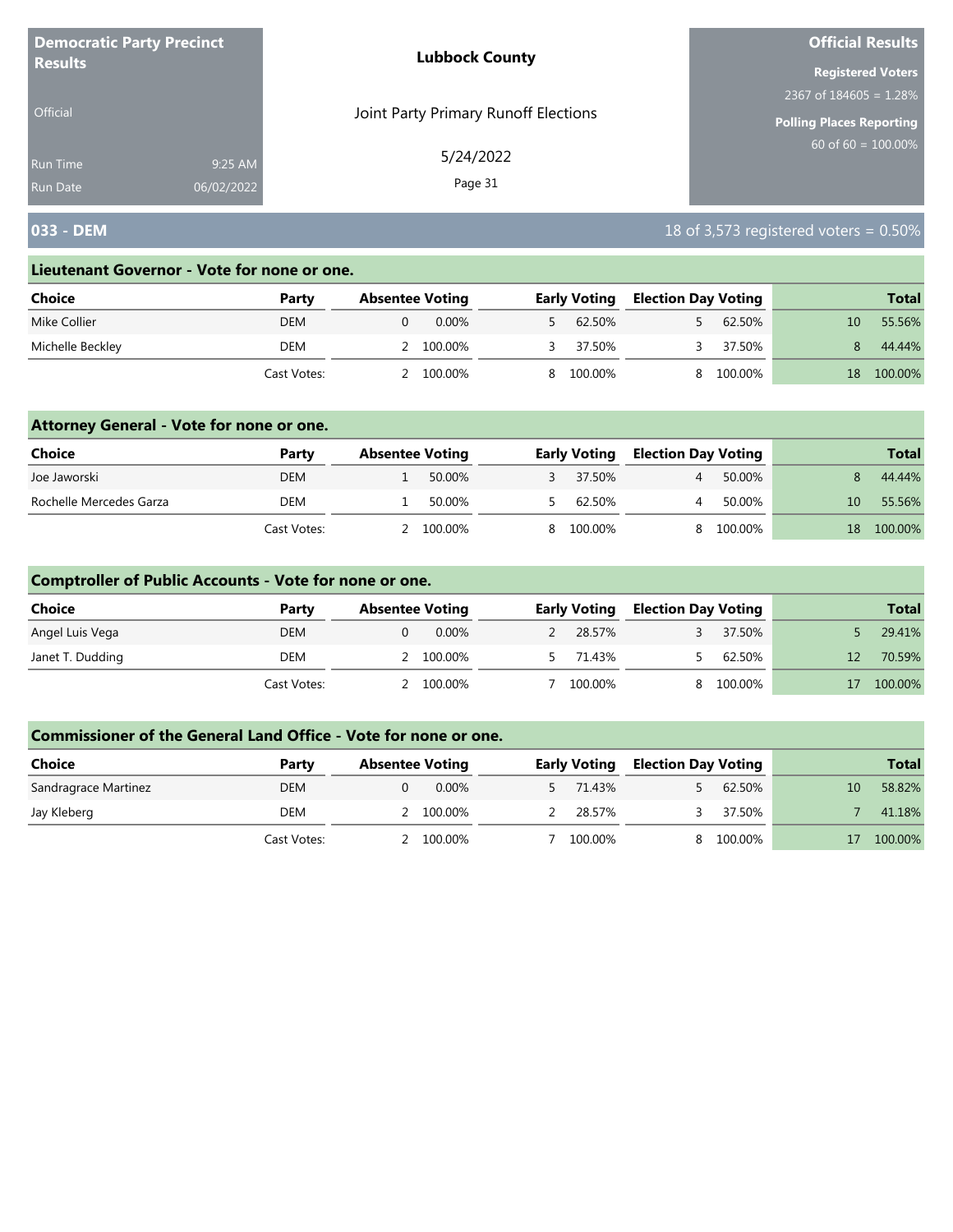| <b>Democratic Party Precinct</b> |            | <b>Lubbock County</b>                | <b>Official Results</b>         |  |  |
|----------------------------------|------------|--------------------------------------|---------------------------------|--|--|
| <b>Results</b>                   |            |                                      | <b>Registered Voters</b>        |  |  |
|                                  |            |                                      | 2367 of $184605 = 1.28\%$       |  |  |
| <b>Official</b>                  |            | Joint Party Primary Runoff Elections | <b>Polling Places Reporting</b> |  |  |
| <b>Run Time</b>                  | 9:25 AM    | 5/24/2022                            | $60$ of 60 = 100.00%            |  |  |
| <b>Run Date</b>                  | 06/02/2022 | Page 32                              |                                 |  |  |

## **034 - DEM 1034 - DEM 1034 - DEM 1034 - DEM 1034 - DEM 1034 - DEM 1034 - DEM 1034 - DEM 1036 - 1036 - 1036 - 1036 - 1036 - 1036 - 1037 - 1038 - 1039 - 1039 - 1039 - 1039 - 1039 - 1039 - 1039 - 1039 - 1039 -**

#### **Lieutenant Governor - Vote for none or one.**

| Choice           | Party       | <b>Absentee Voting</b> |          |   | <b>Early Voting</b> | <b>Election Day Voting</b> |          | <b>Total</b> |
|------------------|-------------|------------------------|----------|---|---------------------|----------------------------|----------|--------------|
| Mike Collier     | DEM         |                        | $0.00\%$ | 0 | $0.00\%$            |                            | $0.00\%$ | $0.00\%$     |
| Michelle Beckley | DEM         |                        | 0.00%    |   | 100.00%             |                            | 100.00%  | 100.00%      |
|                  | Cast Votes: |                        | 0.00%    |   | 100.00%             |                            | 100.00%  | 100.00%      |

### **Attorney General - Vote for none or one.**

| Choice                  | Party       | <b>Absentee Voting</b> | <b>Early Voting</b> | <b>Election Day Voting</b> |           | <b>Total</b> |
|-------------------------|-------------|------------------------|---------------------|----------------------------|-----------|--------------|
| Joe Jaworski            | <b>DEM</b>  | 0.00%                  | 1 100.00%           |                            | 1 100.00% | 50.00%       |
| Rochelle Mercedes Garza | <b>DEM</b>  | 2 100.00%              | 0.00%               |                            | $0.00\%$  | 50.00%       |
|                         | Cast Votes: | 2 100.00%              | 1 100.00%           |                            | 100.00%   | 100.00%      |

## **Comptroller of Public Accounts - Vote for none or one.**

| <b>Choice</b>    | Party       | <b>Absentee Voting</b> |          | <b>Early Voting</b> | <b>Election Day Voting</b> |          | <b>Total</b> |
|------------------|-------------|------------------------|----------|---------------------|----------------------------|----------|--------------|
| Angel Luis Vega  | <b>DEM</b>  | 2 100.00%              | $\Omega$ | $0.00\%$            |                            | $0.00\%$ | 50.00%       |
| Janet T. Dudding | DEM         | 0.00%                  |          | 1 100.00%           |                            | 100.00%  | 50.00%       |
|                  | Cast Votes: | 100.00%                |          | 100.00%             |                            | 100.00%  | 100.00%      |

| Choice               | Party       | <b>Absentee Voting</b> | <b>Early Voting</b> | <b>Election Day Voting</b> |          | <b>Total</b> |
|----------------------|-------------|------------------------|---------------------|----------------------------|----------|--------------|
| Sandragrace Martinez | <b>DEM</b>  | 2 100.00%              | 1 100.00%           |                            | $0.00\%$ | 75.00%       |
| Jay Kleberg          | DEM         | $0.00\%$               | 0.00%               |                            | 100.00%  | 25.00%       |
|                      | Cast Votes: | 100.00%                | 100.00%             |                            | 100.00%  | 100.00%      |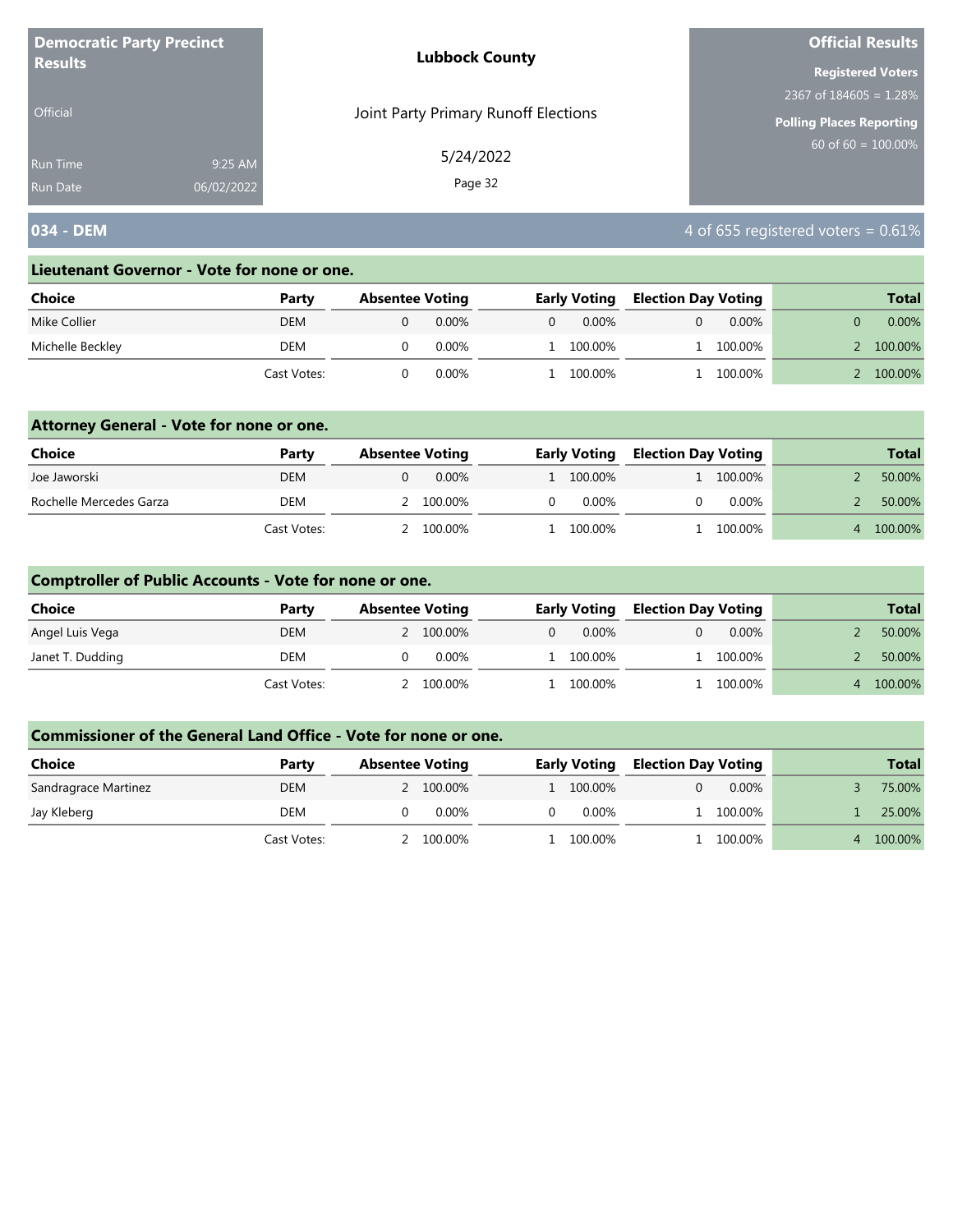| <b>Democratic Party Precinct</b> |            | <b>Lubbock County</b>                | <b>Official Results</b>         |
|----------------------------------|------------|--------------------------------------|---------------------------------|
| <b>Results</b>                   |            |                                      | <b>Registered Voters</b>        |
|                                  |            |                                      | 2367 of $184605 = 1.28\%$       |
| <b>Official</b>                  |            | Joint Party Primary Runoff Elections | <b>Polling Places Reporting</b> |
| <b>Run Time</b>                  | 9:25 AM    | 5/24/2022                            | $60$ of 60 = 100.00%            |
| <b>Run Date</b>                  | 06/02/2022 | Page 33                              |                                 |

## **035 - DEM** 11 of 806 registered voters = 1.36%

#### **Lieutenant Governor - Vote for none or one.**

| Choice           | Party       | <b>Absentee Voting</b> | <b>Early Voting</b> | <b>Election Day Voting</b> | <b>Total</b>  |
|------------------|-------------|------------------------|---------------------|----------------------------|---------------|
| Mike Collier     | <b>DEM</b>  | $0.00\%$               | 83.33%              | $0.00\%$                   | 50.00%        |
| Michelle Beckley | DEM         | 100.00%<br>≺           | 16.67%              | 1 100.00%                  | 50.00%        |
|                  | Cast Votes: | 100.00%                | 6 100.00%           | 100.00%                    | 100.00%<br>10 |

### **Attorney General - Vote for none or one.**

| Choice                  | Party       | <b>Absentee Voting</b> |         | <b>Early Voting</b> | <b>Election Day Voting</b> |           |                 | <b>Total</b> |
|-------------------------|-------------|------------------------|---------|---------------------|----------------------------|-----------|-----------------|--------------|
| Joe Jaworski            | <b>DEM</b>  |                        | 33.33%  | 2 33.33%            |                            | $0.00\%$  |                 | 30.00%       |
| Rochelle Mercedes Garza | DEM         |                        | 66.67%  | 66.67%              |                            | 1 100.00% |                 | 70.00%       |
|                         | Cast Votes: |                        | 100.00% | 6 100.00%           |                            | . 100.00% | 10 <sup>°</sup> | 100.00%      |

### **Comptroller of Public Accounts - Vote for none or one.**

| <b>Choice</b>    | Party       | <b>Absentee Voting</b> |          |   | <b>Early Voting</b> | <b>Election Day Voting</b> |           |                 | <b>Total</b> |
|------------------|-------------|------------------------|----------|---|---------------------|----------------------------|-----------|-----------------|--------------|
| Angel Luis Vega  | <b>DEM</b>  |                        | 66.67%   |   | 2 33.33%            |                            | 1 100.00% |                 | 50.00%       |
| Janet T. Dudding | DEM         |                        | 1 33.33% | 4 | 66.67%              |                            | $0.00\%$  |                 | 50.00%       |
|                  | Cast Votes: |                        | 100.00%  |   | 6 100.00%           |                            | 100.00%   | 10 <sup>1</sup> | 100.00%      |

| <b>Choice</b>        | Party       | <b>Absentee Voting</b> |         |    | <b>Early Voting</b> | <b>Election Day Voting</b> |          | <b>Total</b> |
|----------------------|-------------|------------------------|---------|----|---------------------|----------------------------|----------|--------------|
| Sandragrace Martinez | <b>DEM</b>  |                        | 50.00%  |    | $0.00\%$            |                            | 100.00%  | 27.27%       |
| Jay Kleberg          | DEM         |                        | 50.00%  |    | 6 100.00%           |                            | $0.00\%$ | 72.73%       |
|                      | Cast Votes: |                        | 100.00% | h. | 100.00%             |                            | 100.00%  | 100.00%      |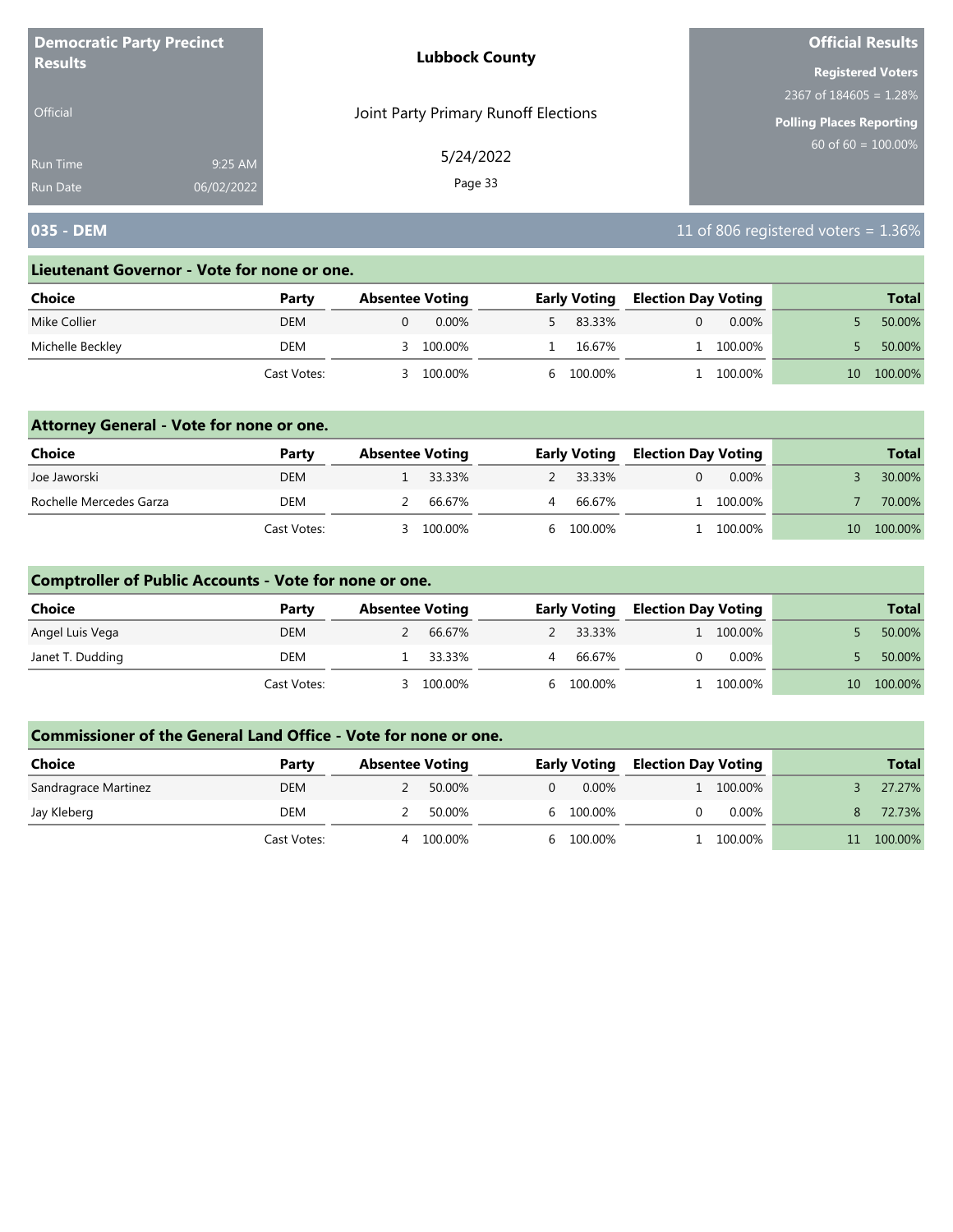| <b>Democratic Party Precinct</b> |            | <b>Lubbock County</b>                | <b>Official Results</b>         |
|----------------------------------|------------|--------------------------------------|---------------------------------|
| <b>Results</b>                   |            |                                      | <b>Registered Voters</b>        |
|                                  |            |                                      | 2367 of $184605 = 1.28\%$       |
| <b>Official</b>                  |            | Joint Party Primary Runoff Elections | <b>Polling Places Reporting</b> |
| Run Time                         | 9:25 AM    | 5/24/2022                            | $60$ of 60 = $100.00\%$         |
| <b>Run Date</b>                  | 06/02/2022 | Page 34                              |                                 |

## **036 - DEM** 23 of 2,156 registered voters = 1.07%

#### **Lieutenant Governor - Vote for none or one.**

| Choice           | Party       | <b>Absentee Voting</b> |         | <b>Early Voting</b> |           | <b>Election Day Voting</b> |         |    | <b>Total</b> |
|------------------|-------------|------------------------|---------|---------------------|-----------|----------------------------|---------|----|--------------|
| Mike Collier     | DEM         |                        | 70.00%  |                     | 40.00%    |                            | 12.50%  |    | 43.48%       |
| Michelle Beckley | DEM         |                        | 30.00%  |                     | 60.00%    |                            | 87.50%  |    | 56.52%       |
|                  | Cast Votes: | 10                     | 100.00% |                     | 5 100.00% |                            | 100.00% | 23 | 100.00%      |

### **Attorney General - Vote for none or one.**

| Choice                  | Party       | <b>Absentee Voting</b> |         | <b>Early Voting</b> |  | <b>Election Day Voting</b> |    | <b>Total</b> |
|-------------------------|-------------|------------------------|---------|---------------------|--|----------------------------|----|--------------|
| Joe Jaworski            | <b>DEM</b>  |                        | 20.00%  | 60.00%              |  | 12.50%                     |    | 26.09%       |
| Rochelle Mercedes Garza | DEM         |                        | 80.00%  | 40.00%              |  | 87.50%                     |    | 73.91%       |
|                         | Cast Votes: | 10                     | 100.00% | 5 100.00%           |  | 8 100.00%                  | 23 | 100.00%      |

### **Comptroller of Public Accounts - Vote for none or one.**

| <b>Choice</b>    | Party       | <b>Absentee Voting</b> |         | <b>Early Voting</b> |  | <b>Election Day Voting</b> |    | <b>Total</b> |
|------------------|-------------|------------------------|---------|---------------------|--|----------------------------|----|--------------|
| Angel Luis Vega  | <b>DEM</b>  | 4                      | 40.00%  | 40.00%              |  | 37.50%                     |    | 39.13%       |
| Janet T. Dudding | DEM         | b                      | 60.00%  | 60.00%              |  | 62.50%                     | 14 | 60.87%       |
|                  | Cast Votes: | 10                     | 100.00% | 5 100.00%           |  | 100.00%                    | 23 | 100.00%      |

| <b>Choice</b>        | Party       | <b>Absentee Voting</b> |         | <b>Early Voting</b> |  | <b>Election Day Voting</b> |    | <b>Total</b> |
|----------------------|-------------|------------------------|---------|---------------------|--|----------------------------|----|--------------|
| Sandragrace Martinez | <b>DEM</b>  |                        | 50.00%  | 20.00%              |  | 87.50%                     |    | 56.52%       |
| Jay Kleberg          | DEM         |                        | 50.00%  | 80.00%              |  | 12.50%                     | 10 | 43.48%       |
|                      | Cast Votes: | 10                     | 100.00% | 5 100.00%           |  | 100.00%                    | 23 | 100.00%      |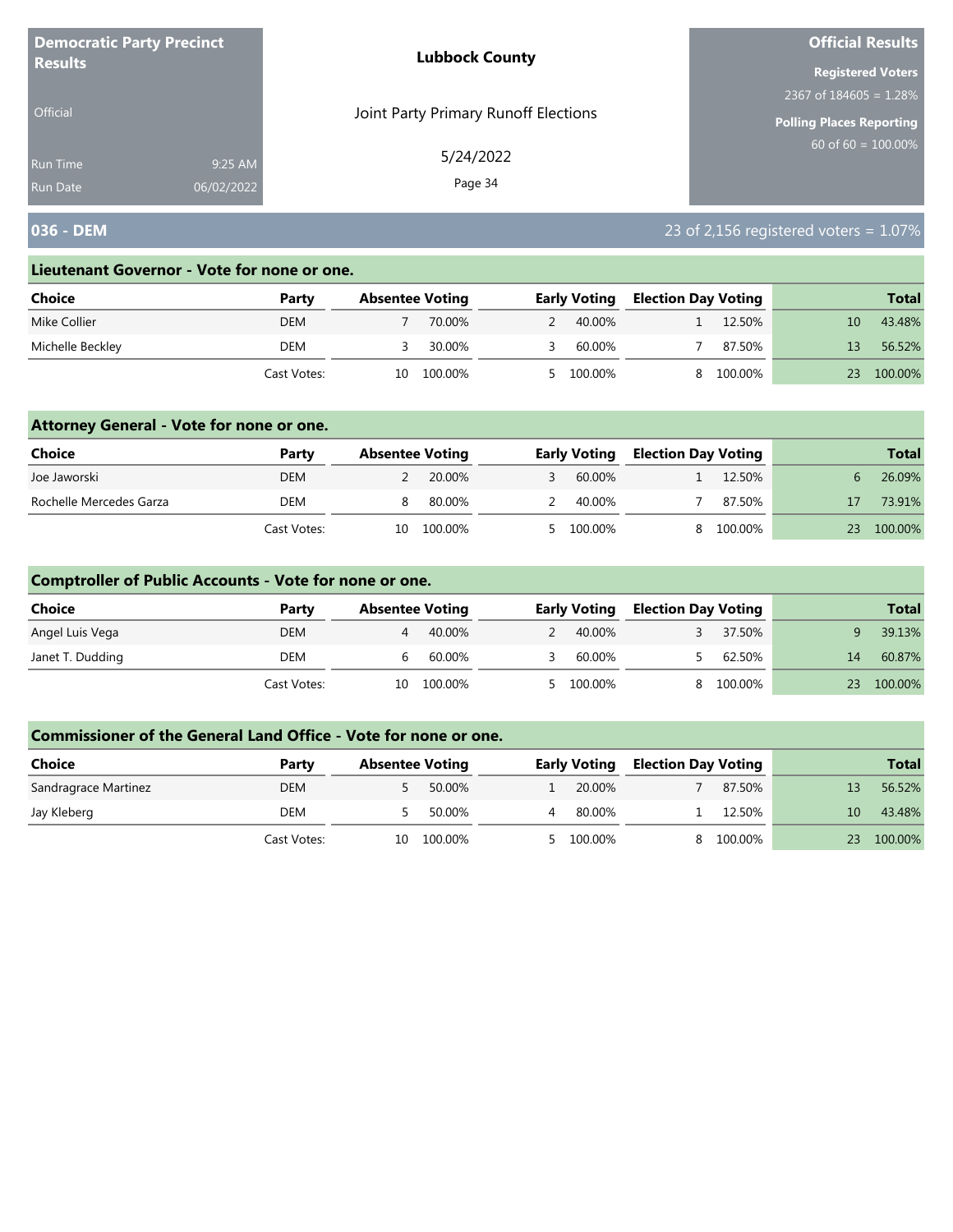| <b>Democratic Party Precinct</b> |            | <b>Lubbock County</b>                | <b>Official Results</b>         |
|----------------------------------|------------|--------------------------------------|---------------------------------|
| <b>Results</b>                   |            |                                      | <b>Registered Voters</b>        |
|                                  |            |                                      | 2367 of $184605 = 1.28\%$       |
| <b>Official</b>                  |            | Joint Party Primary Runoff Elections | <b>Polling Places Reporting</b> |
| <b>Run Time</b>                  | 9:25 AM    | 5/24/2022                            | $60$ of 60 = 100.00%            |
| <b>Run Date</b>                  | 06/02/2022 | Page 35                              |                                 |

# **037 - DEM** 6 of 995 registered voters = 0.60%

#### **Lieutenant Governor - Vote for none or one.**

| Choice           | Party       | <b>Absentee Voting</b> | <b>Early Voting</b> |  | <b>Election Day Voting</b> |  | <b>Total</b> |
|------------------|-------------|------------------------|---------------------|--|----------------------------|--|--------------|
| Mike Collier     | <b>DEM</b>  | 100.00%                | 3 100.00%           |  | $0.00\%$                   |  | 66.67%       |
| Michelle Beckley | DEM         | 0.00%                  | 0.00%               |  | 2 100.00%                  |  | 33.33%       |
|                  | Cast Votes: | 100.00%                | 100.00%             |  | 100.00%                    |  | 100.00%      |

### **Attorney General - Vote for none or one.**

| Choice                  | Party       | <b>Absentee Voting</b> |          | <b>Early Voting</b> |  | <b>Election Day Voting</b> |              |          |  | <b>Total</b> |
|-------------------------|-------------|------------------------|----------|---------------------|--|----------------------------|--------------|----------|--|--------------|
| Joe Jaworski            | <b>DEM</b>  | 0.00%                  | $\Omega$ | $0.00\%$            |  | $0.00\%$                   |              | $0.00\%$ |  |              |
| Rochelle Mercedes Garza | <b>DEM</b>  | 100.00%                |          | 3 100.00%           |  | 2 100.00%                  | h            | 100.00%  |  |              |
|                         | Cast Votes: | 100.00%                |          | 3 100.00%           |  | 2 100,00%                  | $\mathsf{h}$ | 100.00%  |  |              |

### **Comptroller of Public Accounts - Vote for none or one.**

| <b>Choice</b>    | Party       | <b>Absentee Voting</b> |          | <b>Early Voting</b> |  | <b>Election Day Voting</b> |    | <b>Total</b> |
|------------------|-------------|------------------------|----------|---------------------|--|----------------------------|----|--------------|
| Angel Luis Vega  | <b>DEM</b>  | $0.00\%$               | $\Omega$ | $0.00\%$            |  | $0.00\%$                   |    | $0.00\%$     |
| Janet T. Dudding | DEM         | 100.00%                |          | 3 100.00%           |  | 100.00%                    | h. | 100.00%      |
|                  | Cast Votes: | 100.00%                |          | 3 100.00%           |  | 100.00%                    | 6. | 100.00%      |

| Choice               | Party       | <b>Absentee Voting</b> | <b>Early Voting</b> | <b>Election Day Voting</b> |           | <b>Total</b> |
|----------------------|-------------|------------------------|---------------------|----------------------------|-----------|--------------|
| Sandragrace Martinez | <b>DEM</b>  | $0.00\%$               | $0.00\%$            |                            | 2 100.00% | 40.00%       |
| Jay Kleberg          | DEM         | 100.00%                | 2 100.00%           |                            | $0.00\%$  | 60.00%       |
|                      | Cast Votes: | 100.00%                | 2 100.00%           |                            | 100.00%   | 100.00%      |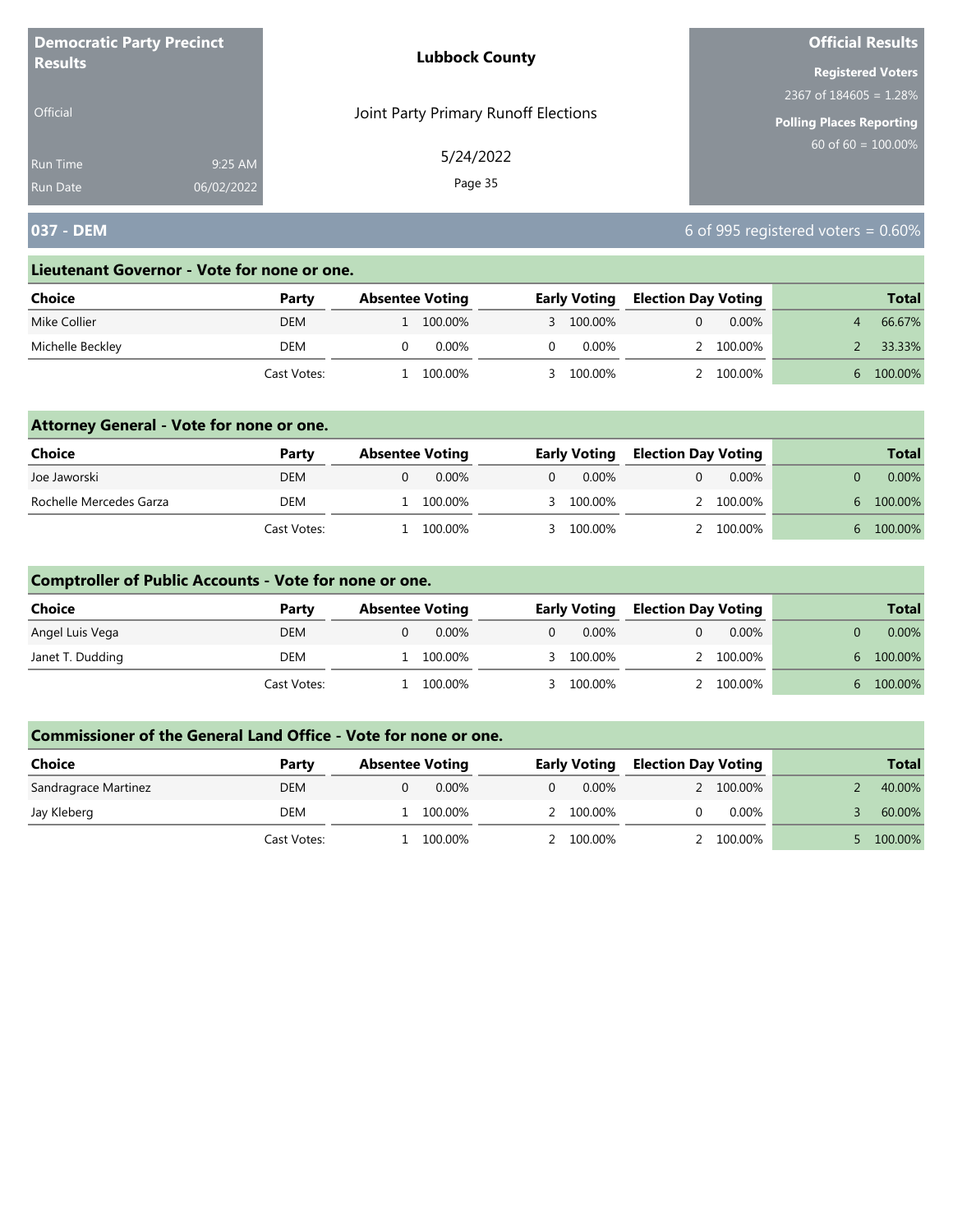| <b>Democratic Party Precinct</b><br><b>Results</b> |            | <b>Lubbock County</b>                | <b>Official Results</b>  |  |  |
|----------------------------------------------------|------------|--------------------------------------|--------------------------|--|--|
|                                                    |            |                                      | <b>Registered Voters</b> |  |  |
|                                                    |            |                                      | 2367 of $184605 = 1.28%$ |  |  |
| <b>Official</b>                                    |            | Joint Party Primary Runoff Elections | Polling Places Reporting |  |  |
| <b>Run Time</b>                                    | 9:25 AM    | 5/24/2022                            | 60 of $60 = 100.00\%$    |  |  |
| <b>Run Date</b>                                    | 06/02/2022 | Page 36                              |                          |  |  |

## **038 - DEM** 22 of 1,657 registered voters = 1.33%

#### **Lieutenant Governor - Vote for none or one.**

| Choice           | Party       | <b>Absentee Voting</b> |         | <b>Early Voting</b> |         | <b>Election Day Voting</b> |         | <b>Total</b> |
|------------------|-------------|------------------------|---------|---------------------|---------|----------------------------|---------|--------------|
| Mike Collier     | <b>DEM</b>  | 10                     | 83.33%  |                     | 40.00%  |                            | 20.00%  | 59.09%       |
| Michelle Beckley | DEM         |                        | 16.67%  |                     | 60.00%  |                            | 80.00%  | 40.91%       |
|                  | Cast Votes: |                        | 100.00% |                     | 100.00% |                            | 100.00% | 100.00%      |

### **Attorney General - Vote for none or one.**

| Choice                  | Party       |     | <b>Absentee Voting</b> |  | <b>Early Voting</b> | <b>Election Day Voting</b> |           |    | <b>Total</b> |
|-------------------------|-------------|-----|------------------------|--|---------------------|----------------------------|-----------|----|--------------|
| Joe Jaworski            | <b>DEM</b>  |     | 5 41.67%               |  | 20.00%              |                            | 40.00%    |    | 36.36%       |
| Rochelle Mercedes Garza | DEM         |     | 58.33%                 |  | 80.00%              |                            | 60.00%    | 14 | 63.64%       |
|                         | Cast Votes: | 12. | 100.00%                |  | 5 100.00%           |                            | 5 100.00% | 22 | 100.00%      |

### **Comptroller of Public Accounts - Vote for none or one.**

| Choice           | Party       | <b>Absentee Voting</b> |         | <b>Early Voting</b> |           | <b>Election Day Voting</b> |         | <b>Total</b>    |         |
|------------------|-------------|------------------------|---------|---------------------|-----------|----------------------------|---------|-----------------|---------|
| Angel Luis Vega  | <b>DEM</b>  |                        | 66.67%  |                     | 60.00%    |                            | 60.00%  | 14              | 63.64%  |
| Janet T. Dudding | DEM         |                        | 33.33%  |                     | 40.00%    |                            | 40.00%  |                 | 36.36%  |
|                  | Cast Votes: | 12.                    | 100.00% |                     | 5 100.00% |                            | 100.00% | 22 <sub>2</sub> | 100.00% |

| <b>Choice</b>        | Party       | <b>Absentee Voting</b> |         | <b>Early Voting</b> |           | <b>Election Day Voting</b> |           | <b>Total</b> |         |
|----------------------|-------------|------------------------|---------|---------------------|-----------|----------------------------|-----------|--------------|---------|
| Sandragrace Martinez | <b>DEM</b>  |                        | 41.67%  |                     | 60.00%    |                            | 5 100.00% |              | 59.09%  |
| Jay Kleberg          | DEM         |                        | 58.33%  |                     | 40.00%    |                            | $0.00\%$  |              | 40.91%  |
|                      | Cast Votes: | 12                     | 100.00% |                     | 5 100.00% |                            | 100.00%   | 22           | 100.00% |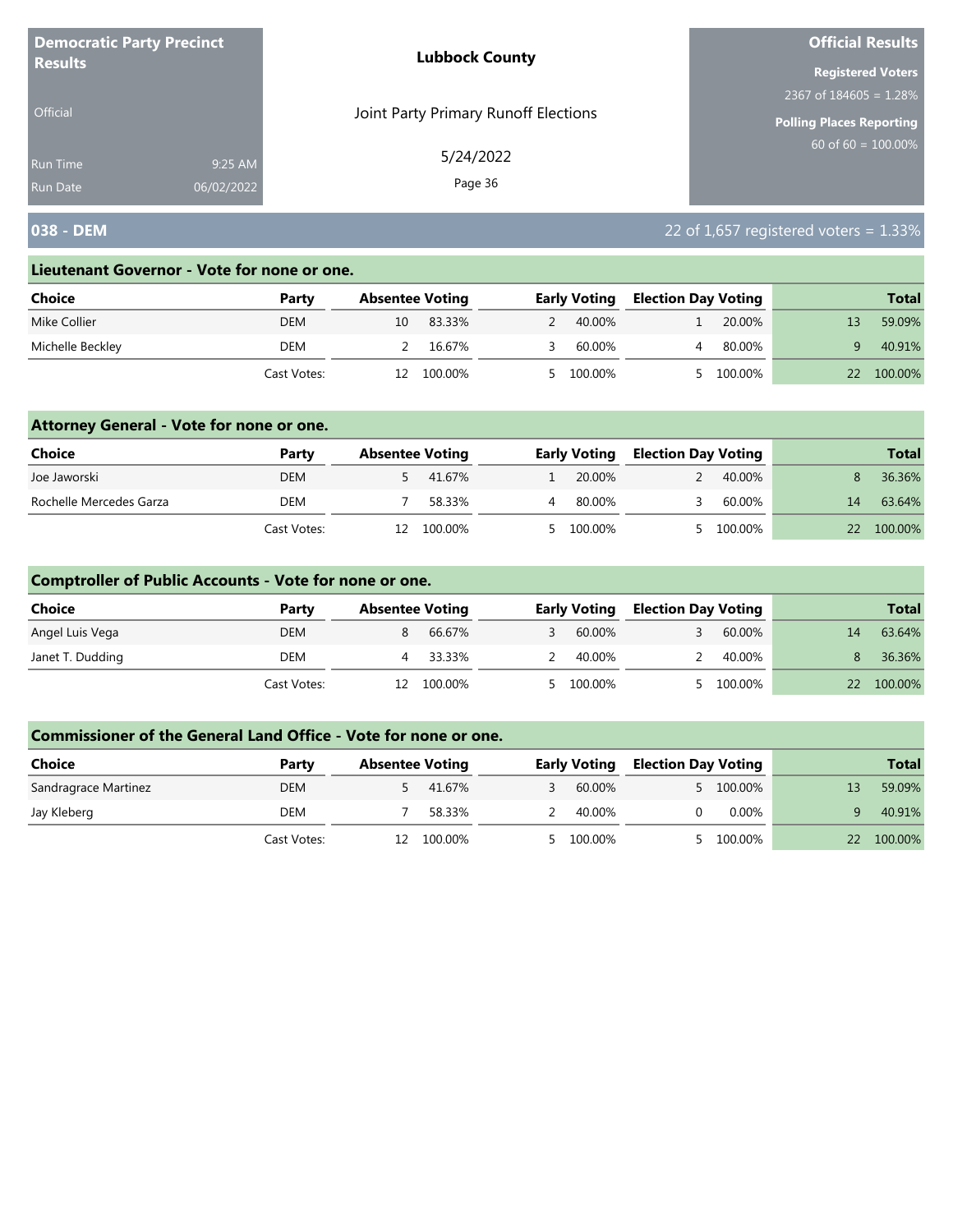| <b>Democratic Party Precinct</b> |            | <b>Lubbock County</b>                | <b>Official Results</b>   |
|----------------------------------|------------|--------------------------------------|---------------------------|
| <b>Results</b>                   |            |                                      | <b>Registered Voters</b>  |
|                                  |            |                                      | 2367 of $184605 = 1.28\%$ |
| <b>Official</b>                  |            | Joint Party Primary Runoff Elections | Polling Places Reporting  |
| Run Time                         | 9:25 AM    | 5/24/2022                            | $60$ of 60 = 100.00%      |
| Run Date                         | 06/02/2022 | Page 37                              |                           |

# **039 - DEM** 19 of 1,789 registered voters = 1.06%

#### **Lieutenant Governor - Vote for none or one.**

| Choice           | Party       | <b>Absentee Voting</b> |         |   | <b>Early Voting</b> | <b>Election Day Voting</b> |         |    | <b>Total</b> |
|------------------|-------------|------------------------|---------|---|---------------------|----------------------------|---------|----|--------------|
| Mike Collier     | DEM         |                        | 50.00%  |   | 25.00%              |                            | 55.56%  |    | 47.37%       |
| Michelle Beckley | DEM         |                        | 50.00%  |   | 75.00%              |                            | 44.44%  |    | 52.63%       |
|                  | Cast Votes: | h                      | 100.00% | 4 | 100.00%             |                            | 100.00% | 19 | 100.00%      |

### **Attorney General - Vote for none or one.**

| Choice                  | Party       | <b>Absentee Voting</b> |  | <b>Early Voting</b> | <b>Election Day Voting</b> |         |    | <b>Total</b> |
|-------------------------|-------------|------------------------|--|---------------------|----------------------------|---------|----|--------------|
| Joe Jaworski            | <b>DEM</b>  | 2 33.33%               |  | 50.00%              |                            | 44.44%  |    | 42.11%       |
| Rochelle Mercedes Garza | DEM         | 66.67%                 |  | 50.00%              |                            | 55.56%  |    | 57.89%       |
|                         | Cast Votes: | 100.00%                |  | 100.00%             | Q                          | 100.00% | 19 | 100.00%      |

### **Comptroller of Public Accounts - Vote for none or one.**

| Choice           | Party       | <b>Absentee Voting</b> |         |   | <b>Early Voting</b> | <b>Election Day Voting</b> |         |    | <b>Total</b> |
|------------------|-------------|------------------------|---------|---|---------------------|----------------------------|---------|----|--------------|
| Angel Luis Vega  | DEM         |                        | 16.67%  |   | 25.00%              | $\overline{4}$             | 44.44%  |    | 31.58%       |
| Janet T. Dudding | DEM         |                        | 83.33%  |   | 75.00%              |                            | 55.56%  | 13 | 68.42%       |
|                  | Cast Votes: | <sub>h</sub>           | 100.00% | 4 | 100.00%             | a                          | 100.00% | 19 | 100.00%      |

| <b>Choice</b>        | Party       | <b>Absentee Voting</b> |         | <b>Early Voting</b> | <b>Election Day Voting</b> |         |    | <b>Total</b> |
|----------------------|-------------|------------------------|---------|---------------------|----------------------------|---------|----|--------------|
| Sandragrace Martinez | <b>DEM</b>  |                        | 50.00%  | 4 100.00%           | 6                          | 66.67%  |    | 68.42%       |
| Jay Kleberg          | DEM         |                        | 50.00%  | 0.00%               |                            | 33.33%  |    | 31.58%       |
|                      | Cast Votes: | h                      | 100.00% | 100.00%             |                            | 100.00% | 19 | 100.00%      |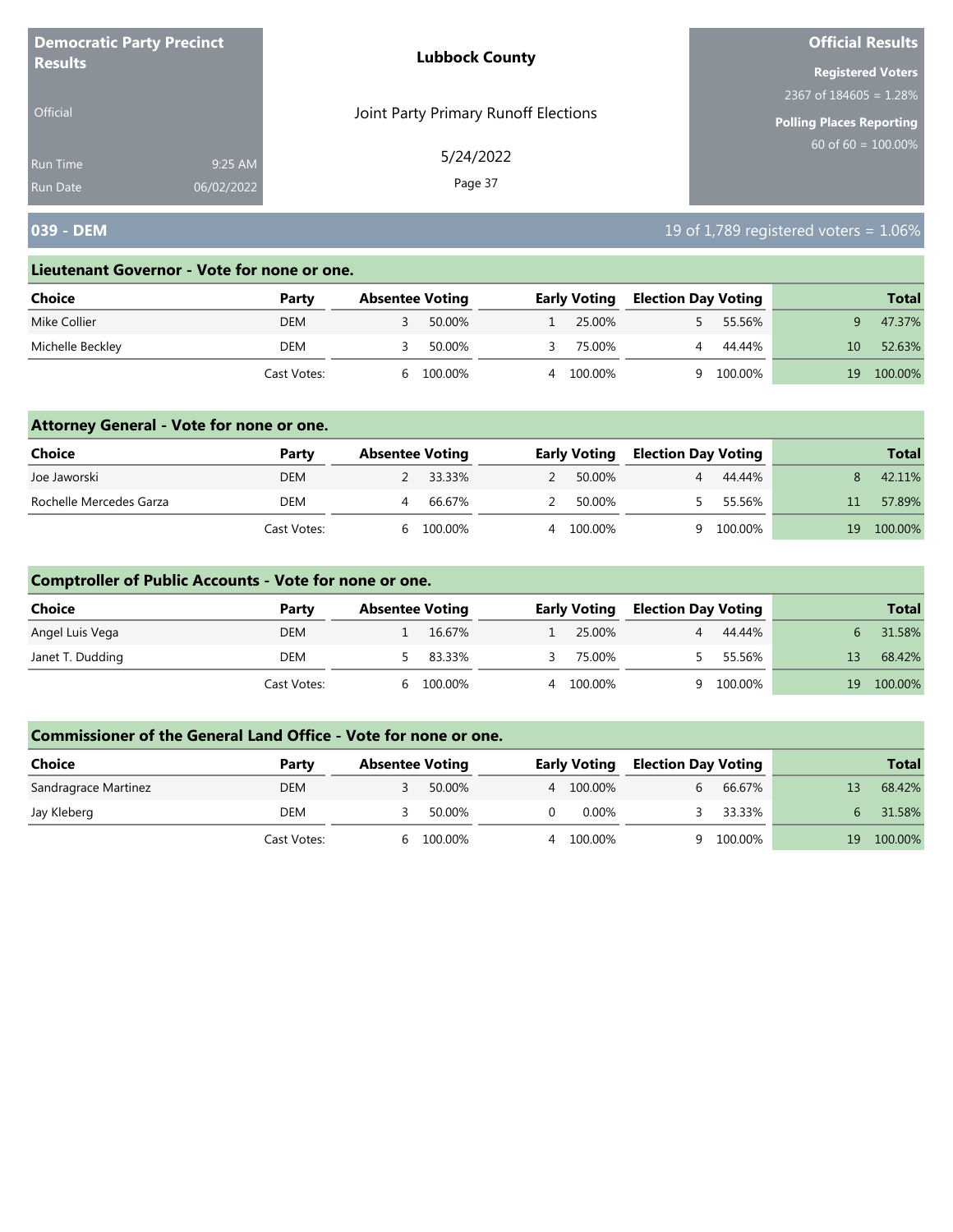| <b>Democratic Party Precinct</b> |            | <b>Lubbock County</b>                | <b>Official Results</b>     |
|----------------------------------|------------|--------------------------------------|-----------------------------|
| <b>Results</b>                   |            |                                      | <b>Registered Voters</b>    |
|                                  |            |                                      | $2367$ of $184605 = 1.28\%$ |
| <b>Official</b>                  |            | Joint Party Primary Runoff Elections | Polling Places Reporting    |
| <b>Run Time</b>                  | 9:25 AM    | 5/24/2022                            | $60$ of 60 = 100.00%        |
| <b>Run Date</b>                  | 06/02/2022 | Page 38                              |                             |

# **040 - DEM 17 of 1,138 registered voters = 1.49%**

#### **Lieutenant Governor - Vote for none or one.**

| Choice           | Party       | <b>Absentee Voting</b> |           |   | <b>Early Voting</b> | <b>Election Day Voting</b> |         |     | <b>Total</b> |
|------------------|-------------|------------------------|-----------|---|---------------------|----------------------------|---------|-----|--------------|
| Mike Collier     | DEM         |                        | 3 100.00% |   | 33.33%              |                            | 25.00%  |     | 43.75%       |
| Michelle Beckley | DEM         |                        | 0.00%     | h | 66.67%              |                            | 75.00%  |     | 56.25%       |
|                  | Cast Votes: |                        | 100.00%   | Q | 100.00%             |                            | 100.00% | 16. | 100.00%      |

### **Attorney General - Vote for none or one.**

| Choice                  | Party       | <b>Absentee Voting</b> |          | <b>Early Voting</b> | <b>Election Day Voting</b> |           |    | <b>Total</b> |
|-------------------------|-------------|------------------------|----------|---------------------|----------------------------|-----------|----|--------------|
| Joe Jaworski            | <b>DEM</b>  |                        | 1 33.33% | 2 22.22%            | $\mathcal{P}$              | 50.00%    |    | 31.25%       |
| Rochelle Mercedes Garza | <b>DEM</b>  |                        | 66.67%   | 77.78%              | $\mathcal{P}$              | 50.00%    | 11 | 68.75%       |
|                         | Cast Votes: |                        | 100.00%  | 9 100.00%           |                            | 4 100.00% | 16 | 100.00%      |

### **Comptroller of Public Accounts - Vote for none or one.**

| <b>Choice</b>    | Party       | <b>Absentee Voting</b> | <b>Early Voting</b> |        | <b>Election Day Voting</b> |         | <b>Total</b> |
|------------------|-------------|------------------------|---------------------|--------|----------------------------|---------|--------------|
| Angel Luis Vega  | <b>DEM</b>  | 1 33.33%               | $6 \quad$           | 66.67% |                            | 50.00%  | 56.25%       |
| Janet T. Dudding | DEM         | 66.67%                 | 3 33.33%            |        |                            | 50.00%  | 43.75%       |
|                  | Cast Votes: | 100.00%                | 9 100.00%           |        | 4                          | 100.00% | 16 100.00%   |

| <b>Choice</b>        | Party       | <b>Absentee Voting</b> |          |    | <b>Early Voting</b> | <b>Election Day Voting</b> |         | <b>Total</b> |
|----------------------|-------------|------------------------|----------|----|---------------------|----------------------------|---------|--------------|
| Sandragrace Martinez | <b>DEM</b>  |                        | 66.67%   | 8  | 80.00%              |                            | 50.00%  | 70.59%       |
| Jay Kleberg          | DEM         |                        | 1 33.33% |    | 20.00%              |                            | 50.00%  | 29.41%       |
|                      | Cast Votes: |                        | 100.00%  | 10 | 100.00%             |                            | 100.00% | 100.00%      |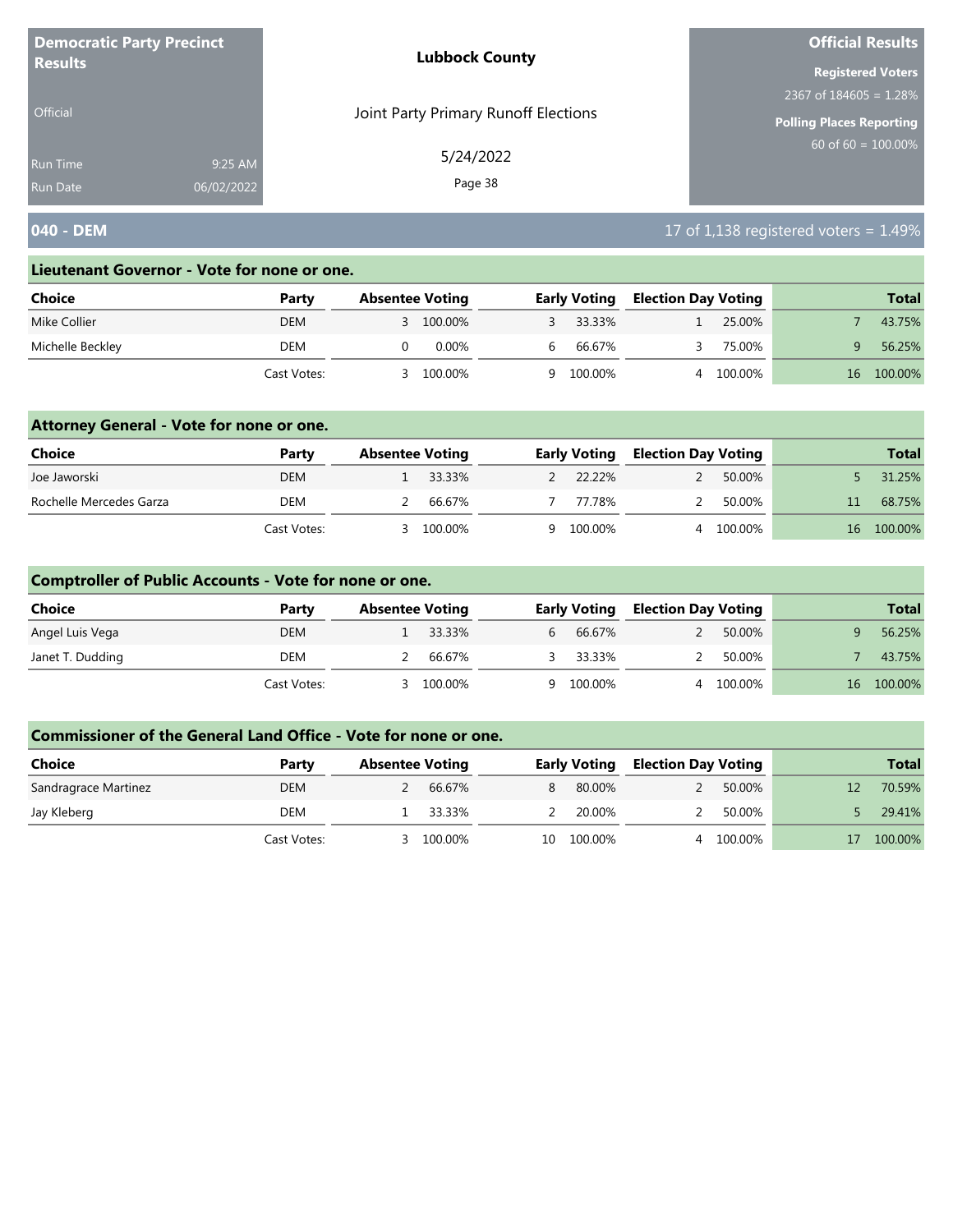| <b>Democratic Party Precinct</b> |            | <b>Lubbock County</b>                | <b>Official Results</b>   |
|----------------------------------|------------|--------------------------------------|---------------------------|
| <b>Results</b>                   |            |                                      | <b>Registered Voters</b>  |
|                                  |            |                                      | 2367 of $184605 = 1.28\%$ |
| <b>Official</b>                  |            | Joint Party Primary Runoff Elections | Polling Places Reporting  |
| Run Time                         | 9:25 AM    | 5/24/2022                            | $60$ of 60 = 100.00%      |
| <b>Run Date</b>                  | 06/02/2022 | Page 39                              |                           |

# **041 - DEM** 18 of 2,406 registered voters = 0.75%

#### **Lieutenant Governor - Vote for none or one.**

| Choice           | Party       | <b>Absentee Voting</b> |         |   | <b>Early Voting</b> | <b>Election Day Voting</b> |          | <b>Total</b> |
|------------------|-------------|------------------------|---------|---|---------------------|----------------------------|----------|--------------|
| Mike Collier     | <b>DEM</b>  |                        | 33.33%  | 4 | 50.00%              |                            | $0.00\%$ | 29.41%       |
| Michelle Beckley | DEM         |                        | 66.67%  | 4 | 50.00%              |                            | 100.00%  | 70.59%       |
|                  | Cast Votes: |                        | 100.00% |   | 8 100.00%           |                            | 100.00%  | 100.00%      |

### **Attorney General - Vote for none or one.**

| Choice                  | Party       | <b>Absentee Voting</b> |         |    | <b>Early Voting</b> | <b>Election Day Voting</b> |           |    | <b>Total</b> |
|-------------------------|-------------|------------------------|---------|----|---------------------|----------------------------|-----------|----|--------------|
| Joe Jaworski            | <b>DEM</b>  |                        | 25.00%  |    | 2 25.00%            |                            | 16.67%    |    | 22.22%       |
| Rochelle Mercedes Garza | DEM         |                        | 75.00%  | 6. | 75.00%              |                            | 83.33%    | 14 | 77.78%       |
|                         | Cast Votes: | 4                      | 100.00% |    | 8 100.00%           |                            | 6 100.00% | 18 | 100.00%      |

### **Comptroller of Public Accounts - Vote for none or one.**

| Choice           | Party       | <b>Absentee Voting</b> |         |    | <b>Early Voting</b> |  | <b>Election Day Voting</b> |    | <b>Total</b> |
|------------------|-------------|------------------------|---------|----|---------------------|--|----------------------------|----|--------------|
| Angel Luis Vega  | <b>DEM</b>  |                        | 25.00%  |    | 25.00%              |  | 50.00%                     |    | 33.33%       |
| Janet T. Dudding | DEM         |                        | 75.00%  | h. | 75.00%              |  | 50.00%                     | 12 | 66.67%       |
|                  | Cast Votes: | 4                      | 100.00% |    | 8 100.00%           |  | 100.00%                    |    | 18 100.00%   |

| <b>Choice</b>        | Party       | <b>Absentee Voting</b> | <b>Early Voting</b> |  | <b>Election Day Voting</b> |    | <b>Total</b> |
|----------------------|-------------|------------------------|---------------------|--|----------------------------|----|--------------|
| Sandragrace Martinez | <b>DEM</b>  | 50.00%                 | 37.50%              |  | 83.33%                     | 10 | 55.56%       |
| Jay Kleberg          | DEM         | 50.00%                 | 62.50%              |  | 16.67%                     |    | 44.44%       |
|                      | Cast Votes: | 100.00%<br>Δ           | 100.00%             |  | 100.00%                    | 18 | 100.00%      |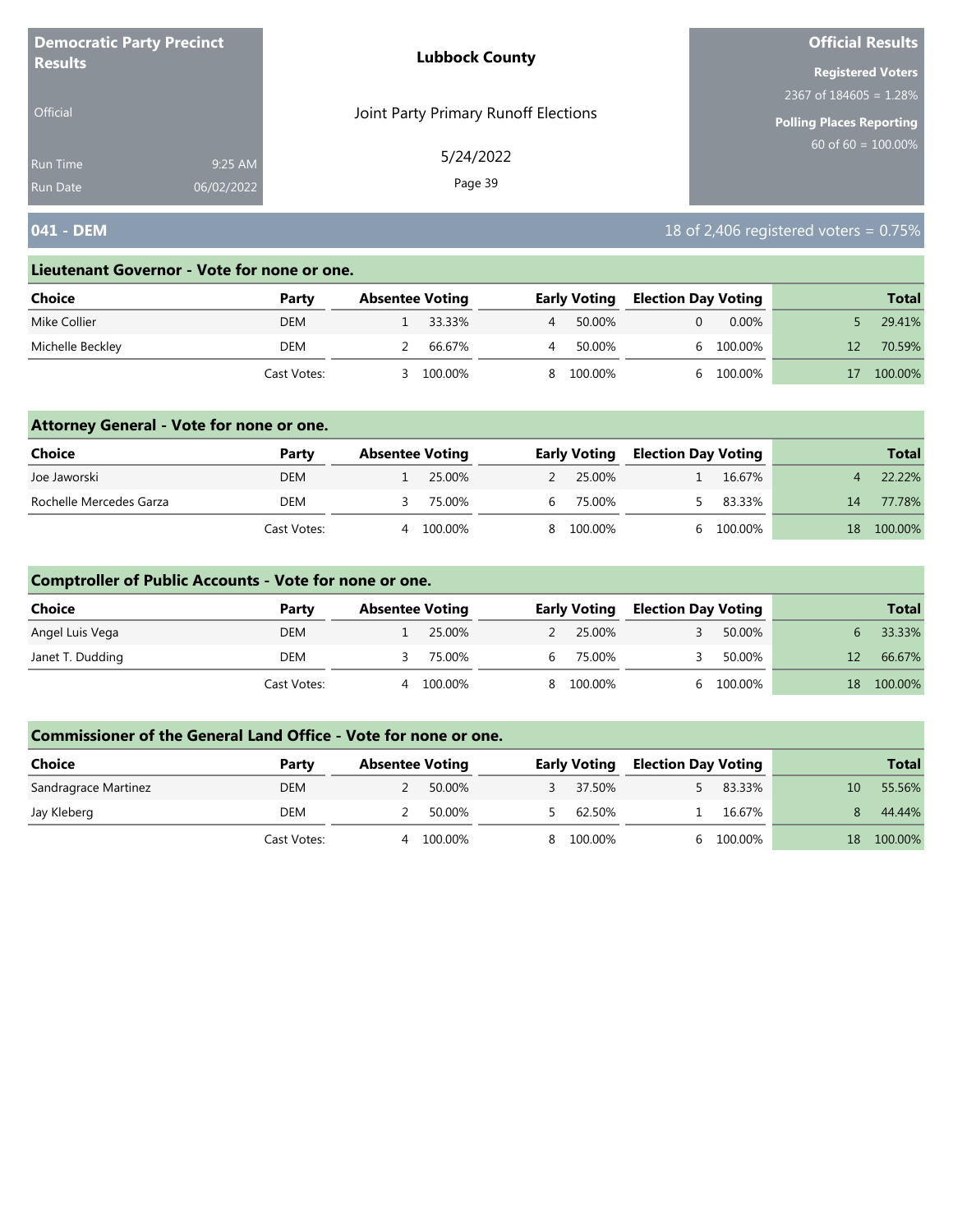| <b>Democratic Party Precinct</b><br><b>Results</b> |            | <b>Lubbock County</b>                | <b>Official Results</b>   |  |  |
|----------------------------------------------------|------------|--------------------------------------|---------------------------|--|--|
|                                                    |            |                                      | <b>Registered Voters</b>  |  |  |
|                                                    |            |                                      | 2367 of $184605 = 1.28\%$ |  |  |
| <b>Official</b>                                    |            | Joint Party Primary Runoff Elections | Polling Places Reporting  |  |  |
| <b>Run Time</b>                                    | 9:25 AM    | 5/24/2022                            | 60 of $60 = 100.00\%$     |  |  |
| <b>Run Date</b>                                    | 06/02/2022 | Page 40                              |                           |  |  |

# **043 - DEM** 2 of 768 registered voters = 0.26%

#### **Lieutenant Governor - Vote for none or one.**

| Choice           | Party       | <b>Absentee Voting</b> | <b>Early Voting</b> | <b>Election Day Voting</b> |          | <b>Total</b> |
|------------------|-------------|------------------------|---------------------|----------------------------|----------|--------------|
| Mike Collier     | <b>DEM</b>  | $0.00\%$               | 1 100.00%           |                            | $0.00\%$ | 50.00%       |
| Michelle Beckley | DEM         | 100.00%                |                     | $0.00\%$                   | $0.00\%$ | 50.00%       |
|                  | Cast Votes: | 100.00%                |                     | 100.00%                    | $0.00\%$ | 100.00%      |

### **Attorney General - Vote for none or one.**

| Choice                  | Party       | <b>Absentee Voting</b> |          | <b>Early Voting</b> |  | <b>Election Day Voting</b> |  | <b>Total</b> |
|-------------------------|-------------|------------------------|----------|---------------------|--|----------------------------|--|--------------|
| Joe Jaworski            | <b>DEM</b>  | $0.00\%$               | $\Omega$ | $0.00\%$            |  | $0.00\%$                   |  | $0.00\%$     |
| Rochelle Mercedes Garza | <b>DEM</b>  | 100.00%                |          | 1 100.00%           |  | $0.00\%$                   |  | 100.00%      |
|                         | Cast Votes: | 100.00%                |          | l 100.00%           |  | $0.00\%$                   |  | 100.00%      |

### **Comptroller of Public Accounts - Vote for none or one.**

| <b>Choice</b>    | Party       | <b>Absentee Voting</b> | <b>Early Voting</b> | <b>Election Day Voting</b> | <b>Total</b> |
|------------------|-------------|------------------------|---------------------|----------------------------|--------------|
| Angel Luis Vega  | <b>DEM</b>  | 100.00%                | 1 100.00%           | $0.00\%$                   | 100.00%      |
| Janet T. Dudding | DEM         | 0.00%                  | 0.00%               | $0.00\%$                   | $0.00\%$     |
|                  | Cast Votes: | 100.00%                | 100.00%             | $0.00\%$                   | 100.00%      |

| Choice               | Party       | <b>Absentee Voting</b> |  | <b>Early Voting</b> | <b>Election Day Voting</b> |          | <b>Total</b> |
|----------------------|-------------|------------------------|--|---------------------|----------------------------|----------|--------------|
| Sandragrace Martinez | <b>DEM</b>  | 100.00%                |  | 1 100.00%           |                            | $0.00\%$ | 100.00%      |
| Jay Kleberg          | DEM         | $0.00\%$               |  | $0.00\%$            |                            | $0.00\%$ | $0.00\%$     |
|                      | Cast Votes: | 100.00%                |  | . 100.00%           |                            | $0.00\%$ | 100.00%      |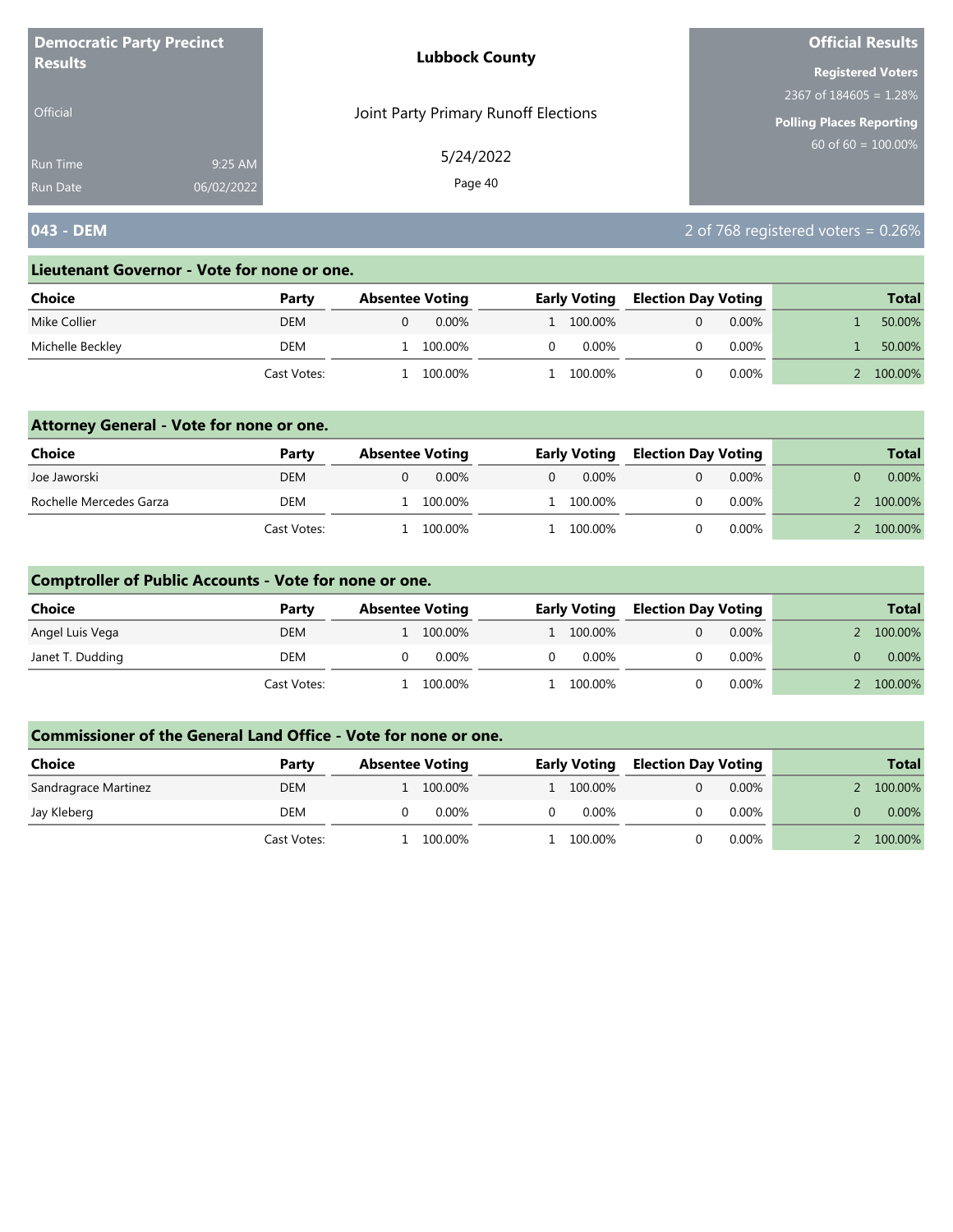| <b>Democratic Party Precinct</b><br><b>Results</b> |            | <b>Lubbock County</b>                | <b>Official Results</b>         |
|----------------------------------------------------|------------|--------------------------------------|---------------------------------|
|                                                    |            |                                      | <b>Registered Voters</b>        |
|                                                    |            |                                      | 2367 of $184605 = 1.28\%$       |
| <b>Official</b>                                    |            | Joint Party Primary Runoff Elections | <b>Polling Places Reporting</b> |
| Run Time                                           | 9:25 AM    | 5/24/2022                            | 60 of 60 = $100.00\%$           |
| <b>Run Date</b>                                    | 06/02/2022 | Page 41                              |                                 |

# **044 - DEM** 7 of 1,228 registered voters = 0.57%

#### **Lieutenant Governor - Vote for none or one.**

| Choice           | Party       | <b>Absentee Voting</b> | <b>Early Voting</b> | <b>Election Day Voting</b> | <b>Total</b> |
|------------------|-------------|------------------------|---------------------|----------------------------|--------------|
| Mike Collier     | <b>DEM</b>  | $0.00\%$               | 25.00%              | 2 100,00%                  | 42.86%       |
| Michelle Beckley | DEM         | 100.00%                | 75.00%              | $0.00\%$                   | 57.14%       |
|                  | Cast Votes: | 100.00%                | 100.00%<br>4        | 100.00%                    | 100.00%      |

### **Attorney General - Vote for none or one.**

| Choice                  | Party       | <b>Absentee Voting</b> | <b>Early Voting</b> |           | <b>Election Day Voting</b> |           |  | <b>Total</b> |
|-------------------------|-------------|------------------------|---------------------|-----------|----------------------------|-----------|--|--------------|
| Joe Jaworski            | <b>DEM</b>  | 0.00%                  |                     | $0.00\%$  |                            | 2 100.00% |  | 28.57%       |
| Rochelle Mercedes Garza | DEM         | 100.00%                |                     | 4 100.00% |                            | $0.00\%$  |  | 71.43%       |
|                         | Cast Votes: | 100.00%                |                     | 100.00%   |                            | 2 100.00% |  | 100.00%      |

### **Comptroller of Public Accounts - Vote for none or one.**

| <b>Choice</b>    | Party       | <b>Absentee Voting</b> |          |   | <b>Early Voting</b> | <b>Election Day Voting</b> |          | <b>Total</b> |
|------------------|-------------|------------------------|----------|---|---------------------|----------------------------|----------|--------------|
| Angel Luis Vega  | <b>DEM</b>  | 100.00%                |          |   | 50.00%              |                            | $0.00\%$ | 42.86%       |
| Janet T. Dudding | DEM         |                        | $0.00\%$ |   | 50.00%              |                            | 100.00%  | 57.14%       |
|                  | Cast Votes: | 100.00%                |          | 4 | 100.00%             |                            | 100.00%  | 100.00%      |

| Choice               | Party       | <b>Absentee Voting</b> |   | <b>Early Voting</b> | <b>Election Day Voting</b> |           | <b>Total</b> |
|----------------------|-------------|------------------------|---|---------------------|----------------------------|-----------|--------------|
| Sandragrace Martinez | <b>DEM</b>  | 100.00%                | 0 | $0.00\%$            |                            | $0.00\%$  | 14.29%       |
| Jay Kleberg          | DEM         | 0.00%                  |   | 4 100.00%           |                            | 2 100.00% | 85.71%       |
|                      | Cast Votes: | 100.00%                | 4 | 100.00%             |                            | 2 100,00% | 100.00%      |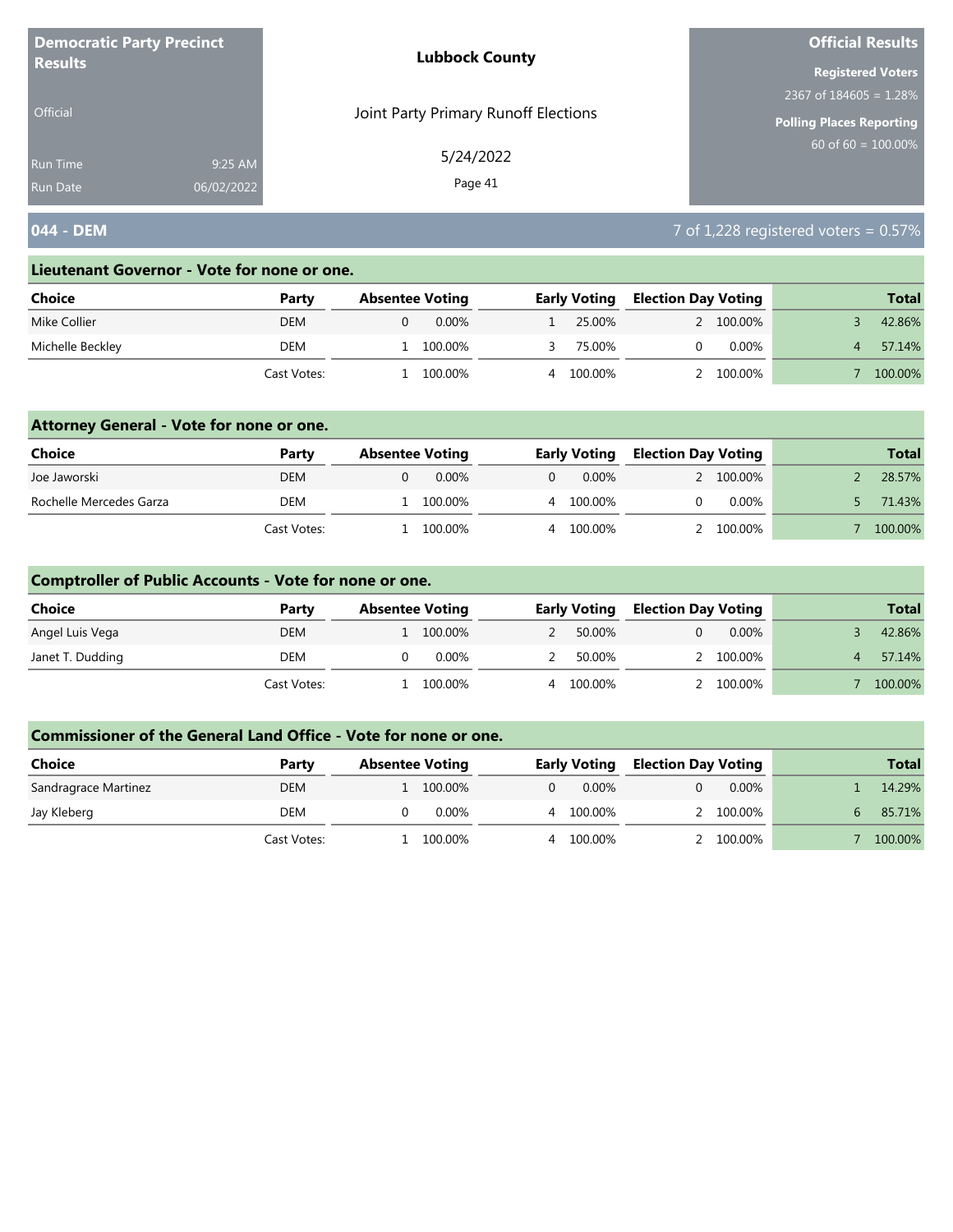| <b>Democratic Party Precinct</b> |            | <b>Lubbock County</b>                | <b>Official Results</b>         |
|----------------------------------|------------|--------------------------------------|---------------------------------|
| <b>Results</b>                   |            |                                      | <b>Registered Voters</b>        |
|                                  |            |                                      | 2367 of $184605 = 1.28\%$       |
| <b>Official</b>                  |            | Joint Party Primary Runoff Elections | <b>Polling Places Reporting</b> |
| <b>Run Time</b>                  | 9:25 AM    | 5/24/2022                            | $60$ of 60 = $100.00\%$         |
| <b>Run Date</b>                  | 06/02/2022 | Page 42                              |                                 |

# **045 - DEM** 2 of 417 registered voters = 0.48%

#### **Lieutenant Governor - Vote for none or one.**

| Choice           | Party       | <b>Absentee Voting</b> |         |   | <b>Early Voting</b> | <b>Election Day Voting</b> |          | <b>Total</b> |
|------------------|-------------|------------------------|---------|---|---------------------|----------------------------|----------|--------------|
| Mike Collier     | <b>DEM</b>  |                        | 100.00% |   | 1 100,00%           |                            | $0.00\%$ | 100.00%      |
| Michelle Beckley | DEM         |                        | 0.00%   | 0 | 0.00%               |                            | $0.00\%$ | $0.00\%$     |
|                  | Cast Votes: |                        | 100.00% |   | 100.00%             |                            | $0.00\%$ | 100.00%      |

### **Attorney General - Vote for none or one.**

| Choice                  | Party       | <b>Absentee Voting</b> | <b>Early Voting</b> | <b>Election Day Voting</b> |          | <b>Total</b> |
|-------------------------|-------------|------------------------|---------------------|----------------------------|----------|--------------|
| Joe Jaworski            | <b>DEM</b>  | $0.00\%$               | 1 100,00%           |                            | $0.00\%$ | 50.00%       |
| Rochelle Mercedes Garza | DEM         | 100.00%                | 0.00%               |                            | $0.00\%$ | 50.00%       |
|                         | Cast Votes: | 100.00%                | L 100.00%           |                            | 0.00%    | 100.00%      |

### **Comptroller of Public Accounts - Vote for none or one.**

| <b>Choice</b>    | Party       | <b>Absentee Voting</b> | <b>Early Voting</b> | <b>Election Day Voting</b> |          | <b>Total</b> |
|------------------|-------------|------------------------|---------------------|----------------------------|----------|--------------|
| Angel Luis Vega  | <b>DEM</b>  | 100.00%                | 1 100.00%           |                            | $0.00\%$ | 100.00%      |
| Janet T. Dudding | DEM         | 0.00%                  | $0.00\%$            |                            | $0.00\%$ | $0.00\%$     |
|                  | Cast Votes: | 100.00%                | l 100.00%           |                            | $0.00\%$ | 100.00%      |

| Choice               | Party       | <b>Absentee Voting</b> | <b>Early Voting</b> | <b>Election Day Voting</b> |          | <b>Total</b> |
|----------------------|-------------|------------------------|---------------------|----------------------------|----------|--------------|
| Sandragrace Martinez | <b>DEM</b>  | $0.00\%$               | 1 100.00%           |                            | $0.00\%$ | 50.00%       |
| Jay Kleberg          | DEM         | 100.00%                | 0.00%               |                            | $0.00\%$ | 50.00%       |
|                      | Cast Votes: | 100.00%                | 100.00%             |                            | 0.00%    | 100.00%      |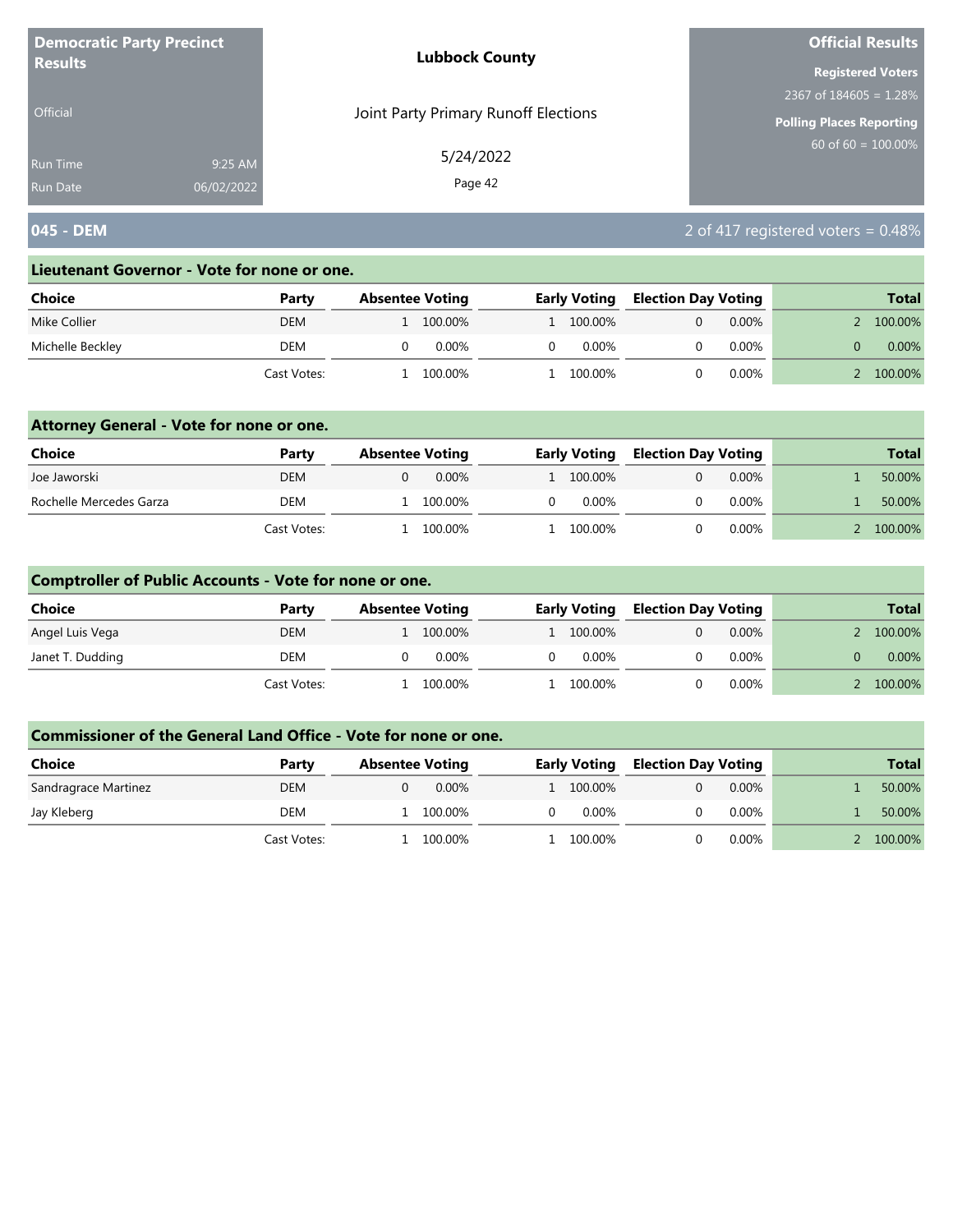| <b>Democratic Party Precinct</b> |            | <b>Lubbock County</b>                | <b>Official Results</b>   |  |  |
|----------------------------------|------------|--------------------------------------|---------------------------|--|--|
| <b>Results</b>                   |            |                                      | <b>Registered Voters</b>  |  |  |
|                                  |            |                                      | 2367 of $184605 = 1.28\%$ |  |  |
| <b>Official</b>                  |            | Joint Party Primary Runoff Elections | Polling Places Reporting  |  |  |
| Run Time                         | 9:25 AM    | 5/24/2022                            | $60$ of 60 = 100.00%      |  |  |
| Run Date                         | 06/02/2022 | Page 43                              |                           |  |  |

# **046 - DEM** 8 of 2,972 registered voters = 0.27%

#### **Lieutenant Governor - Vote for none or one.**

| Choice           | Party       | <b>Absentee Voting</b> |           |   | <b>Early Voting</b> | <b>Election Day Voting</b> |         | <b>Total</b> |
|------------------|-------------|------------------------|-----------|---|---------------------|----------------------------|---------|--------------|
| Mike Collier     | <b>DEM</b>  |                        | 2 100.00% | 0 | $0.00\%$            |                            | 60.00%  | 62.50%       |
| Michelle Beckley | DEM         |                        | 0.00%     |   | 100.00%             |                            | 40.00%  | 37.50%       |
|                  | Cast Votes: |                        | 100.00%   |   | 100.00%             |                            | 100.00% | 100.00%      |

### **Attorney General - Vote for none or one.**

| Choice                  | Party       | <b>Absentee Voting</b> |          | <b>Early Voting</b> | <b>Election Day Voting</b> |           | <b>Total</b> |
|-------------------------|-------------|------------------------|----------|---------------------|----------------------------|-----------|--------------|
| Joe Jaworski            | <b>DEM</b>  | 2 100.00%              |          | $0.00\%$            |                            | 40.00%    | 50.00%       |
| Rochelle Mercedes Garza | <b>DEM</b>  |                        | $0.00\%$ | 1 100.00%           |                            | 60.00%    | 50.00%       |
|                         | Cast Votes: | 2 100.00%              |          | l 100.00%           |                            | 5 100.00% | 100.00%      |

### **Comptroller of Public Accounts - Vote for none or one.**

| <b>Choice</b>    | Party       | <b>Absentee Voting</b> | <b>Early Voting</b> |           | <b>Election Day Voting</b> |          | <b>Total</b> |
|------------------|-------------|------------------------|---------------------|-----------|----------------------------|----------|--------------|
| Angel Luis Vega  | <b>DEM</b>  | $0.00\%$               |                     | 1 100.00% |                            | $0.00\%$ | 12.50%       |
| Janet T. Dudding | DEM         | 100.00%                |                     | 0.00%     |                            | 100.00%  | 87.50%       |
|                  | Cast Votes: | 100.00%                |                     | 100.00%   |                            | 100.00%  | 100.00%      |

| Choice               | Party       | <b>Absentee Voting</b> | <b>Early Voting</b> |           | <b>Election Day Voting</b> |         |   | <b>Total</b> |
|----------------------|-------------|------------------------|---------------------|-----------|----------------------------|---------|---|--------------|
| Sandragrace Martinez | <b>DEM</b>  | $0.00\%$               |                     | 1 100.00% |                            | 20.00%  |   | 25.00%       |
| Jay Kleberg          | DEM         | 100.00%                |                     | 0.00%     |                            | 80.00%  | h | 75.00%       |
|                      | Cast Votes: | 100.00%                |                     | 100.00%   |                            | 100.00% |   | 100.00%      |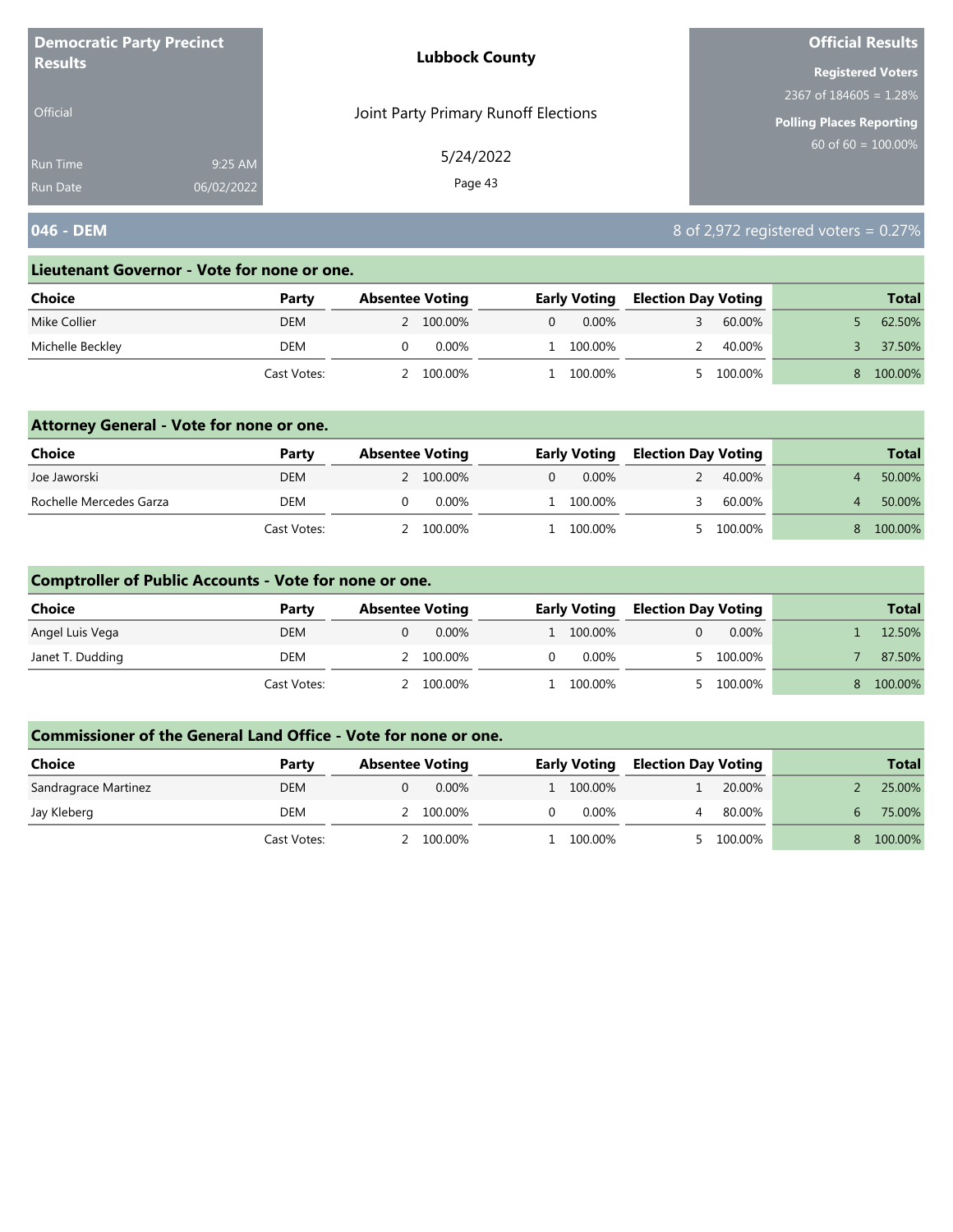| <b>Democratic Party Precinct</b> |            | <b>Lubbock County</b>                | <b>Official Results</b>         |  |  |
|----------------------------------|------------|--------------------------------------|---------------------------------|--|--|
| <b>Results</b>                   |            |                                      | <b>Registered Voters</b>        |  |  |
|                                  |            |                                      | 2367 of $184605 = 1.28\%$       |  |  |
| <b>Official</b>                  |            | Joint Party Primary Runoff Elections | <b>Polling Places Reporting</b> |  |  |
| Run Time                         | 9:25 AM    | 5/24/2022                            | $60$ of 60 = $100.00\%$         |  |  |
| <b>Run Date</b>                  | 06/02/2022 | Page 44                              |                                 |  |  |

# **047 - DEM** 38 of 2,589 registered voters = 1.47%

#### **Lieutenant Governor - Vote for none or one.**

| Choice           | Party       | <b>Absentee Voting</b> |          |    | <b>Early Voting</b> |    | <b>Election Day Voting</b> |    | <b>Total</b> |
|------------------|-------------|------------------------|----------|----|---------------------|----|----------------------------|----|--------------|
| Mike Collier     | <b>DEM</b>  |                        | 2 33.33% | 12 | 70.59%              | 10 | 66.67%                     | 24 | 63.16%       |
| Michelle Beckley | DEM         |                        | 66.67%   |    | 29.41%              |    | 33.33%                     | 14 | 36.84%       |
|                  | Cast Votes: |                        | 100.00%  |    | 100.00%             |    | 15 100.00%                 | 38 | 100.00%      |

### **Attorney General - Vote for none or one.**

| <b>Choice</b>           | Party       | <b>Absentee Voting</b> |         |    | <b>Early Voting</b> |   | <b>Election Day Voting</b> |    | <b>Total</b> |
|-------------------------|-------------|------------------------|---------|----|---------------------|---|----------------------------|----|--------------|
| Joe Jaworski            | <b>DEM</b>  |                        | 50.00%  | 8  | 47.06%              |   | 40.00%                     |    | 44.74%       |
| Rochelle Mercedes Garza | DEM         |                        | 50.00%  | Q  | 52.94%              | u | 60.00%                     | 21 | 55.26%       |
|                         | Cast Votes: | h                      | 100.00% | 17 | 100.00%             |   | 15 100.00%                 | 38 | 100.00%      |

### **Comptroller of Public Accounts - Vote for none or one.**

| Choice           | Party       | <b>Absentee Voting</b> |         | <b>Early Voting</b> |         | <b>Election Day Voting</b> |            |    | <b>Total</b> |
|------------------|-------------|------------------------|---------|---------------------|---------|----------------------------|------------|----|--------------|
| Angel Luis Vega  | <b>DEM</b>  |                        | 50.00%  |                     | 29.41%  |                            | 53.33%     | 16 | 42.11%       |
| Janet T. Dudding | DEM         |                        | 50.00%  | 12                  | 70.59%  |                            | 46.67%     | 22 | 57.89%       |
|                  | Cast Votes: | <sub>h</sub>           | 100.00% | 17                  | 100.00% |                            | 15 100.00% |    | 38 100.00%   |

| <b>Choice</b>        | Party       | <b>Absentee Voting</b> |         | <b>Early Voting</b> |         | <b>Election Day Voting</b> |         |    | <b>Total</b> |
|----------------------|-------------|------------------------|---------|---------------------|---------|----------------------------|---------|----|--------------|
| Sandragrace Martinez | <b>DEM</b>  |                        | 50.00%  | Q.                  | 56.25%  |                            | 46.67%  | 19 | 51.35%       |
| Jay Kleberg          | DEM         |                        | 50.00%  |                     | 43.75%  |                            | 53.33%  | 18 | 48.65%       |
|                      | Cast Votes: | h                      | 100.00% | 16                  | 100.00% | 15                         | 100.00% |    | 100.00%      |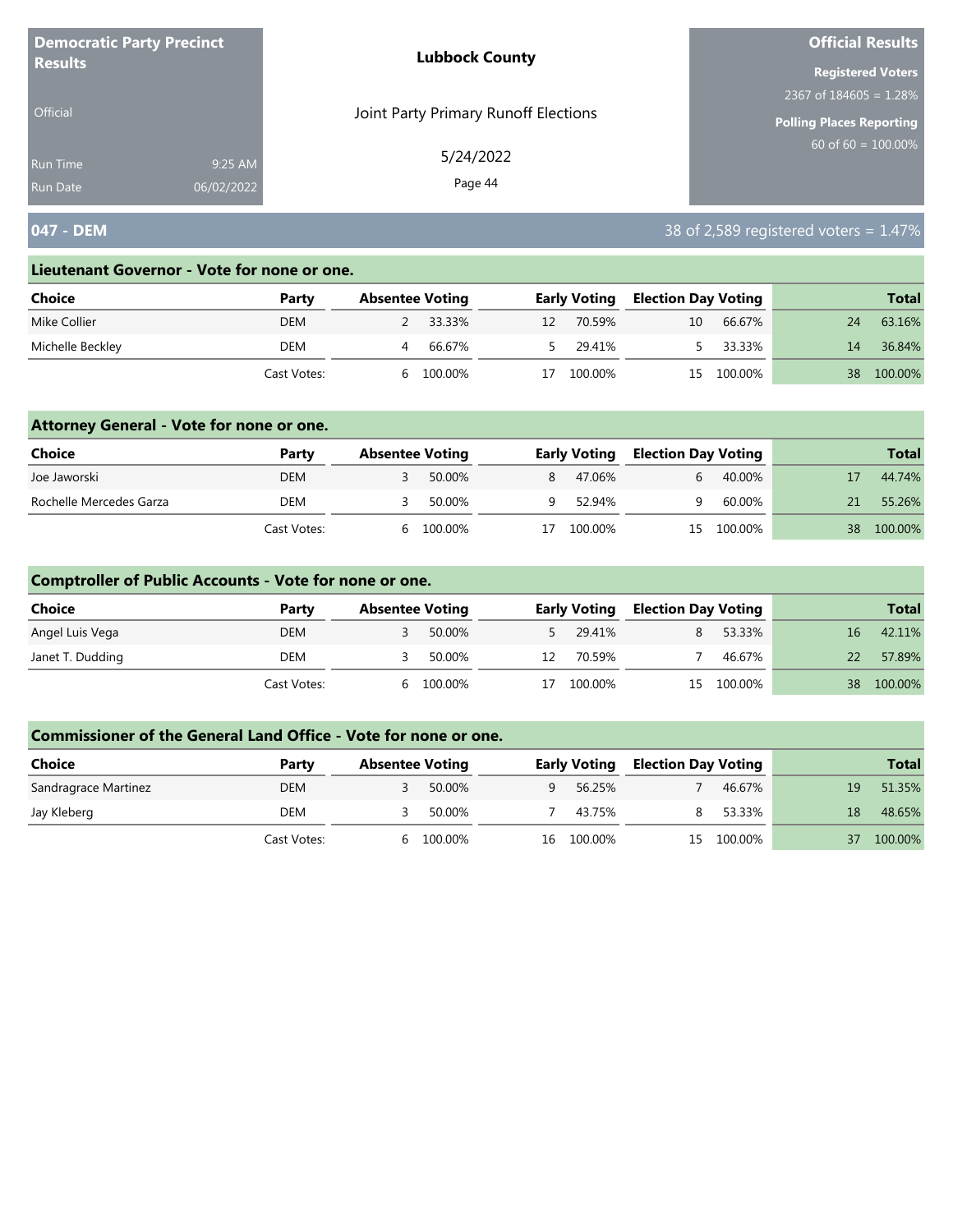| <b>Democratic Party Precinct</b><br><b>Results</b> |            | <b>Lubbock County</b>                | <b>Official Results</b>   |
|----------------------------------------------------|------------|--------------------------------------|---------------------------|
|                                                    |            |                                      | <b>Registered Voters</b>  |
|                                                    |            |                                      | 2367 of $184605 = 1.28\%$ |
| <b>Official</b>                                    |            | Joint Party Primary Runoff Elections | Polling Places Reporting  |
| <b>Run Time</b>                                    | 9:25 AM    | 5/24/2022                            | 60 of $60 = 100.00\%$     |
| <b>Run Date</b>                                    | 06/02/2022 | Page 45                              |                           |

# **049 - DEM** 2 of 1,024 registered voters = 0.20%

#### **Lieutenant Governor - Vote for none or one.**

| Choice           | Party       | <b>Absentee Voting</b> |          | <b>Early Voting</b> |          | <b>Election Day Voting</b> |           |  | <b>Total</b> |
|------------------|-------------|------------------------|----------|---------------------|----------|----------------------------|-----------|--|--------------|
| Mike Collier     | <b>DEM</b>  |                        | 0.00%    |                     | $0.00\%$ |                            | L 100.00% |  | 50.00%       |
| Michelle Beckley | DEM         |                        | $0.00\%$ |                     | 100.00%  |                            | $0.00\%$  |  | 50.00%       |
|                  | Cast Votes: |                        | 0.00%    |                     | 100.00%  |                            | 100.00%   |  | 100.00%      |

### **Attorney General - Vote for none or one.**

| <b>Choice</b>           | Party       | <b>Absentee Voting</b> |          | <b>Early Voting</b> |           | <b>Election Day Voting</b> |           | <b>Total</b> |
|-------------------------|-------------|------------------------|----------|---------------------|-----------|----------------------------|-----------|--------------|
| Joe Jaworski            | DEM         |                        | 0.00%    |                     | $0.00\%$  |                            | $0.00\%$  | $0.00\%$     |
| Rochelle Mercedes Garza | <b>DEM</b>  |                        | $0.00\%$ |                     | 1 100.00% |                            | 1 100.00% | 100.00%      |
|                         | Cast Votes: |                        | 0.00%    |                     | 100.00%   |                            | 100.00%   | 100.00%      |

### **Comptroller of Public Accounts - Vote for none or one.**

| <b>Choice</b>    | Party       | <b>Absentee Voting</b> |          | <b>Early Voting</b> |  | <b>Election Day Voting</b> | <b>Total</b> |
|------------------|-------------|------------------------|----------|---------------------|--|----------------------------|--------------|
| Angel Luis Vega  | <b>DEM</b>  |                        | $0.00\%$ | 1 100.00%           |  | 1 100.00%                  | 100.00%      |
| Janet T. Dudding | DEM         |                        | 0.00%    | $0.00\%$            |  | $0.00\%$                   | $0.00\%$     |
|                  | Cast Votes: |                        | $0.00\%$ | l 100.00%           |  | 100.00%                    | 100.00%      |

| Choice               | Party       | <b>Absentee Voting</b> |          | <b>Early Voting</b> |           | <b>Election Day Voting</b> |           | <b>Total</b> |
|----------------------|-------------|------------------------|----------|---------------------|-----------|----------------------------|-----------|--------------|
| Sandragrace Martinez | DEM         |                        | $0.00\%$ |                     | L 100.00% |                            | 1 100.00% | 100.00%      |
| Jay Kleberg          | DEM         |                        | $0.00\%$ | O                   | $0.00\%$  |                            | $0.00\%$  | $0.00\%$     |
|                      | Cast Votes: |                        | $0.00\%$ |                     | 100.00%   |                            | 100.00%   | 100.00%      |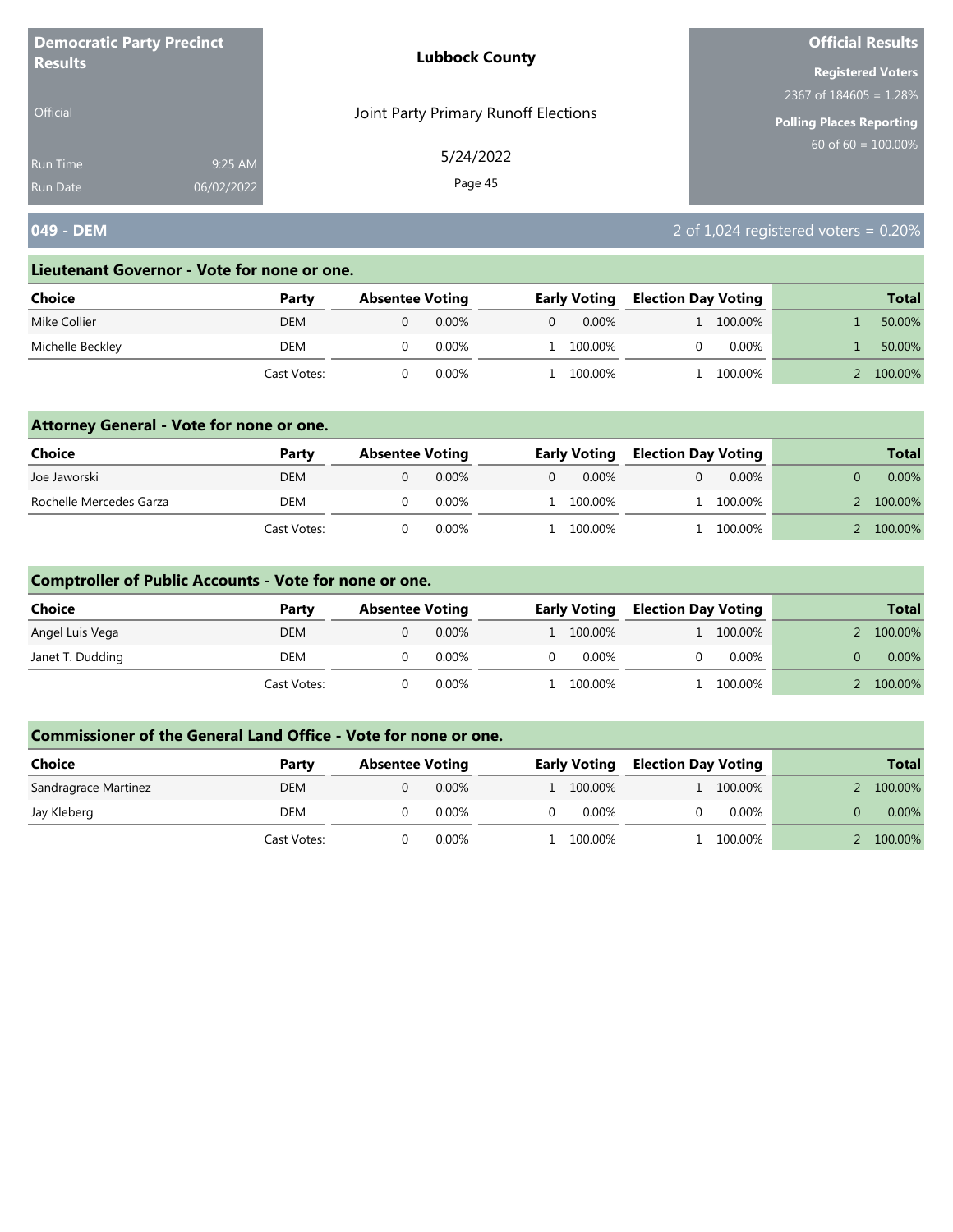| <b>Democratic Party Precinct</b><br><b>Results</b> |            | <b>Lubbock County</b>                | <b>Official Results</b>   |
|----------------------------------------------------|------------|--------------------------------------|---------------------------|
|                                                    |            |                                      | <b>Registered Voters</b>  |
|                                                    |            |                                      | 2367 of $184605 = 1.28\%$ |
| <b>Official</b>                                    |            | Joint Party Primary Runoff Elections | Polling Places Reporting  |
| <b>Run Time</b>                                    | 9:25 AM    | 5/24/2022                            | 60 of $60 = 100.00\%$     |
| <b>Run Date</b>                                    | 06/02/2022 | Page 46                              |                           |

# **050 - DEM** 0 of 981 registered voters = 0.00%

#### **Lieutenant Governor - Vote for none or one.**

| <b>Choice</b>    | Party       | <b>Absentee Voting</b> |       | <b>Early Voting</b> |          | <b>Election Day Voting</b> |          |  | <b>Total</b> |
|------------------|-------------|------------------------|-------|---------------------|----------|----------------------------|----------|--|--------------|
| Mike Collier     | <b>DEM</b>  |                        | 0.00% |                     | $0.00\%$ |                            | $0.00\%$ |  | $0.00\%$     |
| Michelle Beckley | DEM         |                        | 0.00% |                     | $0.00\%$ |                            | $0.00\%$ |  | $0.00\%$     |
|                  | Cast Votes: |                        | 0.00% |                     | 0.00%    |                            | 0.00%    |  | $0.00\%$     |

### **Attorney General - Vote for none or one.**

| Choice                  | Party       | <b>Absentee Voting</b> |          | <b>Early Voting</b> |  | <b>Election Day Voting</b> |  | <b>Total</b> |
|-------------------------|-------------|------------------------|----------|---------------------|--|----------------------------|--|--------------|
| Joe Jaworski            | DEM         |                        | 0.00%    | $0.00\%$            |  | $0.00\%$                   |  | $0.00\%$     |
| Rochelle Mercedes Garza | <b>DEM</b>  |                        | $0.00\%$ | 0.00%               |  | $0.00\%$                   |  | $0.00\%$     |
|                         | Cast Votes: |                        | 0.00%    | $0.00\%$            |  | 0.00%                      |  | $0.00\%$     |

### **Comptroller of Public Accounts - Vote for none or one.**

| <b>Choice</b>    | Party       | <b>Absentee Voting</b> |          |    | <b>Early Voting</b> | <b>Election Day Voting</b> |          |  | <b>Total</b> |
|------------------|-------------|------------------------|----------|----|---------------------|----------------------------|----------|--|--------------|
| Angel Luis Vega  | DEM         |                        | 0.00%    | 0  | $0.00\%$            |                            | 0.00%    |  | $0.00\%$     |
| Janet T. Dudding | DEM         |                        | $0.00\%$ | 0. | $0.00\%$            |                            | $0.00\%$ |  | 0.00%        |
|                  | Cast Votes: |                        | $0.00\%$ |    | $0.00\%$            |                            | 0.00%    |  | $0.00\%$     |

| Choice               | Party       | <b>Absentee Voting</b> |          |   | <b>Early Voting</b> | <b>Election Day Voting</b> |          |  | <b>Total</b> |
|----------------------|-------------|------------------------|----------|---|---------------------|----------------------------|----------|--|--------------|
| Sandragrace Martinez | DEM         |                        | $0.00\%$ | 0 | $0.00\%$            |                            | $0.00\%$ |  | $0.00\%$     |
| Jay Kleberg          | DEM         |                        | $0.00\%$ |   | $0.00\%$            |                            | 0.00%    |  | 0.00%        |
|                      | Cast Votes: |                        | 0.00%    |   | $0.00\%$            |                            | $0.00\%$ |  | $0.00\%$     |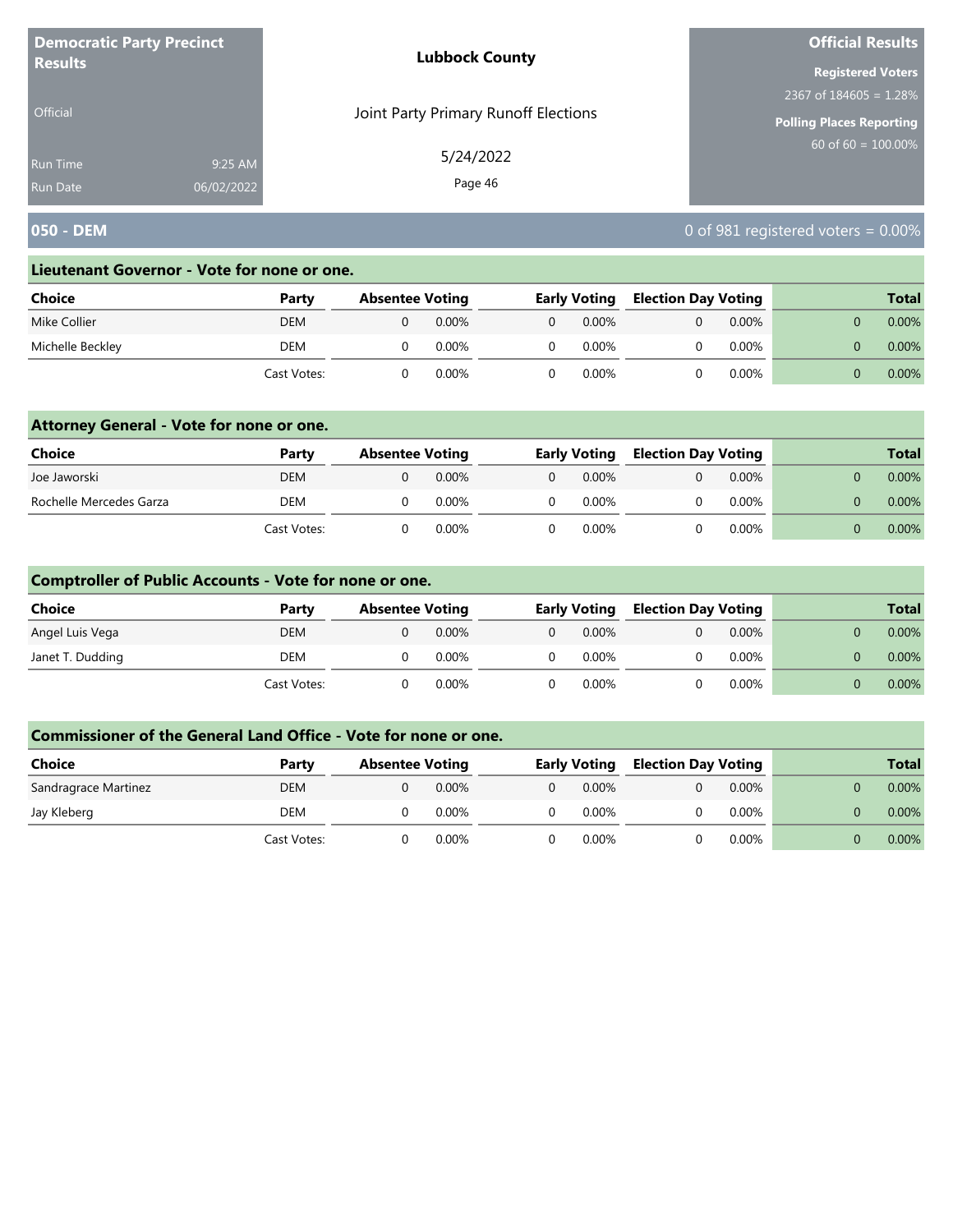| <b>Democratic Party Precinct</b><br><b>Results</b> |            | <b>Lubbock County</b>                | <b>Official Results</b>         |  |  |
|----------------------------------------------------|------------|--------------------------------------|---------------------------------|--|--|
|                                                    |            |                                      | <b>Registered Voters</b>        |  |  |
|                                                    |            |                                      | 2367 of $184605 = 1.28\%$       |  |  |
| <b>Official</b>                                    |            | Joint Party Primary Runoff Elections | <b>Polling Places Reporting</b> |  |  |
| <b>Run Time</b>                                    | 9:25 AM    | 5/24/2022                            | $60$ of 60 = $100.00\%$         |  |  |
| <b>Run Date</b>                                    | 06/02/2022 | Page 47                              |                                 |  |  |

# **051 - DEM** 2 of 183 registered voters = 1.09%

#### **Lieutenant Governor - Vote for none or one.**

| Choice           | Party       | <b>Absentee Voting</b> |          |   | <b>Early Voting</b> |  | <b>Election Day Voting</b> |  | <b>Total</b> |
|------------------|-------------|------------------------|----------|---|---------------------|--|----------------------------|--|--------------|
| Mike Collier     | <b>DEM</b>  |                        | $0.00\%$ | 0 | $0.00\%$            |  | $0.00\%$                   |  | $0.00\%$     |
| Michelle Beckley | DEM         |                        | 0.00%    |   | 2 100.00%           |  | $0.00\%$                   |  | 100.00%      |
|                  | Cast Votes: |                        | 0.00%    |   | 100.00%             |  | $0.00\%$                   |  | 100.00%      |

### **Attorney General - Vote for none or one.**

| Choice                  | Party       | <b>Absentee Voting</b> |          |          | <b>Early Voting</b> |  | <b>Election Day Voting</b> | <b>Total</b> |
|-------------------------|-------------|------------------------|----------|----------|---------------------|--|----------------------------|--------------|
| Joe Jaworski            | DEM         |                        | $0.00\%$ | $\Omega$ | 0.00%               |  | $0.00\%$                   | $0.00\%$     |
| Rochelle Mercedes Garza | <b>DEM</b>  |                        | $0.00\%$ |          | 2 100.00%           |  | $0.00\%$                   | 100.00%      |
|                         | Cast Votes: |                        | 0.00%    |          | 2 100.00%           |  | $0.00\%$                   | 100.00%      |

### **Comptroller of Public Accounts - Vote for none or one.**

| <b>Choice</b>    | Party       | <b>Absentee Voting</b> |          | <b>Early Voting</b> |  | <b>Election Day Voting</b> |  | <b>Total</b> |
|------------------|-------------|------------------------|----------|---------------------|--|----------------------------|--|--------------|
| Angel Luis Vega  | <b>DEM</b>  |                        | $0.00\%$ | 50.00%              |  | $0.00\%$                   |  | 50.00%       |
| Janet T. Dudding | DEM         |                        | $0.00\%$ | 50.00%              |  | $0.00\%$                   |  | 50.00%       |
|                  | Cast Votes: |                        | $0.00\%$ | 2 100.00%           |  | $0.00\%$                   |  | 100.00%      |

| Choice               | Party       | <b>Absentee Voting</b> |          | <b>Early Voting</b> |           | <b>Election Day Voting</b> |          | <b>Total</b> |
|----------------------|-------------|------------------------|----------|---------------------|-----------|----------------------------|----------|--------------|
| Sandragrace Martinez | <b>DEM</b>  |                        | $0.00\%$ |                     | 2 100.00% |                            | $0.00\%$ | 100.00%      |
| Jay Kleberg          | DEM         |                        | $0.00\%$ |                     | $0.00\%$  |                            | $0.00\%$ | 0.00%        |
|                      | Cast Votes: |                        | 0.00%    |                     | 2 100.00% |                            | $0.00\%$ | 100.00%      |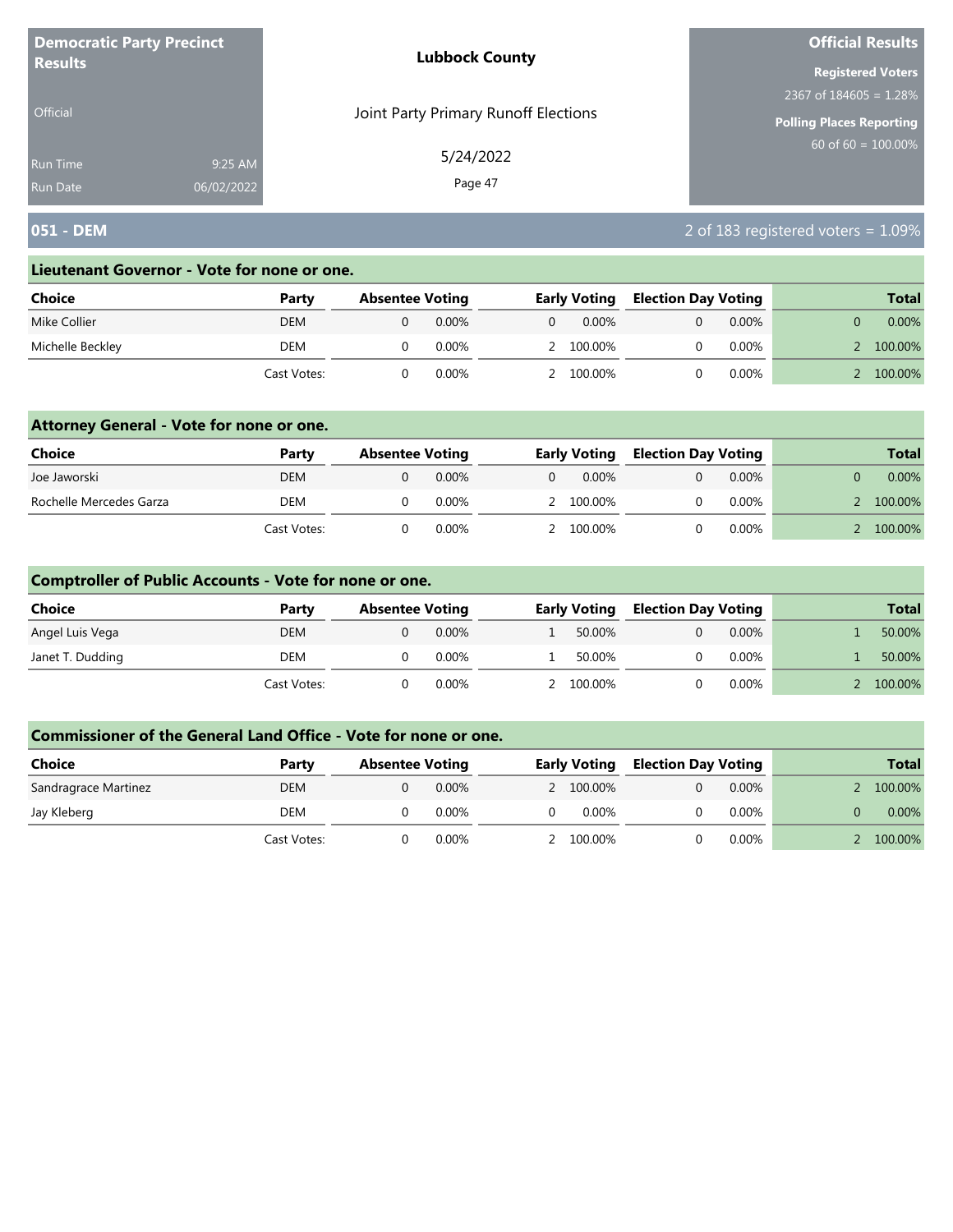| <b>Democratic Party Precinct</b><br><b>Results</b> |            | <b>Lubbock County</b>                | <b>Official Results</b>   |
|----------------------------------------------------|------------|--------------------------------------|---------------------------|
|                                                    |            |                                      | <b>Registered Voters</b>  |
|                                                    |            |                                      | 2367 of $184605 = 1.28\%$ |
| <b>Official</b>                                    |            | Joint Party Primary Runoff Elections | Polling Places Reporting  |
| <b>Run Time</b>                                    | 9:25 AM    | 5/24/2022                            | 60 of $60 = 100.00\%$     |
| <b>Run Date</b>                                    | 06/02/2022 | Page 48                              |                           |

# **052 - DEM** 25 of 2,848 registered voters = 0.88%

#### **Lieutenant Governor - Vote for none or one.**

| Choice           | Party       | <b>Absentee Voting</b> |         |     | <b>Early Voting</b> |  | <b>Election Day Voting</b> |    | <b>Total</b> |
|------------------|-------------|------------------------|---------|-----|---------------------|--|----------------------------|----|--------------|
| Mike Collier     | <b>DEM</b>  |                        | 50.00%  |     | 53.85%              |  | 57.14%                     |    | 54.17%       |
| Michelle Beckley | DEM         |                        | 50.00%  |     | 46.15%              |  | 42.86%                     |    | 45.83%       |
|                  | Cast Votes: | 4                      | 100.00% | 13. | 100.00%             |  | 100.00%                    | 24 | 100.00%      |

### **Attorney General - Vote for none or one.**

| Choice                  | Party       | <b>Absentee Voting</b> |           |     | <b>Early Voting</b> |  | <b>Election Day Voting</b> |    | <b>Total</b> |
|-------------------------|-------------|------------------------|-----------|-----|---------------------|--|----------------------------|----|--------------|
| Joe Jaworski            | DEM         |                        | - 40.00%  |     | 7.69%               |  | 28.57%                     |    | 20.00%       |
| Rochelle Mercedes Garza | DEM         |                        | 60.00%    | 12  | 92.31%              |  | 71.43%                     | 20 | 80.00%       |
|                         | Cast Votes: |                        | 5 100.00% | 13. | 100.00%             |  | 100.00%                    | 25 | 100.00%      |

### **Comptroller of Public Accounts - Vote for none or one.**

| <b>Choice</b>    | Party       | <b>Absentee Voting</b> |         |    | <b>Early Voting</b> |    | <b>Election Day Voting</b> |    | <b>Total</b> |
|------------------|-------------|------------------------|---------|----|---------------------|----|----------------------------|----|--------------|
| Angel Luis Vega  | <b>DEM</b>  |                        | 20.00%  |    | 38.46%              |    | 42.86%                     |    | 36.00%       |
| Janet T. Dudding | DEM         |                        | 80.00%  |    | 8 61.54%            | Δ. | 57.14%                     | 16 | 64.00%       |
|                  | Cast Votes: |                        | 100.00% | 13 | 100.00%             |    | 100.00%                    |    | 25 100.00%   |

| <b>Choice</b>        | Party       | <b>Absentee Voting</b> |         | <b>Election Day Voting</b><br><b>Early Voting</b> |         |  |         | <b>Total</b> |         |
|----------------------|-------------|------------------------|---------|---------------------------------------------------|---------|--|---------|--------------|---------|
| Sandragrace Martinez | <b>DEM</b>  |                        | 20.00%  | h.                                                | 46.15%  |  | 71.43%  |              | 48.00%  |
| Jay Kleberg          | DEM         |                        | 80.00%  |                                                   | 53.85%  |  | 28.57%  | 13           | 52.00%  |
|                      | Cast Votes: |                        | 100.00% | 13                                                | 100.00% |  | 100.00% | 25           | 100.00% |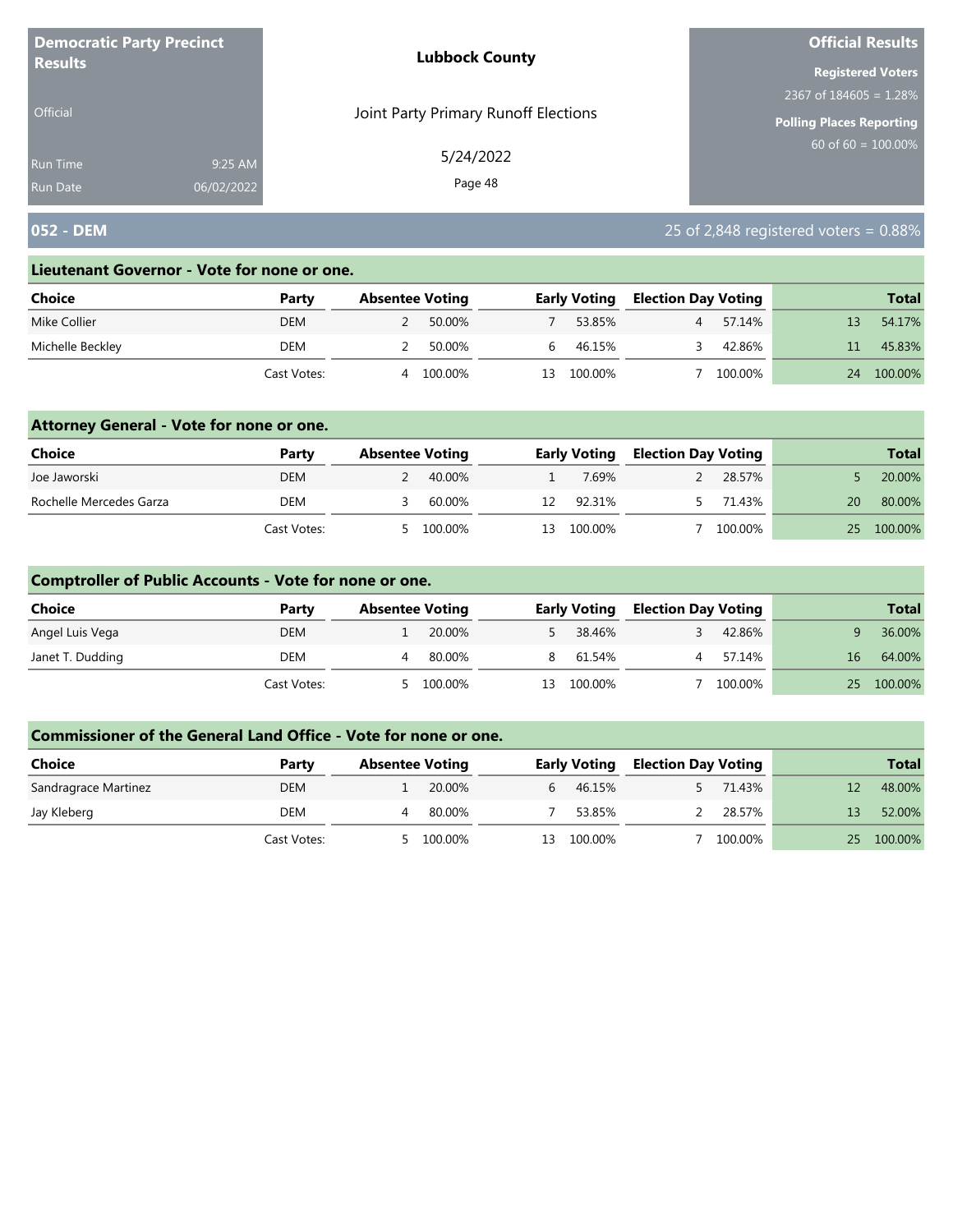| <b>Democratic Party Precinct</b> |            | <b>Lubbock County</b>                | <b>Official Results</b>   |
|----------------------------------|------------|--------------------------------------|---------------------------|
| <b>Results</b>                   |            |                                      | <b>Registered Voters</b>  |
|                                  |            |                                      | 2367 of $184605 = 1.28\%$ |
| <b>Official</b>                  |            | Joint Party Primary Runoff Elections | Polling Places Reporting  |
| <b>Run Time</b>                  | 9:25 AM    | 5/24/2022                            | 60 of $60 = 100.00\%$     |
| <b>Run Date</b>                  | 06/02/2022 | Page 49                              |                           |

# **053 - DEM** 39 of 3,122 registered voters = 1.25%

#### **Lieutenant Governor - Vote for none or one.**

| Choice           | Party       | <b>Absentee Voting</b> |         |    | <b>Early Voting</b> | <b>Election Day Voting</b> |            |    | <b>Total</b> |
|------------------|-------------|------------------------|---------|----|---------------------|----------------------------|------------|----|--------------|
| Mike Collier     | <b>DEM</b>  | 4                      | 40.00%  |    | 4 30.77%            |                            | 43.75%     |    | 38.46%       |
| Michelle Beckley | DEM         |                        | 60.00%  | a  | 69.23%              |                            | 56.25%     | 24 | 61.54%       |
|                  | Cast Votes: | 10                     | 100.00% | 13 | 100.00%             |                            | 16 100.00% | 39 | 100.00%      |

### **Attorney General - Vote for none or one.**

| Choice                  | Party       | <b>Absentee Voting</b> |            |     | <b>Early Voting</b> | <b>Election Day Voting</b> |            |    | <b>Total</b> |
|-------------------------|-------------|------------------------|------------|-----|---------------------|----------------------------|------------|----|--------------|
| Joe Jaworski            | <b>DEM</b>  |                        | 30.00%     |     | 4 30.77%            |                            | 6.25%      |    | 20.51%       |
| Rochelle Mercedes Garza | DEM         |                        | 70.00%     | q.  | 69.23%              |                            | 15 93.75%  | 31 | 79.49%       |
|                         | Cast Votes: |                        | 10 100.00% | 13. | 100.00%             |                            | 16 100.00% | 39 | 100.00%      |

### **Comptroller of Public Accounts - Vote for none or one.**

| Choice           | Party       | <b>Absentee Voting</b> |            |    | <b>Early Voting</b> | <b>Election Day Voting</b> |            |     | <b>Total</b> |
|------------------|-------------|------------------------|------------|----|---------------------|----------------------------|------------|-----|--------------|
| Angel Luis Vega  | <b>DEM</b>  |                        | 10.00%     |    | 5 38.46%            |                            | 43.75%     |     | 33.33%       |
| Janet T. Dudding | DEM         |                        | 90.00%     |    | 8 61.54%            |                            | 56.25%     | 26  | 66.67%       |
|                  | Cast Votes: |                        | 10 100.00% | 13 | 100.00%             |                            | 16 100.00% | 39. | 100.00%      |

| <b>Choice</b>        | Party       | <b>Absentee Voting</b> |         |    | <b>Early Voting</b> | <b>Election Day Voting</b> |            |     | <b>Total</b> |
|----------------------|-------------|------------------------|---------|----|---------------------|----------------------------|------------|-----|--------------|
| Sandragrace Martinez | <b>DEM</b>  |                        | 50.00%  |    | 53.85%              | 12                         | 75.00%     | 24  | 61.54%       |
| Jay Kleberg          | DEM         |                        | 50.00%  | h  | 46.15%              |                            | 25.00%     | 15. | 38.46%       |
|                      | Cast Votes: | 10                     | 100.00% | 13 | 100.00%             |                            | 16 100.00% | 39  | 100.00%      |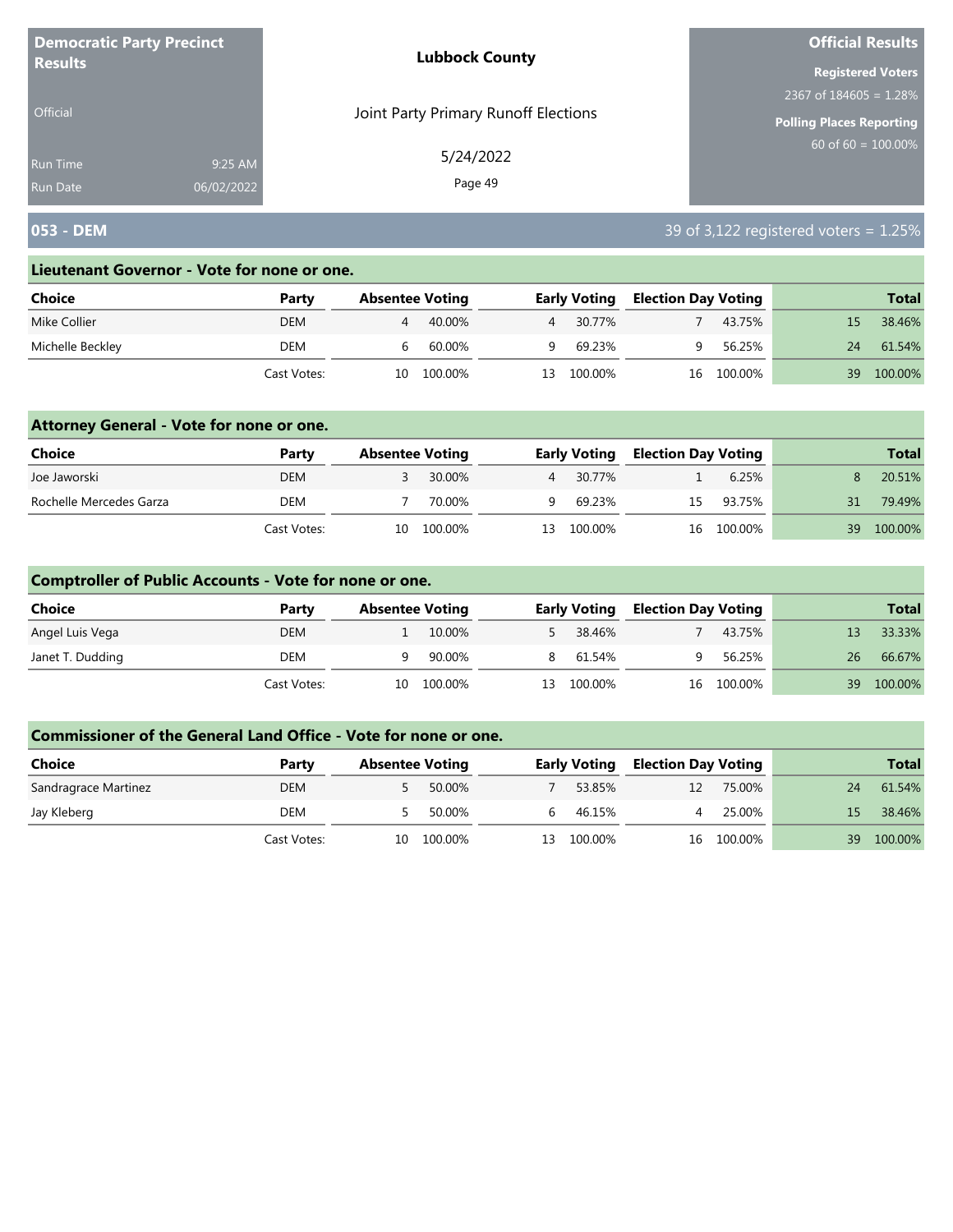| <b>Democratic Party Precinct</b> |            | <b>Lubbock County</b>                | <b>Official Results</b>         |
|----------------------------------|------------|--------------------------------------|---------------------------------|
| <b>Results</b>                   |            |                                      | <b>Registered Voters</b>        |
|                                  |            |                                      | 2367 of $184605 = 1.28\%$       |
| <b>Official</b>                  |            | Joint Party Primary Runoff Elections | <b>Polling Places Reporting</b> |
| Run Time                         | 9:25 AM    | 5/24/2022                            | $60$ of 60 = $100.00\%$         |
| <b>Run Date</b>                  | 06/02/2022 | Page 50                              |                                 |

# **054 - DEM** 45 of 3,093 registered voters = 1.45%

#### **Lieutenant Governor - Vote for none or one.**

| Choice           | Party       |    | <b>Absentee Voting</b> |    | <b>Early Voting</b> | <b>Election Day Voting</b> |         |    | <b>Total</b> |
|------------------|-------------|----|------------------------|----|---------------------|----------------------------|---------|----|--------------|
| Mike Collier     | <b>DEM</b>  |    | 56.25%                 | 11 | 64.71%              |                            | 63.64%  |    | 61.36%       |
| Michelle Beckley | DEM         |    | 43.75%                 | h  | 35.29%              |                            | 36.36%  |    | 38.64%       |
|                  | Cast Votes: | 16 | 100.00%                |    | 100.00%             | 11                         | 100.00% | 44 | 100.00%      |

### **Attorney General - Vote for none or one.**

| <b>Choice</b>           | Party       | <b>Absentee Voting</b> |            |    | <b>Early Voting</b> | <b>Election Day Voting</b> |            |    | <b>Total</b> |
|-------------------------|-------------|------------------------|------------|----|---------------------|----------------------------|------------|----|--------------|
| Joe Jaworski            | <b>DEM</b>  |                        | 43.75%     |    | 41.18%              |                            | 45.45%     | 19 | 43.18%       |
| Rochelle Mercedes Garza | DEM         |                        | 56.25%     | 10 | 58.82%              |                            | 54.55%     | 25 | 56.82%       |
|                         | Cast Votes: |                        | 16 100.00% | 17 | 100.00%             |                            | 11 100.00% | 44 | 100.00%      |

### **Comptroller of Public Accounts - Vote for none or one.**

| Choice           | Party       | <b>Absentee Voting</b> |            |    | <b>Early Voting</b> | <b>Election Day Voting</b> |            |    | <b>Total</b> |
|------------------|-------------|------------------------|------------|----|---------------------|----------------------------|------------|----|--------------|
| Angel Luis Vega  | <b>DEM</b>  |                        | 6 37.50%   |    | 41.18%              |                            | 63.64%     | 20 | 45.45%       |
| Janet T. Dudding | DEM         | 10                     | 62.50%     | 10 | 58.82%              | 4                          | 36.36%     | 24 | 54.55%       |
|                  | Cast Votes: |                        | 16 100.00% | 17 | 100.00%             |                            | 11 100.00% | 44 | 100.00%      |

| <b>Choice</b>        | Party       | <b>Absentee Voting</b> |          |    | <b>Early Voting</b> | <b>Election Day Voting</b> |         |    | <b>Total</b> |
|----------------------|-------------|------------------------|----------|----|---------------------|----------------------------|---------|----|--------------|
| Sandragrace Martinez | <b>DEM</b>  |                        | 6 37.50% | 10 | 58.82%              | b.                         | 54.55%  |    | 50.00%       |
| Jay Kleberg          | DEM         | 10                     | 62.50%   |    | 41.18%              |                            | 45.45%  |    | 50.00%       |
|                      | Cast Votes: | 16                     | 100.00%  | 17 | 100.00%             |                            | 100.00% | 44 | 100.00%      |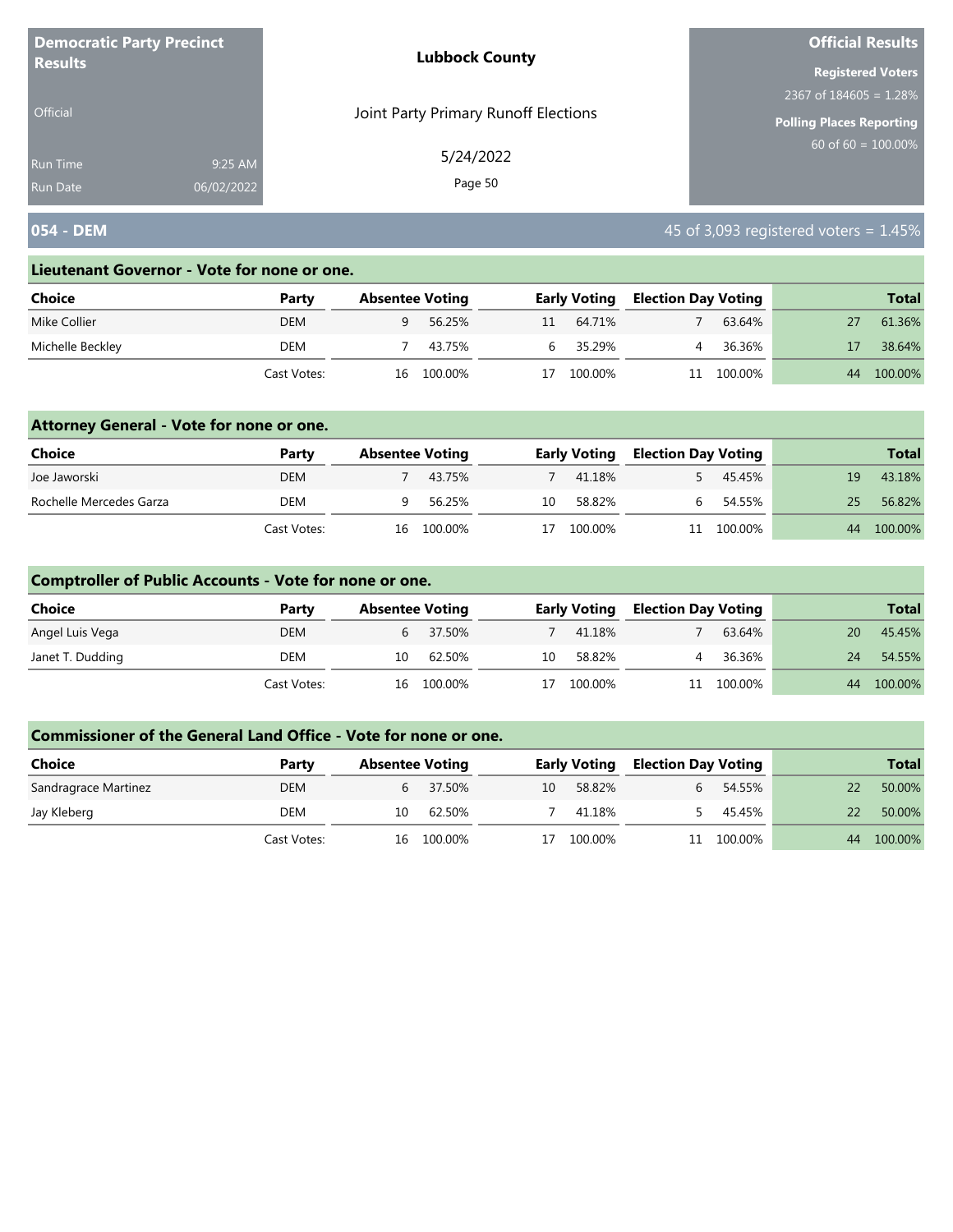| <b>Democratic Party Precinct</b> |            | <b>Lubbock County</b>                | <b>Official Results</b>         |
|----------------------------------|------------|--------------------------------------|---------------------------------|
| <b>Results</b>                   |            |                                      | <b>Registered Voters</b>        |
|                                  |            |                                      | 2367 of $184605 = 1.28\%$       |
| Official                         |            | Joint Party Primary Runoff Elections | <b>Polling Places Reporting</b> |
| <b>Run Time</b>                  | 9:25 AM    | 5/24/2022                            | $60$ of 60 = 100.00%            |
| <b>Run Date</b>                  | 06/02/2022 | Page 51                              |                                 |

# **056 - DEM** 6 of 1,002 registered voters = 0.60%

#### **Lieutenant Governor - Vote for none or one.**

| Choice           | Party       | <b>Absentee Voting</b> |         | <b>Early Voting</b> | <b>Election Day Voting</b> |         | <b>Total</b> |
|------------------|-------------|------------------------|---------|---------------------|----------------------------|---------|--------------|
| Mike Collier     | DEM         |                        | 50.00%  | 50.00%              |                            | 50.00%  | 50.00%       |
| Michelle Beckley | DEM         |                        | 50.00%  | 50.00%              |                            | 50.00%  | 50.00%       |
|                  | Cast Votes: |                        | 100.00% | 100.00%             |                            | 100.00% | 100.00%      |

### **Attorney General - Vote for none or one.**

| Choice                  | Party       | <b>Absentee Voting</b> | <b>Early Voting</b> |  | <b>Election Day Voting</b> |              | <b>Total</b> |
|-------------------------|-------------|------------------------|---------------------|--|----------------------------|--------------|--------------|
| Joe Jaworski            | DEM         | 0.00%                  | 0.00%               |  | 2 100.00%                  |              | 33.33%       |
| Rochelle Mercedes Garza | DEM         | 2 100.00%              | 2 100.00%           |  | $0.00\%$                   |              | 66.67%       |
|                         | Cast Votes: | 2 100.00%              | 2 100.00%           |  | 2 100.00%                  | $\mathsf{h}$ | 100.00%      |

### **Comptroller of Public Accounts - Vote for none or one.**

| <b>Choice</b>    | Party       | <b>Absentee Voting</b> | <b>Early Voting</b> |          | <b>Election Day Voting</b> |    | <b>Total</b> |
|------------------|-------------|------------------------|---------------------|----------|----------------------------|----|--------------|
| Angel Luis Vega  | <b>DEM</b>  | $0.00\%$               | $\Omega$            | $0.00\%$ | 2 100.00%                  |    | 33.33%       |
| Janet T. Dudding | DEM         | 100.00%                | 2 100.00%           |          | $0.00\%$                   |    | 66.67%       |
|                  | Cast Votes: | 100.00%                | 2 100.00%           |          | 100.00%                    | 6. | 100.00%      |

| Choice               | Party       | <b>Absentee Voting</b> |  | <b>Early Voting</b> | <b>Election Day Voting</b> |           |              | <b>Total</b> |
|----------------------|-------------|------------------------|--|---------------------|----------------------------|-----------|--------------|--------------|
| Sandragrace Martinez | <b>DEM</b>  | 50.00%                 |  | 2 100.00%           |                            | 50.00%    |              | 66.67%       |
| Jay Kleberg          | DEM         | 50.00%                 |  | $0.00\%$            |                            | 50.00%    |              | 33.33%       |
|                      | Cast Votes: | 100.00%                |  | 2 100.00%           |                            | 2 100,00% | $\mathsf{h}$ | 100.00%      |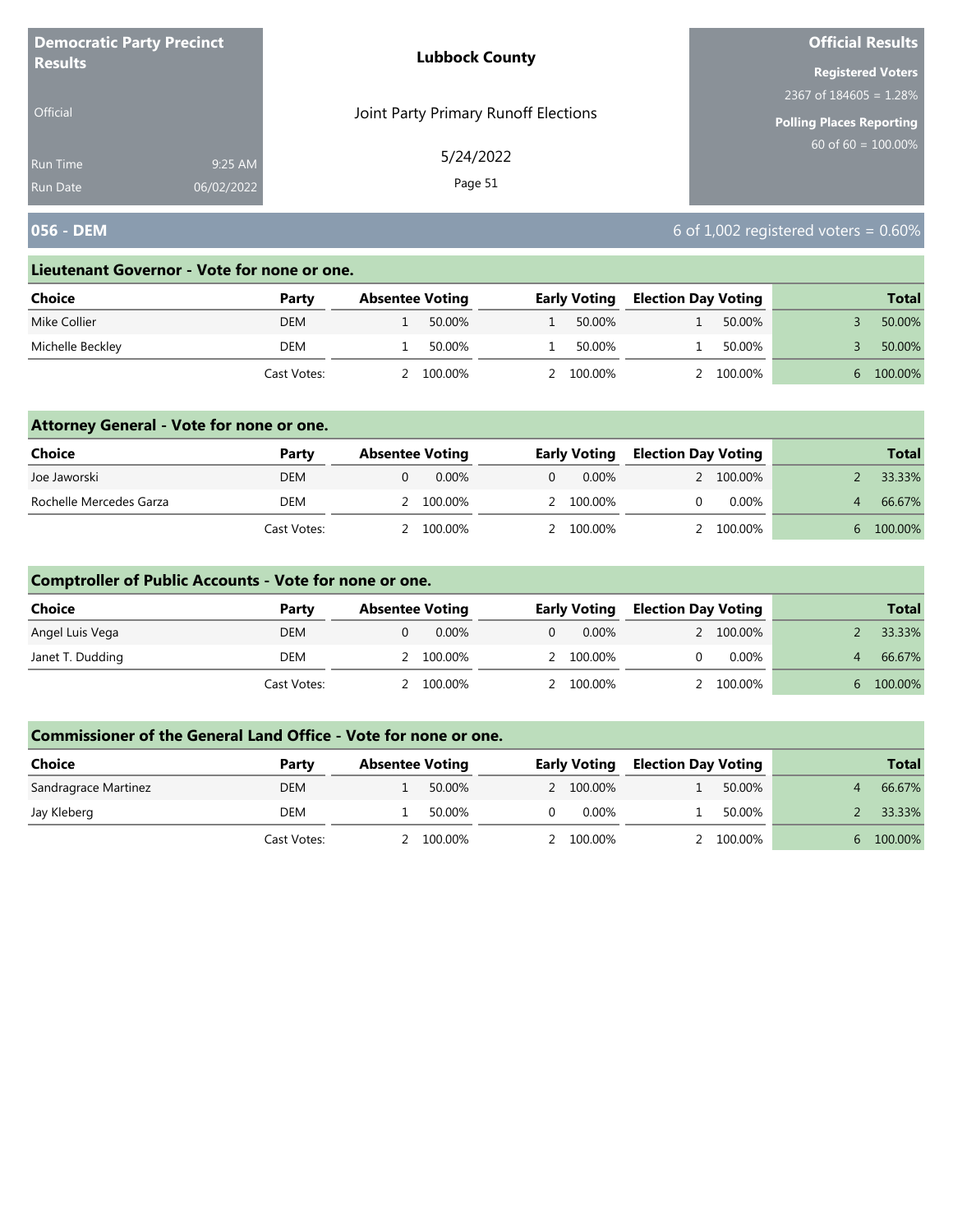| <b>Democratic Party Precinct</b> |            | <b>Lubbock County</b>                | <b>Official Results</b>         |
|----------------------------------|------------|--------------------------------------|---------------------------------|
| <b>Results</b>                   |            |                                      | <b>Registered Voters</b>        |
|                                  |            |                                      | 2367 of $184605 = 1.28\%$       |
| Official                         |            | Joint Party Primary Runoff Elections | <b>Polling Places Reporting</b> |
| <b>Run Time</b>                  | 9:25 AM    | 5/24/2022                            | $60$ of 60 = 100.00%            |
| <b>Run Date</b>                  | 06/02/2022 | Page 52                              |                                 |

# **057 - DEM** 31 of 2,734 registered voters = 1.13%

#### **Lieutenant Governor - Vote for none or one.**

| Choice           | Party       | <b>Absentee Voting</b> |          |    | <b>Early Voting</b> |    | <b>Election Day Voting</b> |    | <b>Total</b> |
|------------------|-------------|------------------------|----------|----|---------------------|----|----------------------------|----|--------------|
| Mike Collier     | DEM         |                        | $0.00\%$ |    | 68.75%              |    | 50.00%                     |    | 58.06%       |
| Michelle Beckley | DEM         |                        | 100.00%  |    | 31.25%              |    | 50.00%                     | 13 | 41.94%       |
|                  | Cast Votes: |                        | 100.00%  | 16 | 100.00%             | 14 | 100.00%                    |    | 100.00%      |

### **Attorney General - Vote for none or one.**

| Choice                  | Party       | <b>Absentee Voting</b> |    | <b>Early Voting</b> | <b>Election Day Voting</b> |            |    | <b>Total</b> |
|-------------------------|-------------|------------------------|----|---------------------|----------------------------|------------|----|--------------|
| Joe Jaworski            | DEM         | 1 100,00%              |    | 6 37.50%            |                            | 42.86%     |    | 41.94%       |
| Rochelle Mercedes Garza | DEM         | $0.00\%$               | 10 | 62.50%              |                            | 57.14%     | 18 | 58.06%       |
|                         | Cast Votes: | 100.00%                |    | 16 100.00%          |                            | 14 100.00% | 31 | 100.00%      |

### **Comptroller of Public Accounts - Vote for none or one.**

| <b>Choice</b>    | Party       | <b>Absentee Voting</b> | <b>Early Voting</b> |   | <b>Election Day Voting</b> |    | <b>Total</b> |
|------------------|-------------|------------------------|---------------------|---|----------------------------|----|--------------|
| Angel Luis Vega  | <b>DEM</b>  | 0.00%                  | 3 18.75%            |   | 42.86%                     |    | 29.03%       |
| Janet T. Dudding | DEM         | 100.00%                | 13 81.25%           | 8 | 57.14%                     | 22 | 70.97%       |
|                  | Cast Votes: | 100.00%                | 16 100.00%          |   | 14 100.00%                 |    | 31 100.00%   |

| Choice               | Party       | <b>Absentee Voting</b> |    | <b>Early Voting</b> | <b>Election Day Voting</b> |         |     | <b>Total</b> |
|----------------------|-------------|------------------------|----|---------------------|----------------------------|---------|-----|--------------|
| Sandragrace Martinez | <b>DEM</b>  | $0.00\%$               |    | 6 37.50%            |                            | 50.00%  |     | 41.94%       |
| Jay Kleberg          | DEM         | 100.00%                | 10 | 62.50%              |                            | 50.00%  | 18  | 58.06%       |
|                      | Cast Votes: | 100.00%                |    | 100.00%<br>16       | 14                         | 100.00% | 31. | 100.00%      |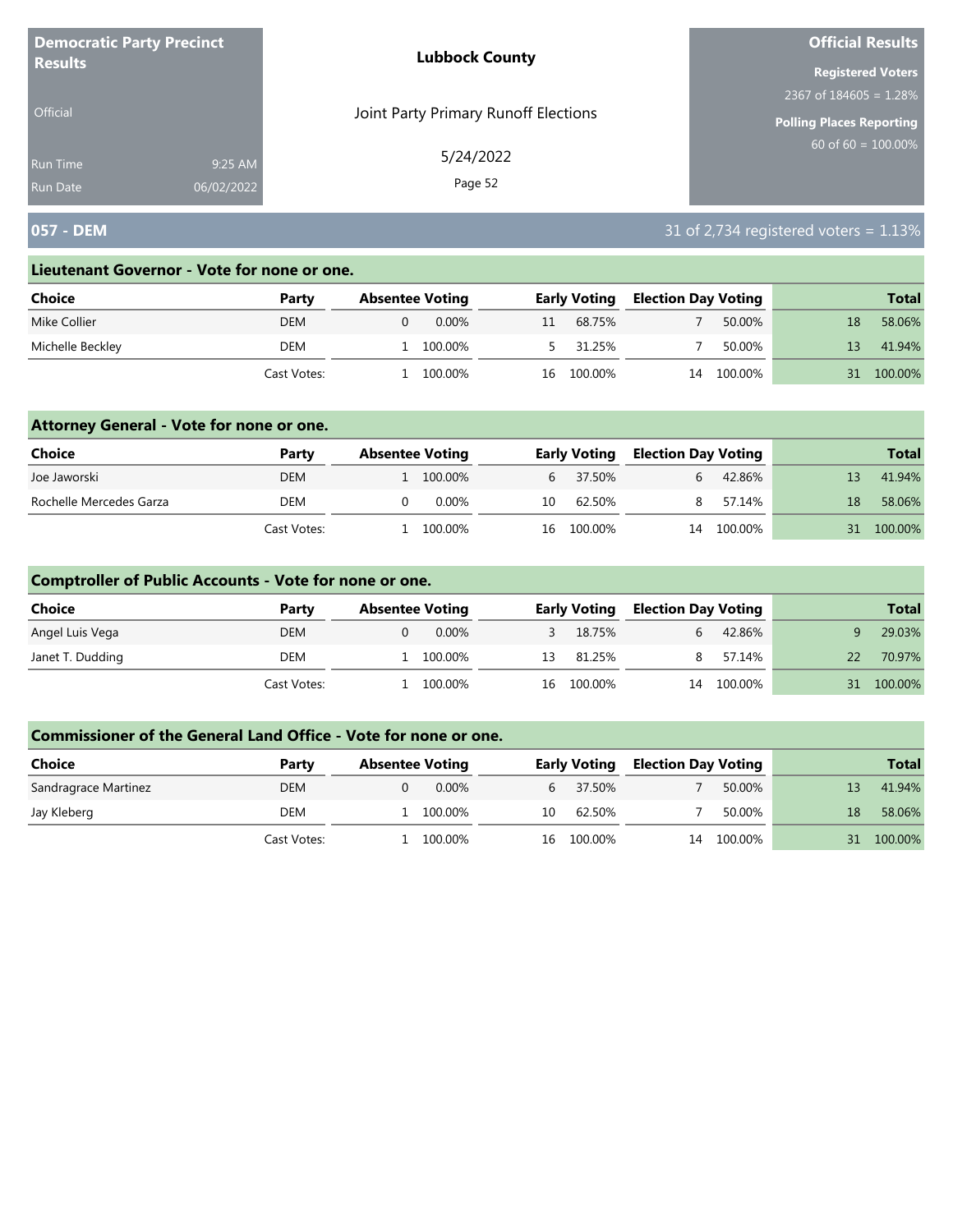| <b>Democratic Party Precinct</b> |            | <b>Lubbock County</b>                | <b>Official Results</b>         |
|----------------------------------|------------|--------------------------------------|---------------------------------|
| <b>Results</b>                   |            |                                      | <b>Registered Voters</b>        |
|                                  |            |                                      | 2367 of $184605 = 1.28\%$       |
| Official                         |            | Joint Party Primary Runoff Elections | <b>Polling Places Reporting</b> |
| <b>Run Time</b>                  | 9:25 AM    | 5/24/2022                            | $60$ of 60 = 100.00%            |
| <b>Run Date</b>                  | 06/02/2022 | Page 53                              |                                 |

# **058 - DEM** 19 of 1,380 registered voters = 1.38%

#### **Lieutenant Governor - Vote for none or one.**

| Choice           | Party       |   | <b>Absentee Voting</b> |    | <b>Early Voting</b> |  | <b>Election Day Voting</b> |    | <b>Total</b> |
|------------------|-------------|---|------------------------|----|---------------------|--|----------------------------|----|--------------|
| Mike Collier     | <b>DEM</b>  |   | 55.56%                 |    | 3 100.00%           |  | 42.86%                     |    | 57.89%       |
| Michelle Beckley | DEM         |   | 44.44%                 | 0. | $0.00\%$            |  | 57.14%                     |    | 42.11%       |
|                  | Cast Votes: | a | 100.00%                |    | 100.00%             |  | 100.00%                    | 19 | 100.00%      |

### **Attorney General - Vote for none or one.**

| Choice                  | Party       | <b>Absentee Voting</b> |         | <b>Early Voting</b> |  | <b>Election Day Voting</b> |    | <b>Total</b> |
|-------------------------|-------------|------------------------|---------|---------------------|--|----------------------------|----|--------------|
| Joe Jaworski            | DEM         |                        | 66.67%  | 1 33.33%            |  | $0.00\%$                   |    | 36.84%       |
| Rochelle Mercedes Garza | DEM         |                        | 33.33%  | 66.67%              |  | 100.00%                    |    | 63.16%       |
|                         | Cast Votes: | ч                      | 100.00% | 3 100.00%           |  | 100.00%                    | 19 | 100.00%      |

### **Comptroller of Public Accounts - Vote for none or one.**

| Choice           | Party       |   | <b>Absentee Voting</b> |          | <b>Early Voting</b> |  | <b>Election Day Voting</b> |     | <b>Total</b> |
|------------------|-------------|---|------------------------|----------|---------------------|--|----------------------------|-----|--------------|
| Angel Luis Vega  | <b>DEM</b>  |   | 22.22%                 | $\Omega$ | $0.00\%$            |  | 28.57%                     |     | 21.05%       |
| Janet T. Dudding | DEM         |   | 77.78%                 |          | 3 100.00%           |  | 71.43%                     | 15. | 78.95%       |
|                  | Cast Votes: | Q | 100.00%                |          | 3 100.00%           |  | 100.00%                    | 19  | 100.00%      |

| <b>Choice</b>        | Party       | <b>Absentee Voting</b> |  | <b>Early Voting</b> | <b>Election Day Voting</b> |         |    | <b>Total</b> |
|----------------------|-------------|------------------------|--|---------------------|----------------------------|---------|----|--------------|
| Sandragrace Martinez | <b>DEM</b>  | 55.56%                 |  | 66.67%              |                            | 71.43%  |    | 63.16%       |
| Jay Kleberg          | DEM         | 44.44%                 |  | 33.33%              |                            | 28.57%  |    | 36.84%       |
|                      | Cast Votes: | 100.00%                |  | 3 100.00%           |                            | 100.00% | 19 | 100.00%      |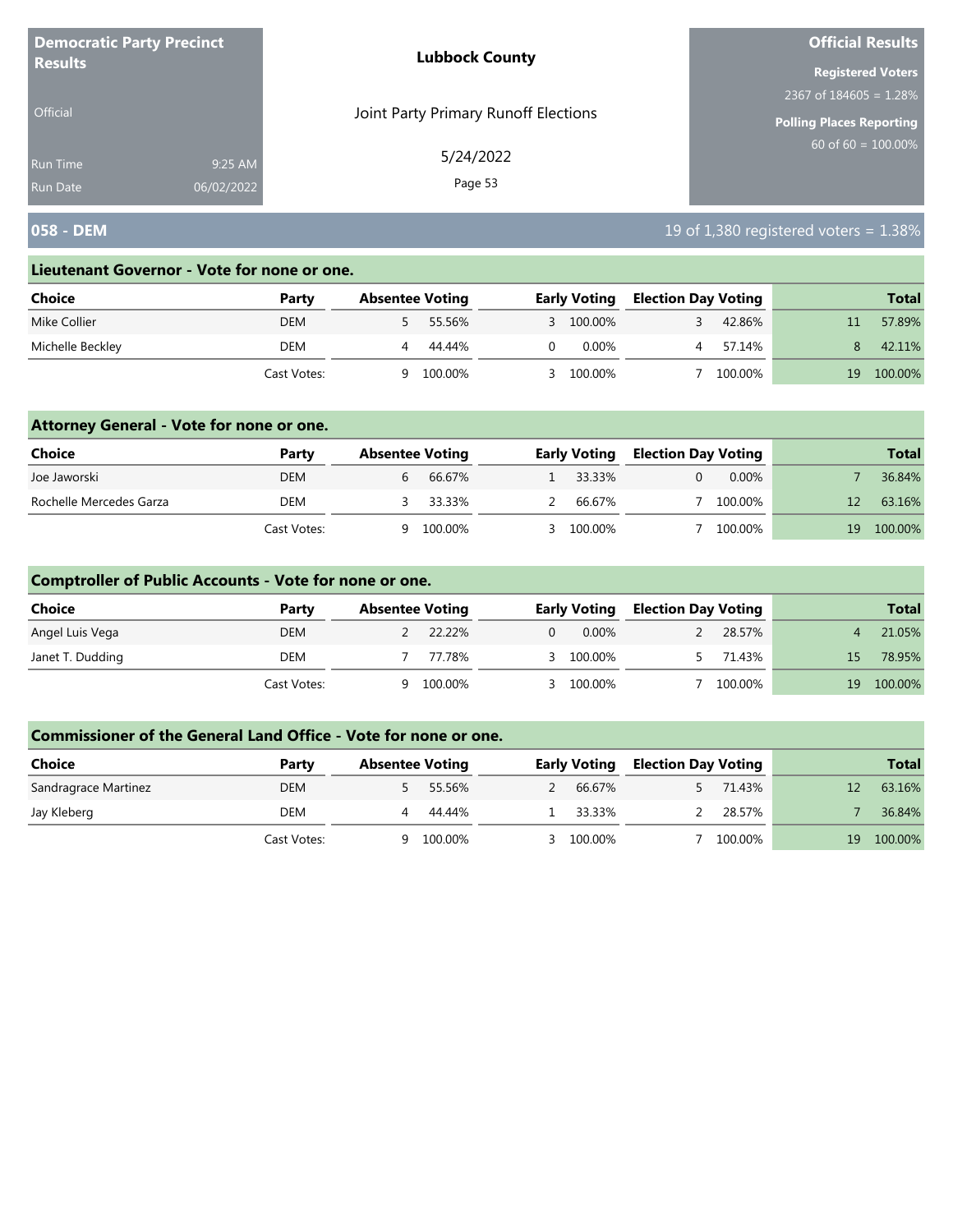| <b>Democratic Party Precinct</b> |            | <b>Lubbock County</b>                | <b>Official Results</b>         |
|----------------------------------|------------|--------------------------------------|---------------------------------|
| <b>Results</b>                   |            |                                      | <b>Registered Voters</b>        |
|                                  |            |                                      | 2367 of $184605 = 1.28\%$       |
| Official                         |            | Joint Party Primary Runoff Elections | <b>Polling Places Reporting</b> |
| <b>Run Time</b>                  | 9:25 AM    | 5/24/2022                            | $60$ of 60 = 100.00%            |
| <b>Run Date</b>                  | 06/02/2022 | Page 54                              |                                 |

# **059 - DEM 1.46% 1.46% 1.46% 1.46% 41 of 2,811 registered voters = 1.46%**

#### **Lieutenant Governor - Vote for none or one.**

| Choice           | Party       | <b>Absentee Voting</b> |         |    | <b>Early Voting</b> | <b>Election Day Voting</b> |         |    | <b>Total</b> |
|------------------|-------------|------------------------|---------|----|---------------------|----------------------------|---------|----|--------------|
| Mike Collier     | DEM         | b                      | 60.00%  |    | 58.33%              | 10                         | 52.63%  |    | 56.10%       |
| Michelle Beckley | DEM         |                        | 40.00%  |    | 41.67%              |                            | 47.37%  | 18 | 43.90%       |
|                  | Cast Votes: | 10                     | 100.00% | 12 | 100.00%             | 19                         | 100.00% | 41 | 100.00%      |

### **Attorney General - Vote for none or one.**

| Choice                  | Party       | <b>Absentee Voting</b> |            | <b>Early Voting</b> | <b>Election Day Voting</b> |            |    | <b>Total</b> |
|-------------------------|-------------|------------------------|------------|---------------------|----------------------------|------------|----|--------------|
| Joe Jaworski            | DEM         |                        | 30.00%     | 5 41.67%            |                            | 42.11%     | 16 | 39.02%       |
| Rochelle Mercedes Garza | DEM         |                        | 70.00%     | 58.33%              | 11                         | 57.89%     | 25 | 60.98%       |
|                         | Cast Votes: |                        | 10 100.00% | 12 100.00%          |                            | 19 100.00% | 41 | $100.00\%$   |

### **Comptroller of Public Accounts - Vote for none or one.**

| <b>Choice</b>    | Party       | <b>Absentee Voting</b> |            |           | <b>Early Voting</b> | <b>Election Day Voting</b> |            |    | <b>Total</b> |
|------------------|-------------|------------------------|------------|-----------|---------------------|----------------------------|------------|----|--------------|
| Angel Luis Vega  | <b>DEM</b>  |                        | 70.00%     | $6 \quad$ | 50.00%              | 12                         | 63.16%     | 25 | 60.98%       |
| Janet T. Dudding | DEM         |                        | 30.00%     | b.        | 50.00%              |                            | 36.84%     | 16 | 39.02%       |
|                  | Cast Votes: |                        | 10 100.00% |           | 12 100.00%          |                            | 19 100.00% |    | 41 100.00%   |

| <b>Choice</b>        | Party       | <b>Absentee Voting</b> |         |    | <b>Early Voting</b> | <b>Election Day Voting</b> |         |    | <b>Total</b> |
|----------------------|-------------|------------------------|---------|----|---------------------|----------------------------|---------|----|--------------|
| Sandragrace Martinez | <b>DEM</b>  |                        | 80.00%  |    | 58.33%              | 11                         | 61.11%  | 26 | 65.00%       |
| Jay Kleberg          | DEM         |                        | 20.00%  |    | 41.67%              |                            | 38.89%  | 14 | 35.00%       |
|                      | Cast Votes: | 10                     | 100.00% | 12 | 100.00%             | 18                         | 100.00% | 40 | 100.00%      |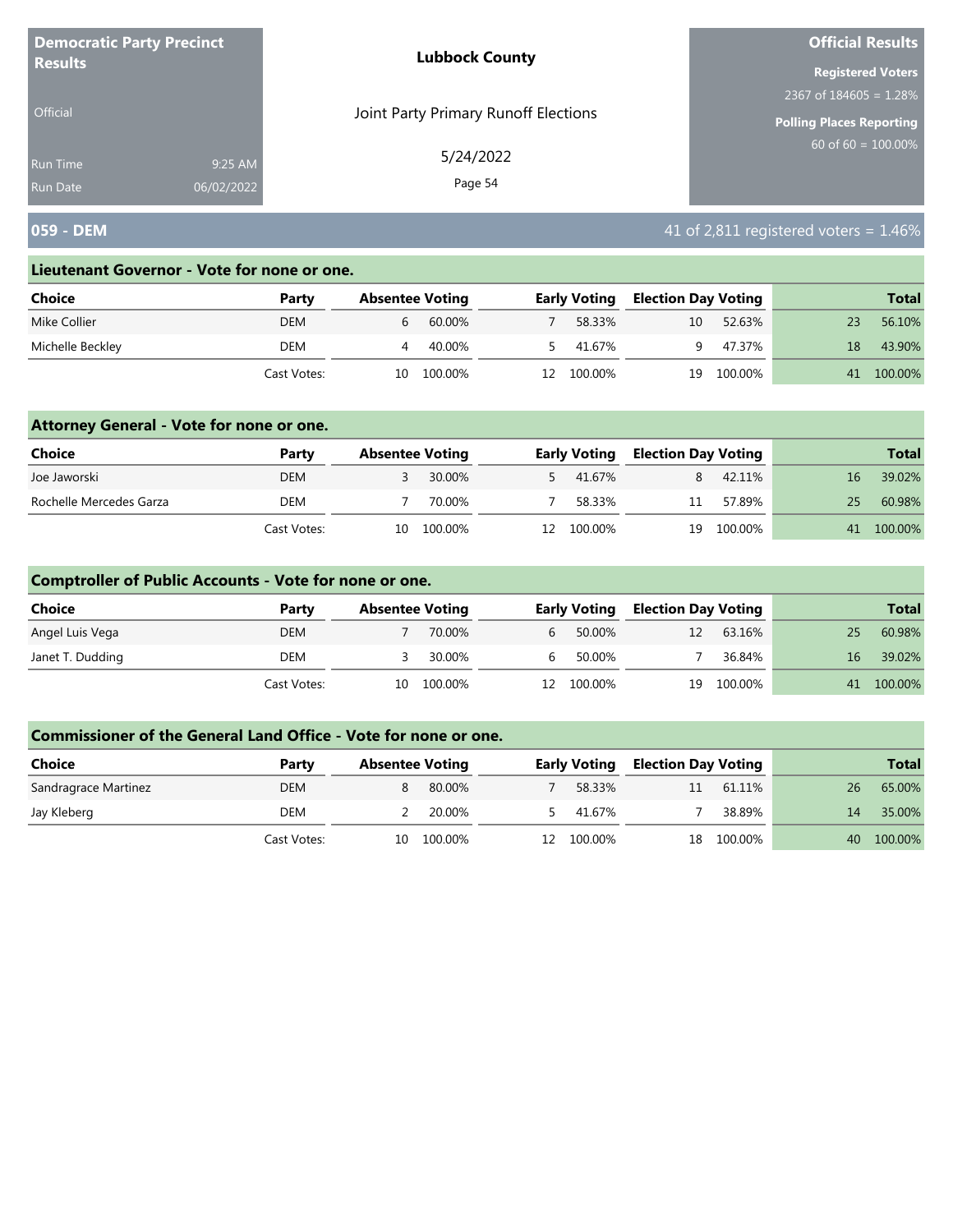| <b>Democratic Party Precinct</b> |            | <b>Lubbock County</b>                | <b>Official Results</b>         |
|----------------------------------|------------|--------------------------------------|---------------------------------|
| <b>Results</b>                   |            |                                      | <b>Registered Voters</b>        |
|                                  |            |                                      | 2367 of $184605 = 1.28\%$       |
| <b>Official</b>                  |            | Joint Party Primary Runoff Elections | <b>Polling Places Reporting</b> |
| Run Time                         | 9:25 AM    | 5/24/2022                            | $60$ of 60 = $100.00\%$         |
| <b>Run Date</b>                  | 06/02/2022 | Page 55                              |                                 |

# **060 - DEM** 15 of 1,200 registered voters = 1.25%

#### **Lieutenant Governor - Vote for none or one.**

| Choice           | Party       | <b>Absentee Voting</b> |         |    | <b>Early Voting</b> | <b>Election Day Voting</b> |         |     | <b>Total</b> |
|------------------|-------------|------------------------|---------|----|---------------------|----------------------------|---------|-----|--------------|
| Mike Collier     | DEM         |                        | 50.00%  | b  | 75.00%              |                            | 33.33%  |     | 60.00%       |
| Michelle Beckley | DEM         |                        | 50.00%  |    | 25.00%              |                            | 66.67%  |     | 40.00%       |
|                  | Cast Votes: | 4                      | 100.00% | 8. | 100.00%             |                            | 100.00% | 157 | 100.00%      |

### **Attorney General - Vote for none or one.**

| Choice                  | Party       | <b>Absentee Voting</b> |         | <b>Early Voting</b> | <b>Election Day Voting</b> |         |    | <b>Total</b> |
|-------------------------|-------------|------------------------|---------|---------------------|----------------------------|---------|----|--------------|
| Joe Jaworski            | DEM         |                        | 25.00%  | 6 75.00%            |                            | 66.67%  |    | 60.00%       |
| Rochelle Mercedes Garza | DEM         |                        | 75.00%  | 2 25.00%            |                            | 33.33%  |    | 40.00%       |
|                         | Cast Votes: | 4                      | 100.00% | 8 100.00%           |                            | 100.00% | 15 | 100.00%      |

### **Comptroller of Public Accounts - Vote for none or one.**

| <b>Choice</b>    | Party       | <b>Absentee Voting</b> |    | <b>Early Voting</b> | <b>Election Day Voting</b> |         |     | <b>Total</b> |
|------------------|-------------|------------------------|----|---------------------|----------------------------|---------|-----|--------------|
| Angel Luis Vega  | <b>DEM</b>  | $0.00\%$               |    | 25.00%              |                            | 33.33%  |     | 20.00%       |
| Janet T. Dudding | DEM         | 100.00%<br>4           | h. | 75.00%              |                            | 66.67%  |     | 80.00%       |
|                  | Cast Votes: | 100.00%<br>4           |    | 8 100.00%           |                            | 100.00% | 15. | 100.00%      |

| <b>Choice</b>        | Party       | <b>Absentee Voting</b> |    | <b>Early Voting</b> | <b>Election Day Voting</b> |         |     | <b>Total</b> |
|----------------------|-------------|------------------------|----|---------------------|----------------------------|---------|-----|--------------|
| Sandragrace Martinez | <b>DEM</b>  | 75.00%                 |    | 25.00%              |                            | 66.67%  |     | 46.67%       |
| Jay Kleberg          | DEM         | 25.00%                 | h. | 75.00%              |                            | 33.33%  |     | 53.33%       |
|                      | Cast Votes: | 100.00%<br>Д           |    | 100.00%             |                            | 100.00% | 15. | 100.00%      |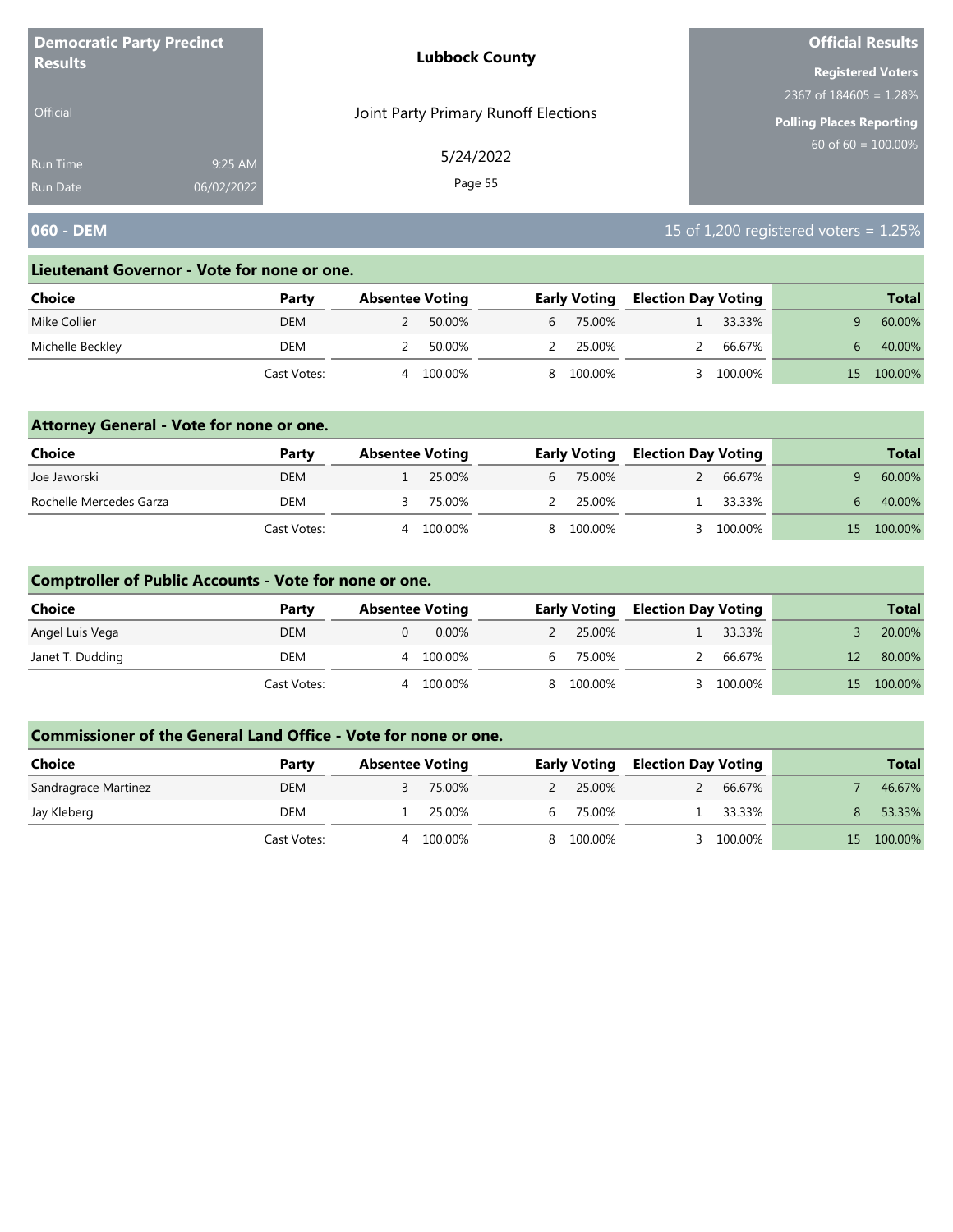| <b>Democratic Party Precinct</b> |            | <b>Lubbock County</b>                | <b>Official Results</b>   |
|----------------------------------|------------|--------------------------------------|---------------------------|
| <b>Results</b>                   |            |                                      | <b>Registered Voters</b>  |
|                                  |            |                                      | 2367 of $184605 = 1.28\%$ |
| <b>Official</b>                  |            | Joint Party Primary Runoff Elections | Polling Places Reporting  |
| <b>Run Time</b>                  | 9:25 AM    | 5/24/2022                            | 60 of $60 = 100.00\%$     |
| <b>Run Date</b>                  | 06/02/2022 | Page 56                              |                           |

# **062 - DEM** 21 of 2,274 registered voters = 0.92%

#### **Lieutenant Governor - Vote for none or one.**

| Choice           | Party       | <b>Absentee Voting</b> |         |   | <b>Early Voting</b> | <b>Election Day Voting</b> |         |    | <b>Total</b> |
|------------------|-------------|------------------------|---------|---|---------------------|----------------------------|---------|----|--------------|
| Mike Collier     | <b>DEM</b>  |                        | 57.14%  |   | 33.33%              |                            | 60.00%  | 10 | 47.62%       |
| Michelle Beckley | DEM         |                        | 42.86%  | b | 66.67%              |                            | 40.00%  |    | 52.38%       |
|                  | Cast Votes: |                        | 100.00% | Q | 100.00%             |                            | 100.00% |    | 100.00%      |

### **Attorney General - Vote for none or one.**

| Choice                  | Party       | <b>Absentee Voting</b> |          | <b>Early Voting</b> | <b>Election Day Voting</b> |           |     | <b>Total</b> |
|-------------------------|-------------|------------------------|----------|---------------------|----------------------------|-----------|-----|--------------|
| Joe Jaworski            | <b>DEM</b>  |                        | 2 28.57% | 2 22.22%            | $\mathcal{P}$              | 40.00%    |     | 28.57%       |
| Rochelle Mercedes Garza | DEM         |                        | 5 71.43% | 77.78%              |                            | 60.00%    | 15. | 71.43%       |
|                         | Cast Votes: |                        | 100.00%  | 9 100.00%           |                            | 5 100.00% | 21  | 100.00%      |

### **Comptroller of Public Accounts - Vote for none or one.**

| <b>Choice</b>    | Party       | <b>Absentee Voting</b> | <b>Early Voting</b> | <b>Election Day Voting</b> |         |    | <b>Total</b> |
|------------------|-------------|------------------------|---------------------|----------------------------|---------|----|--------------|
| Angel Luis Vega  | <b>DEM</b>  | $0.00\%$               | 4 44.44%            |                            | 20.00%  |    | 23.81%       |
| Janet T. Dudding | DEM         | 100.00%                |                     | 55.56%<br>4                | 80.00%  | 16 | 76.19%       |
|                  | Cast Votes: | 100.00%                | 9 100.00%           |                            | 100.00% | 21 | 100.00%      |

| <b>Choice</b>        | Party       | <b>Absentee Voting</b> | <b>Early Voting</b> | <b>Election Day Voting</b> | <b>Total</b>  |
|----------------------|-------------|------------------------|---------------------|----------------------------|---------------|
| Sandragrace Martinez | <b>DEM</b>  | 71.43%                 | 55.56%              | 60.00%                     | 61.90%<br>13  |
| Jay Kleberg          | DEM         | 28.57%                 | 44.44%<br>4         | 40.00%                     | 38.10%        |
|                      | Cast Votes: | 100.00%                | 100.00%<br>Q        | 100.00%                    | 100.00%<br>21 |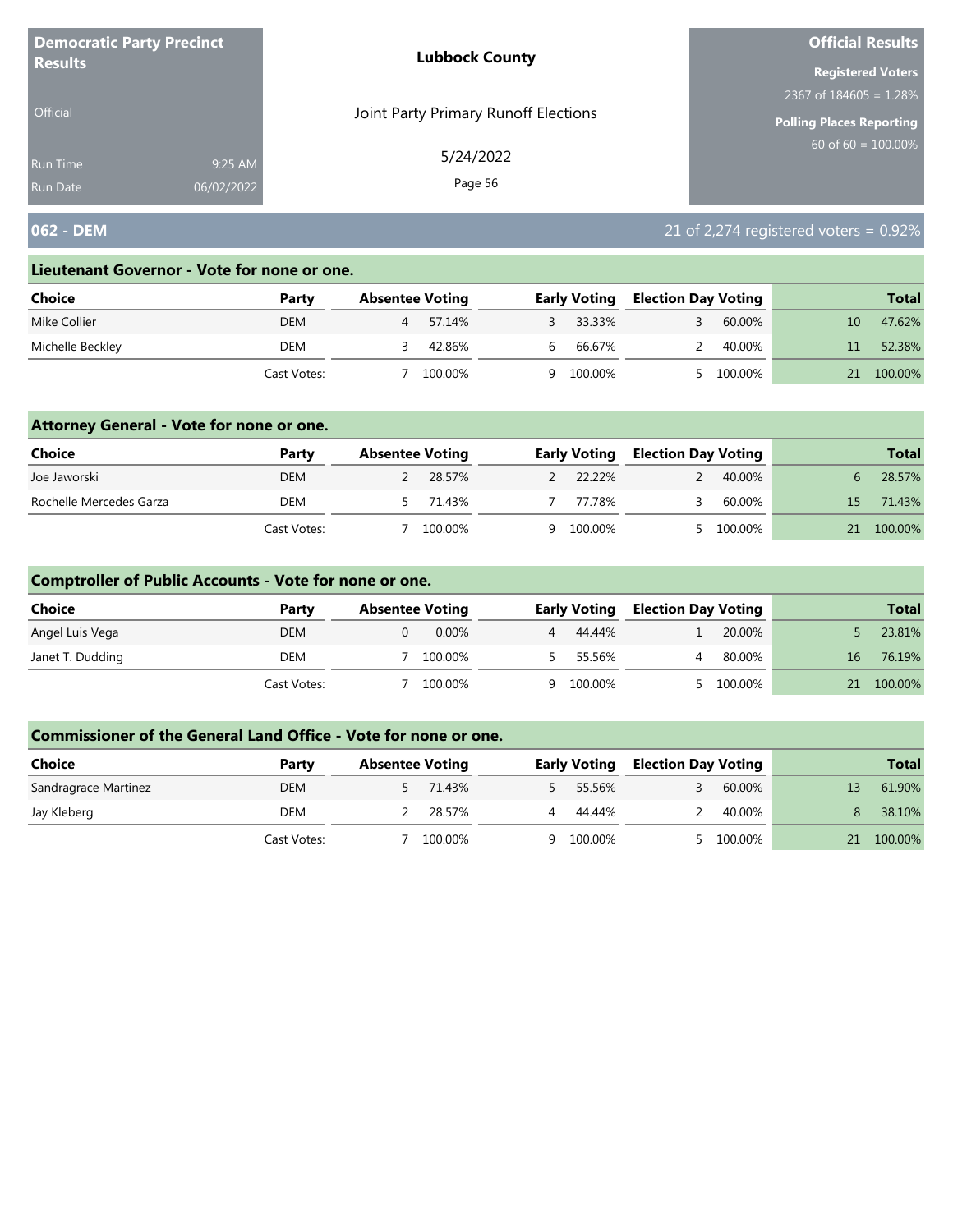| <b>Democratic Party Precinct</b> |            | <b>Lubbock County</b>                | <b>Official Results</b>         |
|----------------------------------|------------|--------------------------------------|---------------------------------|
| <b>Results</b>                   |            |                                      | <b>Registered Voters</b>        |
|                                  |            |                                      | 2367 of $184605 = 1.28\%$       |
| <b>Official</b>                  |            | Joint Party Primary Runoff Elections | <b>Polling Places Reporting</b> |
| <b>Run Time</b>                  | 9:25 AM    | 5/24/2022                            | $60$ of 60 = 100.00%            |
| <b>Run Date</b>                  | 06/02/2022 | Page 57                              |                                 |

# **063 - DEM** 2 of 183 registered voters = 1.09%

#### **Lieutenant Governor - Vote for none or one.**

| Choice           | Party       | <b>Absentee Voting</b> |          |   | <b>Early Voting</b> | <b>Election Day Voting</b> |          | <b>Total</b> |
|------------------|-------------|------------------------|----------|---|---------------------|----------------------------|----------|--------------|
| Mike Collier     | <b>DEM</b>  |                        | $0.00\%$ | 0 | $0.00\%$            |                            | $0.00\%$ | $0.00\%$     |
| Michelle Beckley | DEM         |                        | 0.00%    |   | 2 100.00%           |                            | $0.00\%$ | 100.00%      |
|                  | Cast Votes: |                        | 0.00%    |   | 100.00%             |                            | $0.00\%$ | 100.00%      |

### **Attorney General - Vote for none or one.**

| <b>Choice</b>           | Party       | <b>Absentee Voting</b> |          | <b>Early Voting</b> | <b>Election Day Voting</b> |          | <b>Total</b> |
|-------------------------|-------------|------------------------|----------|---------------------|----------------------------|----------|--------------|
| Joe Jaworski            | DEM         |                        | $0.00\%$ | $0.00\%$            |                            | $0.00\%$ | $0.00\%$     |
| Rochelle Mercedes Garza | <b>DEM</b>  |                        | $0.00\%$ | 2 100.00%           |                            | $0.00\%$ | 100.00%      |
|                         | Cast Votes: |                        | 0.00%    | 2 100.00%           |                            | $0.00\%$ | 100.00%      |

### **Comptroller of Public Accounts - Vote for none or one.**

| <b>Choice</b>    | Party       | <b>Absentee Voting</b> |          | <b>Early Voting</b> | <b>Election Day Voting</b> |          | <b>Total</b> |
|------------------|-------------|------------------------|----------|---------------------|----------------------------|----------|--------------|
| Angel Luis Vega  | <b>DEM</b>  |                        | $0.00\%$ | 2 100.00%           |                            | $0.00\%$ | 100.00%      |
| Janet T. Dudding | DEM         |                        | $0.00\%$ | $0.00\%$            |                            | $0.00\%$ | $0.00\%$     |
|                  | Cast Votes: |                        | $0.00\%$ | 2 100.00%           |                            | $0.00\%$ | 100.00%      |

| Choice               | Party       | <b>Absentee Voting</b> |          | <b>Early Voting</b> | <b>Election Day Voting</b> |          | <b>Total</b> |
|----------------------|-------------|------------------------|----------|---------------------|----------------------------|----------|--------------|
| Sandragrace Martinez | <b>DEM</b>  |                        | $0.00\%$ | 2 100.00%           |                            | $0.00\%$ | 100.00%      |
| Jay Kleberg          | DEM         |                        | $0.00\%$ | $0.00\%$            |                            | $0.00\%$ | 0.00%        |
|                      | Cast Votes: |                        | 0.00%    | 2 100.00%           |                            | $0.00\%$ | 100.00%      |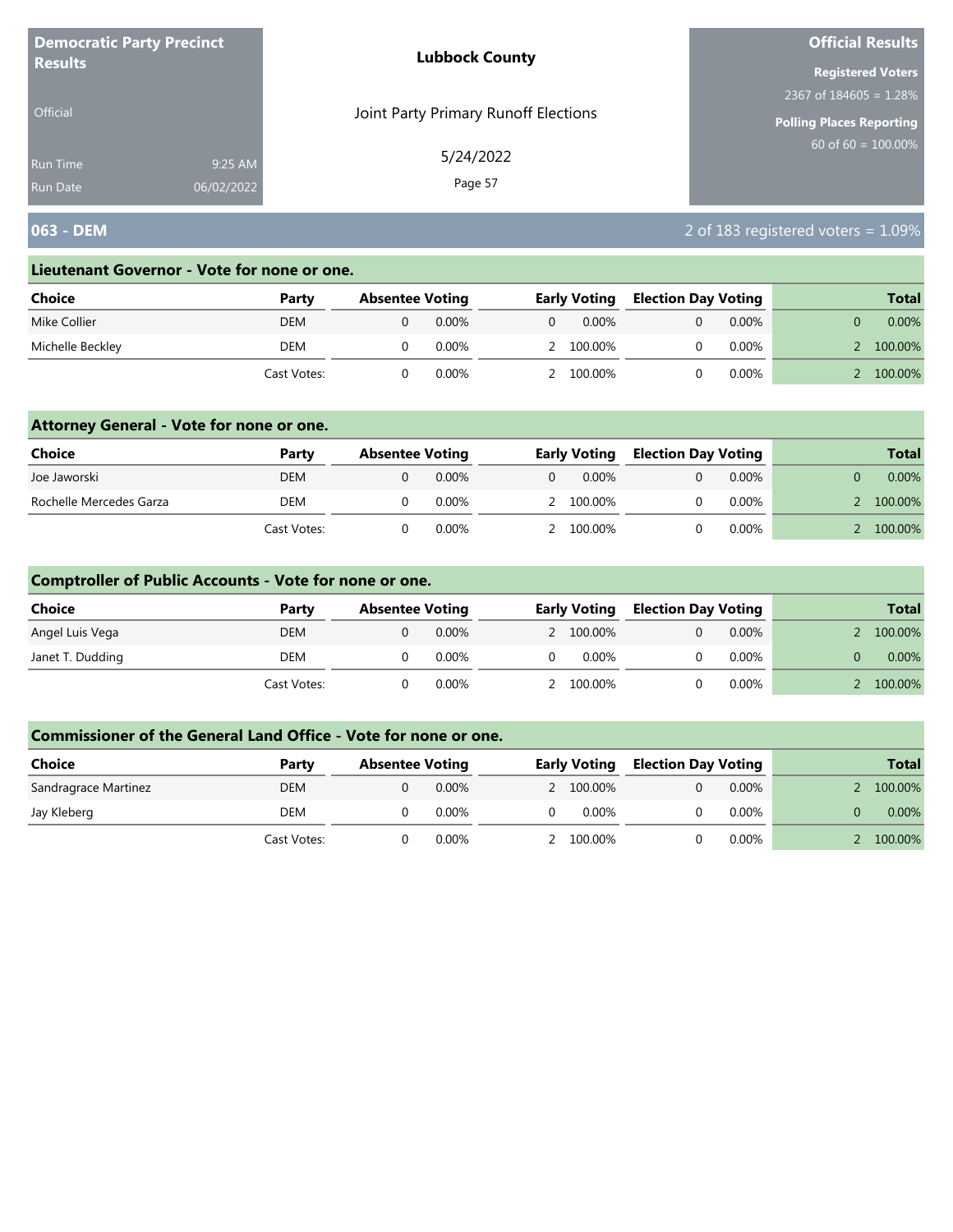| <b>Democratic Party Precinct</b> |            | <b>Lubbock County</b>                | <b>Official Results</b>   |
|----------------------------------|------------|--------------------------------------|---------------------------|
| <b>Results</b>                   |            |                                      | <b>Registered Voters</b>  |
|                                  |            |                                      | 2367 of $184605 = 1.28\%$ |
| <b>Official</b>                  |            | Joint Party Primary Runoff Elections | Polling Places Reporting  |
| <b>Run Time</b>                  | 9:25 AM    | 5/24/2022                            | 60 of $60 = 100.00\%$     |
| <b>Run Date</b>                  | 06/02/2022 | Page 58                              |                           |

# **065 - DEM** 5 of 1,197 registered voters = 0.42%

#### **Lieutenant Governor - Vote for none or one.**

| Choice           | Party       | <b>Absentee Voting</b> |       | <b>Early Voting</b> | <b>Election Day Voting</b> |          | <b>Total</b> |
|------------------|-------------|------------------------|-------|---------------------|----------------------------|----------|--------------|
| Mike Collier     | <b>DEM</b>  |                        | 0.00% | 20.00%              |                            | $0.00\%$ | 20.00%       |
| Michelle Beckley | DEM         |                        | 0.00% | 80.00%              |                            | $0.00\%$ | 80.00%       |
|                  | Cast Votes: |                        | 0.00% | 100.00%             |                            | $0.00\%$ | 100.00%      |

### **Attorney General - Vote for none or one.**

| <b>Choice</b>           | Party       | <b>Absentee Voting</b> |          | <b>Early Voting</b> | <b>Election Day Voting</b> |          | <b>Total</b> |
|-------------------------|-------------|------------------------|----------|---------------------|----------------------------|----------|--------------|
| Joe Jaworski            | <b>DEM</b>  |                        | 0.00%    | 60.00%              |                            | $0.00\%$ | 60.00%       |
| Rochelle Mercedes Garza | <b>DEM</b>  |                        | $0.00\%$ | 40.00%              |                            | $0.00\%$ | 40.00%       |
|                         | Cast Votes: |                        | 0.00%    | 5 100.00%           |                            | $0.00\%$ | 100.00%      |

### **Comptroller of Public Accounts - Vote for none or one.**

| <b>Choice</b>    | Party       | <b>Absentee Voting</b> |          | <b>Early Voting</b> | <b>Election Day Voting</b> |          | <b>Total</b> |
|------------------|-------------|------------------------|----------|---------------------|----------------------------|----------|--------------|
| Angel Luis Vega  | <b>DEM</b>  |                        | $0.00\%$ | 60.00%              |                            | $0.00\%$ | 60.00%       |
| Janet T. Dudding | DEM         |                        | 0.00%    | 40.00%              |                            | 0.00%    | 40.00%       |
|                  | Cast Votes: |                        | $0.00\%$ | 5 100.00%           |                            | $0.00\%$ | 100.00%      |

| Choice               | Party       | <b>Absentee Voting</b> |          |                | <b>Early Voting</b> | <b>Election Day Voting</b> |          | <b>Total</b> |  |
|----------------------|-------------|------------------------|----------|----------------|---------------------|----------------------------|----------|--------------|--|
| Sandragrace Martinez | <b>DEM</b>  |                        | $0.00\%$ | $\overline{4}$ | 80.00%              |                            | $0.00\%$ | 80.00%       |  |
| Jay Kleberg          | DEM         |                        | 0.00%    |                | 20.00%              |                            | $0.00\%$ | 20.00%       |  |
|                      | Cast Votes: |                        | 0.00%    |                | 5 100.00%           |                            | $0.00\%$ | 100.00%      |  |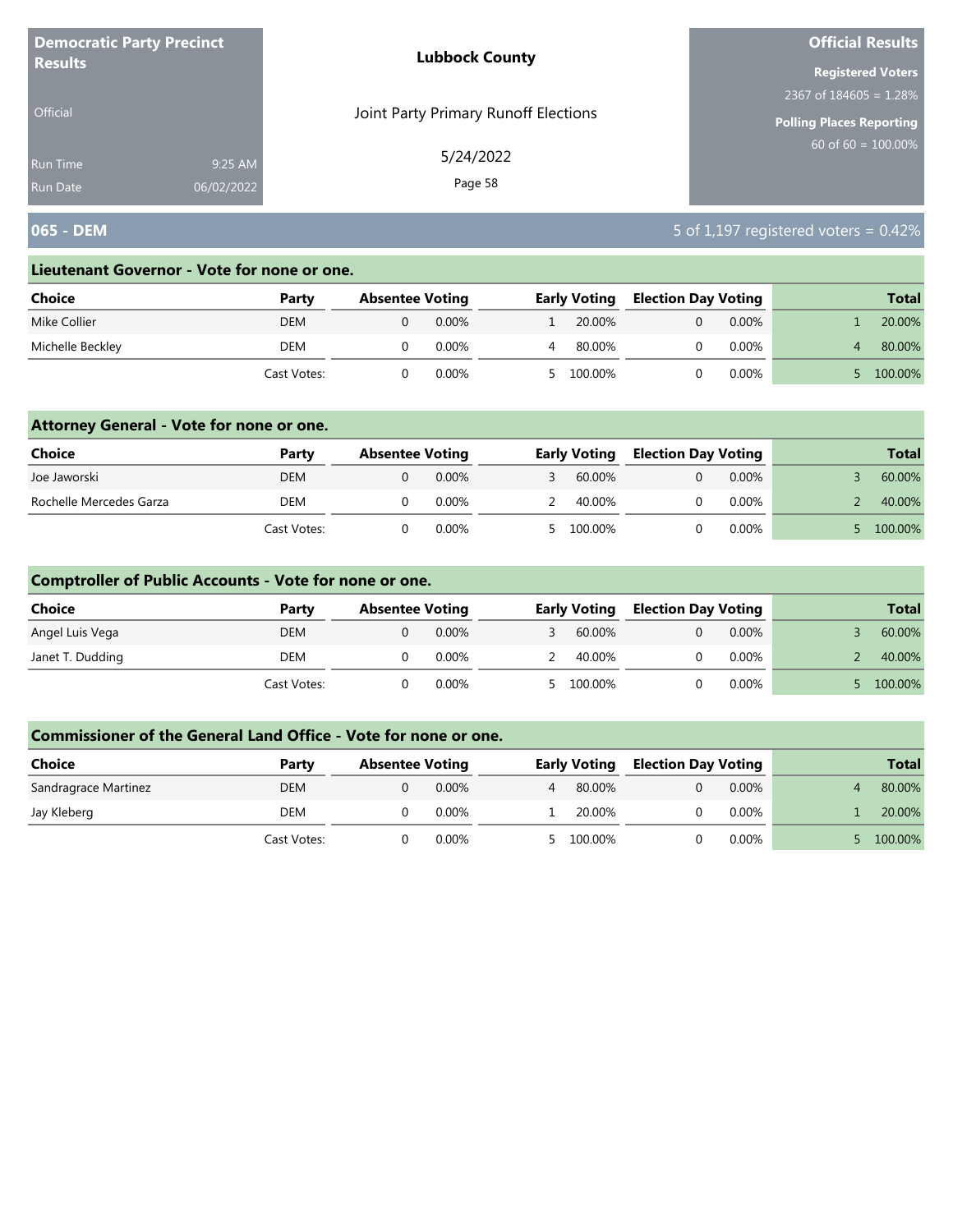| <b>Democratic Party Precinct</b><br><b>Results</b> |            | <b>Lubbock County</b>                | <b>Official Results</b>   |
|----------------------------------------------------|------------|--------------------------------------|---------------------------|
|                                                    |            |                                      | <b>Registered Voters</b>  |
|                                                    |            |                                      | 2367 of $184605 = 1.28\%$ |
| <b>Official</b>                                    |            | Joint Party Primary Runoff Elections | Polling Places Reporting  |
| Run Time                                           | 9:25 AM    | 5/24/2022                            | $60$ of 60 = 100.00%      |
| Run Date                                           | 06/02/2022 | Page 59                              |                           |

# **066 - DEM** 29 of 2,500 registered voters = 1.16%

#### **Lieutenant Governor - Vote for none or one.**

| Choice           | Party       | <b>Absentee Voting</b> |         |   | <b>Early Voting</b> | <b>Election Day Voting</b> |           |    | <b>Total</b> |
|------------------|-------------|------------------------|---------|---|---------------------|----------------------------|-----------|----|--------------|
| Mike Collier     | <b>DEM</b>  |                        | 64.29%  |   | 77.78%              |                            | 6 100.00% |    | 75.86%       |
| Michelle Beckley | DEM         |                        | 35.71%  |   | 22.22%              |                            | $0.00\%$  |    | 24.14%       |
|                  | Cast Votes: | 14                     | 100.00% | Q | 100.00%             |                            | 100.00%   | 29 | 100.00%      |

### **Attorney General - Vote for none or one.**

| <b>Choice</b>           | Party       | <b>Absentee Voting</b> |          |     | <b>Early Voting</b> | <b>Election Day Voting</b> |           |    | <b>Total</b> |
|-------------------------|-------------|------------------------|----------|-----|---------------------|----------------------------|-----------|----|--------------|
| Joe Jaworski            | <b>DEM</b>  |                        | 5 35.71% |     | 3 33.33%            |                            | 66.67%    |    | 41.38%       |
| Rochelle Mercedes Garza | DEM         |                        | 64.29%   | . ხ | 66.67%              |                            | 2 33.33%  |    | 58.62%       |
|                         | Cast Votes: | 14                     | 100.00%  |     | 9 100.00%           |                            | 6 100.00% | 29 | 100.00%      |

### **Comptroller of Public Accounts - Vote for none or one.**

| Choice           | Party       | <b>Absentee Voting</b> |         | <b>Early Voting</b> | <b>Election Day Voting</b> |         |    | <b>Total</b> |
|------------------|-------------|------------------------|---------|---------------------|----------------------------|---------|----|--------------|
| Angel Luis Vega  | <b>DEM</b>  |                        | 14.29%  | 4 44.44%            |                            | 16.67%  |    | 24.14%       |
| Janet T. Dudding | DEM         |                        | 85.71%  | 55.56%              |                            | 83.33%  | 22 | 75.86%       |
|                  | Cast Votes: | 14                     | 100.00% | 9 100.00%           |                            | 100.00% | 29 | 100.00%      |

| <b>Choice</b>        | Party       | <b>Absentee Voting</b> |         | <b>Early Voting</b> | <b>Election Day Voting</b> |         |    | <b>Total</b> |
|----------------------|-------------|------------------------|---------|---------------------|----------------------------|---------|----|--------------|
| Sandragrace Martinez | <b>DEM</b>  |                        | 46.15%  | 62.50%              |                            | 16.67%  |    | 44.44%       |
| Jay Kleberg          | DEM         |                        | 53.85%  | 37.50%              |                            | 83.33%  | 15 | 55.56%       |
|                      | Cast Votes: | 13.                    | 100.00% | 100.00%             |                            | 100.00% |    | 100.00%      |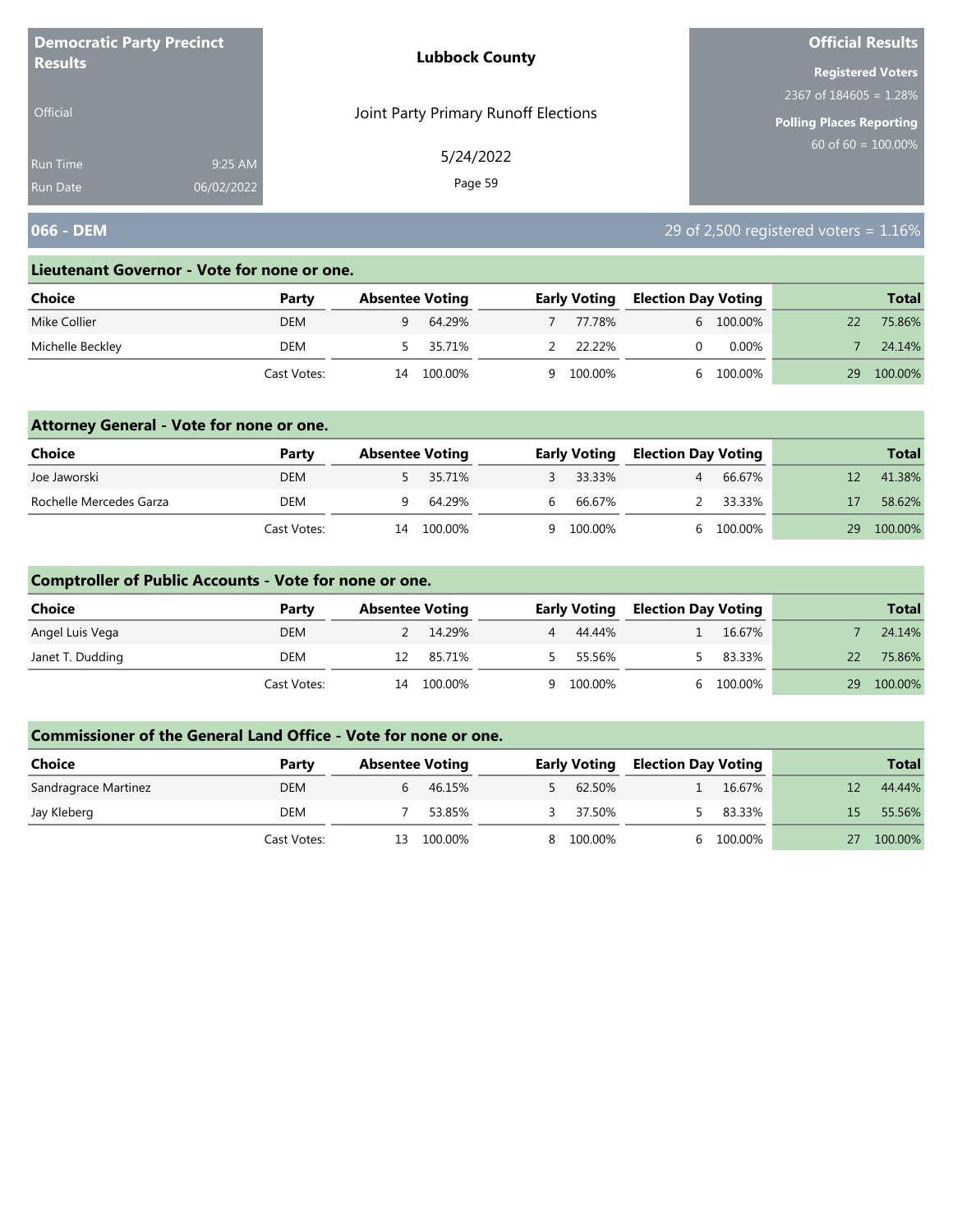| <b>Democratic Party Precinct</b><br><b>Results</b> |            | <b>Lubbock County</b>                | <b>Official Results</b>   |  |  |
|----------------------------------------------------|------------|--------------------------------------|---------------------------|--|--|
|                                                    |            |                                      | <b>Registered Voters</b>  |  |  |
|                                                    |            |                                      | 2367 of $184605 = 1.28\%$ |  |  |
| <b>Official</b>                                    |            | Joint Party Primary Runoff Elections | Polling Places Reporting  |  |  |
| <b>Run Time</b>                                    | 9:25 AM    | 5/24/2022                            | $60$ of 60 = 100.00%      |  |  |
| <b>Run Date</b>                                    | 06/02/2022 | Page 60                              |                           |  |  |

# **067 - DEM** 20 of 2,174 registered voters = 0.92%

#### **Lieutenant Governor - Vote for none or one.**

| Choice           | Party       | <b>Absentee Voting</b> |         |                | <b>Early Voting</b> | <b>Election Day Voting</b> |         |    | <b>Total</b> |
|------------------|-------------|------------------------|---------|----------------|---------------------|----------------------------|---------|----|--------------|
| Mike Collier     | <b>DEM</b>  |                        | 28.57%  | $\overline{4}$ | 66.67%              |                            | 71.43%  |    | 55.00%       |
| Michelle Beckley | DEM         |                        | 71.43%  |                | 33.33%              |                            | 28.57%  |    | 45.00%       |
|                  | Cast Votes: |                        | 100.00% |                | 6 100.00%           |                            | 100.00% | 20 | 100.00%      |

### **Attorney General - Vote for none or one.**

| Choice                  | Party       | <b>Absentee Voting</b> |         | <b>Early Voting</b> | <b>Election Day Voting</b> |         |           | <b>Total</b> |
|-------------------------|-------------|------------------------|---------|---------------------|----------------------------|---------|-----------|--------------|
| Joe Jaworski            | <b>DEM</b>  |                        | 57.14%  | 50.00%              |                            | 14.29%  |           | 40.00%       |
| Rochelle Mercedes Garza | DEM         |                        | 42.86%  | 50.00%              |                            | 85.71%  |           | 60.00%       |
|                         | Cast Votes: |                        | 100.00% | 6 100.00%           |                            | 100.00% | <b>20</b> | 100.00%      |

### **Comptroller of Public Accounts - Vote for none or one.**

| Choice           | Party       | <b>Absentee Voting</b> |         |                | <b>Early Voting</b> | <b>Election Day Voting</b> |         |    | <b>Total</b> |
|------------------|-------------|------------------------|---------|----------------|---------------------|----------------------------|---------|----|--------------|
| Angel Luis Vega  | <b>DEM</b>  |                        | 14.29%  |                | 2 33.33%            |                            | 57.14%  |    | 35.00%       |
| Janet T. Dudding | DEM         |                        | 85.71%  | $\overline{4}$ | 66.67%              |                            | 42.86%  |    | 65.00%       |
|                  | Cast Votes: |                        | 100.00% |                | 6 100.00%           |                            | 100.00% | 20 | 100.00%      |

| <b>Choice</b>        | Party       | <b>Absentee Voting</b> | <b>Early Voting</b> | <b>Election Day Voting</b> |         |    | <b>Total</b> |
|----------------------|-------------|------------------------|---------------------|----------------------------|---------|----|--------------|
| Sandragrace Martinez | <b>DEM</b>  | 2 33.33%               | 83.33%              |                            | 85.71%  |    | 68.42%       |
| Jay Kleberg          | DEM         | 66.67%                 | 16.67%              |                            | 14.29%  |    | 31.58%       |
|                      | Cast Votes: | 100.00%<br>h           | 6 100.00%           |                            | 100.00% | 19 | 100.00%      |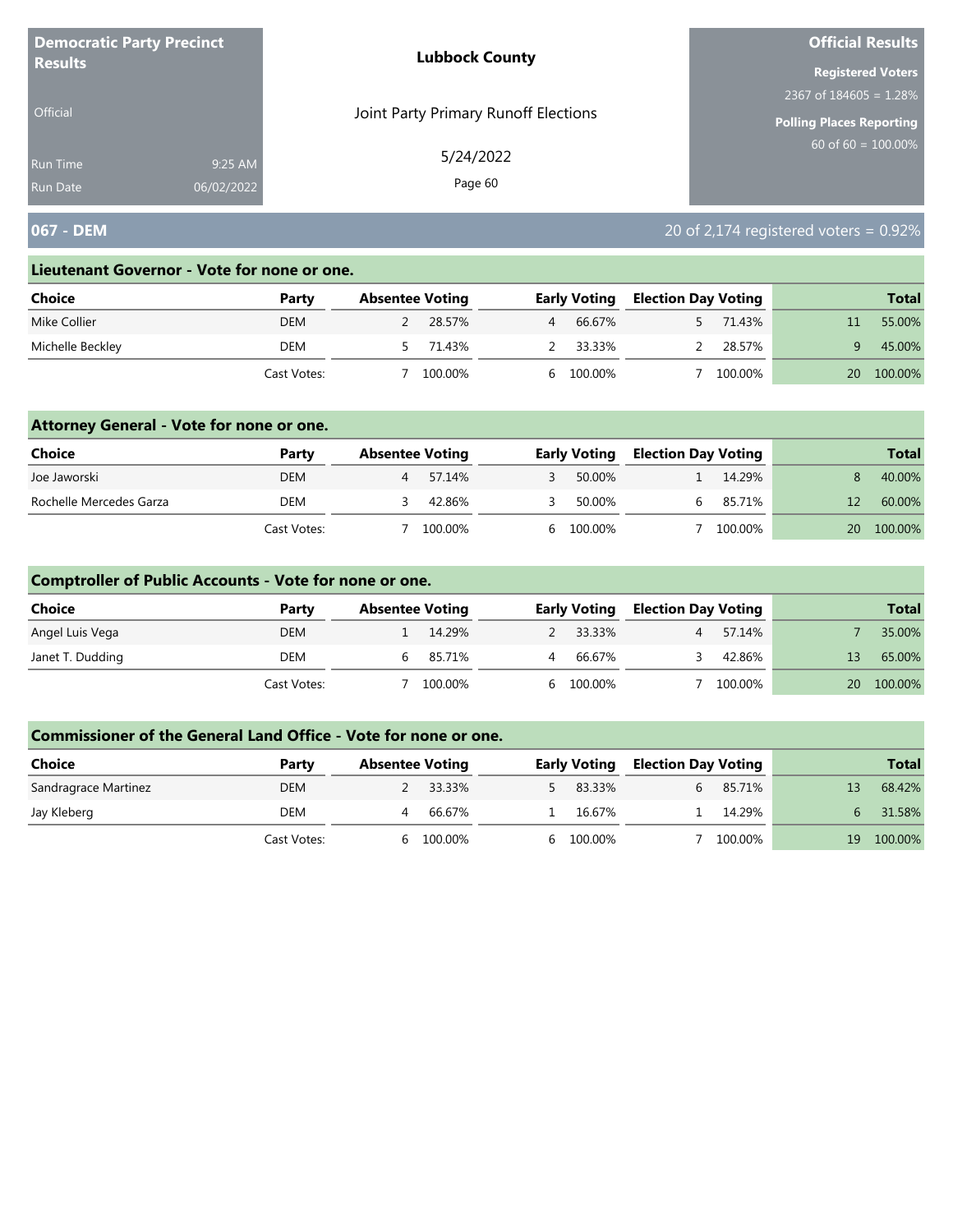| <b>Democratic Party Precinct</b><br><b>Results</b> |            | <b>Lubbock County</b>                | <b>Official Results</b>   |
|----------------------------------------------------|------------|--------------------------------------|---------------------------|
|                                                    |            |                                      | <b>Registered Voters</b>  |
|                                                    |            |                                      | 2367 of $184605 = 1.28\%$ |
| <b>Official</b>                                    |            | Joint Party Primary Runoff Elections | Polling Places Reporting  |
| Run Time                                           | 9:25 AM    | 5/24/2022                            | $60$ of 60 = 100.00%      |
| <b>Run Date</b>                                    | 06/02/2022 | Page 61                              |                           |

# **072 - DEM** 32 of 2,828 registered voters = 1.13%

#### **Lieutenant Governor - Vote for none or one.**

| Choice           | Party       | <b>Absentee Voting</b> |         |    | <b>Early Voting</b> | <b>Election Day Voting</b> |         |    | <b>Total</b> |
|------------------|-------------|------------------------|---------|----|---------------------|----------------------------|---------|----|--------------|
| Mike Collier     | DEM         | 4                      | 100.00% | 12 | 80.00%              | $\overline{4}$             | 30.77%  | 20 | 62.50%       |
| Michelle Beckley | DEM         |                        | 0.00%   |    | 20.00%              | a                          | 69.23%  |    | 37.50%       |
|                  | Cast Votes: | Δ                      | 100.00% | 15 | 100.00%             | 13                         | 100.00% | 32 | 100.00%      |

### **Attorney General - Vote for none or one.**

| Choice                  | Party       | <b>Absentee Voting</b> |         | <b>Early Voting</b> | <b>Election Day Voting</b> |            |                 | <b>Total</b> |
|-------------------------|-------------|------------------------|---------|---------------------|----------------------------|------------|-----------------|--------------|
| Joe Jaworski            | <b>DEM</b>  |                        | 25.00%  | 8 53.33%            |                            | 7.69%      | 10.             | 31.25%       |
| Rochelle Mercedes Garza | DEM         |                        | 75.00%  | 46.67%              | 12                         | 92.31%     | 22              | 68.75%       |
|                         | Cast Votes: | 4                      | 100.00% | 15 100.00%          |                            | 13 100.00% | 32 <sup>2</sup> | 100.00%      |

### **Comptroller of Public Accounts - Vote for none or one.**

| Choice           | Party       | <b>Absentee Voting</b> |         |    | <b>Early Voting</b> | <b>Election Day Voting</b> |         |    | <b>Total</b> |
|------------------|-------------|------------------------|---------|----|---------------------|----------------------------|---------|----|--------------|
| Angel Luis Vega  | <b>DEM</b>  | 4                      | 100.00% |    | 46.67%              |                            | 23.08%  | 14 | 43.75%       |
| Janet T. Dudding | DEM         |                        | 0.00%   | 8. | 53.33%              | 10                         | 76.92%  | 18 | 56.25%       |
|                  | Cast Votes: | 4                      | 100.00% |    | 15 100.00%          | 13                         | 100.00% |    | 32 100.00%   |

| <b>Choice</b>        | Party       | <b>Absentee Voting</b> |         |          | <b>Early Voting</b> | <b>Election Day Voting</b> |         |    | <b>Total</b> |
|----------------------|-------------|------------------------|---------|----------|---------------------|----------------------------|---------|----|--------------|
| Sandragrace Martinez | <b>DEM</b>  |                        | 75.00%  | $\alpha$ | 60.00%              | 10                         | 83.33%  | 22 | 70.97%       |
| Jay Kleberg          | DEM         |                        | 25.00%  | h        | 40.00%              |                            | 16.67%  |    | 29.03%       |
|                      | Cast Votes: | 4                      | 100.00% |          | 15 100.00%          |                            | 100.00% | 31 | 100.00%      |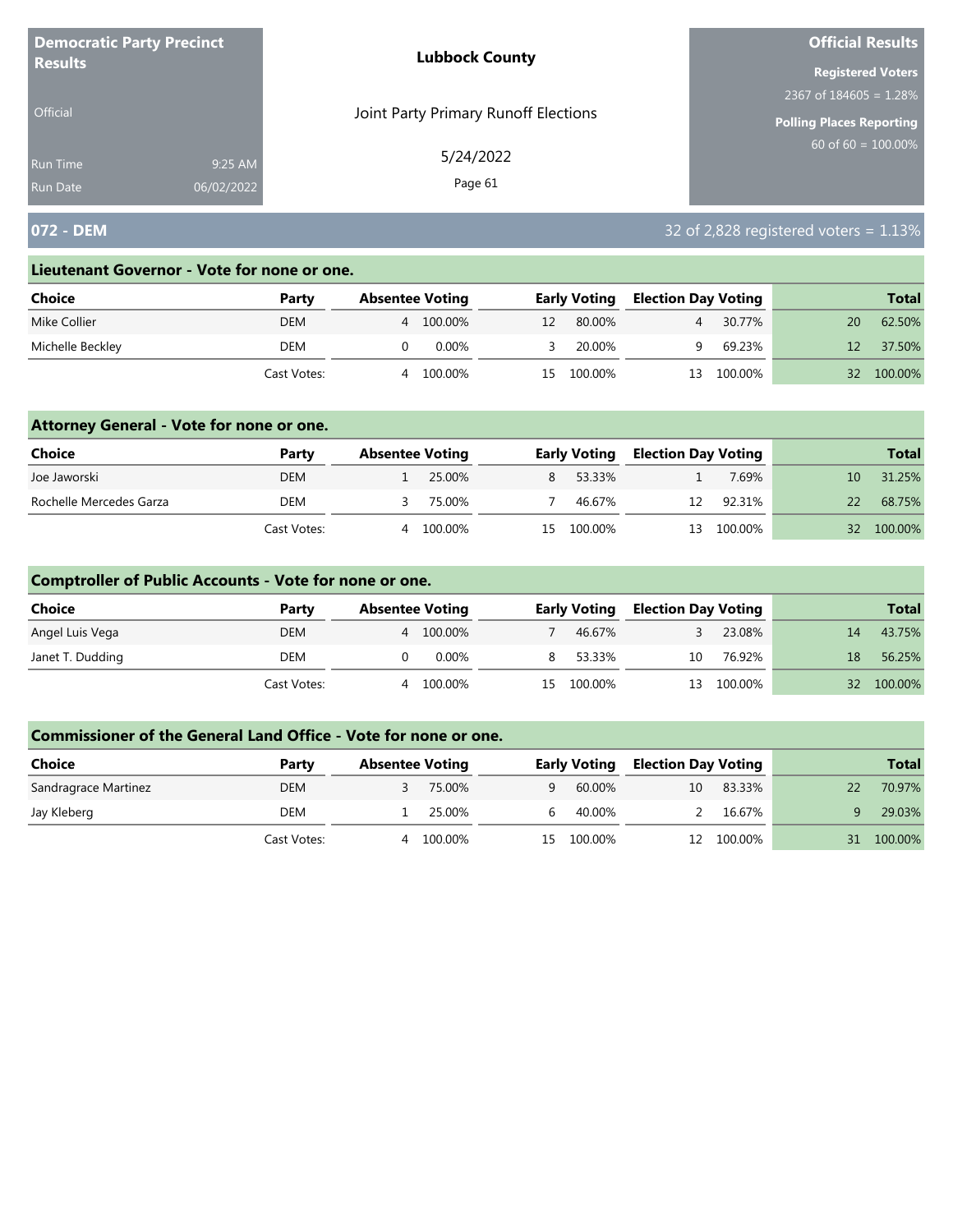| <b>Democratic Party Precinct</b><br><b>Results</b> |            | <b>Lubbock County</b>                | <b>Official Results</b>  |
|----------------------------------------------------|------------|--------------------------------------|--------------------------|
|                                                    |            |                                      | <b>Registered Voters</b> |
|                                                    |            |                                      | 2367 of $184605 = 1.28%$ |
| <b>Official</b>                                    |            | Joint Party Primary Runoff Elections | Polling Places Reporting |
| <b>Run Time</b>                                    | 9:25 AM    | 5/24/2022                            | 60 of $60 = 100.00\%$    |
| <b>Run Date</b>                                    | 06/02/2022 | Page 62                              |                          |

# **075 - DEM** 10 of 1,163 registered voters = 0.86%

#### **Lieutenant Governor - Vote for none or one.**

| Choice           | Party       | <b>Absentee Voting</b> |         |   | <b>Early Voting</b> | <b>Election Day Voting</b> |         |              | <b>Total</b> |
|------------------|-------------|------------------------|---------|---|---------------------|----------------------------|---------|--------------|--------------|
| Mike Collier     | <b>DEM</b>  |                        | 50.00%  | 0 | $0.00\%$            |                            | 80.00%  |              | 50.00%       |
| Michelle Beckley | DEM         |                        | 50.00%  |   | 3 100.00%           |                            | 20.00%  |              | 50.00%       |
|                  | Cast Votes: |                        | 100.00% |   | 100.00%             |                            | 100.00% | $10^{\circ}$ | 100.00%      |

### **Attorney General - Vote for none or one.**

| Choice                  | Party       | <b>Absentee Voting</b> | <b>Early Voting</b> | <b>Election Day Voting</b> |           |    | <b>Total</b> |
|-------------------------|-------------|------------------------|---------------------|----------------------------|-----------|----|--------------|
| Joe Jaworski            | <b>DEM</b>  | 0.00%                  | 1 33.33%            |                            | 40.00%    |    | 30.00%       |
| Rochelle Mercedes Garza | DEM         | 2 100.00%              | 2 66.67%            |                            | 60.00%    |    | 70.00%       |
|                         | Cast Votes: | 2 100.00%              | 3 100.00%           |                            | 5 100.00% | 10 | 100.00%      |

### **Comptroller of Public Accounts - Vote for none or one.**

| <b>Choice</b>    | Party       | <b>Absentee Voting</b> | <b>Early Voting</b> | <b>Election Day Voting</b> |          |                 | <b>Total</b> |
|------------------|-------------|------------------------|---------------------|----------------------------|----------|-----------------|--------------|
| Angel Luis Vega  | <b>DEM</b>  | $0.00\%$               | 66.67%              |                            | $0.00\%$ |                 | 20.00%       |
| Janet T. Dudding | DEM         | 100.00%                | 33.33%              |                            | 100.00%  |                 | 80.00%       |
|                  | Cast Votes: | 100.00%                | 3 100.00%           |                            | 100.00%  | 10 <sup>1</sup> | 100.00%      |

| <b>Choice</b>        | Party       | <b>Absentee Voting</b> | <b>Early Voting</b> | <b>Election Day Voting</b> |         |              | <b>Total</b> |
|----------------------|-------------|------------------------|---------------------|----------------------------|---------|--------------|--------------|
| Sandragrace Martinez | <b>DEM</b>  | 2 100.00%              | 66.67%              |                            | 40.00%  |              | 60.00%       |
| Jay Kleberg          | DEM         | 0.00%                  | 33.33%              |                            | 60.00%  |              | 40.00%       |
|                      | Cast Votes: | 100.00%                | 100.00%             |                            | 100.00% | $10^{\circ}$ | 100.00%      |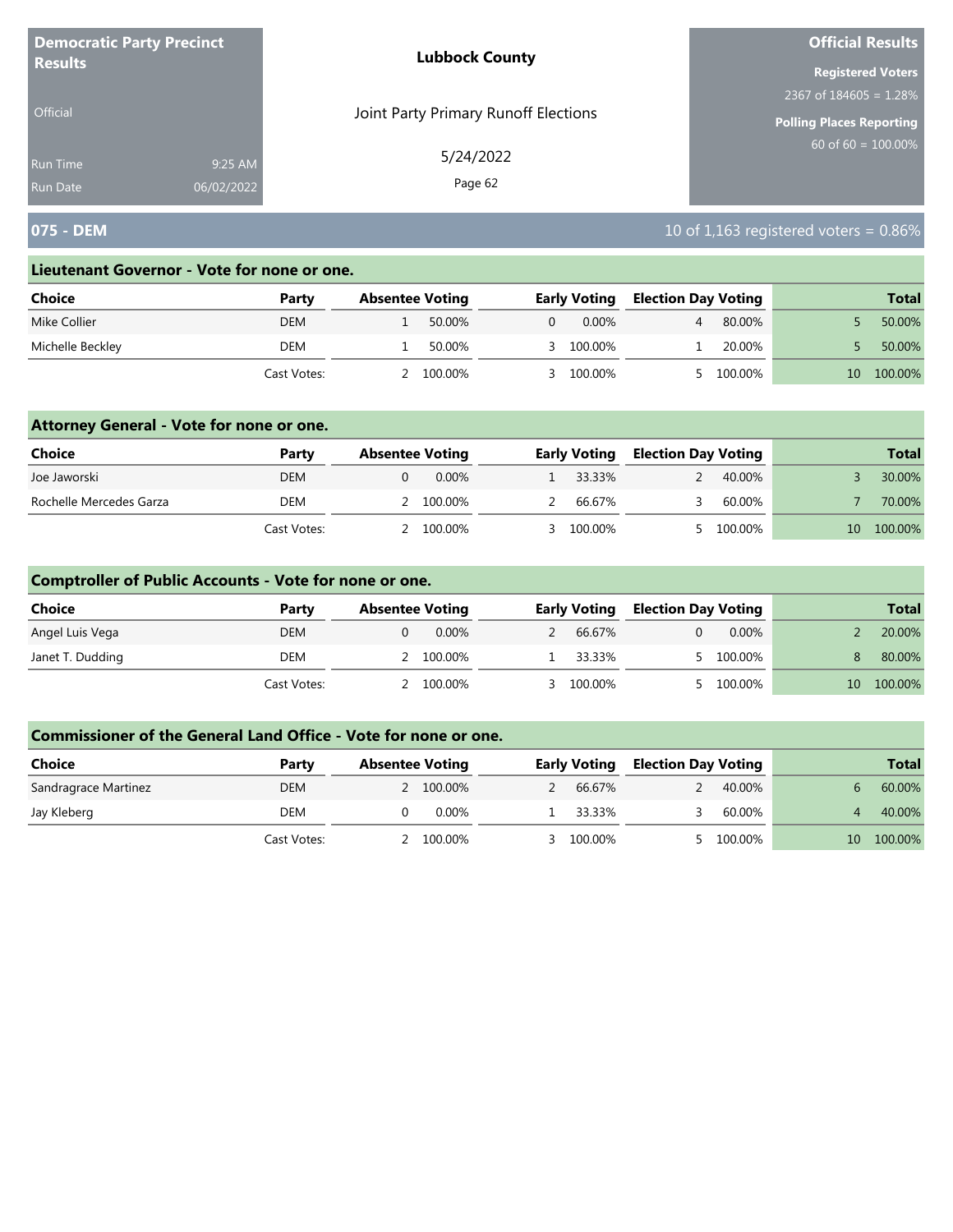| <b>Democratic Party Precinct</b><br><b>Results</b> |            | <b>Lubbock County</b>                | <b>Official Results</b>  |
|----------------------------------------------------|------------|--------------------------------------|--------------------------|
|                                                    |            |                                      | <b>Registered Voters</b> |
|                                                    |            |                                      | 2367 of $184605 = 1.28%$ |
| <b>Official</b>                                    |            | Joint Party Primary Runoff Elections | Polling Places Reporting |
| <b>Run Time</b>                                    | 9:25 AM    | 5/24/2022                            | 60 of $60 = 100.00\%$    |
| <b>Run Date</b>                                    | 06/02/2022 | Page 63                              |                          |

# **076 - DEM** 15 of 2,014 registered voters = 0.74%

#### **Lieutenant Governor - Vote for none or one.**

| Choice           | Party       | <b>Absentee Voting</b> |         |    | <b>Early Voting</b> | <b>Election Day Voting</b> |           | <b>Total</b> |
|------------------|-------------|------------------------|---------|----|---------------------|----------------------------|-----------|--------------|
| Mike Collier     | <b>DEM</b>  |                        | 33.33%  |    | 70.00%              |                            | $0.00\%$  | 53.33%       |
| Michelle Beckley | DEM         |                        | 66.67%  |    | 30.00%              |                            | 2 100.00% | 46.67%       |
|                  | Cast Votes: |                        | 100.00% | 10 | 100.00%             |                            | 100.00%   | 100.00%      |

### **Attorney General - Vote for none or one.**

| Choice                  | Party       | <b>Absentee Voting</b> |         |    | <b>Early Voting</b> | <b>Election Day Voting</b> |           |    | <b>Total</b> |
|-------------------------|-------------|------------------------|---------|----|---------------------|----------------------------|-----------|----|--------------|
| Joe Jaworski            | DEM         |                        | 33.33%  |    | 30.00%              |                            | 50.00%    |    | 33.33%       |
| Rochelle Mercedes Garza | DEM         |                        | 66.67%  |    | 70.00%              |                            | 50.00%    | 10 | 66.67%       |
|                         | Cast Votes: |                        | 100.00% | 10 | 100.00%             |                            | 2 100.00% | 15 | 100.00%      |

### **Comptroller of Public Accounts - Vote for none or one.**

| <b>Choice</b>    | Party       | <b>Absentee Voting</b> |         |    | <b>Early Voting</b> | <b>Election Day Voting</b> |           |                 | <b>Total</b> |
|------------------|-------------|------------------------|---------|----|---------------------|----------------------------|-----------|-----------------|--------------|
| Angel Luis Vega  | <b>DEM</b>  |                        | 100.00% |    | 20.00%              |                            | $0.00\%$  |                 | 33.33%       |
| Janet T. Dudding | DEM         |                        | 0.00%   |    | 80.00%              |                            | 2 100.00% | 10 <sup>1</sup> | 66.67%       |
|                  | Cast Votes: |                        | 100.00% | 10 | 100.00%             |                            | 100.00%   | 15.             | 100.00%      |

| Choice               | Party       | <b>Absentee Voting</b> |           |    | <b>Early Voting</b> | <b>Election Day Voting</b> |           |     | <b>Total</b> |
|----------------------|-------------|------------------------|-----------|----|---------------------|----------------------------|-----------|-----|--------------|
| Sandragrace Martinez | <b>DEM</b>  |                        | 3 100.00% |    | 50.00%              |                            | $0.00\%$  |     | 53.33%       |
| Jay Kleberg          | DEM         |                        | $0.00\%$  |    | 50.00%              |                            | 2 100.00% |     | 46.67%       |
|                      | Cast Votes: |                        | 100.00%   | 10 | 100.00%             |                            | 100.00%   | 15. | 100.00%      |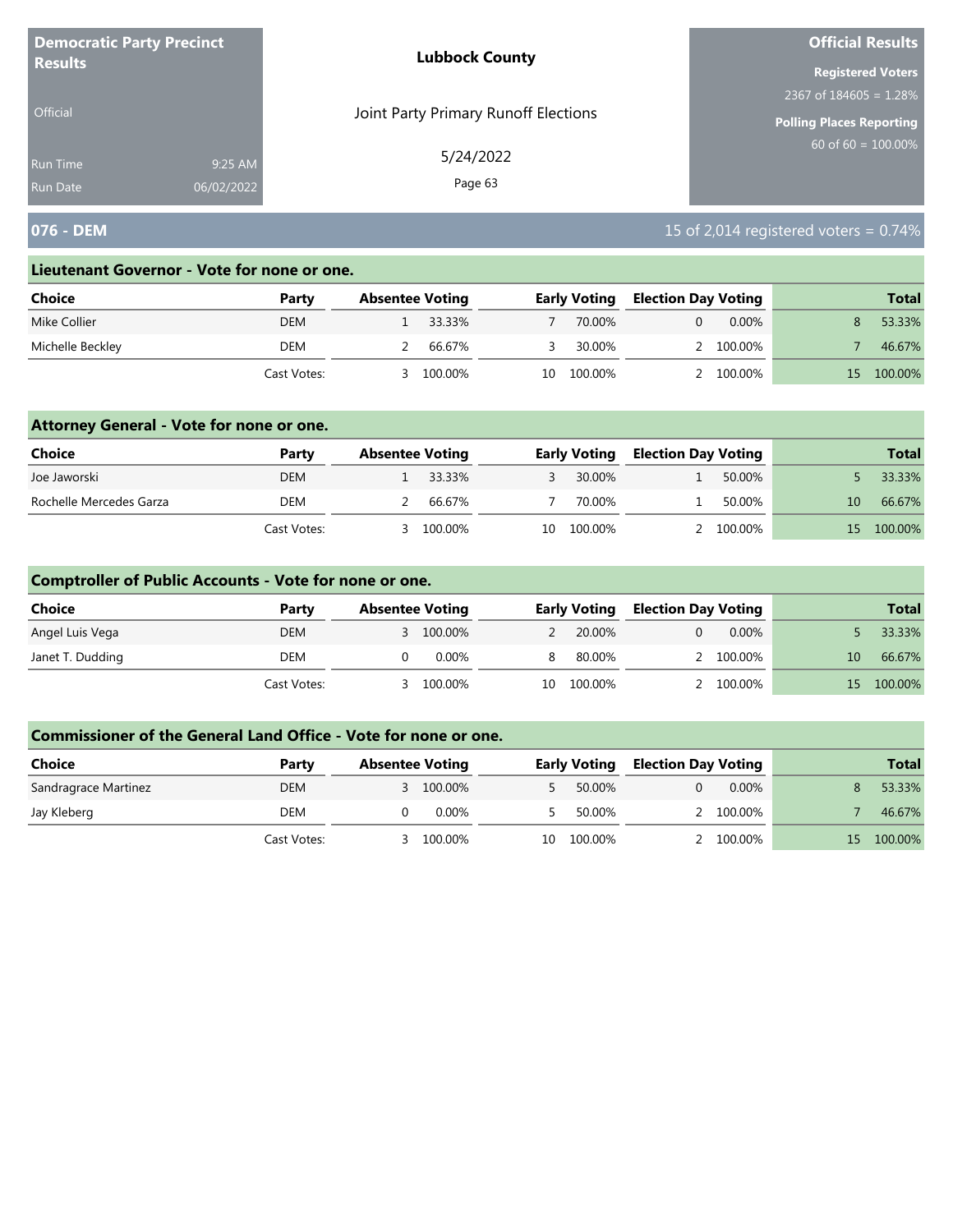| <b>Democratic Party Precinct</b> |            | <b>Lubbock County</b>                | <b>Official Results</b>  |
|----------------------------------|------------|--------------------------------------|--------------------------|
| <b>Results</b>                   |            |                                      | <b>Registered Voters</b> |
|                                  |            |                                      | 2367 of $184605 = 1.28%$ |
| <b>Official</b>                  |            | Joint Party Primary Runoff Elections | Polling Places Reporting |
| <b>Run Time</b>                  | 9:25 AM    | 5/24/2022                            | 60 of $60 = 100.00\%$    |
| <b>Run Date</b>                  | 06/02/2022 | Page 64                              |                          |

# **078 - DEM** 40 of 3,272 registered voters = 1.22%

#### **Lieutenant Governor - Vote for none or one.**

| Choice           | Party       | <b>Absentee Voting</b> |         |          | <b>Early Voting</b> |  | <b>Election Day Voting</b> |    | <b>Total</b> |  |
|------------------|-------------|------------------------|---------|----------|---------------------|--|----------------------------|----|--------------|--|
| Mike Collier     | <b>DEM</b>  | 10                     | 55.56%  | <b>q</b> | 52.94%              |  | 40.00%                     |    | 52.50%       |  |
| Michelle Beckley | DEM         |                        | 44.44%  |          | 47.06%              |  | 60.00%                     | 19 | 47.50%       |  |
|                  | Cast Votes: | 18                     | 100.00% |          | 100.00%             |  | 100.00%                    | 40 | 100.00%      |  |

### **Attorney General - Vote for none or one.**

| Choice                  | Party       | <b>Absentee Voting</b> |            |    | <b>Early Voting</b> | <b>Election Day Voting</b> |           |    | <b>Total</b> |
|-------------------------|-------------|------------------------|------------|----|---------------------|----------------------------|-----------|----|--------------|
| Joe Jaworski            | DEM         |                        | 16.67%     | 12 | 70.59%              |                            | 60.00%    | 18 | 45.00%       |
| Rochelle Mercedes Garza | DEM         |                        | 15 83.33%  |    | 5 29.41%            | $\mathcal{L}$              | 40.00%    | 22 | 55.00%       |
|                         | Cast Votes: |                        | 18 100.00% | 17 | 100.00%             |                            | 5 100.00% | 40 | 100.00%      |

### **Comptroller of Public Accounts - Vote for none or one.**

| <b>Choice</b>    | Party       | <b>Absentee Voting</b> | <b>Early Voting</b> |         | <b>Election Day Voting</b> |         |    | <b>Total</b> |
|------------------|-------------|------------------------|---------------------|---------|----------------------------|---------|----|--------------|
| Angel Luis Vega  | DEM         | $0.00\%$               | <b>Q</b>            | 52.94%  |                            | 40.00%  |    | 27.50%       |
| Janet T. Dudding | DEM         | 18 100.00%             |                     | 47.06%  |                            | 60.00%  | 29 | 72.50%       |
|                  | Cast Votes: | 18 100.00%             | 17                  | 100.00% |                            | 100.00% | 40 | 100.00%      |

| Choice               | Party       | <b>Absentee Voting</b> |         | <b>Early Voting</b> |         | <b>Election Day Voting</b> |         |    | <b>Total</b> |
|----------------------|-------------|------------------------|---------|---------------------|---------|----------------------------|---------|----|--------------|
| Sandragrace Martinez | DEM         |                        | 44.44%  |                     | 47.06%  |                            | 40.00%  |    | 45.00%       |
| Jay Kleberg          | DEM         | 10                     | 55.56%  | a                   | 52.94%  |                            | 60.00%  | 22 | 55.00%       |
|                      | Cast Votes: | 18                     | 100.00% |                     | 100.00% |                            | 100.00% | 40 | 100.00%      |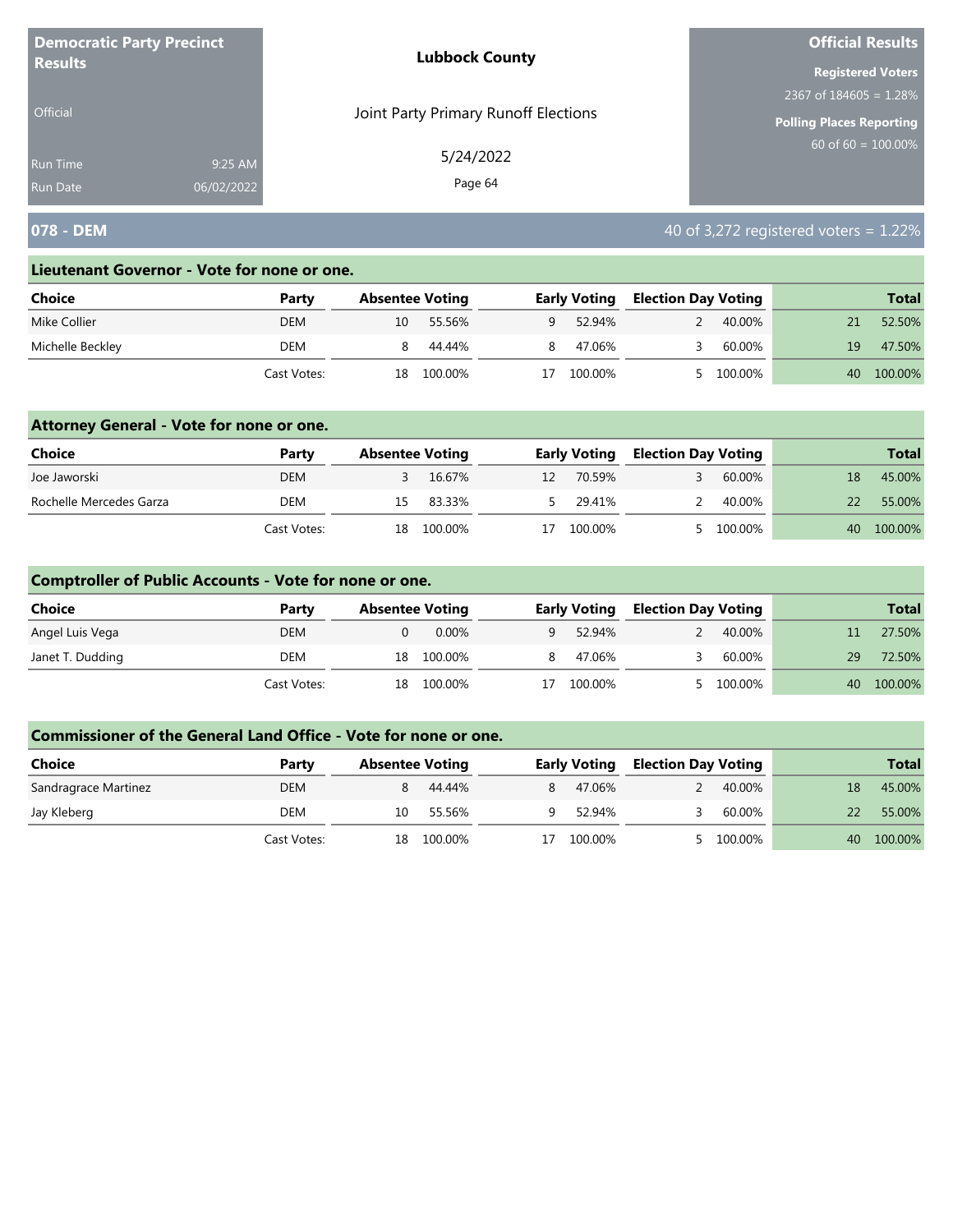| <b>Democratic Party Precinct</b><br><b>Lubbock County</b><br><b>Results</b> |            |                                      | <b>Official Results</b>         |
|-----------------------------------------------------------------------------|------------|--------------------------------------|---------------------------------|
|                                                                             |            |                                      | <b>Registered Voters</b>        |
|                                                                             |            |                                      | 2367 of $184605 = 1.28\%$       |
| <b>Official</b>                                                             |            | Joint Party Primary Runoff Elections | <b>Polling Places Reporting</b> |
| Run Time                                                                    | 9:25 AM    | 5/24/2022                            | $60$ of 60 = $100.00\%$         |
| <b>Run Date</b>                                                             | 06/02/2022 | Page 65                              |                                 |

# **092 - DEM** 3 of 392 registered voters = 0.77%

#### **Lieutenant Governor - Vote for none or one.**

| Choice           | Party       | <b>Absentee Voting</b> |         | <b>Early Voting</b> |                     | <b>Election Day Voting</b> |          | <b>Total</b> |         |
|------------------|-------------|------------------------|---------|---------------------|---------------------|----------------------------|----------|--------------|---------|
| Mike Collier     | DEM         |                        | 100.00% |                     | 50.00%              |                            | $0.00\%$ |              | 66.67%  |
| Michelle Beckley | DEM         |                        | 0.00%   |                     | 50.00%              |                            | $0.00\%$ |              | 33.33%  |
|                  | Cast Votes: |                        | 100.00% |                     | $^{\prime}$ 100.00% |                            | $0.00\%$ |              | 100.00% |

### **Attorney General - Vote for none or one.**

| Choice                  | Party       | <b>Absentee Voting</b> |          | <b>Early Voting</b> |  | <b>Election Day Voting</b> |  | <b>Total</b> |
|-------------------------|-------------|------------------------|----------|---------------------|--|----------------------------|--|--------------|
| Joe Jaworski            | <b>DEM</b>  | 1 100.00%              |          | 50.00%              |  | $0.00\%$                   |  | 66.67%       |
| Rochelle Mercedes Garza | DEM         |                        | $0.00\%$ | 50.00%              |  | $0.00\%$                   |  | 33.33%       |
|                         | Cast Votes: |                        | 100.00%  | 2 100.00%           |  | 0.00%                      |  | 100.00%      |

### **Comptroller of Public Accounts - Vote for none or one.**

| <b>Choice</b>    | Party       | <b>Absentee Voting</b> |   | <b>Early Voting</b> |  | <b>Election Day Voting</b> | <b>Total</b> |
|------------------|-------------|------------------------|---|---------------------|--|----------------------------|--------------|
| Angel Luis Vega  | DEM         | 0.00%                  | 0 | 0.00%               |  | 0.00%                      | $0.00\%$     |
| Janet T. Dudding | DEM         | 100.00%                |   | 2 100.00%           |  | $0.00\%$                   | 100.00%      |
|                  | Cast Votes: | 100.00%                |   | 2 100.00%           |  | $0.00\%$                   | 100.00%      |

| Choice               | Party       | <b>Absentee Voting</b> | <b>Early Voting</b> |        | <b>Election Day Voting</b> |          | <b>Total</b> |  |
|----------------------|-------------|------------------------|---------------------|--------|----------------------------|----------|--------------|--|
| Sandragrace Martinez | DEM         | 100.00%                |                     | 50.00% |                            | $0.00\%$ | 66.67%       |  |
| Jay Kleberg          | DEM         | $0.00\%$               |                     | 50.00% |                            | $0.00\%$ | 33.33%       |  |
|                      | Cast Votes: | 100.00%                | 2 100.00%           |        |                            | $0.00\%$ | 100.00%      |  |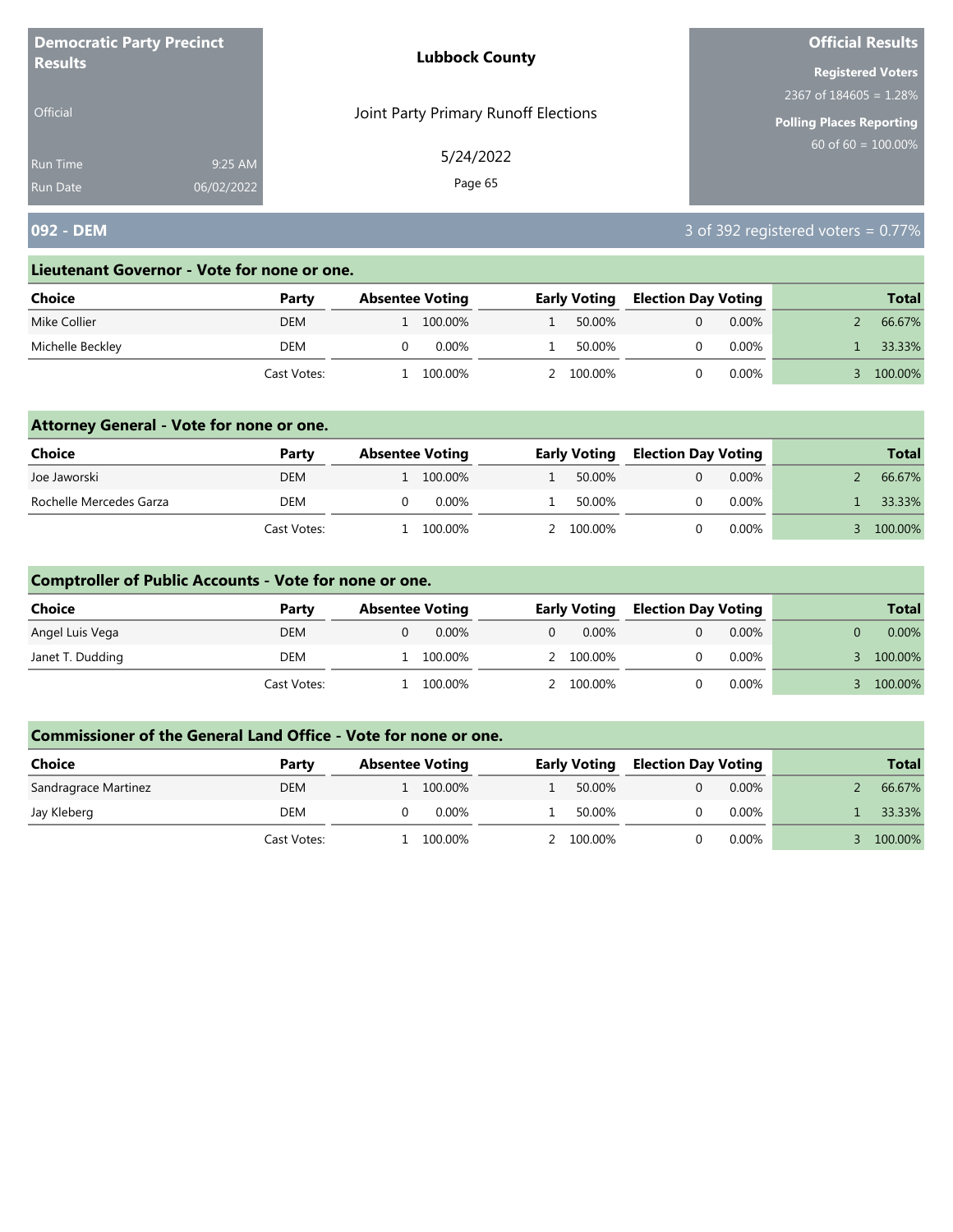| <b>Democratic Party Precinct</b> |            | <b>Lubbock County</b>                | <b>Official Results</b>   |  |  |
|----------------------------------|------------|--------------------------------------|---------------------------|--|--|
| <b>Results</b>                   |            |                                      | <b>Registered Voters</b>  |  |  |
|                                  |            |                                      | 2367 of $184605 = 1.28\%$ |  |  |
| <b>Official</b>                  |            | Joint Party Primary Runoff Elections | Polling Places Reporting  |  |  |
| Run Time                         | 9:25 AM    | 5/24/2022                            | 60 of 60 = $100.00\%$     |  |  |
| <b>Run Date</b>                  | 06/02/2022 | Page 66                              |                           |  |  |

# **102 - DEM** 102 - DEM **102 - DEM** 102 - DEM 102 - DEM 102 - DEM 102 - DEM 102 - DEM 102 - DEM 102 - DEM 102 - DEM 102 - DEM 102 - DEM 102 - DEM 102 - DEM 102 - DEM 102 - DEM 102 - DEM 102 - DEM 102 - DEM 102 - DEM 102 - DE

#### **Lieutenant Governor - Vote for none or one.**

| Choice           | Party       | <b>Absentee Voting</b> |          |   | <b>Early Voting</b> | <b>Election Day Voting</b> |          | <b>Total</b> |
|------------------|-------------|------------------------|----------|---|---------------------|----------------------------|----------|--------------|
| Mike Collier     | DEM         |                        | $0.00\%$ | 0 | $0.00\%$            |                            | $0.00\%$ | $0.00\%$     |
| Michelle Beckley | DEM         |                        | 100.00%  |   | 0.00%               |                            | $0.00\%$ | 100.00%      |
|                  | Cast Votes: |                        | 100.00%  |   | $0.00\%$            |                            | $0.00\%$ | 100.00%      |

### **Attorney General - Vote for none or one.**

| Choice                  | Party       | <b>Absentee Voting</b> | <b>Early Voting</b>  | <b>Election Day Voting</b> | <b>Total</b> |
|-------------------------|-------------|------------------------|----------------------|----------------------------|--------------|
| Joe Jaworski            | <b>DEM</b>  | $0.00\%$               | $0.00\%$<br>$\Omega$ | $0.00\%$                   | $0.00\%$     |
| Rochelle Mercedes Garza | <b>DEM</b>  | 100.00%                | 0.00%                | $0.00\%$                   | 100.00%      |
|                         | Cast Votes: | 100.00%                | 0.00%                | $0.00\%$                   | 100.00%      |

### **Comptroller of Public Accounts - Vote for none or one.**

| <b>Choice</b>    | Party       | <b>Absentee Voting</b> | <b>Early Voting</b>  | <b>Election Day Voting</b> | <b>Total</b> |
|------------------|-------------|------------------------|----------------------|----------------------------|--------------|
| Angel Luis Vega  | DEM         | 100.00%                | $0.00\%$<br>$\Omega$ | $0.00\%$                   | 100.00%      |
| Janet T. Dudding | DEM         | 0.00%                  | $0.00\%$             | $0.00\%$                   | $0.00\%$     |
|                  | Cast Votes: | 100.00%                | 0.00%                | $0.00\%$                   | 100.00%      |

| <b>Choice</b>        | Party       | <b>Absentee Voting</b> | <b>Early Voting</b> | <b>Election Day Voting</b> | <b>Total</b> |
|----------------------|-------------|------------------------|---------------------|----------------------------|--------------|
| Sandragrace Martinez | DEM         | 100.00%                | $0.00\%$            | $0.00\%$                   | 100.00%      |
| Jay Kleberg          | DEM         | $0.00\%$               | $0.00\%$            | $0.00\%$                   | $0.00\%$     |
|                      | Cast Votes: | 100.00%                | 0.00%               | 0.00%                      | 100.00%      |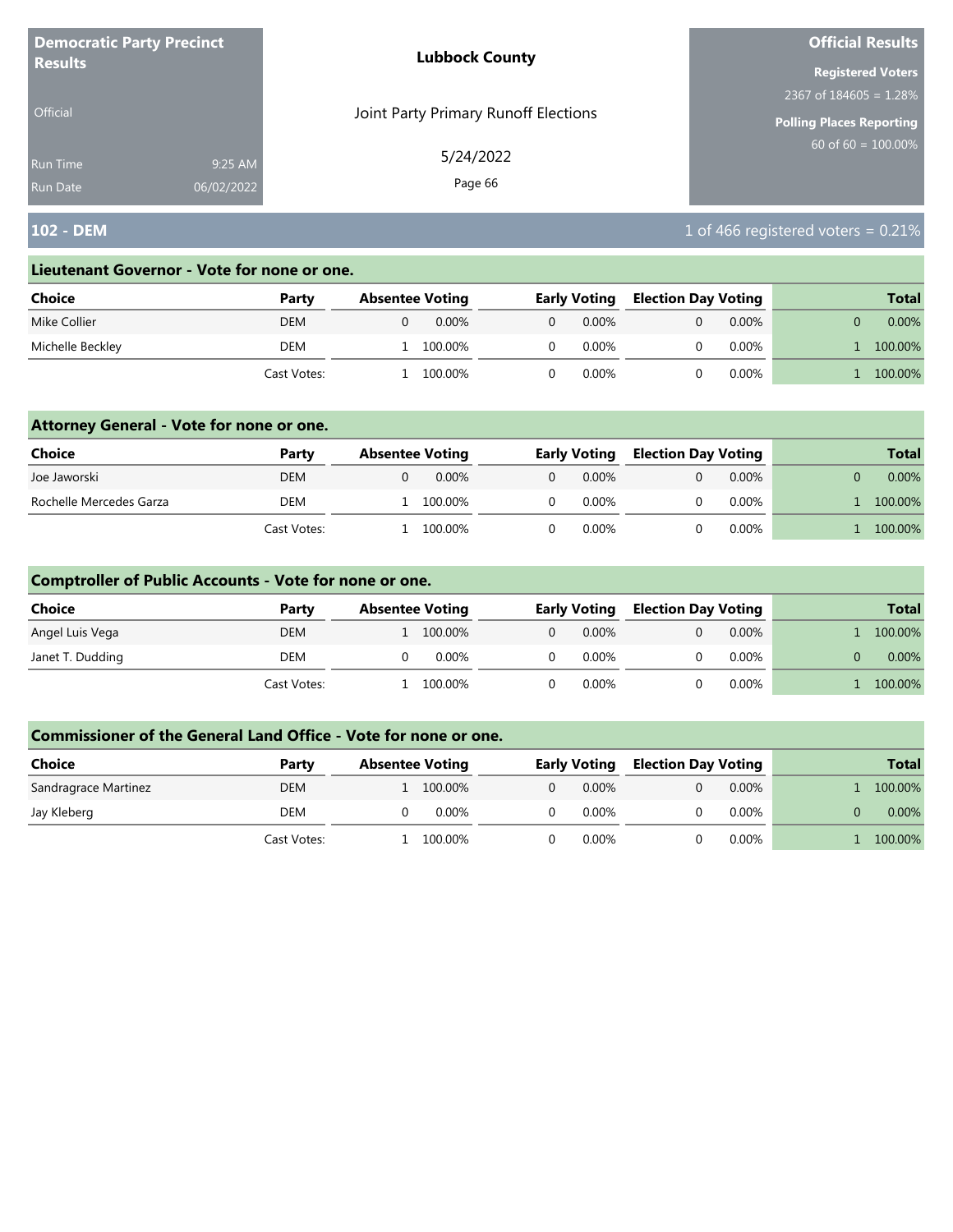| <b>Democratic Party Precinct</b> |            | <b>Lubbock County</b>                | <b>Official Results</b>         |  |
|----------------------------------|------------|--------------------------------------|---------------------------------|--|
| <b>Results</b>                   |            |                                      | <b>Registered Voters</b>        |  |
|                                  |            |                                      | 2367 of $184605 = 1.28\%$       |  |
| <b>Official</b>                  |            | Joint Party Primary Runoff Elections | <b>Polling Places Reporting</b> |  |
| <b>Run Time</b>                  | 9:25 AM    | 5/24/2022                            | $60$ of 60 = $100.00\%$         |  |
| <b>Run Date</b>                  | 06/02/2022 | Page 67                              |                                 |  |

# **103 - DEM** 5 of 564 registered voters = 0.89%

#### **Lieutenant Governor - Vote for none or one.**

| Choice           | Party       | <b>Absentee Voting</b> |          | <b>Early Voting</b> | <b>Election Day Voting</b> |         | <b>Total</b> |
|------------------|-------------|------------------------|----------|---------------------|----------------------------|---------|--------------|
| Mike Collier     | DEM         |                        | $0.00\%$ | 50.00%              |                            | 66.67%  | 60.00%       |
| Michelle Beckley | DEM         |                        | 0.00%    | 50.00%              |                            | 33.33%  | 40.00%       |
|                  | Cast Votes: |                        | 0.00%    | 100.00%             |                            | 100.00% | 100.00%      |

### **Attorney General - Vote for none or one.**

| <b>Choice</b>           | Party       | <b>Absentee Voting</b> |          | <b>Early Voting</b> | <b>Election Day Voting</b> |         | <b>Total</b> |
|-------------------------|-------------|------------------------|----------|---------------------|----------------------------|---------|--------------|
| Joe Jaworski            | DEM         |                        | $0.00\%$ | 50.00%              |                            | 66.67%  | 60.00%       |
| Rochelle Mercedes Garza | DEM         |                        | 0.00%    | 50.00%              |                            | 33.33%  | 40.00%       |
|                         | Cast Votes: |                        | $0.00\%$ | 100.00%             |                            | 100.00% | 100.00%      |

### **Comptroller of Public Accounts - Vote for none or one.**

| <b>Choice</b>    | Party       | <b>Absentee Voting</b> |       |          | <b>Early Voting</b> | <b>Election Day Voting</b> |          | <b>Total</b> |
|------------------|-------------|------------------------|-------|----------|---------------------|----------------------------|----------|--------------|
| Angel Luis Vega  | DEM         |                        | 0.00% | $\Omega$ | 0.00%               |                            | 100.00%  | 60.00%       |
| Janet T. Dudding | DEM         |                        | 0.00% |          | 2 100.00%           |                            | $0.00\%$ | 40.00%       |
|                  | Cast Votes: |                        | 0.00% |          | 2 100.00%           |                            | 100.00%  | 100.00%      |

| Choice               | Party       | <b>Absentee Voting</b> |          | <b>Early Voting</b> | <b>Election Day Voting</b> |         | <b>Total</b> |
|----------------------|-------------|------------------------|----------|---------------------|----------------------------|---------|--------------|
| Sandragrace Martinez | DEM         |                        | $0.00\%$ | 50.00%              |                            | 33.33%  | 40.00%       |
| Jay Kleberg          | DEM         |                        | $0.00\%$ | 50.00%              |                            | 66.67%  | 60.00%       |
|                      | Cast Votes: |                        | 0.00%    | 2 100.00%           |                            | 100.00% | 100.00%      |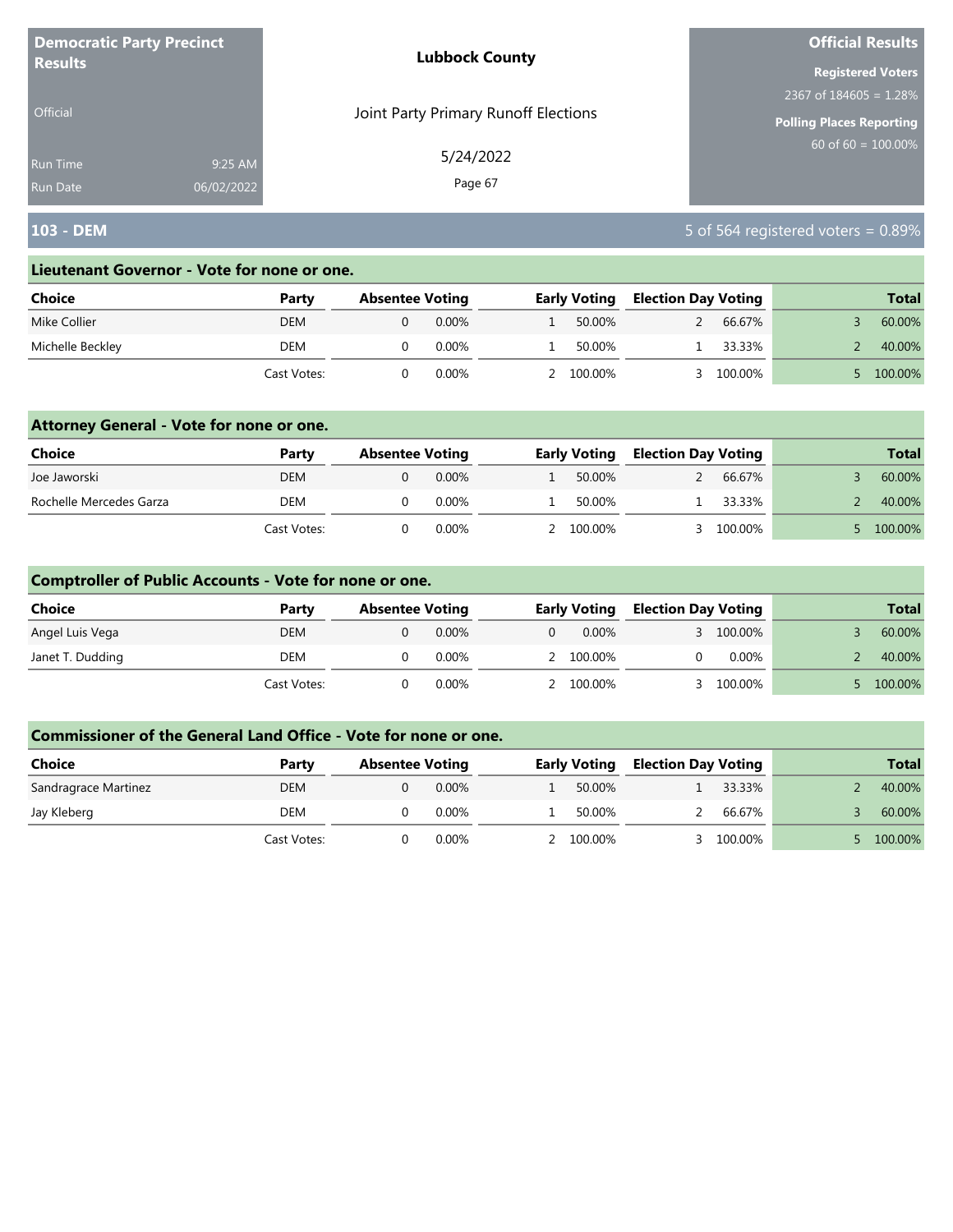| <b>Democratic Party Precinct</b> |            | <b>Lubbock County</b>                | <b>Official Results</b>   |  |  |
|----------------------------------|------------|--------------------------------------|---------------------------|--|--|
| <b>Results</b>                   |            |                                      | <b>Registered Voters</b>  |  |  |
|                                  |            |                                      | 2367 of $184605 = 1.28\%$ |  |  |
| <b>Official</b>                  |            | Joint Party Primary Runoff Elections | Polling Places Reporting  |  |  |
| <b>Run Time</b>                  | 9:25 AM    | 5/24/2022                            | 60 of $60 = 100.00\%$     |  |  |
| <b>Run Date</b>                  | 06/02/2022 | Page 68                              |                           |  |  |

# **104 - DEM** 11 of 1,058 registered voters = 1.04%

#### **Lieutenant Governor - Vote for none or one.**

| Choice           | Party       | <b>Absentee Voting</b> | <b>Early Voting</b> | <b>Election Day Voting</b> | <b>Total</b> |
|------------------|-------------|------------------------|---------------------|----------------------------|--------------|
| Mike Collier     | DEM         | 2 100.00%              | 25.00%              | 80.00%                     | 63.64%       |
| Michelle Beckley | DEM         | 0.00%                  | 75.00%              | 20.00%                     | 36.36%       |
|                  | Cast Votes: | 100.00%                | 100.00%<br>Δ.       | 100.00%                    | 100.00%      |

### **Attorney General - Vote for none or one.**

| Choice                  | Party       | <b>Absentee Voting</b> |       |          | <b>Early Voting</b> | <b>Election Day Voting</b> |         | <b>Total</b> |
|-------------------------|-------------|------------------------|-------|----------|---------------------|----------------------------|---------|--------------|
| Joe Jaworski            | DEM         |                        | 0.00% | $\Omega$ | 0.00%               |                            | 40.00%  | 18.18%       |
| Rochelle Mercedes Garza | DEM         | 2 100.00%              |       |          | 4 100.00%           |                            | 60.00%  | 81.82%       |
|                         | Cast Votes: | 2 100.00%              |       |          | 4 100.00%           |                            | 100.00% | 100.00%      |

### **Comptroller of Public Accounts - Vote for none or one.**

| <b>Choice</b>    | Party       | <b>Absentee Voting</b> | <b>Early Voting</b> | <b>Election Day Voting</b> |         | <b>Total</b> |
|------------------|-------------|------------------------|---------------------|----------------------------|---------|--------------|
| Angel Luis Vega  | <b>DEM</b>  | 2 100.00%              | 50.00%              |                            | 20.00%  | 45.45%       |
| Janet T. Dudding | DEM         | 0.00%                  | 50.00%              |                            | 80.00%  | 54.55%       |
|                  | Cast Votes: | 100.00%                | 4 100.00%           |                            | 100.00% | 100.00%      |

| <b>Choice</b>        | Party       | <b>Absentee Voting</b> | <b>Early Voting</b> | <b>Election Day Voting</b> |         | <b>Total</b> |
|----------------------|-------------|------------------------|---------------------|----------------------------|---------|--------------|
| Sandragrace Martinez | DEM         | 0.00%                  | 4 100.00%           |                            | 20.00%  | 45.45%       |
| Jay Kleberg          | DEM         | 2 100.00%              | 0.00%               |                            | 80.00%  | 54.55%       |
|                      | Cast Votes: | 100.00%                | 100.00%             |                            | 100.00% | 100.00%      |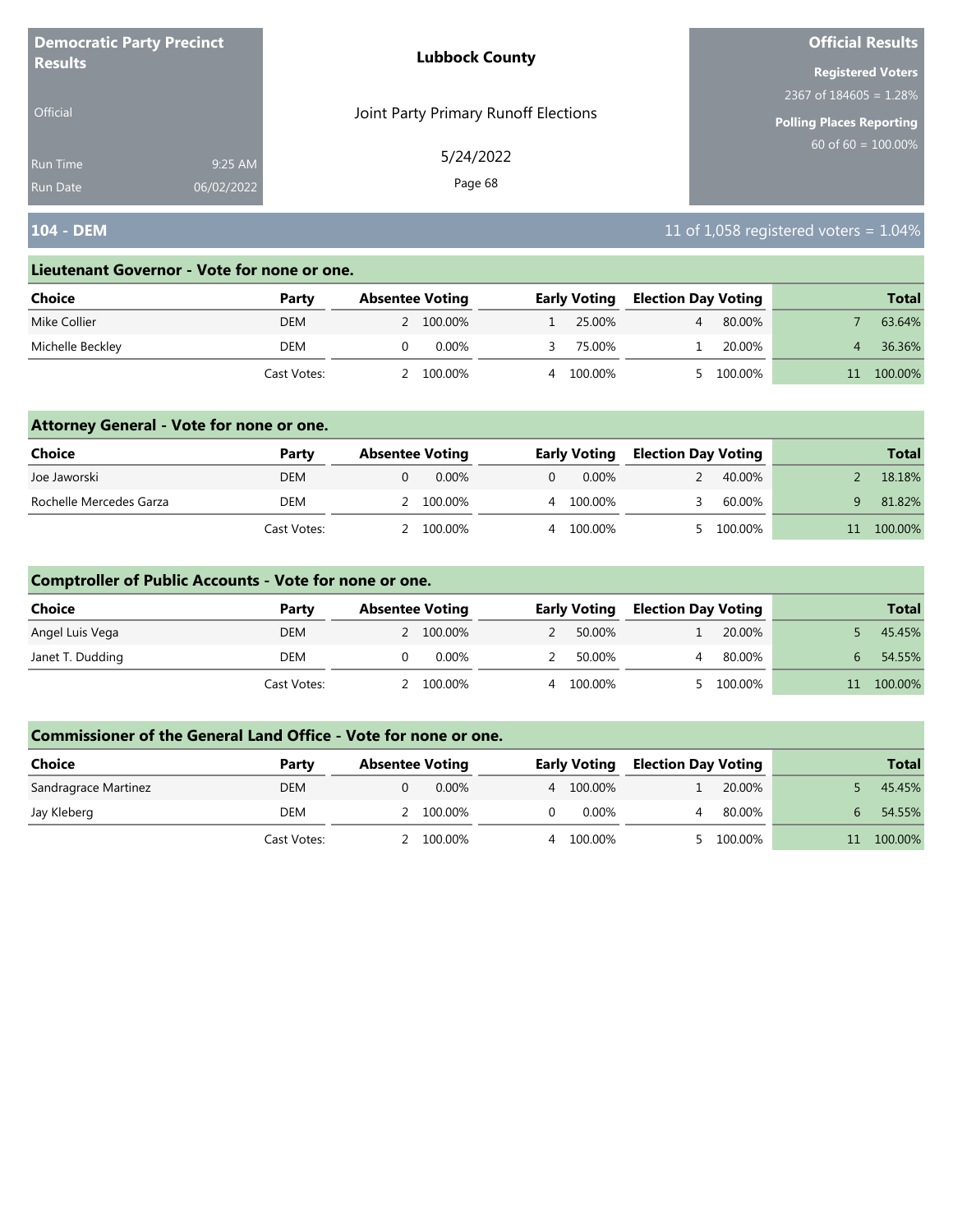| <b>Democratic Party Precinct</b> |            | <b>Lubbock County</b>                | <b>Official Results</b>         |
|----------------------------------|------------|--------------------------------------|---------------------------------|
| <b>Results</b>                   |            |                                      | <b>Registered Voters</b>        |
|                                  |            |                                      | $2367$ of 184605 = 1.28%        |
| <b>Official</b>                  |            | Joint Party Primary Runoff Elections | <b>Polling Places Reporting</b> |
| <b>Run Time</b>                  | 9:25 AM    | 5/24/2022                            | 60 of 60 = $100.00\%$           |
| <b>Run Date</b>                  | 06/02/2022 | Page 69                              |                                 |

# **108 - DEM 108 - DEM 13 of 1,157 registered voters = 1.12%**

#### **Lieutenant Governor - Vote for none or one.**

| Choice           | Party       | <b>Absentee Voting</b> |          |              | <b>Early Voting</b> | <b>Election Day Voting</b> |         | <b>Total</b> |
|------------------|-------------|------------------------|----------|--------------|---------------------|----------------------------|---------|--------------|
| Mike Collier     | DEM         |                        | $0.00\%$ | 4            | 66.67%              |                            | 50.00%  | 58.33%       |
| Michelle Beckley | DEM         |                        | 0.00%    |              | 33.33%              |                            | 50.00%  | 41.67%       |
|                  | Cast Votes: |                        | 0.00%    | <sub>b</sub> | 100.00%             |                            | 100.00% | 100.00%      |

### **Attorney General - Vote for none or one.**

| Choice                  | Party       | <b>Absentee Voting</b> |          |          | <b>Early Voting</b> | <b>Election Day Voting</b> |           |    | <b>Total</b> |
|-------------------------|-------------|------------------------|----------|----------|---------------------|----------------------------|-----------|----|--------------|
| Joe Jaworski            | <b>DEM</b>  |                        | $0.00\%$ | $\Omega$ | 0.00%               |                            | $0.00\%$  |    | $0.00\%$     |
| Rochelle Mercedes Garza | DEM         |                        | $0.00\%$ |          | 100.00%             |                            | 6 100.00% | 13 | 100.00%      |
|                         | Cast Votes: |                        | 0.00%    |          | 100.00%             |                            | 6 100.00% | 13 | 100.00%      |

### **Comptroller of Public Accounts - Vote for none or one.**

| <b>Choice</b>    | Party       | <b>Absentee Voting</b> |       | <b>Early Voting</b> | <b>Election Day Voting</b> |         |    | <b>Total</b> |
|------------------|-------------|------------------------|-------|---------------------|----------------------------|---------|----|--------------|
| Angel Luis Vega  | DEM         |                        | 0.00% | 28.57%              |                            | 33.33%  |    | 30.77%       |
| Janet T. Dudding | DEM         |                        | 0.00% | 71.43%              |                            | 66.67%  |    | 69.23%       |
|                  | Cast Votes: |                        | 0.00% | 100.00%             |                            | 100.00% | 13 | 100.00%      |

| <b>Choice</b>        | Party       | <b>Absentee Voting</b> |       | <b>Early Voting</b> | <b>Election Day Voting</b> |         |    | <b>Total</b> |
|----------------------|-------------|------------------------|-------|---------------------|----------------------------|---------|----|--------------|
| Sandragrace Martinez | DEM         |                        | 0.00% | 5 71.43%            |                            | 83.33%  | 10 | 76.92%       |
| Jay Kleberg          | DEM         |                        | 0.00% | 28.57%              |                            | 16.67%  |    | 23.08%       |
|                      | Cast Votes: |                        | 0.00% | 100.00%             |                            | 100.00% | 13 | 100.00%      |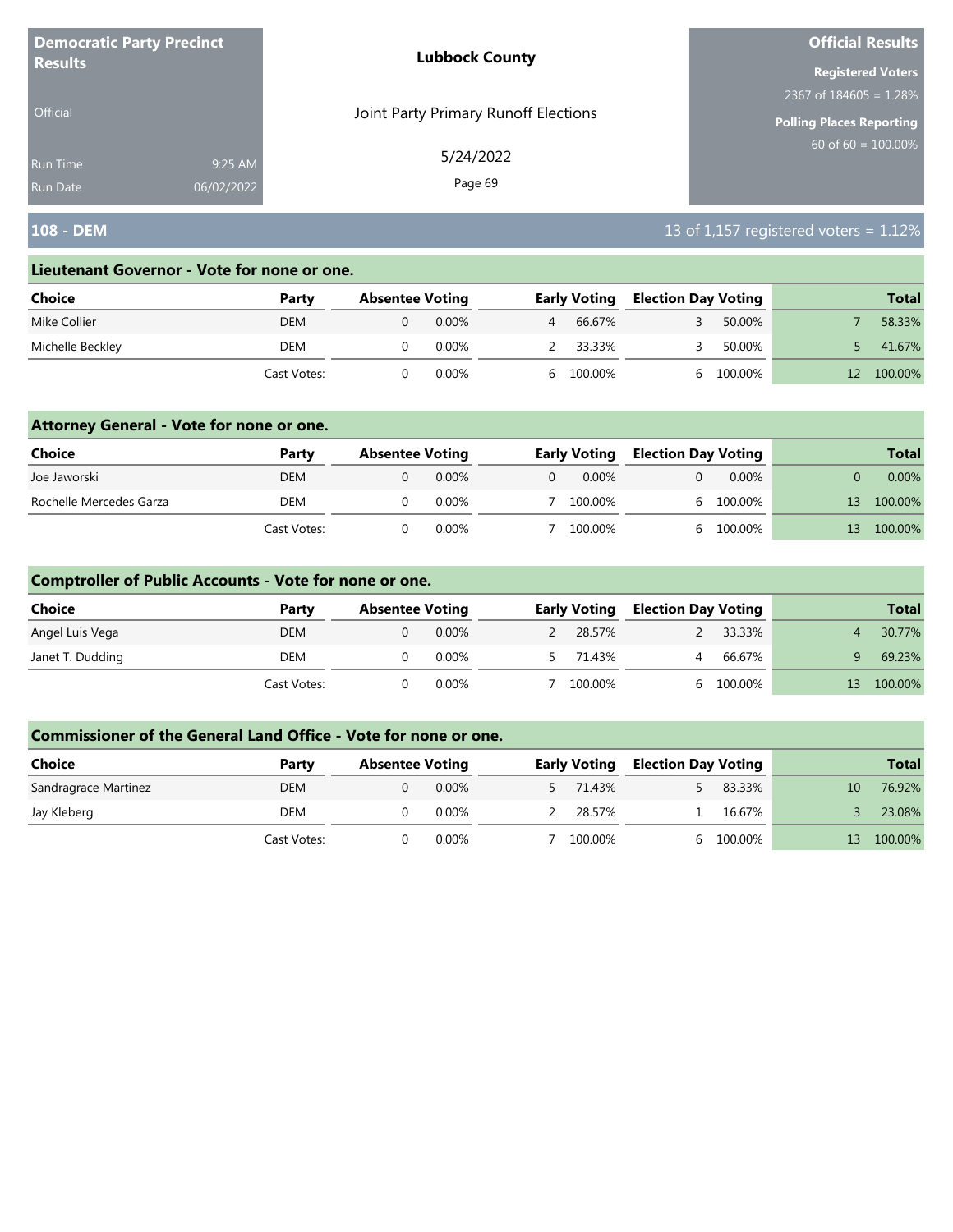| <b>Democratic Party Precinct</b> |            | <b>Lubbock County</b>                | <b>Official Results</b>         |
|----------------------------------|------------|--------------------------------------|---------------------------------|
| <b>Results</b>                   |            |                                      | <b>Registered Voters</b>        |
|                                  |            |                                      | 2367 of $184605 = 1.28\%$       |
| <b>Official</b>                  |            | Joint Party Primary Runoff Elections | <b>Polling Places Reporting</b> |
| Run Time                         | 9:25 AM    | 5/24/2022                            | 60 of 60 = $100.00\%$           |
| <b>Run Date</b>                  | 06/02/2022 | Page 70                              |                                 |

# **109 - DEM** 35 of 3,140 registered voters = 1.11%

#### **Lieutenant Governor - Vote for none or one.**

| Choice           | Party       | <b>Absentee Voting</b> |         |    | <b>Early Voting</b> | <b>Election Day Voting</b> |         |     | <b>Total</b> |
|------------------|-------------|------------------------|---------|----|---------------------|----------------------------|---------|-----|--------------|
| Mike Collier     | <b>DEM</b>  |                        | 85.71%  | 10 | 55.56%              |                            | 71.43%  |     | 65.63%       |
| Michelle Beckley | DEM         |                        | 14.29%  |    | 44.44%              |                            | 28.57%  |     | 34.38%       |
|                  | Cast Votes: |                        | 100.00% | 18 | 100.00%             |                            | 100.00% | 32. | 100.00%      |

### **Attorney General - Vote for none or one.**

| Choice                  | Party       | <b>Absentee Voting</b> |         |                | <b>Early Voting</b> | <b>Election Day Voting</b> |         |    | <b>Total</b> |
|-------------------------|-------------|------------------------|---------|----------------|---------------------|----------------------------|---------|----|--------------|
| Joe Jaworski            | <b>DEM</b>  |                        | 57.14%  | $\overline{4}$ | 20.00%              |                            | 14.29%  |    | 26.47%       |
| Rochelle Mercedes Garza | DEM         |                        | 42.86%  | 16             | 80.00%              |                            | 85.71%  | 25 | 73.53%       |
|                         | Cast Votes: |                        | 100.00% |                | 20 100.00%          |                            | 100.00% | 34 | 100.00%      |

### **Comptroller of Public Accounts - Vote for none or one.**

| <b>Choice</b>    | Party       | <b>Absentee Voting</b> |     | <b>Early Voting</b> | <b>Election Day Voting</b> |         |    | <b>Total</b> |
|------------------|-------------|------------------------|-----|---------------------|----------------------------|---------|----|--------------|
| Angel Luis Vega  | <b>DEM</b>  | $0.00\%$               |     | 38.89%              |                            | 14.29%  |    | 25.00%       |
| Janet T. Dudding | DEM         | 100.00%                | 11  | 61.11%              |                            | 85.71%  | 24 | 75.00%       |
|                  | Cast Votes: | 100.00%                | 18. | 100.00%             |                            | 100.00% |    | 32 100.00%   |

| Choice               | Party       | <b>Absentee Voting</b> |         |    | <b>Early Voting</b> | <b>Election Day Voting</b> |         |    | <b>Total</b> |
|----------------------|-------------|------------------------|---------|----|---------------------|----------------------------|---------|----|--------------|
| Sandragrace Martinez | <b>DEM</b>  |                        | 42.86%  |    | 57.89%              |                            | 28.57%  | 16 | 48.48%       |
| Jay Kleberg          | DEM         |                        | 57.14%  |    | 42.11%              |                            | 71.43%  |    | 51.52%       |
|                      | Cast Votes: |                        | 100.00% | 19 | 100.00%             |                            | 100.00% |    | 100.00%      |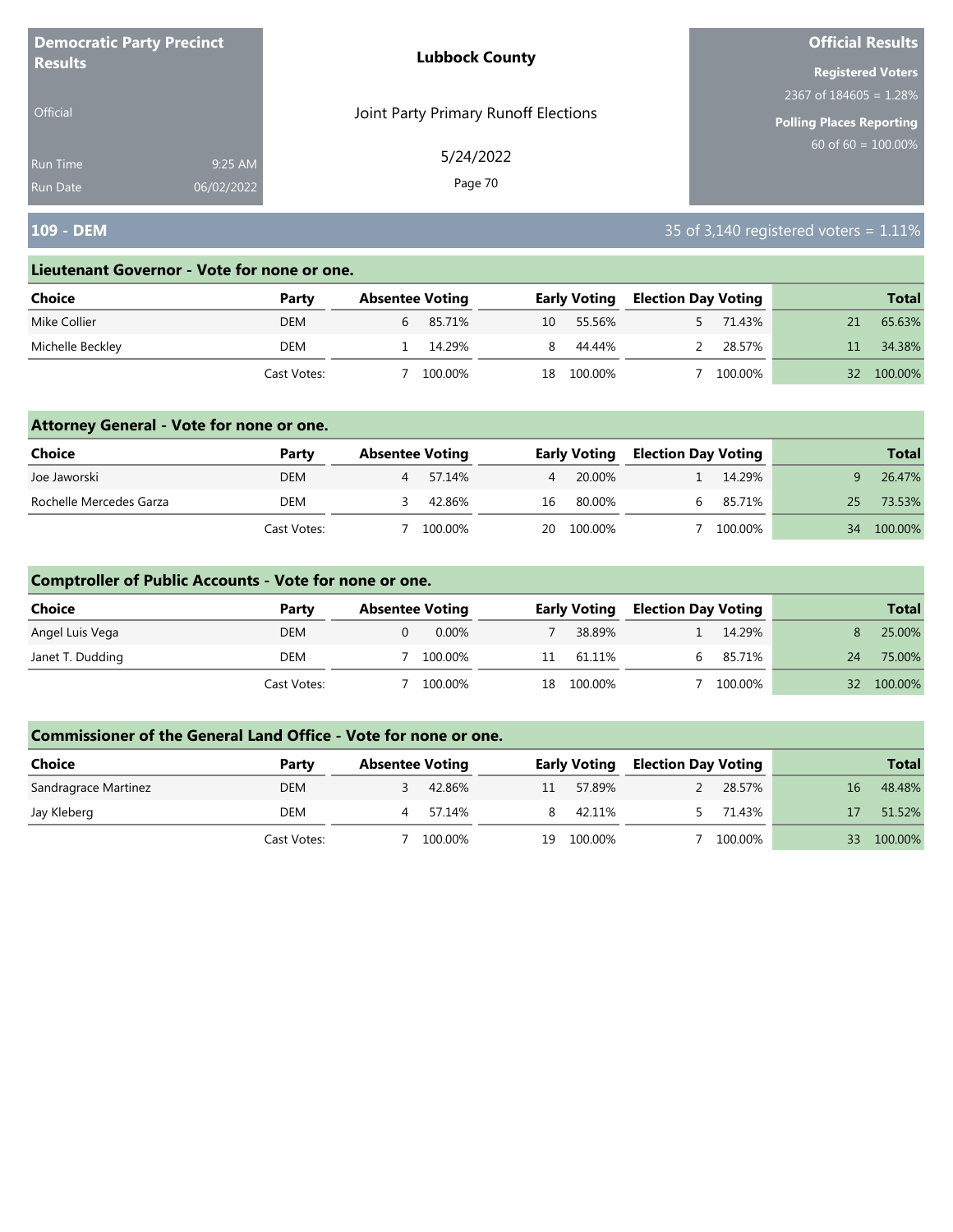| <b>Democratic Party Precinct</b><br><b>Results</b> |            | <b>Lubbock County</b>                | <b>Official Results</b><br><b>Registered Voters</b><br>2367 of $184605 = 1.28\%$<br><b>Polling Places Reporting</b><br>$60$ of 60 = 100.00% |  |  |  |
|----------------------------------------------------|------------|--------------------------------------|---------------------------------------------------------------------------------------------------------------------------------------------|--|--|--|
|                                                    |            |                                      |                                                                                                                                             |  |  |  |
|                                                    |            |                                      |                                                                                                                                             |  |  |  |
| <b>Official</b>                                    |            | Joint Party Primary Runoff Elections |                                                                                                                                             |  |  |  |
| <b>Run Time</b>                                    | 9:25 AM    | 5/24/2022                            |                                                                                                                                             |  |  |  |
| <b>Run Date</b>                                    | 06/02/2022 | Page 71                              |                                                                                                                                             |  |  |  |

# **110 - DEM** 42 of 3,805 registered voters = 1.10%

#### **Lieutenant Governor - Vote for none or one.**

| Choice           | Party       | <b>Absentee Voting</b> |         |    | <b>Early Voting</b> | <b>Election Day Voting</b> |         |    | <b>Total</b> |
|------------------|-------------|------------------------|---------|----|---------------------|----------------------------|---------|----|--------------|
| Mike Collier     | <b>DEM</b>  |                        | 70.00%  | 17 | 77.27%              |                            | 62.50%  | 29 | 72.50%       |
| Michelle Beckley | DEM         |                        | 30.00%  |    | 5 22.73%            |                            | 37.50%  |    | 27.50%       |
|                  | Cast Votes: | 10                     | 100.00% | 22 | 100.00%             |                            | 100.00% | 40 | 100.00%      |

### **Attorney General - Vote for none or one.**

| Choice                  | Party       | <b>Absentee Voting</b> |         |    | <b>Early Voting</b> | <b>Election Day Voting</b> |           |     | <b>Total</b> |
|-------------------------|-------------|------------------------|---------|----|---------------------|----------------------------|-----------|-----|--------------|
| Joe Jaworski            | <b>DEM</b>  |                        | 80.00%  | 17 | 73.91%              |                            | 12.50%    | 26  | 63.41%       |
| Rochelle Mercedes Garza | DEM         |                        | 20.00%  | 6  | 26.09%              |                            | 87.50%    | 15. | 36.59%       |
|                         | Cast Votes: | 10.                    | 100.00% | 23 | 100.00%             |                            | 8 100.00% |     | 41 100.00%   |

### **Comptroller of Public Accounts - Vote for none or one.**

| Choice           | Party       | <b>Absentee Voting</b> |         |    | <b>Early Voting</b> | <b>Election Day Voting</b> |         |    | <b>Total</b> |
|------------------|-------------|------------------------|---------|----|---------------------|----------------------------|---------|----|--------------|
| Angel Luis Vega  | <b>DEM</b>  |                        | 22.22%  |    | 30.43%              |                            | 37.50%  |    | 30.00%       |
| Janet T. Dudding | DEM         |                        | 77.78%  | 16 | 69.57%              |                            | 62.50%  | 28 | 70.00%       |
|                  | Cast Votes: | Q                      | 100.00% | 23 | 100.00%             |                            | 100.00% |    | 40 100.00%   |

| <b>Choice</b>        | Party       | <b>Absentee Voting</b> | <b>Early Voting</b> |        | <b>Election Day Voting</b> |         |    | <b>Total</b> |
|----------------------|-------------|------------------------|---------------------|--------|----------------------------|---------|----|--------------|
| Sandragrace Martinez | <b>DEM</b>  | 55.56%                 | 10                  | 43.48% |                            | 55.56%  | 20 | 48.78%       |
| Jay Kleberg          | DEM         | 44.44%                 | 13                  | 56.52% | Δ.                         | 44.44%  | 21 | 51.22%       |
|                      | Cast Votes: | 100.00%<br>a           | 100.00%<br>23       |        |                            | 100.00% | 41 | 100.00%      |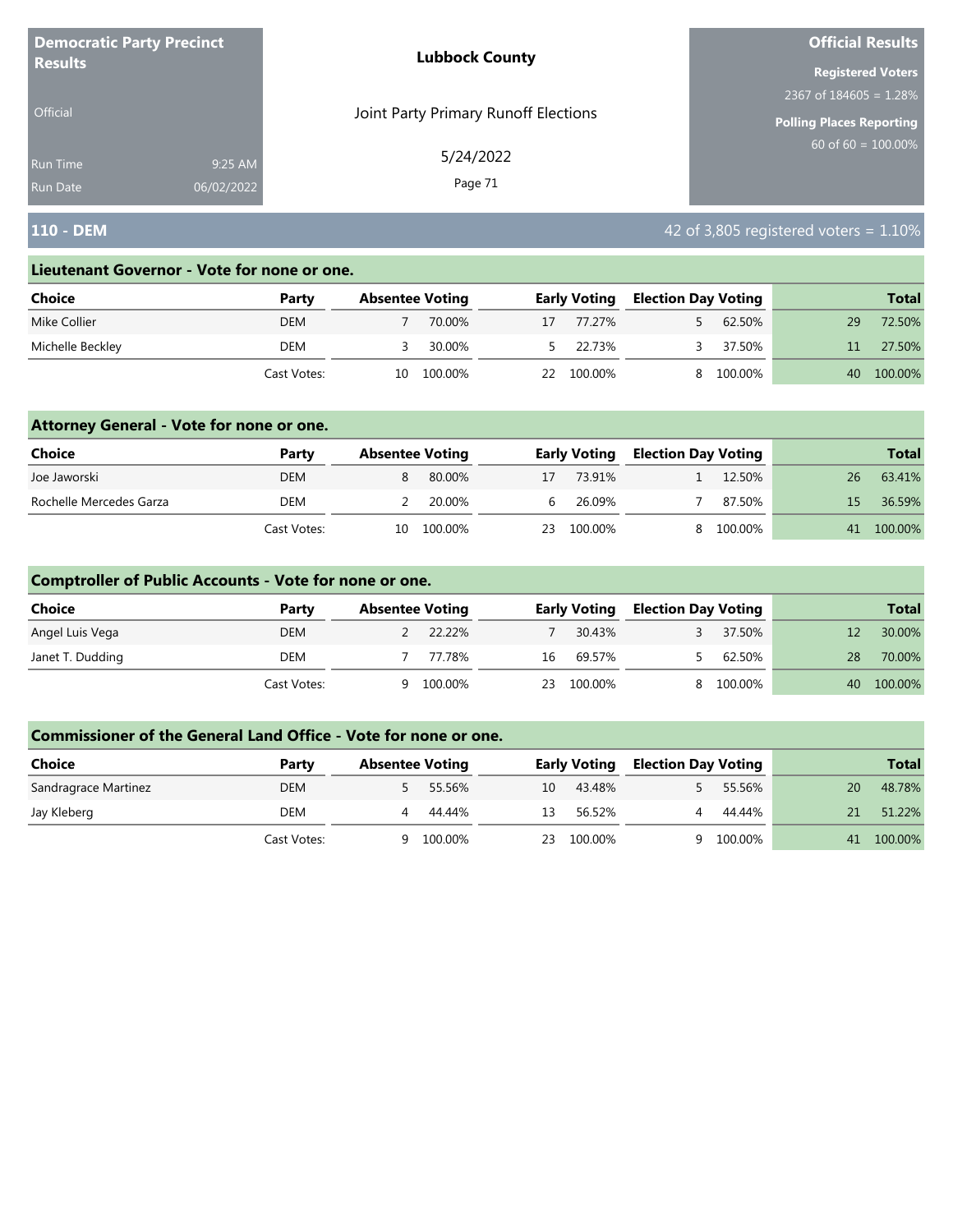| <b>Democratic Party Precinct</b><br><b>Results</b> |            | <b>Lubbock County</b>                | <b>Official Results</b><br><b>Registered Voters</b><br>2367 of $184605 = 1.28\%$<br><b>Polling Places Reporting</b><br>$60$ of 60 = 100.00% |  |  |
|----------------------------------------------------|------------|--------------------------------------|---------------------------------------------------------------------------------------------------------------------------------------------|--|--|
|                                                    |            |                                      |                                                                                                                                             |  |  |
|                                                    |            |                                      |                                                                                                                                             |  |  |
| <b>Official</b>                                    |            | Joint Party Primary Runoff Elections |                                                                                                                                             |  |  |
| <b>Run Time</b>                                    | 9:25 AM    | 5/24/2022                            |                                                                                                                                             |  |  |
| <b>Run Date</b>                                    | 06/02/2022 | Page 72                              |                                                                                                                                             |  |  |

# **111 - DEM** 22 of 2,417 registered voters = 0.91%

#### **Lieutenant Governor - Vote for none or one.**

| Choice           | Party       | <b>Absentee Voting</b> |         | <b>Early Voting</b> | <b>Election Day Voting</b> |         | <b>Total</b> |
|------------------|-------------|------------------------|---------|---------------------|----------------------------|---------|--------------|
| Mike Collier     | <b>DEM</b>  |                        | 33.33%  | 50.00%              |                            | 60.00%  | 50.00%       |
| Michelle Beckley | DEM         |                        | 66.67%  | 50.00%              |                            | 40.00%  | 50.00%       |
|                  | Cast Votes: |                        | 100.00% | 6 100.00%           | 10                         | 100.00% | 100.00%      |

### **Attorney General - Vote for none or one.**

| Choice                  | Party       | <b>Absentee Voting</b> | <b>Early Voting</b> | <b>Election Day Voting</b> |            |    | <b>Total</b> |
|-------------------------|-------------|------------------------|---------------------|----------------------------|------------|----|--------------|
| Joe Jaworski            | <b>DEM</b>  | 0.00%                  | 16.67%              |                            | 60.00%     |    | 31.82%       |
| Rochelle Mercedes Garza | DEM         | 100.00%                | 5 83.33%            |                            | 40.00%     | 15 | 68.18%       |
|                         | Cast Votes: | 100.00%                | 6 100.00%           |                            | 10 100.00% | 22 | 100.00%      |

### **Comptroller of Public Accounts - Vote for none or one.**

| Choice           | Party       | <b>Absentee Voting</b> |          |   | <b>Early Voting</b> | <b>Election Day Voting</b> |            |    | <b>Total</b> |
|------------------|-------------|------------------------|----------|---|---------------------|----------------------------|------------|----|--------------|
| Angel Luis Vega  | <b>DEM</b>  |                        | 16.67%   | 4 | 66.67%              |                            | 20.00%     |    | 31.82%       |
| Janet T. Dudding | DEM         |                        | 5 83.33% |   | 2 33.33%            | 8                          | 80.00%     | 15 | 68.18%       |
|                  | Cast Votes: | <sub>b</sub>           | 100.00%  |   | 6 100.00%           |                            | 10 100.00% |    | 22 100.00%   |

| <b>Choice</b>        | Party       | <b>Absentee Voting</b> |         | <b>Early Voting</b> | <b>Election Day Voting</b> |         |              | <b>Total</b> |
|----------------------|-------------|------------------------|---------|---------------------|----------------------------|---------|--------------|--------------|
| Sandragrace Martinez | <b>DEM</b>  |                        | 50.00%  | 83.33%              |                            | 40.00%  |              | 54.55%       |
| Jay Kleberg          | DEM         |                        | 50.00%  | 16.67%              | h.                         | 60.00%  | $10^{\circ}$ | 45.45%       |
|                      | Cast Votes: | h                      | 100.00% | 6 100.00%           | 10                         | 100.00% | 22           | 100.00%      |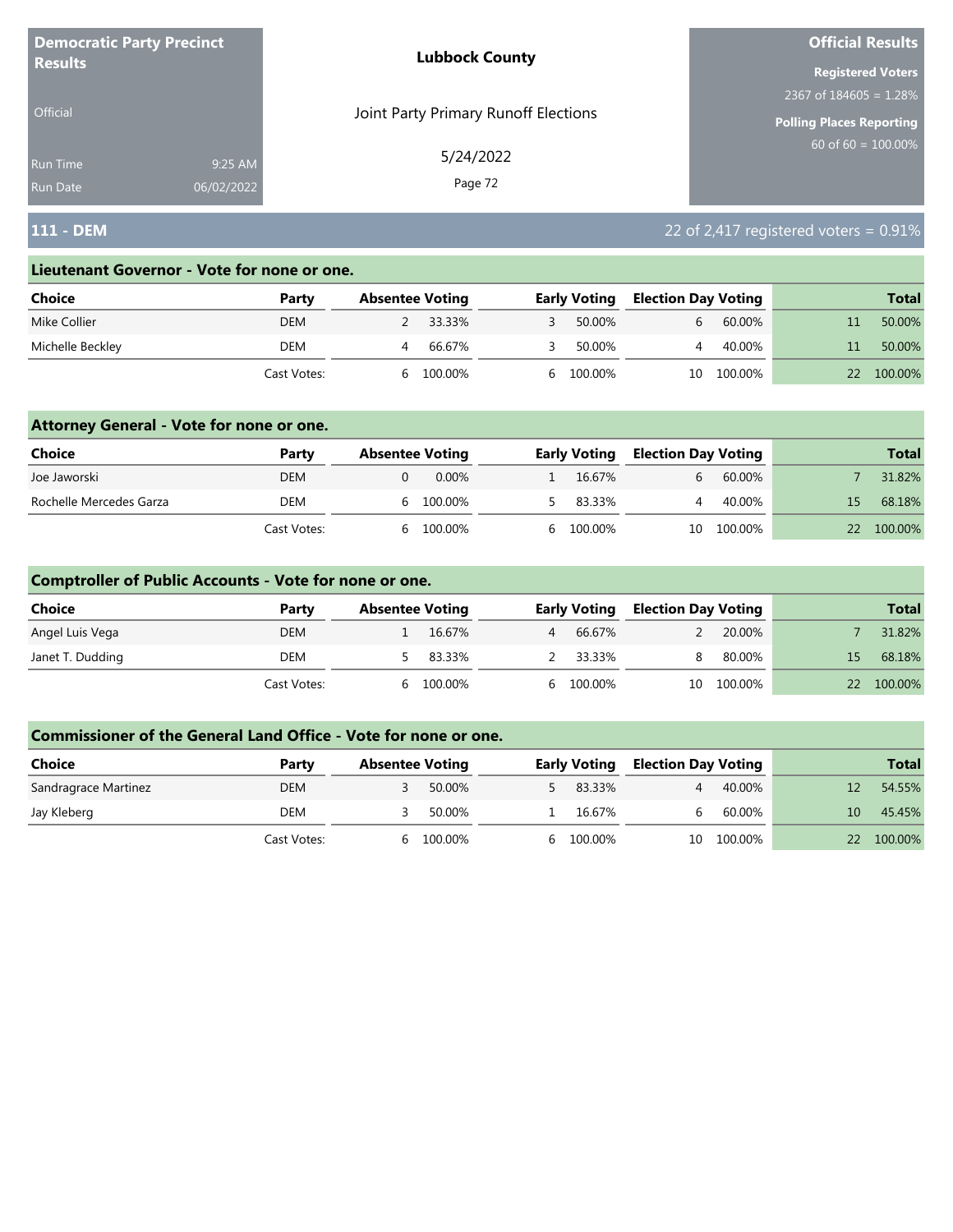| <b>Democratic Party Precinct</b> |            | <b>Lubbock County</b>                | <b>Official Results</b>         |
|----------------------------------|------------|--------------------------------------|---------------------------------|
| <b>Results</b>                   |            |                                      | <b>Registered Voters</b>        |
|                                  |            |                                      | 2367 of $184605 = 1.28\%$       |
| Official                         |            | Joint Party Primary Runoff Elections | <b>Polling Places Reporting</b> |
| <b>Run Time</b>                  | 9:25 AM    | 5/24/2022                            | $60$ of 60 = 100.00%            |
| <b>Run Date</b>                  | 06/02/2022 | Page 73                              |                                 |

## **112 - DEM** 13 of 1,580 registered voters = 0.82%

#### **Lieutenant Governor - Vote for none or one.**

| Choice           | Party       | <b>Absentee Voting</b> |          |    | <b>Early Voting</b> | <b>Election Day Voting</b> |         |    | <b>Total</b> |
|------------------|-------------|------------------------|----------|----|---------------------|----------------------------|---------|----|--------------|
| Mike Collier     | DEM         |                        | $0.00\%$ |    | 16.67%              |                            | 57.14%  |    | 38.46%       |
| Michelle Beckley | DEM         |                        | 0.00%    |    | 83.33%              |                            | 42.86%  | 8. | 61.54%       |
|                  | Cast Votes: |                        | $0.00\%$ | h. | 100.00%             |                            | 100.00% |    | 100.00%      |

### **Attorney General - Vote for none or one.**

| Choice                  | Party       | <b>Absentee Voting</b> |          | <b>Early Voting</b> | <b>Election Day Voting</b> |         |    | <b>Total</b> |
|-------------------------|-------------|------------------------|----------|---------------------|----------------------------|---------|----|--------------|
| Joe Jaworski            | DEM         |                        | 0.00%    | 16.67%              |                            | 42.86%  |    | 30.77%       |
| Rochelle Mercedes Garza | <b>DEM</b>  |                        | $0.00\%$ | 5 83.33%            |                            | 57.14%  |    | 69.23%       |
|                         | Cast Votes: |                        | 0.00%    | 6 100.00%           |                            | 100.00% | 13 | 100.00%      |

### **Comptroller of Public Accounts - Vote for none or one.**

| <b>Choice</b>    | Party       | <b>Absentee Voting</b> |       |   | <b>Early Voting</b> | <b>Election Day Voting</b> |         | <b>Total</b> |
|------------------|-------------|------------------------|-------|---|---------------------|----------------------------|---------|--------------|
| Angel Luis Vega  | DEM         |                        | 0.00% | 4 | 80.00%              |                            | 28.57%  | 50.00%       |
| Janet T. Dudding | DEM         |                        | 0.00% |   | 20.00%              |                            | 71.43%  | 50.00%       |
|                  | Cast Votes: |                        | 0.00% |   | 5 100.00%           |                            | 100.00% | 100.00%      |

| Choice               | Party       | <b>Absentee Voting</b> |          |                | <b>Early Voting</b> | <b>Election Day Voting</b> |         |    | <b>Total</b> |
|----------------------|-------------|------------------------|----------|----------------|---------------------|----------------------------|---------|----|--------------|
| Sandragrace Martinez | <b>DEM</b>  |                        | 0.00%    | $\overline{4}$ | 66.67%              |                            | 28.57%  |    | 46.15%       |
| Jay Kleberg          | DEM         |                        | $0.00\%$ |                | 2 33.33%            |                            | 71.43%  |    | 53.85%       |
|                      | Cast Votes: |                        | 0.00%    |                | 6 100.00%           |                            | 100.00% | 13 | 100.00%      |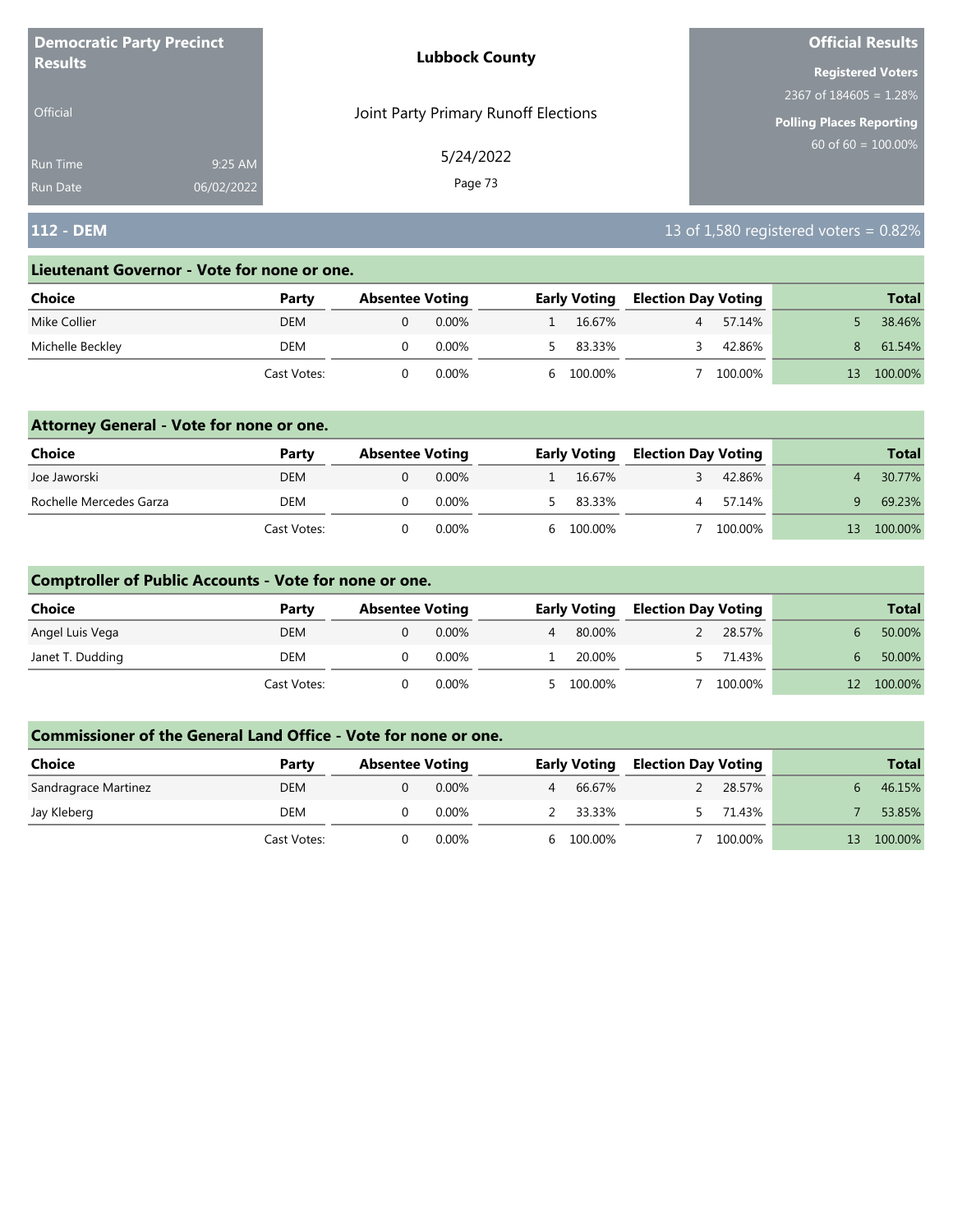| <b>Democratic Party Precinct</b> |            | <b>Lubbock County</b>                | <b>Official Results</b>         |
|----------------------------------|------------|--------------------------------------|---------------------------------|
| <b>Results</b>                   |            |                                      | <b>Registered Voters</b>        |
|                                  |            |                                      | 2367 of $184605 = 1.28\%$       |
| Official                         |            | Joint Party Primary Runoff Elections | <b>Polling Places Reporting</b> |
| <b>Run Time</b>                  | 9:25 AM    | 5/24/2022                            | $60$ of 60 = 100.00%            |
| <b>Run Date</b>                  | 06/02/2022 | Page 74                              |                                 |

## **113 - DEM** 23 of 2,690 registered voters = 0.86%

#### **Lieutenant Governor - Vote for none or one.**

| Choice           | Party       | <b>Absentee Voting</b> |         | <b>Early Voting</b> | <b>Election Day Voting</b> |         | <b>Total</b> |
|------------------|-------------|------------------------|---------|---------------------|----------------------------|---------|--------------|
| Mike Collier     | DEM         |                        | 66.67%  | 37.50%              |                            | 36.36%  | 40.91%       |
| Michelle Beckley | DEM         |                        | 33.33%  | 62.50%              |                            | 63.64%  | 59.09%       |
|                  | Cast Votes: |                        | 100.00% | 8 100.00%           |                            | 100.00% | 100.00%      |

### **Attorney General - Vote for none or one.**

| Choice                  | Party       | <b>Absentee Voting</b> |       | <b>Early Voting</b> | <b>Election Day Voting</b> |            |    | <b>Total</b> |
|-------------------------|-------------|------------------------|-------|---------------------|----------------------------|------------|----|--------------|
| Joe Jaworski            | DEM         |                        | 0.00% | 37.50%              |                            | 18.18%     |    | 23.81%       |
| Rochelle Mercedes Garza | DEM         | 2 100.00%              |       | 62.50%              |                            | 81.82%     | 16 | 76.19%       |
|                         | Cast Votes: | 2 100.00%              |       | 8 100.00%           |                            | 11 100.00% | 21 | 100.00%      |

### **Comptroller of Public Accounts - Vote for none or one.**

| Choice           | Party       | <b>Absentee Voting</b> |          |           | <b>Early Voting</b> | <b>Election Day Voting</b> |            |    | <b>Total</b> |
|------------------|-------------|------------------------|----------|-----------|---------------------|----------------------------|------------|----|--------------|
| Angel Luis Vega  | DEM         |                        | 66.67%   | $6 \quad$ | 75.00%              |                            | 54.55%     | 14 | 63.64%       |
| Janet T. Dudding | DEM         |                        | 1 33.33% |           | 25.00%              |                            | 45.45%     |    | 36.36%       |
|                  | Cast Votes: |                        | 100.00%  |           | 8 100.00%           |                            | 11 100.00% |    | 22 100.00%   |

| <b>Choice</b>        | Party       | <b>Absentee Voting</b> |            |   | <b>Early Voting</b> | <b>Election Day Voting</b> |         |    | <b>Total</b> |
|----------------------|-------------|------------------------|------------|---|---------------------|----------------------------|---------|----|--------------|
| Sandragrace Martinez | <b>DEM</b>  |                        | 66.67%     | 6 | 75.00%              | b.                         | 54.55%  | 14 | 63.64%       |
| Jay Kleberg          | DEM         |                        | $-33.33\%$ |   | 25.00%              |                            | 45.45%  |    | 36.36%       |
|                      | Cast Votes: |                        | 100.00%    |   | 100.00%             |                            | 100.00% | 22 | 100.00%      |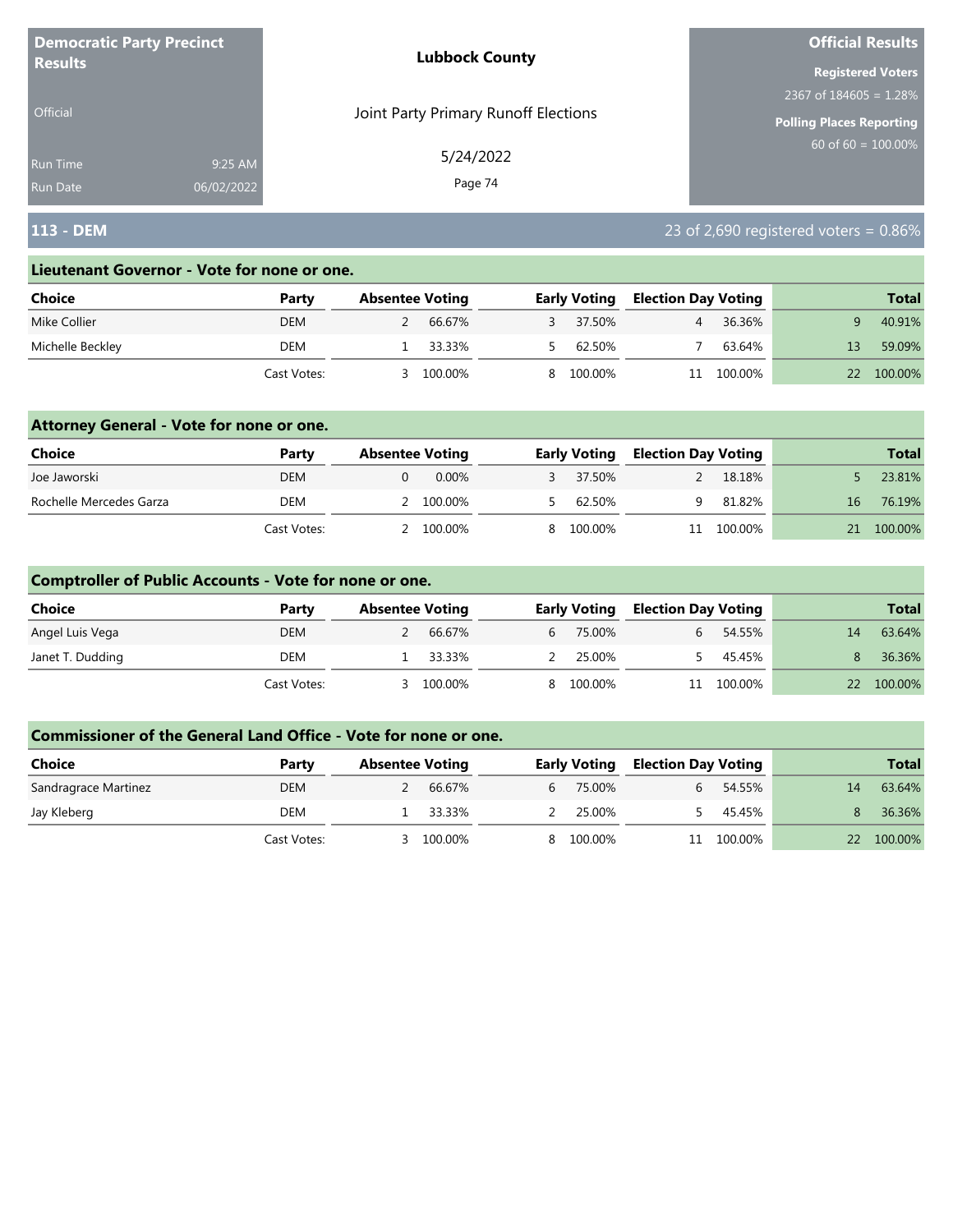| <b>Democratic Party Precinct</b> |            | <b>Lubbock County</b>                | <b>Official Results</b>         |
|----------------------------------|------------|--------------------------------------|---------------------------------|
| <b>Results</b>                   |            |                                      | <b>Registered Voters</b>        |
|                                  |            |                                      | 2367 of $184605 = 1.28\%$       |
| <b>Official</b>                  |            | Joint Party Primary Runoff Elections | <b>Polling Places Reporting</b> |
| <b>Run Time</b>                  | 9:25 AM    | 5/24/2022                            | $60$ of 60 = 100.00%            |
| <b>Run Date</b>                  | 06/02/2022 | Page 75                              |                                 |

## **114 - DEM** 18 of 791 registered voters = 2.28%

#### **Lieutenant Governor - Vote for none or one.**

| Choice           | Party       | <b>Absentee Voting</b> |    | <b>Early Voting</b> | <b>Election Day Voting</b> |         |    | <b>Total</b> |
|------------------|-------------|------------------------|----|---------------------|----------------------------|---------|----|--------------|
| Mike Collier     | DEM         | 60.00%                 |    | 44.44%              |                            | 75.00%  | 10 | 55.56%       |
| Michelle Beckley | DEM         | 40.00%                 |    | 55.56%              |                            | 25.00%  |    | 44.44%       |
|                  | Cast Votes: | 100.00%                | Q. | 100.00%             |                            | 100.00% | 18 | 100.00%      |

### **Attorney General - Vote for none or one.**

| Choice                  | Party       | <b>Absentee Voting</b> |           | <b>Early Voting</b> | <b>Election Day Voting</b> |           |    | <b>Total</b> |
|-------------------------|-------------|------------------------|-----------|---------------------|----------------------------|-----------|----|--------------|
| Joe Jaworski            | <b>DEM</b>  |                        | 60.00%    | 2 22.22%            |                            | 0.00%     |    | 27.78%       |
| Rochelle Mercedes Garza | DEM         |                        | 40.00%    | 77.78%              |                            | 4 100.00% | 13 | 72.22%       |
|                         | Cast Votes: |                        | 5 100.00% | 9 100.00%           |                            | 100.00%   | 18 | 100.00%      |

### **Comptroller of Public Accounts - Vote for none or one.**

| Choice           | Party       | <b>Absentee Voting</b> |         |   | <b>Early Voting</b> |              | <b>Election Day Voting</b> |       | <b>Total</b> |
|------------------|-------------|------------------------|---------|---|---------------------|--------------|----------------------------|-------|--------------|
| Angel Luis Vega  | DEM         |                        | 80.00%  |   | 55.56%              |              | 75.00%                     |       | 66.67%       |
| Janet T. Dudding | DEM         |                        | 20.00%  | 4 | 44.44%              |              | 25.00%                     | $6-1$ | 33.33%       |
|                  | Cast Votes: | - 5                    | 100.00% |   | 9 100.00%           | <sup>4</sup> | 100.00%                    | 18    | 100.00%      |

| <b>Choice</b>        | Party       | <b>Absentee Voting</b> | <b>Early Voting</b> | <b>Election Day Voting</b> | <b>Total</b>              |
|----------------------|-------------|------------------------|---------------------|----------------------------|---------------------------|
| Sandragrace Martinez | DEM         | 40.00%                 | 55.56%              | 75.00%                     | 55.56%<br>10 <sup>1</sup> |
| Jay Kleberg          | DEM         | 60.00%                 | 44.44%              | 25.00%                     | 44.44%                    |
|                      | Cast Votes: | 100.00%                | 100.00%<br>Q        | 100.00%                    | 100.00%<br>18             |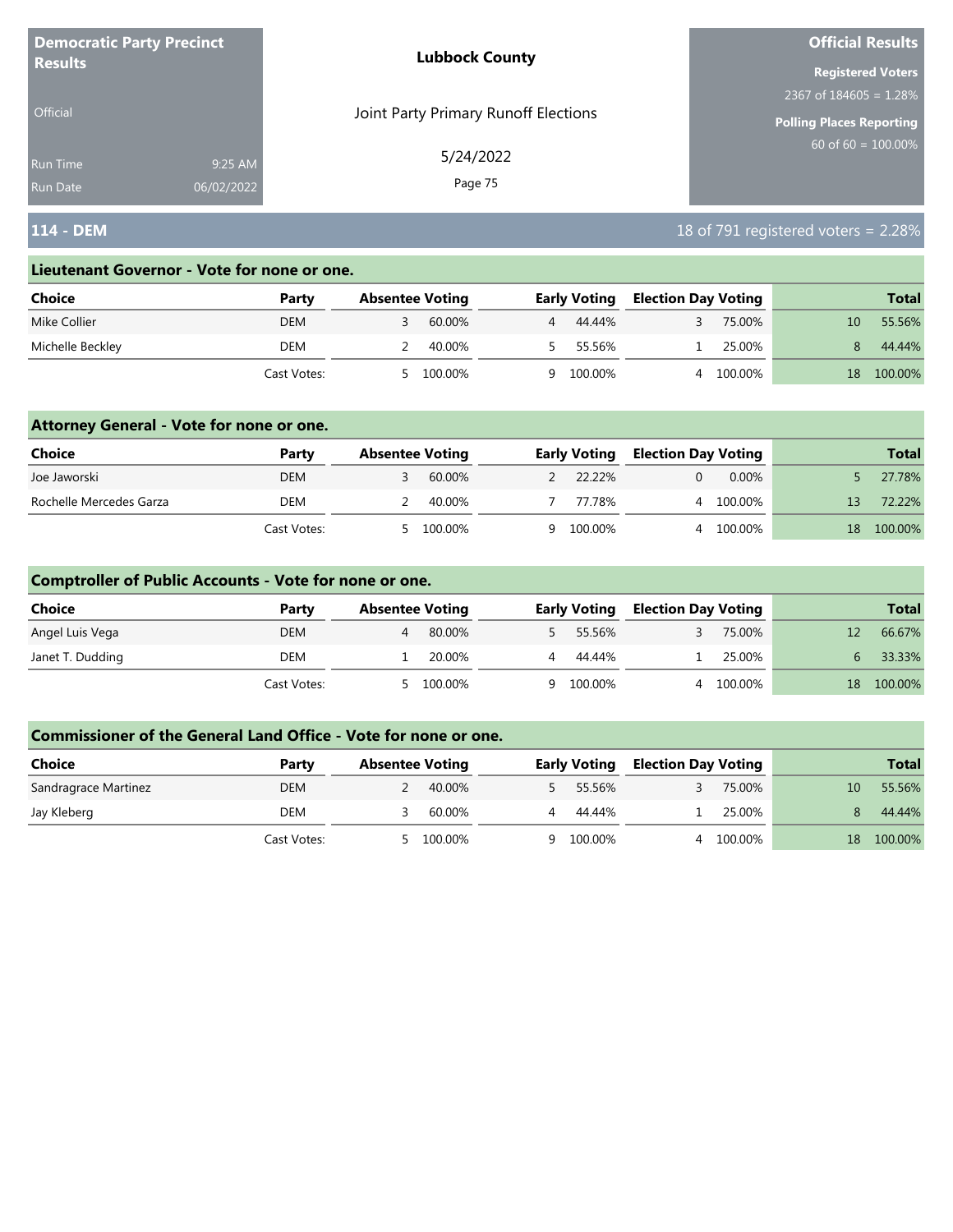| <b>Democratic Party Precinct</b> |            | <b>Lubbock County</b>                | <b>Official Results</b>   |
|----------------------------------|------------|--------------------------------------|---------------------------|
| <b>Results</b>                   |            |                                      | <b>Registered Voters</b>  |
|                                  |            |                                      | 2367 of $184605 = 1.28\%$ |
| <b>Official</b>                  |            | Joint Party Primary Runoff Elections | Polling Places Reporting  |
| Run Time                         | 9:25 AM    | 5/24/2022                            | $60$ of 60 = 100.00%      |
| <b>Run Date</b>                  | 06/02/2022 | Page 76                              |                           |

## **118 - DEM** 36 of 1,709 registered voters = 2.11%

#### **Lieutenant Governor - Vote for none or one.**

| Choice           | Party       | <b>Absentee Voting</b> |         |   | <b>Early Voting</b> |    | <b>Election Day Voting</b> |     | <b>Total</b> |
|------------------|-------------|------------------------|---------|---|---------------------|----|----------------------------|-----|--------------|
| Mike Collier     | DEM         |                        | 46.15%  | b | 66.67%              |    | 23.08%                     |     | 42.86%       |
| Michelle Beckley | DEM         |                        | 53.85%  |   | 33.33%              | 10 | 76.92%                     | 20  | 57.14%       |
|                  | Cast Votes: | 13.                    | 100.00% | Q | 100.00%             | 13 | 100.00%                    | 35. | 100.00%      |

### **Attorney General - Vote for none or one.**

| Choice                  | Party       |     | <b>Absentee Voting</b> |   | <b>Early Voting</b> |    | <b>Election Day Voting</b> |                 | <b>Total</b> |
|-------------------------|-------------|-----|------------------------|---|---------------------|----|----------------------------|-----------------|--------------|
| Joe Jaworski            | DEM         |     | 30.77%                 |   | 1 11.11%            |    | 14.29%                     |                 | 19.44%       |
| Rochelle Mercedes Garza | DEM         |     | 69.23%                 | 8 | 88.89%              | 12 | 85.71%                     | 29              | 80.56%       |
|                         | Cast Votes: | 13. | 100.00%                |   | 9 100.00%           |    | 14 100.00%                 | 36 <sup>-</sup> | 100.00%      |

### **Comptroller of Public Accounts - Vote for none or one.**

| <b>Choice</b>    | Party       | <b>Absentee Voting</b> |         | <b>Early Voting</b> |                | <b>Election Day Voting</b> |     | <b>Total</b> |
|------------------|-------------|------------------------|---------|---------------------|----------------|----------------------------|-----|--------------|
| Angel Luis Vega  | <b>DEM</b>  |                        | 30.77%  | 55.56%              | 6 <sup>1</sup> | 50.00%                     | 15. | 44.12%       |
| Janet T. Dudding | DEM         |                        | 69.23%  | 4 44.44%            | h.             | 50.00%                     | 19  | 55.88%       |
|                  | Cast Votes: | 13.                    | 100.00% | 9 100.00%           |                | 12 100.00%                 |     | 34 100.00%   |

| <b>Choice</b>        | Party       |     | <b>Absentee Voting</b> |    | <b>Early Voting</b> |    | <b>Election Day Voting</b> |                 | <b>Total</b> |
|----------------------|-------------|-----|------------------------|----|---------------------|----|----------------------------|-----------------|--------------|
| Sandragrace Martinez | <b>DEM</b>  |     | 69.23%                 | h. | 66.67%              | q  | 69.23%                     | 24              | 68.57%       |
| Jay Kleberg          | DEM         |     | 30.77%                 |    | 33.33%              |    | 30.77%                     | 11 <sup>1</sup> | 31.43%       |
|                      | Cast Votes: | 13. | 100.00%                | Q  | 100.00%             | 13 | 100.00%                    | 35              | 100.00%      |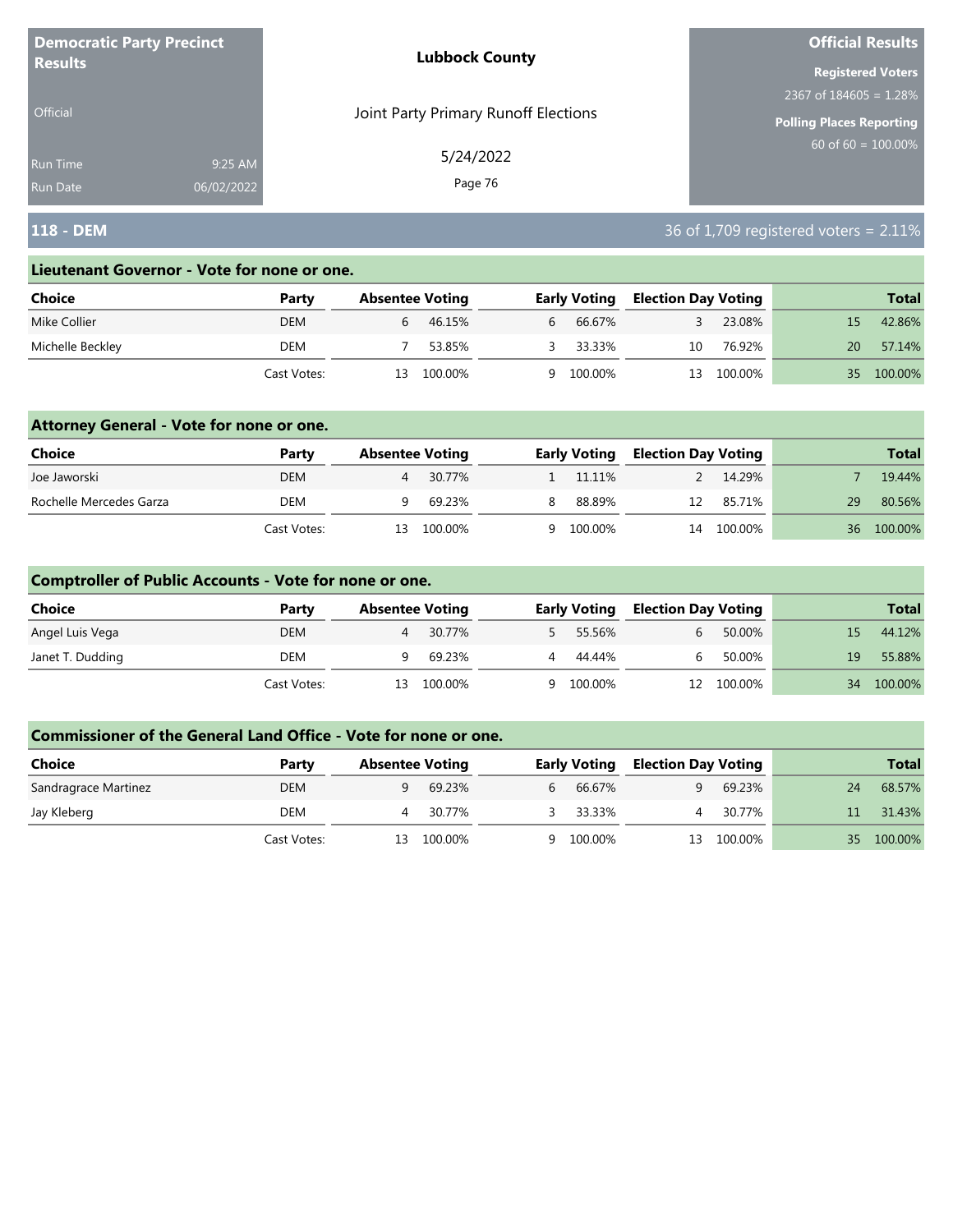| <b>Democratic Party Precinct</b> |            | <b>Lubbock County</b>                | <b>Official Results</b>   |
|----------------------------------|------------|--------------------------------------|---------------------------|
| <b>Results</b>                   |            |                                      | <b>Registered Voters</b>  |
|                                  |            |                                      | 2367 of $184605 = 1.28\%$ |
| <b>Official</b>                  |            | Joint Party Primary Runoff Elections | Polling Places Reporting  |
| Run Time                         | 9:25 AM    | 5/24/2022                            | $60$ of 60 = 100.00%      |
| <b>Run Date</b>                  | 06/02/2022 | Page 77                              |                           |

## **119 - DEM** 38 of 2,926 registered voters = 1.30%

#### **Lieutenant Governor - Vote for none or one.**

| Choice           | Party       | <b>Absentee Voting</b> |    | <b>Early Voting</b> |    | <b>Election Day Voting</b> |    | <b>Total</b> |
|------------------|-------------|------------------------|----|---------------------|----|----------------------------|----|--------------|
| Mike Collier     | DEM         | $0.00\%$               | 10 | 50.00%              | 8. | 50.00%                     | 18 | 47.37%       |
| Michelle Beckley | DEM         | 100.00%                | 10 | 50.00%              | 8. | 50.00%                     | 20 | 52.63%       |
|                  | Cast Votes: | 100.00%                | 20 | 100.00%             |    | 16 100.00%                 | 38 | 100.00%      |

### **Attorney General - Vote for none or one.**

| Choice                  | Party       | <b>Absentee Voting</b> |       |    | <b>Early Voting</b> | <b>Election Day Voting</b> |            |      | <b>Total</b> |
|-------------------------|-------------|------------------------|-------|----|---------------------|----------------------------|------------|------|--------------|
| Joe Jaworski            | DEM         |                        | 0.00% |    | 35.00%              |                            | 31.25%     |      | 31.58%       |
| Rochelle Mercedes Garza | DEM         | 2 100.00%              |       | 13 | 65.00%              | 11                         | 68.75%     | 26   | 68.42%       |
|                         | Cast Votes: | 2 100.00%              |       |    | 20 100.00%          |                            | 16 100.00% | 38 · | 100.00%      |

### **Comptroller of Public Accounts - Vote for none or one.**

| Choice           | Party       | <b>Absentee Voting</b> |         | <b>Early Voting</b> |         | <b>Election Day Voting</b> |            |    | <b>Total</b> |
|------------------|-------------|------------------------|---------|---------------------|---------|----------------------------|------------|----|--------------|
| Angel Luis Vega  | DEM         |                        | 50.00%  | 10                  | 50.00%  | 10                         | 62.50%     | 21 | 55.26%       |
| Janet T. Dudding | DEM         |                        | 50.00%  | 10                  | 50.00%  | h.                         | 37.50%     | 17 | 44.74%       |
|                  | Cast Votes: |                        | 100.00% | 20                  | 100.00% |                            | 16 100.00% |    | 38 100.00%   |

| <b>Choice</b>        | Party       | <b>Absentee Voting</b> |    | <b>Early Voting</b> | <b>Election Day Voting</b> |            |                 | <b>Total</b> |
|----------------------|-------------|------------------------|----|---------------------|----------------------------|------------|-----------------|--------------|
| Sandragrace Martinez | <b>DEM</b>  | 2 100.00%              | 15 | 75.00%              | a                          | 56.25%     | 26              | 68.42%       |
| Jay Kleberg          | DEM         | 0.00%                  |    | 25.00%              |                            | 43.75%     | 12 <sup>7</sup> | 31.58%       |
|                      | Cast Votes: | 100.00%                | 20 | 100.00%             |                            | 16 100.00% | 38              | 100.00%      |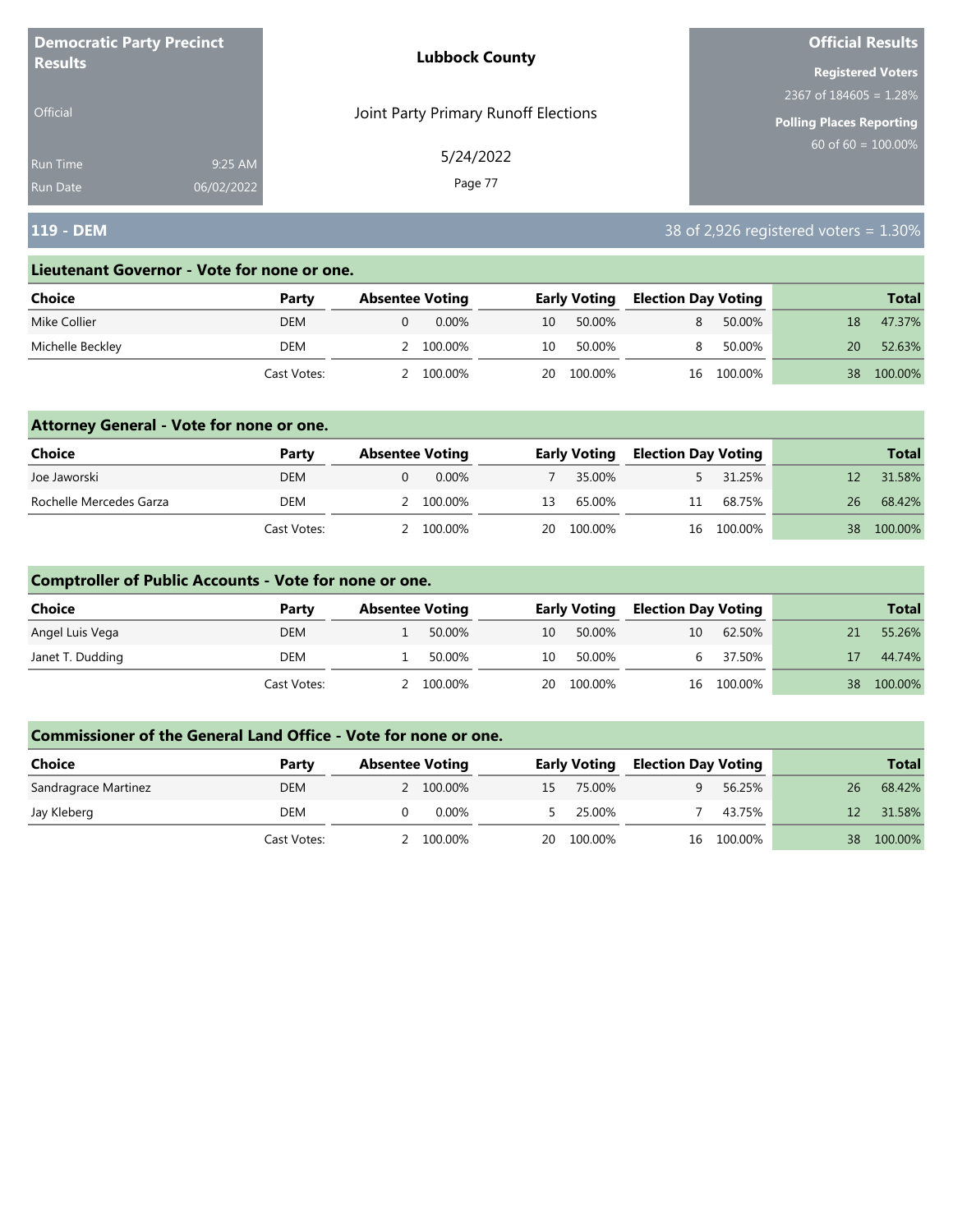| <b>Democratic Party Precinct</b><br><b>Results</b> |            | <b>Lubbock County</b>                | <b>Official Results</b>         |  |
|----------------------------------------------------|------------|--------------------------------------|---------------------------------|--|
|                                                    |            |                                      | <b>Registered Voters</b>        |  |
|                                                    |            |                                      | 2367 of $184605 = 1.28\%$       |  |
| <b>Official</b>                                    |            | Joint Party Primary Runoff Elections | <b>Polling Places Reporting</b> |  |
| Run Time                                           | 9:25 AM    | 5/24/2022                            | $60$ of 60 = $100.00\%$         |  |
| <b>Run Date</b>                                    | 06/02/2022 | Page 78                              |                                 |  |

## **120 - DEM** 18 of 3,565 registered voters = 0.50%

#### **Lieutenant Governor - Vote for none or one.**

| Choice           | Party       | <b>Absentee Voting</b> |         | <b>Early Voting</b> | <b>Election Day Voting</b> |         |     | <b>Total</b> |
|------------------|-------------|------------------------|---------|---------------------|----------------------------|---------|-----|--------------|
| Mike Collier     | <b>DEM</b>  |                        | 33.33%  | 42.86%              |                            | 50.00%  |     | 44.44%       |
| Michelle Beckley | DEM         |                        | 66.67%  | 57.14%              |                            | 50.00%  | 10. | 55.56%       |
|                  | Cast Votes: |                        | 100.00% | 100.00%             |                            | 100.00% | 18  | 100.00%      |

### **Attorney General - Vote for none or one.**

| Choice                  | Party       | <b>Absentee Voting</b> |         | <b>Early Voting</b> | <b>Election Day Voting</b> |           |    | <b>Total</b> |
|-------------------------|-------------|------------------------|---------|---------------------|----------------------------|-----------|----|--------------|
| Joe Jaworski            | <b>DEM</b>  |                        | 33.33%  | 66.67%              |                            | 62.50%    | 10 | 58.82%       |
| Rochelle Mercedes Garza | DEM         |                        | 66.67%  | 2 33.33%            |                            | 37.50%    |    | 41.18%       |
|                         | Cast Votes: | $\prec$                | 100.00% | 6 100.00%           |                            | 8 100.00% |    | 100.00%      |

### **Comptroller of Public Accounts - Vote for none or one.**

| Choice           | Party       | <b>Absentee Voting</b> |          | <b>Early Voting</b> | <b>Election Day Voting</b> |         |    | <b>Total</b> |
|------------------|-------------|------------------------|----------|---------------------|----------------------------|---------|----|--------------|
| Angel Luis Vega  | <b>DEM</b>  |                        | 1 33.33% | 28.57%              |                            | 75.00%  |    | 50.00%       |
| Janet T. Dudding | DEM         |                        | 66.67%   | 71.43%              |                            | 25.00%  |    | 50.00%       |
|                  | Cast Votes: |                        | 100.00%  | 100.00%             |                            | 100.00% | 18 | 100.00%      |

| <b>Choice</b>        | Party       | <b>Absentee Voting</b> |         |   | <b>Early Voting</b> | <b>Election Day Voting</b> |         |    | <b>Total</b> |
|----------------------|-------------|------------------------|---------|---|---------------------|----------------------------|---------|----|--------------|
| Sandragrace Martinez | <b>DEM</b>  |                        | 66.67%  |   | 42.86%              |                            | 62.50%  | 10 | 55.56%       |
| Jay Kleberg          | DEM         |                        | 33.33%  | 4 | 57.14%              |                            | 37.50%  |    | 44.44%       |
|                      | Cast Votes: |                        | 100.00% |   | 100.00%             |                            | 100.00% | 18 | 100.00%      |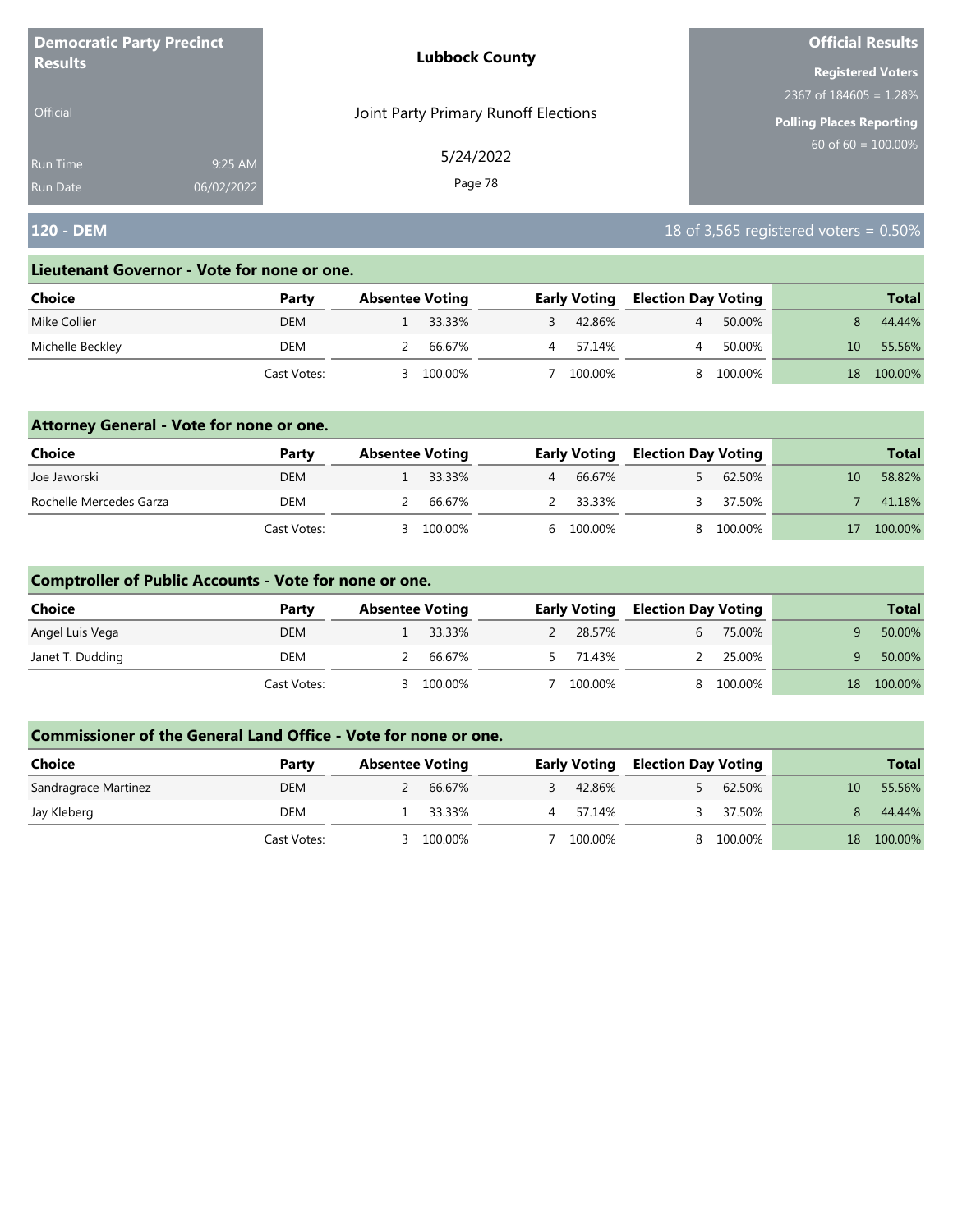| <b>Democratic Party Precinct</b> |            | <b>Lubbock County</b>                | <b>Official Results</b>         |  |
|----------------------------------|------------|--------------------------------------|---------------------------------|--|
| <b>Results</b>                   |            |                                      | <b>Registered Voters</b>        |  |
|                                  |            |                                      | 2367 of $184605 = 1.28\%$       |  |
| <b>Official</b>                  |            | Joint Party Primary Runoff Elections | <b>Polling Places Reporting</b> |  |
| Run Time                         | 9:25 AM    | 5/24/2022                            | $60$ of 60 = $100.00\%$         |  |
| <b>Run Date</b>                  | 06/02/2022 | Page 79                              |                                 |  |

## **121 - DEM** 16 of 3,454 registered voters = 0.46%

#### **Lieutenant Governor - Vote for none or one.**

| Choice           | Party       | <b>Absentee Voting</b> | <b>Early Voting</b> |           | <b>Election Day Voting</b> |         |    | <b>Total</b> |
|------------------|-------------|------------------------|---------------------|-----------|----------------------------|---------|----|--------------|
| Mike Collier     | <b>DEM</b>  | $0.00\%$               |                     | 62.50%    |                            | 57.14%  |    | 56.25%       |
| Michelle Beckley | DEM         | 100.00%                |                     | 37.50%    |                            | 42.86%  |    | 43.75%       |
|                  | Cast Votes: | 100.00%                |                     | 8 100.00% |                            | 100.00% | 16 | 100.00%      |

### **Attorney General - Vote for none or one.**

| Choice                  | Party       | <b>Absentee Voting</b> | <b>Early Voting</b> | <b>Election Day Voting</b> | <b>Total</b>  |
|-------------------------|-------------|------------------------|---------------------|----------------------------|---------------|
| Joe Jaworski            | DEM         | 0.00%                  | 12.50%              | 42.86%                     | 25.00%        |
| Rochelle Mercedes Garza | DEM         | 100.00%                | 87.50%              | 57.14%                     | 75.00%        |
|                         | Cast Votes: | 100.00%                | 8 100.00%           | 100.00%                    | 100.00%<br>16 |

### **Comptroller of Public Accounts - Vote for none or one.**

| <b>Choice</b>    | Party       | <b>Absentee Voting</b> |           | <b>Early Voting</b> | <b>Election Day Voting</b> |         |    | <b>Total</b> |
|------------------|-------------|------------------------|-----------|---------------------|----------------------------|---------|----|--------------|
| Angel Luis Vega  | <b>DEM</b>  | $0.00\%$               | $6 \quad$ | 75.00%              |                            | 57.14%  | 10 | 62.50%       |
| Janet T. Dudding | DEM         | 100.00%                |           | 25.00%              |                            | 42.86%  | 6  | 37.50%       |
|                  | Cast Votes: | 100.00%                |           | 8 100.00%           |                            | 100.00% |    | 16 100.00%   |

| <b>Choice</b>        | Party       | <b>Absentee Voting</b> | <b>Early Voting</b>      | <b>Election Day Voting</b> |         |    | <b>Total</b> |
|----------------------|-------------|------------------------|--------------------------|----------------------------|---------|----|--------------|
| Sandragrace Martinez | DEM         | 100.00%                | 75.00%<br>$\mathfrak{b}$ |                            | 42.86%  | 10 | 62.50%       |
| Jay Kleberg          | DEM         | 0.00%                  | 25.00%                   |                            | 57.14%  |    | 37.50%       |
|                      | Cast Votes: | 100.00%                | 8 100.00%                |                            | 100.00% | 16 | 100.00%      |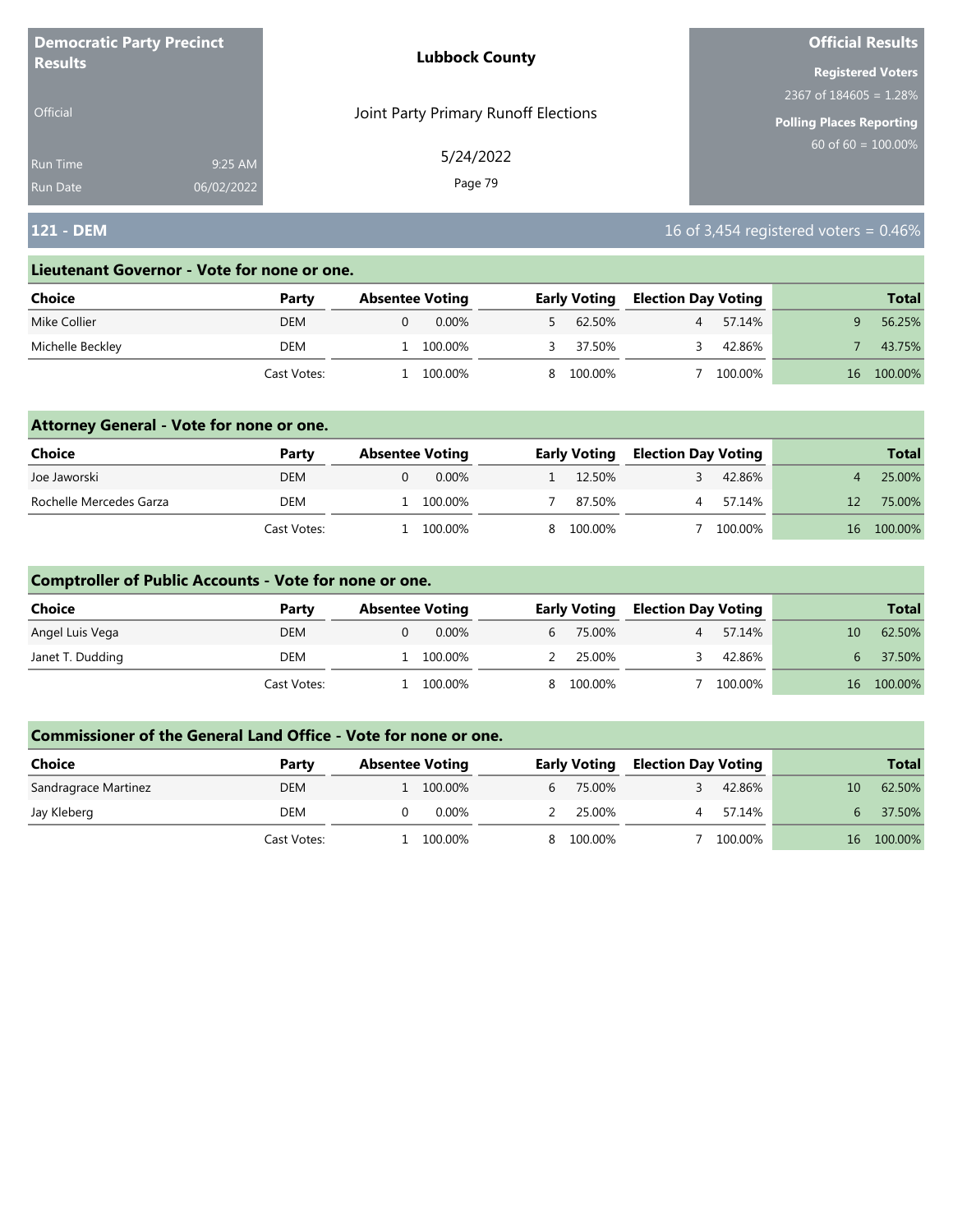| <b>Democratic Party Precinct</b><br><b>Results</b> |            | <b>Lubbock County</b>                | <b>Official Results</b>         |  |
|----------------------------------------------------|------------|--------------------------------------|---------------------------------|--|
|                                                    |            |                                      | <b>Registered Voters</b>        |  |
|                                                    |            |                                      | 2367 of $184605 = 1.28\%$       |  |
| <b>Official</b>                                    |            | Joint Party Primary Runoff Elections | <b>Polling Places Reporting</b> |  |
| Run Time                                           | 9:25 AM    | 5/24/2022                            | 60 of 60 = $100.00\%$           |  |
| <b>Run Date</b>                                    | 06/02/2022 | Page 80                              |                                 |  |

## **122 - DEM** 39 of 1,844 registered voters = 2.11%

#### **Lieutenant Governor - Vote for none or one.**

| Choice           | Party       |    | <b>Absentee Voting</b> |     | <b>Early Voting</b> | <b>Election Day Voting</b> |         |    | <b>Total</b> |
|------------------|-------------|----|------------------------|-----|---------------------|----------------------------|---------|----|--------------|
| Mike Collier     | <b>DEM</b>  |    | 53.85%                 |     | 5 33.33%            |                            | 45.45%  |    | 43.59%       |
| Michelle Beckley | DEM         |    | 46.15%                 | 10  | 66.67%              |                            | 54.55%  |    | 56.41%       |
|                  | Cast Votes: | 13 | 100.00%                | 15. | 100.00%             |                            | 100.00% | 39 | 100.00%      |

### **Attorney General - Vote for none or one.**

| Choice                  | Party       | <b>Absentee Voting</b> |            |    | <b>Early Voting</b> | <b>Election Day Voting</b> |            |    | <b>Total</b> |
|-------------------------|-------------|------------------------|------------|----|---------------------|----------------------------|------------|----|--------------|
| Joe Jaworski            | <b>DEM</b>  | b                      | 46.15%     | 4  | 26.67%              |                            | 36.36%     | 14 | 35.90%       |
| Rochelle Mercedes Garza | DEM         |                        | 53.85%     | 11 | 73.33%              |                            | 63.64%     | 25 | 64.10%       |
|                         | Cast Votes: |                        | 13 100.00% |    | 15 100.00%          |                            | 11 100.00% | 39 | 100.00%      |

### **Comptroller of Public Accounts - Vote for none or one.**

| Choice           | Party       | <b>Absentee Voting</b> |         |   | <b>Early Voting</b> | <b>Election Day Voting</b> |         |    | <b>Total</b> |
|------------------|-------------|------------------------|---------|---|---------------------|----------------------------|---------|----|--------------|
| Angel Luis Vega  | <b>DEM</b>  |                        | 15.38%  | 6 | 40.00%              |                            | 22.22%  | 10 | 27.03%       |
| Janet T. Dudding | DEM         | 11                     | 84.62%  | q | 60.00%              |                            | 77.78%  | 27 | 72.97%       |
|                  | Cast Votes: | 13                     | 100.00% |   | 15 100.00%          | a                          | 100.00% | 37 | 100.00%      |

| <b>Choice</b>        | Party       | <b>Absentee Voting</b> |          |    | <b>Early Voting</b> | <b>Election Day Voting</b> |         |    | <b>Total</b> |
|----------------------|-------------|------------------------|----------|----|---------------------|----------------------------|---------|----|--------------|
| Sandragrace Martinez | <b>DEM</b>  |                        | 2 15.38% | 11 | 73.33%              |                            | 77.78%  | 20 | 54.05%       |
| Jay Kleberg          | DEM         |                        | 84.62%   |    | 26.67%              |                            | 22.22%  |    | 45.95%       |
|                      | Cast Votes: | 13.                    | 100.00%  |    | 15 100.00%          |                            | 100.00% | 37 | 100.00%      |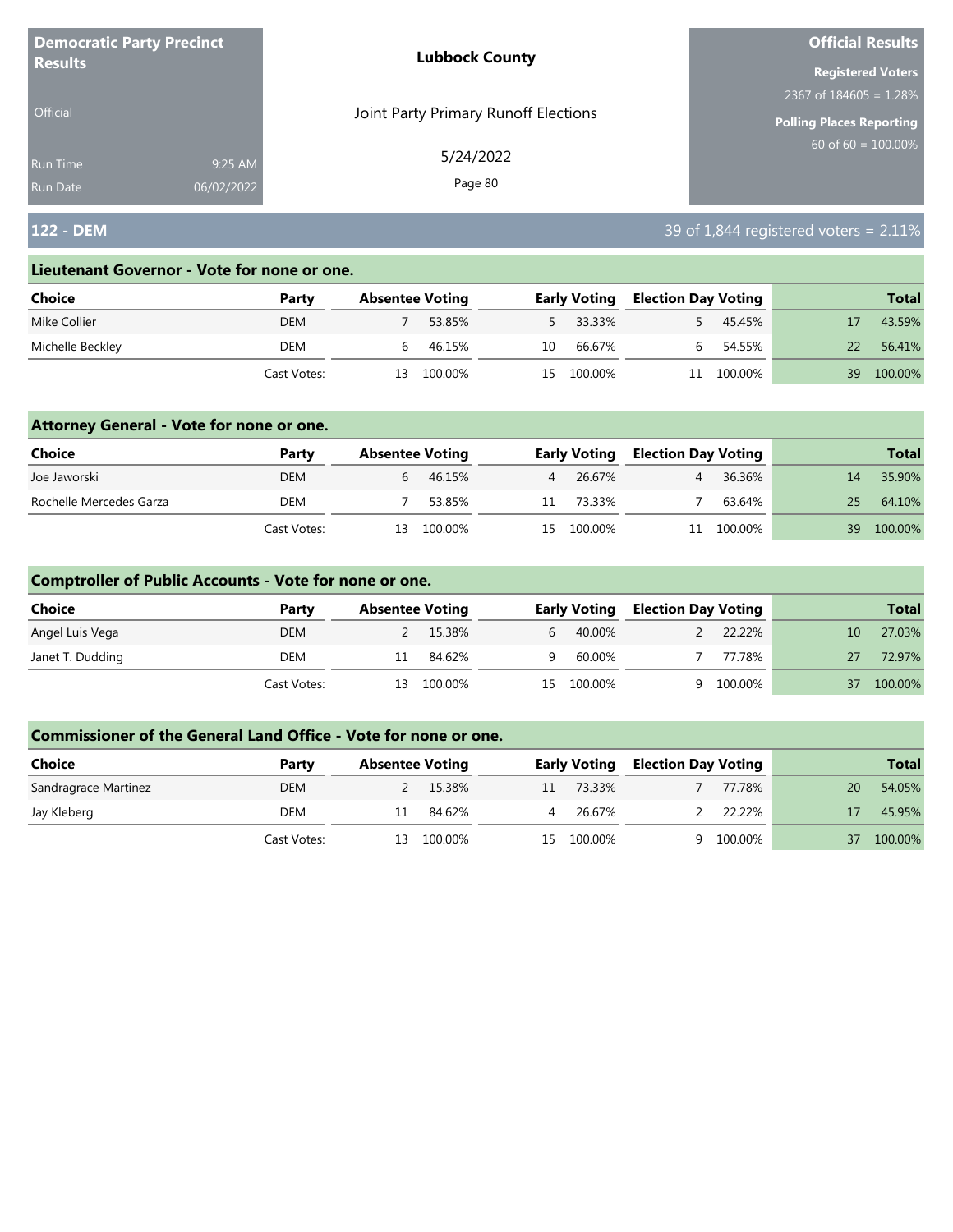| <b>Democratic Party Precinct</b><br><b>Results</b> |            | <b>Lubbock County</b>                | <b>Official Results</b><br><b>Registered Voters</b><br>2367 of $184605 = 1.28\%$<br>Polling Places Reporting<br>$60$ of 60 = 100.00% |  |
|----------------------------------------------------|------------|--------------------------------------|--------------------------------------------------------------------------------------------------------------------------------------|--|
|                                                    |            |                                      |                                                                                                                                      |  |
|                                                    |            |                                      |                                                                                                                                      |  |
| <b>Official</b>                                    |            | Joint Party Primary Runoff Elections |                                                                                                                                      |  |
| Run Time                                           | 9:25 AM    | 5/24/2022                            |                                                                                                                                      |  |
| <b>Run Date</b>                                    | 06/02/2022 | Page 81                              |                                                                                                                                      |  |

## **123 - DEM** 25 of 1,803 registered voters = 1.39%

#### **Lieutenant Governor - Vote for none or one.**

| Choice           | Party       | <b>Absentee Voting</b> |         |    | <b>Early Voting</b> | Election Day Voting |         |    | <b>Total</b> |
|------------------|-------------|------------------------|---------|----|---------------------|---------------------|---------|----|--------------|
| Mike Collier     | DEM         |                        | 33.33%  |    | 64.29%              |                     | 50.00%  | 13 | 54.17%       |
| Michelle Beckley | DEM         |                        | 66.67%  |    | 35.71%              |                     | 50.00%  |    | 45.83%       |
|                  | Cast Votes: |                        | 100.00% | 14 | 100.00%             |                     | 100.00% | 24 | 100.00%      |

### **Attorney General - Vote for none or one.**

| Choice                  | Party       | <b>Absentee Voting</b> |         |    | <b>Early Voting</b> | <b>Election Day Voting</b> |           |    | <b>Total</b> |
|-------------------------|-------------|------------------------|---------|----|---------------------|----------------------------|-----------|----|--------------|
| Joe Jaworski            | DEM         |                        | 16.67%  |    | 28.57%              |                            | 0.00%     |    | 20.00%       |
| Rochelle Mercedes Garza | DEM         |                        | 83.33%  |    | 10 71.43%           |                            | 5 100.00% | 20 | 80.00%       |
|                         | Cast Votes: | h.                     | 100.00% | 14 | 100.00%             |                            | 5 100.00% | 25 | 100.00%      |

### **Comptroller of Public Accounts - Vote for none or one.**

| Choice           | Party       | <b>Absentee Voting</b> |          |    | <b>Early Voting</b> | <b>Election Day Voting</b> |         |    | <b>Total</b> |
|------------------|-------------|------------------------|----------|----|---------------------|----------------------------|---------|----|--------------|
| Angel Luis Vega  | <b>DEM</b>  | 4                      | 66.67%   |    | 4 28.57%            |                            | 25.00%  |    | 37.50%       |
| Janet T. Dudding | DEM         |                        | 2 33.33% | 10 | 71.43%              |                            | 75.00%  | 15 | 62.50%       |
|                  | Cast Votes: | <sub>b</sub>           | 100.00%  | 14 | 100.00%             | 4                          | 100.00% | 24 | 100.00%      |

| <b>Choice</b>        | Party       | <b>Absentee Voting</b> |         |    | <b>Early Voting</b> | <b>Election Day Voting</b> |         |    | <b>Total</b> |
|----------------------|-------------|------------------------|---------|----|---------------------|----------------------------|---------|----|--------------|
| Sandragrace Martinez | <b>DEM</b>  |                        | 50.00%  | Q. | 64.29%              |                            | 50.00%  | 14 | 58.33%       |
| Jay Kleberg          | DEM         |                        | 50.00%  |    | 5 35.71%            |                            | 50.00%  | 10 | 41.67%       |
|                      | Cast Votes: | h                      | 100.00% | 14 | 100.00%             |                            | 100.00% | 24 | 100.00%      |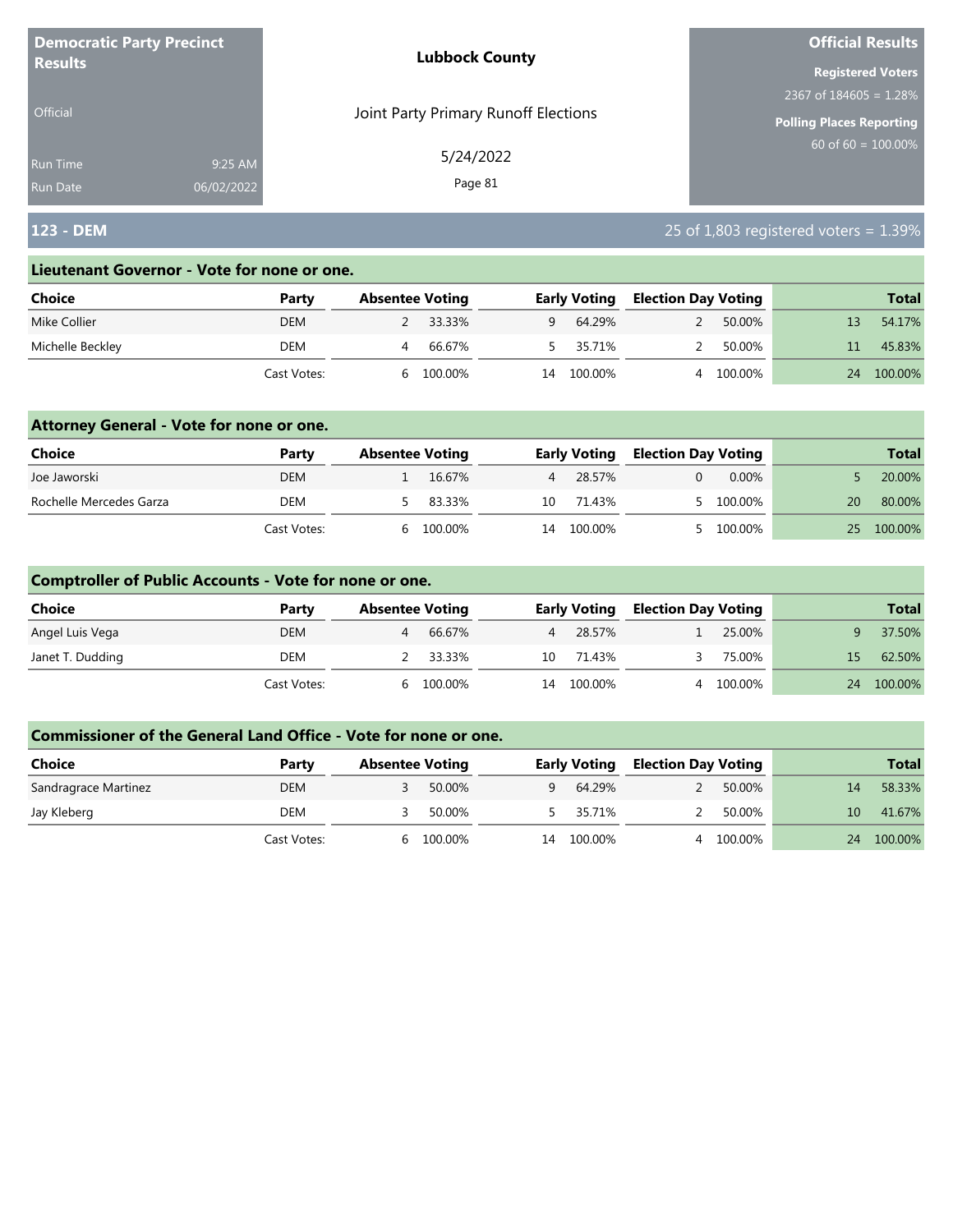| <b>Democratic Party Precinct</b><br><b>Results</b> |            | <b>Lubbock County</b>                | <b>Official Results</b>         |  |  |
|----------------------------------------------------|------------|--------------------------------------|---------------------------------|--|--|
|                                                    |            |                                      | <b>Registered Voters</b>        |  |  |
|                                                    |            |                                      | 2367 of $184605 = 1.28\%$       |  |  |
| <b>Official</b>                                    |            | Joint Party Primary Runoff Elections | <b>Polling Places Reporting</b> |  |  |
| Run Time                                           | 9:25 AM    | 5/24/2022                            | $60$ of 60 = $100.00\%$         |  |  |
| <b>Run Date</b>                                    | 06/02/2022 | Page 82                              |                                 |  |  |

## **124 - DEM** 23 of 1,849 registered voters = 1.24%

#### **Lieutenant Governor - Vote for none or one.**

| Choice           | Party       | <b>Absentee Voting</b> |         |     | <b>Early Voting</b> | <b>Election Day Voting</b> |           |    | <b>Total</b> |
|------------------|-------------|------------------------|---------|-----|---------------------|----------------------------|-----------|----|--------------|
| Mike Collier     | <b>DEM</b>  |                        | 14.29%  | 8   | 66.67%              |                            | 1 100.00% |    | 50.00%       |
| Michelle Beckley | DEM         |                        | 85.71%  |     | 33.33%              |                            | $0.00\%$  | 10 | 50.00%       |
|                  | Cast Votes: |                        | 100.00% | 12. | 100.00%             |                            | 100.00%   | 20 | 100.00%      |

### **Attorney General - Vote for none or one.**

| Choice                  | Party       | <b>Absentee Voting</b> | <b>Early Voting</b> |         | <b>Election Day Voting</b> |           |    | <b>Total</b> |
|-------------------------|-------------|------------------------|---------------------|---------|----------------------------|-----------|----|--------------|
| Joe Jaworski            | DEM         | 11.11%                 |                     | 33.33%  |                            | $0.00\%$  |    | 22.73%       |
| Rochelle Mercedes Garza | DEM         | 88.89%                 | 8.                  | 66.67%  |                            | 1 100.00% | 17 | 77.27%       |
|                         | Cast Votes: | 100.00%                | 12.                 | 100.00% |                            | 100.00%   | 22 | 100.00%      |

### **Comptroller of Public Accounts - Vote for none or one.**

| Choice           | Party       | <b>Absentee Voting</b> |         |     | <b>Early Voting</b> | <b>Election Day Voting</b> |          |    | <b>Total</b> |
|------------------|-------------|------------------------|---------|-----|---------------------|----------------------------|----------|----|--------------|
| Angel Luis Vega  | <b>DEM</b>  |                        | 55.56%  |     | 58.33%              |                            | $0.00\%$ |    | 54.55%       |
| Janet T. Dudding | DEM         | 4                      | 44.44%  |     | 41.67%              |                            | 100.00%  | 10 | 45.45%       |
|                  | Cast Votes: | Q                      | 100.00% | 12. | 100.00%             |                            | 100.00%  |    | 22 100.00%   |

| <b>Choice</b>        | Party       | <b>Absentee Voting</b> |         |    | <b>Early Voting</b> | <b>Election Day Voting</b> |          |              | <b>Total</b> |
|----------------------|-------------|------------------------|---------|----|---------------------|----------------------------|----------|--------------|--------------|
| Sandragrace Martinez | <b>DEM</b>  |                        | 55.56%  |    | 58.33%              |                            | $0.00\%$ |              | 54.55%       |
| Jay Kleberg          | DEM         |                        | 44.44%  |    | 41.67%              |                            | 100.00%  | $10^{\circ}$ | 45.45%       |
|                      | Cast Votes: | a                      | 100.00% | 12 | 100.00%             |                            | 100.00%  | 22           | 100.00%      |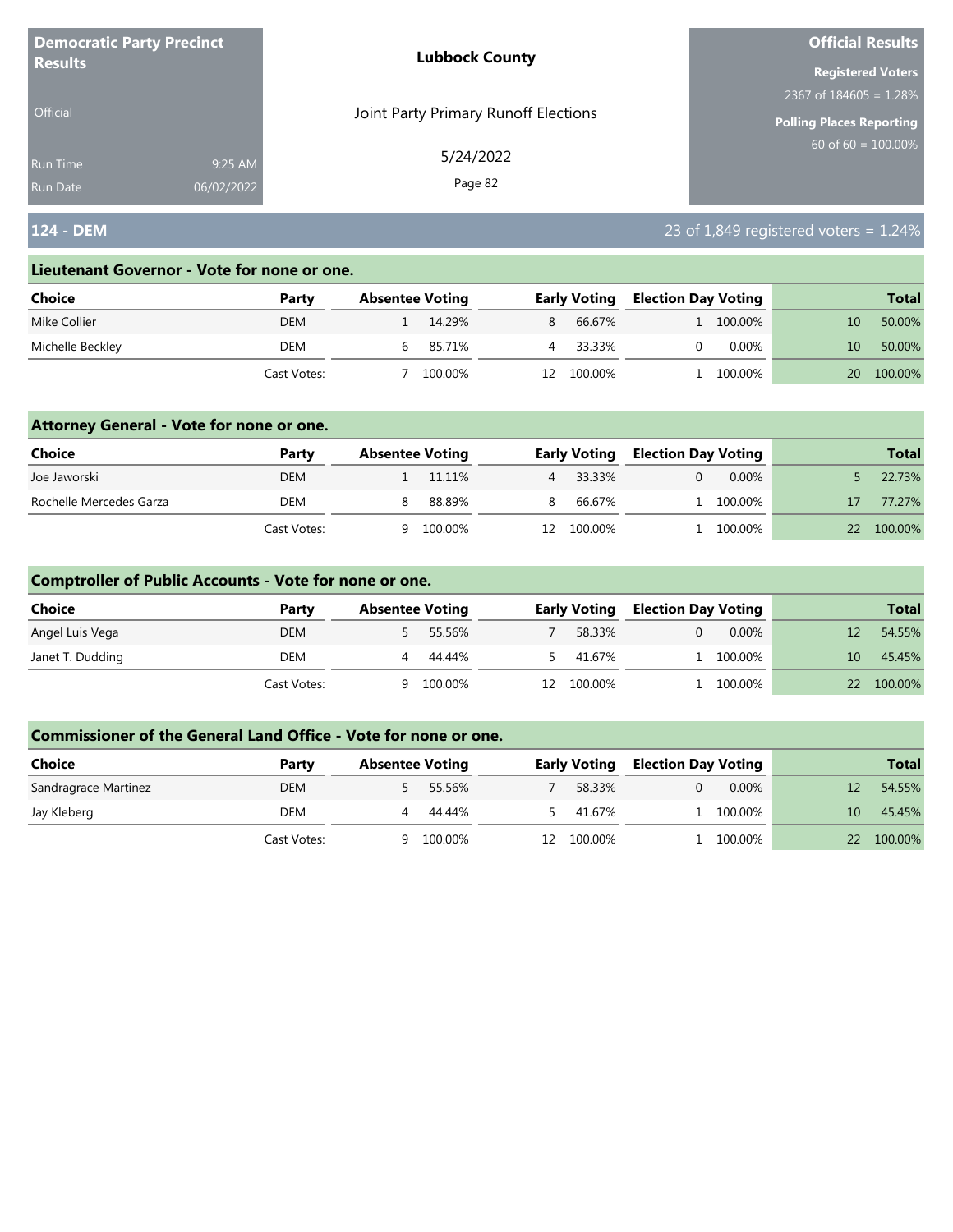| <b>Democratic Party Precinct</b><br><b>Results</b> |            | <b>Lubbock County</b>                | <b>Official Results</b>         |
|----------------------------------------------------|------------|--------------------------------------|---------------------------------|
|                                                    |            |                                      | <b>Registered Voters</b>        |
|                                                    |            |                                      | 2367 of $184605 = 1.28\%$       |
| Official                                           |            | Joint Party Primary Runoff Elections | <b>Polling Places Reporting</b> |
| <b>Run Time</b>                                    | 9:25 AM    | 5/24/2022                            | $60$ of 60 = 100.00%            |
| <b>Run Date</b>                                    | 06/02/2022 | Page 83                              |                                 |

## **125 - DEM** 31 of 2,046 registered voters = 1.52%

#### **Lieutenant Governor - Vote for none or one.**

| Choice           | Party       | <b>Absentee Voting</b> |         |                | <b>Early Voting</b> | <b>Election Day Voting</b> |         |    | <b>Total</b> |
|------------------|-------------|------------------------|---------|----------------|---------------------|----------------------------|---------|----|--------------|
| Mike Collier     | <b>DEM</b>  |                        | 83.33%  | $\overline{4}$ | 33.33%              |                            | 53.85%  | 16 | 51.61%       |
| Michelle Beckley | DEM         |                        | 16.67%  | 8.             | 66.67%              |                            | 46.15%  | 15 | 48.39%       |
|                  | Cast Votes: |                        | 100.00% | 12.            | 100.00%             | 13                         | 100.00% | 31 | 100.00%      |

### **Attorney General - Vote for none or one.**

| <b>Choice</b>           | Party       | <b>Absentee Voting</b> |          |    | <b>Early Voting</b> | <b>Election Day Voting</b> |            |    | <b>Total</b> |
|-------------------------|-------------|------------------------|----------|----|---------------------|----------------------------|------------|----|--------------|
| Joe Jaworski            | <b>DEM</b>  |                        | 5 83.33% |    | 8.33%               |                            | 38.46%     |    | 35.48%       |
| Rochelle Mercedes Garza | DEM         |                        | 16.67%   | 11 | 91.67%              | 8.                         | 61.54%     | 20 | 64.52%       |
|                         | Cast Votes: | h                      | 100.00%  |    | 12 100.00%          |                            | 13 100.00% | 31 | 100.00%      |

### **Comptroller of Public Accounts - Vote for none or one.**

| Choice           | Party       | <b>Absentee Voting</b> |          |     | <b>Early Voting</b> | <b>Election Day Voting</b> |            |    | <b>Total</b> |
|------------------|-------------|------------------------|----------|-----|---------------------|----------------------------|------------|----|--------------|
| Angel Luis Vega  | <b>DEM</b>  |                        | 2 33.33% |     | 4 33.33%            |                            | 7.69%      |    | 22.58%       |
| Janet T. Dudding | DEM         | 4                      | 66.67%   | 8   | 66.67%              | 12 <sup>7</sup>            | 92.31%     | 24 | 77.42%       |
|                  | Cast Votes: | <sub>b</sub>           | 100.00%  | 12. | 100.00%             |                            | 13 100.00% |    | 31 100.00%   |

| <b>Choice</b>        | Party       | <b>Absentee Voting</b> |         |    | <b>Early Voting</b> | <b>Election Day Voting</b> |         |    | <b>Total</b> |
|----------------------|-------------|------------------------|---------|----|---------------------|----------------------------|---------|----|--------------|
| Sandragrace Martinez | <b>DEM</b>  |                        | 66.67%  | Q  | 75.00%              |                            | 53.85%  | 20 | 64.52%       |
| Jay Kleberg          | DEM         | 2 33.33%               |         |    | 25.00%              | h.                         | 46.15%  |    | 35.48%       |
|                      | Cast Votes: | h                      | 100.00% | 12 | 100.00%             | 13.                        | 100.00% | 31 | 100.00%      |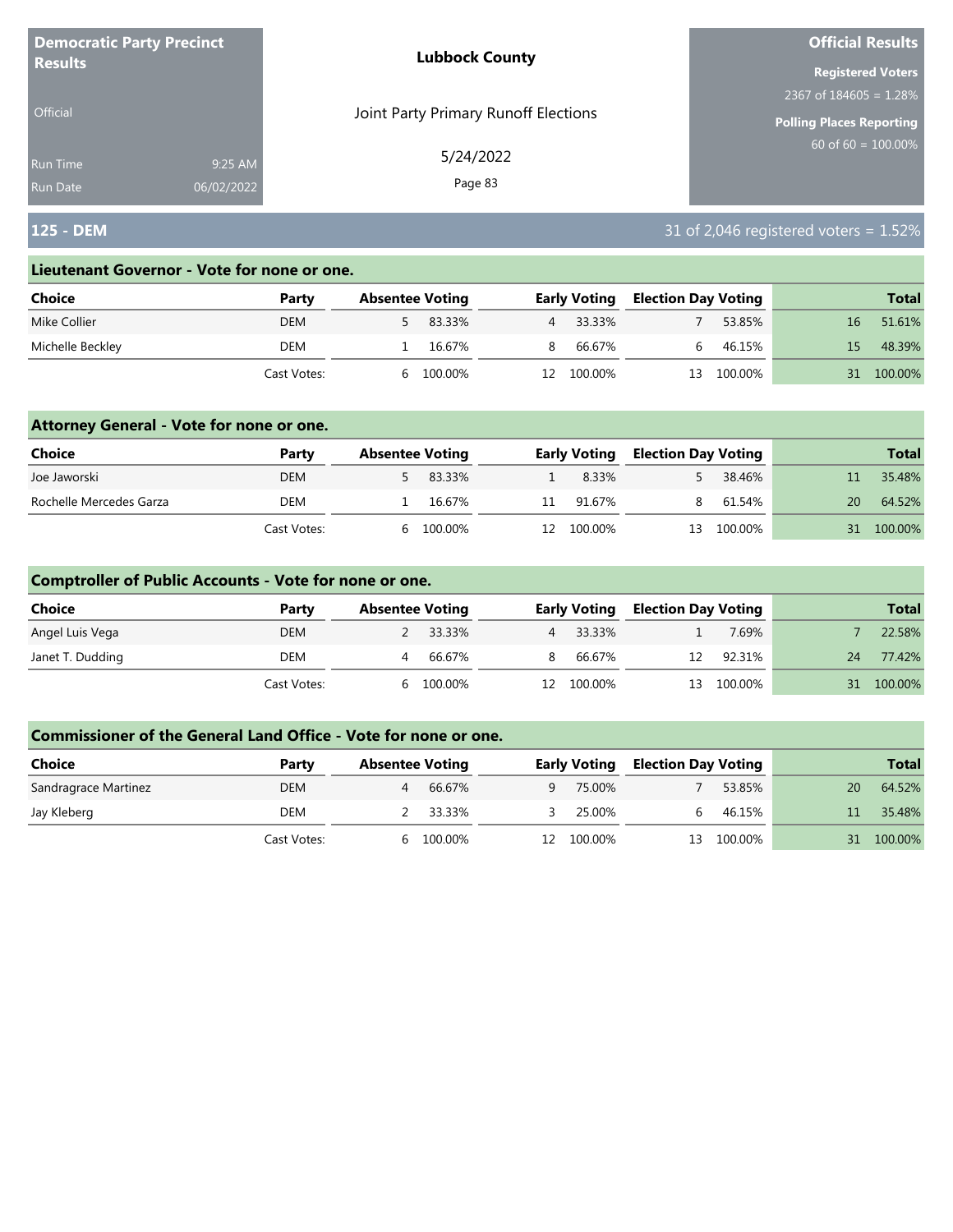| <b>Democratic Party Precinct</b><br><b>Results</b> |            | <b>Lubbock County</b>                | <b>Official Results</b>   |  |  |  |
|----------------------------------------------------|------------|--------------------------------------|---------------------------|--|--|--|
|                                                    |            |                                      | <b>Registered Voters</b>  |  |  |  |
|                                                    |            |                                      | 2367 of $184605 = 1.28\%$ |  |  |  |
| <b>Official</b>                                    |            | Joint Party Primary Runoff Elections | Polling Places Reporting  |  |  |  |
| <b>Run Time</b>                                    | 9:25 AM    | 5/24/2022                            | 60 of $60 = 100.00\%$     |  |  |  |
| <b>Run Date</b>                                    | 06/02/2022 | Page 84                              |                           |  |  |  |

## **126 - DEM** 16 of 1,295 registered voters = 1.24%

#### **Lieutenant Governor - Vote for none or one.**

| Choice           | Party       | <b>Absentee Voting</b> |         |   | <b>Early Voting</b> |  | <b>Election Day Voting</b> |                 | <b>Total</b> |
|------------------|-------------|------------------------|---------|---|---------------------|--|----------------------------|-----------------|--------------|
| Mike Collier     | <b>DEM</b>  |                        | 50.00%  | 4 | 66.67%              |  | 16.67%                     |                 | 43.75%       |
| Michelle Beckley | DEM         |                        | 50.00%  |   | 33.33%              |  | 83.33%                     |                 | 56.25%       |
|                  | Cast Votes: | Δ                      | 100.00% |   | 6 100.00%           |  | 100.00%                    | 16 <sup>1</sup> | 100.00%      |

### **Attorney General - Vote for none or one.**

| Choice                  | Party       | <b>Absentee Voting</b> |         | <b>Early Voting</b> | <b>Election Day Voting</b> |           |    | <b>Total</b> |
|-------------------------|-------------|------------------------|---------|---------------------|----------------------------|-----------|----|--------------|
| Joe Jaworski            | <b>DEM</b>  |                        | 50.00%  | 16.67%              |                            | 16.67%    |    | 25.00%       |
| Rochelle Mercedes Garza | DEM         |                        | 50.00%  | 5 83.33%            |                            | 83.33%    | 12 | 75.00%       |
|                         | Cast Votes: | 4                      | 100.00% | 6 100.00%           |                            | 6 100.00% |    | 16 100.00%   |

### **Comptroller of Public Accounts - Vote for none or one.**

| Choice           | Party       | <b>Absentee Voting</b> |         | <b>Early Voting</b> | <b>Election Day Voting</b> |         |    | <b>Total</b> |
|------------------|-------------|------------------------|---------|---------------------|----------------------------|---------|----|--------------|
| Angel Luis Vega  | <b>DEM</b>  |                        | 50.00%  | 50.00%              |                            | 83.33%  | 10 | 62.50%       |
| Janet T. Dudding | DEM         |                        | 50.00%  | 50.00%              |                            | 16.67%  | 6  | 37.50%       |
|                  | Cast Votes: | 4                      | 100.00% | 6 100.00%           |                            | 100.00% |    | 16 100.00%   |

| <b>Choice</b>        | Party       | <b>Absentee Voting</b> |  | <b>Early Voting</b> | <b>Election Day Voting</b> |         |  |    | <b>Total</b> |
|----------------------|-------------|------------------------|--|---------------------|----------------------------|---------|--|----|--------------|
|                      |             |                        |  |                     |                            |         |  |    |              |
| Sandragrace Martinez | <b>DEM</b>  | 50.00%                 |  | 83.33%              |                            | 50.00%  |  | 10 | 62.50%       |
| Jay Kleberg          | DEM         | 50.00%                 |  | 16.67%              |                            | 50.00%  |  |    | 37.50%       |
|                      | Cast Votes: | 100.00%                |  | 6 100.00%           |                            | 100.00% |  | 16 | 100.00%      |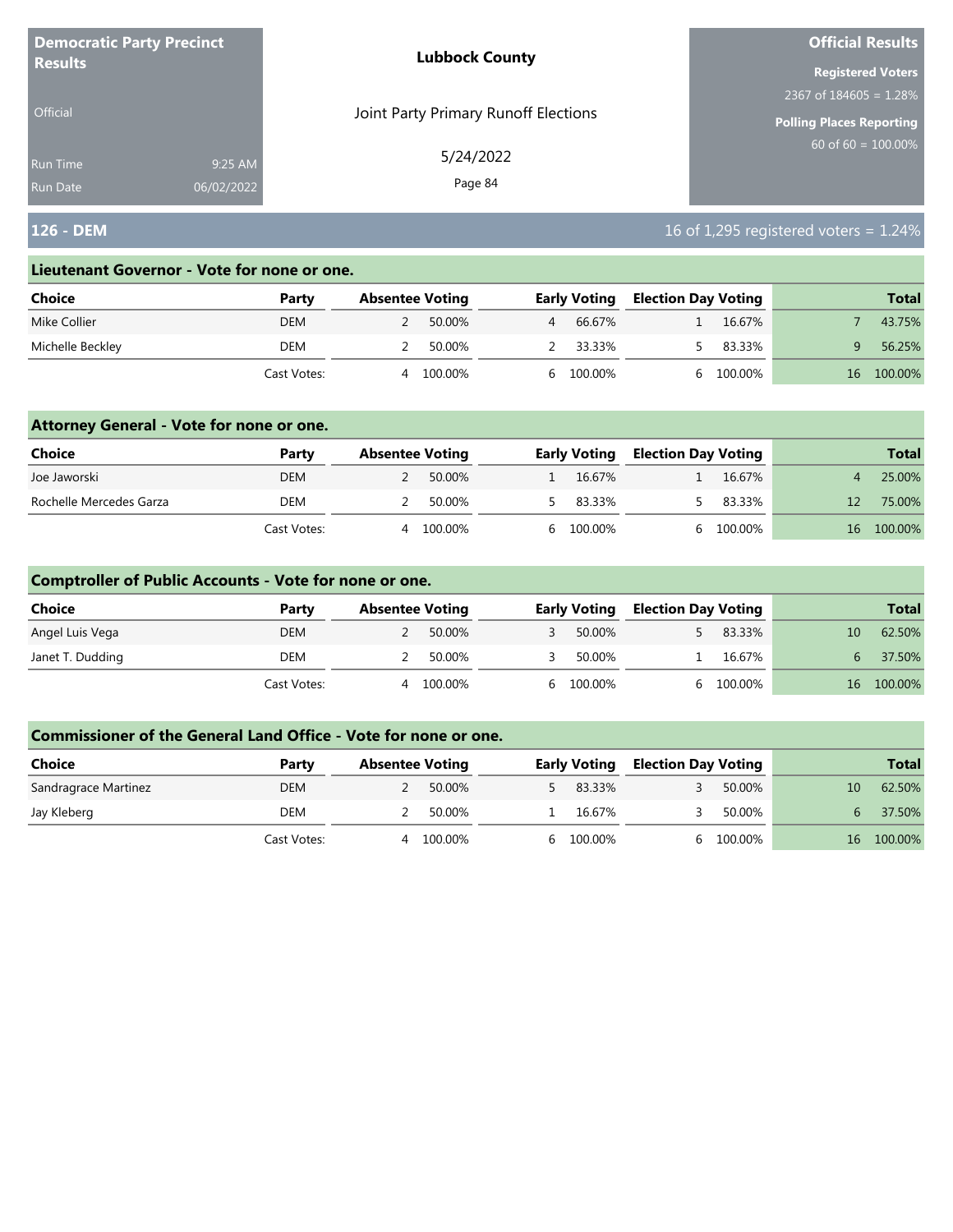| <b>Democratic Party Precinct</b> |            | <b>Lubbock County</b>                | <b>Official Results</b>         |
|----------------------------------|------------|--------------------------------------|---------------------------------|
| <b>Results</b>                   |            |                                      | <b>Registered Voters</b>        |
|                                  |            |                                      | 2367 of $184605 = 1.28\%$       |
| <b>Official</b>                  |            | Joint Party Primary Runoff Elections | <b>Polling Places Reporting</b> |
| Run Time                         | 9:25 AM    | 5/24/2022                            | $60$ of 60 = $100.00\%$         |
| <b>Run Date</b>                  | 06/02/2022 | Page 85                              |                                 |

# **127 - DEM** 37 of 2,592 registered voters = 1.43%

#### **Lieutenant Governor - Vote for none or one.**

| Choice           | Party       |    | <b>Absentee Voting</b> |    | <b>Early Voting</b> | <b>Election Day Voting</b> |         |    | <b>Total</b> |
|------------------|-------------|----|------------------------|----|---------------------|----------------------------|---------|----|--------------|
| Mike Collier     | <b>DEM</b>  |    | 61.54%                 |    | 5 35.71%            |                            | 66.67%  | 19 | 52.78%       |
| Michelle Beckley | DEM         |    | 38.46%                 | Q  | 64.29%              |                            | 33.33%  |    | 47.22%       |
|                  | Cast Votes: | 13 | 100.00%                | 14 | 100.00%             |                            | 100.00% | 36 | 100.00%      |

### **Attorney General - Vote for none or one.**

| Choice                  | Party       | <b>Absentee Voting</b> |            |                | <b>Early Voting</b> | <b>Election Day Voting</b> |         |    | <b>Total</b> |
|-------------------------|-------------|------------------------|------------|----------------|---------------------|----------------------------|---------|----|--------------|
| Joe Jaworski            | <b>DEM</b>  |                        | 46.15%     | $\mathfrak{b}$ | 42.86%              |                            | 11.11%  |    | 36.11%       |
| Rochelle Mercedes Garza | DEM         |                        | 53.85%     |                | 8 57.14%            | 8.                         | 88.89%  | 23 | 63.89%       |
|                         | Cast Votes: |                        | 13 100.00% | 14             | 100.00%             |                            | 100.00% | 36 | 100.00%      |

### **Comptroller of Public Accounts - Vote for none or one.**

| Choice           | Party       | <b>Absentee Voting</b> |            |    | <b>Early Voting</b> | <b>Election Day Voting</b> |         |        | <b>Total</b> |
|------------------|-------------|------------------------|------------|----|---------------------|----------------------------|---------|--------|--------------|
| Angel Luis Vega  | <b>DEM</b>  |                        | 25.00%     |    | 3 21.43%            |                            | 37.50%  |        | 26.47%       |
| Janet T. Dudding | DEM         | a                      | 75.00%     | 11 | 78.57%              |                            | 62.50%  | $25 -$ | 73.53%       |
|                  | Cast Votes: |                        | 12 100.00% | 14 | 100.00%             |                            | 100.00% |        | 34 100.00%   |

| <b>Choice</b>        | Party       | <b>Absentee Voting</b> |         |    | <b>Early Voting</b> | <b>Election Day Voting</b> |         |     | <b>Total</b> |
|----------------------|-------------|------------------------|---------|----|---------------------|----------------------------|---------|-----|--------------|
| Sandragrace Martinez | <b>DEM</b>  | 6                      | 50.00%  | b. | 42.86%              |                            | 66.67%  | 18  | 51.43%       |
| Jay Kleberg          | DEM         | 6                      | 50.00%  | 8. | 57.14%              |                            | 33.33%  |     | 48.57%       |
|                      | Cast Votes: | 12                     | 100.00% | 14 | 100.00%             |                            | 100.00% | 35. | 100.00%      |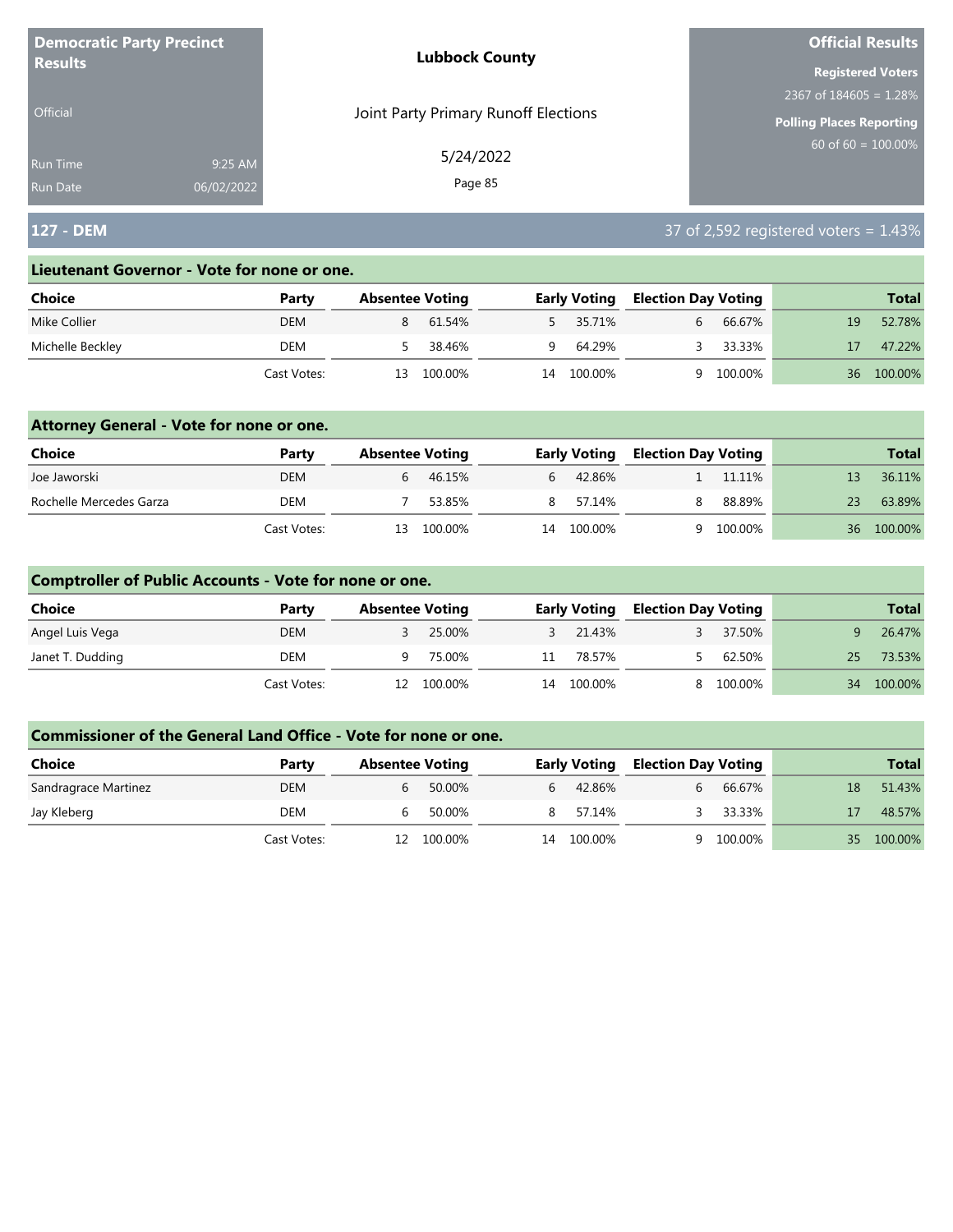| <b>Democratic Party Precinct</b> |            | <b>Lubbock County</b>                | <b>Official Results</b>        |
|----------------------------------|------------|--------------------------------------|--------------------------------|
| <b>Results</b>                   |            |                                      | <b>Registered Voters</b>       |
|                                  |            |                                      | 2367 of $184605 = 1.28\%$      |
| <b>Official</b>                  |            | Joint Party Primary Runoff Elections | Polling Places Reporting       |
| <b>Run Time</b>                  | 9:25 AM    | 5/24/2022                            | $60 \text{ of } 60 = 100.00\%$ |
| <b>Run Date</b>                  | 06/02/2022 | Page 86                              |                                |

## **128 - DEM** 25 of 1,793 registered voters = 1.39%

#### **Lieutenant Governor - Vote for none or one.**

| Choice           | Party       | <b>Absentee Voting</b> |         |    | <b>Early Voting</b> | <b>Election Day Voting</b> |         |    | <b>Total</b> |
|------------------|-------------|------------------------|---------|----|---------------------|----------------------------|---------|----|--------------|
| Mike Collier     | <b>DEM</b>  |                        | 87.50%  | 0  | $0.00\%$            |                            | 63.64%  | 14 | 56.00%       |
| Michelle Beckley | DEM         |                        | 12.50%  |    | 6 100.00%           |                            | 36.36%  |    | 44.00%       |
|                  | Cast Votes: |                        | 100.00% | h. | 100.00%             |                            | 100.00% | 25 | 100.00%      |

### **Attorney General - Vote for none or one.**

| Choice                  | Party       | <b>Absentee Voting</b> |          |   | <b>Early Voting</b> | <b>Election Day Voting</b> |            | <b>Total</b> |
|-------------------------|-------------|------------------------|----------|---|---------------------|----------------------------|------------|--------------|
| Joe Jaworski            | <b>DEM</b>  |                        | 5 62.50% |   | 2 33.33%            |                            | 54.55%     | 52.00%       |
| Rochelle Mercedes Garza | DEM         |                        | 37.50%   | 4 | 66.67%              |                            | 45.45%     | 48.00%       |
|                         | Cast Votes: | 8.                     | 100.00%  |   | 6 100.00%           |                            | 11 100.00% | 25 100.00%   |

### **Comptroller of Public Accounts - Vote for none or one.**

| <b>Choice</b>    | Party       | <b>Absentee Voting</b> |         | <b>Early Voting</b> | <b>Election Day Voting</b> |            |    | <b>Total</b> |
|------------------|-------------|------------------------|---------|---------------------|----------------------------|------------|----|--------------|
| Angel Luis Vega  | <b>DEM</b>  |                        | 37.50%  | 50.00%              |                            | 36.36%     | 10 | 40.00%       |
| Janet T. Dudding | DEM         |                        | 62.50%  | 50.00%              |                            | 63.64%     | 15 | 60.00%       |
|                  | Cast Votes: | 8                      | 100.00% | 6 100.00%           |                            | 11 100.00% |    | 25 100.00%   |

| <b>Choice</b>        | Party       | <b>Absentee Voting</b> |         | <b>Early Voting</b> | <b>Election Day Voting</b> |         |        | <b>Total</b> |
|----------------------|-------------|------------------------|---------|---------------------|----------------------------|---------|--------|--------------|
| Sandragrace Martinez | <b>DEM</b>  |                        | 50.00%  | 83.33%              |                            | 18.18%  |        | 44.00%       |
| Jay Kleberg          | DEM         | д                      | 50.00%  | 16.67%              | a                          | 81.82%  | 14     | 56.00%       |
|                      | Cast Votes: | 8                      | 100.00% | 6 100.00%           | 11                         | 100.00% | $25 -$ | 100.00%      |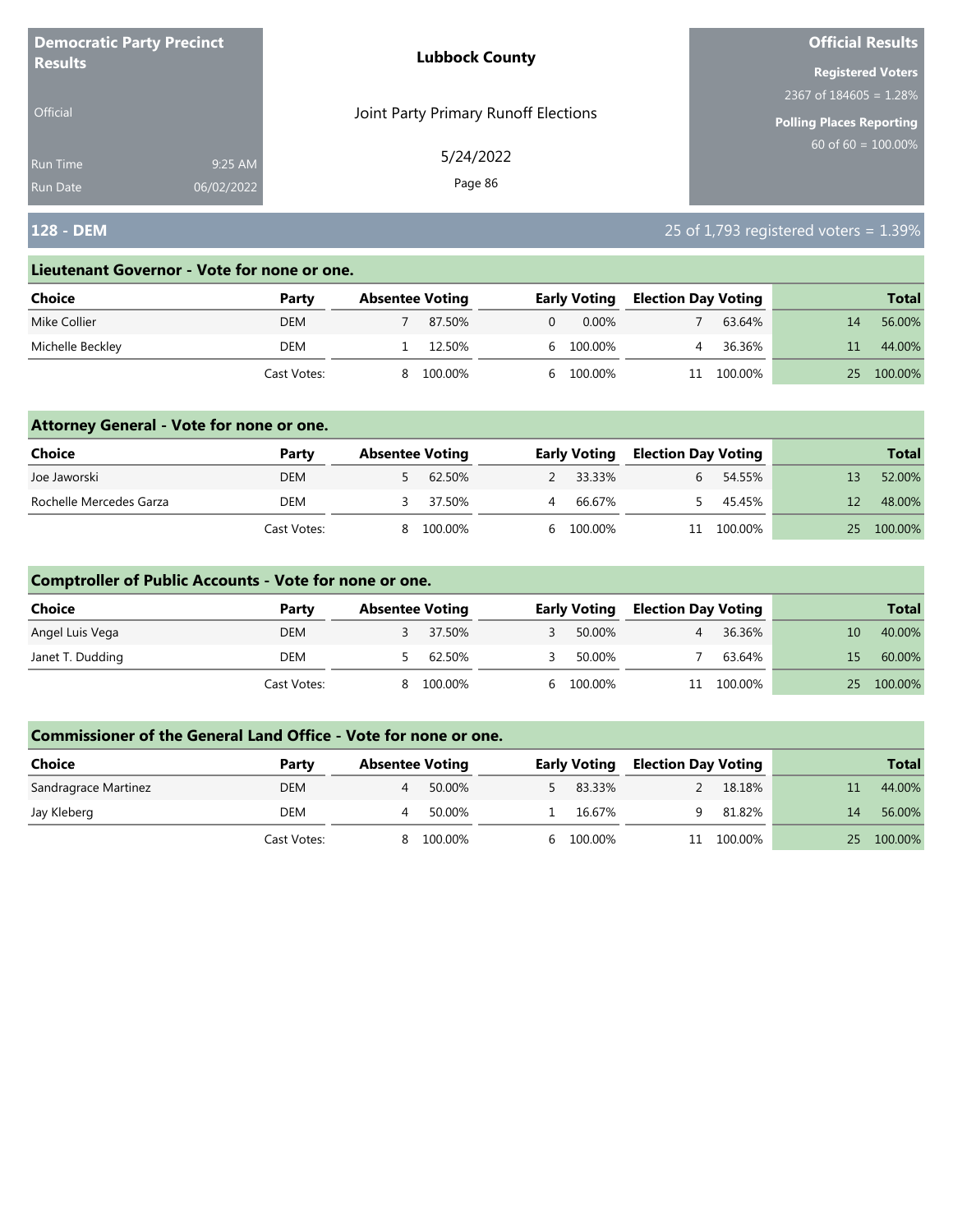| <b>Democratic Party Precinct</b> |            | <b>Lubbock County</b>                | <b>Official Results</b>   |
|----------------------------------|------------|--------------------------------------|---------------------------|
| <b>Results</b>                   |            |                                      | <b>Registered Voters</b>  |
|                                  |            |                                      | 2367 of $184605 = 1.28\%$ |
| <b>Official</b>                  |            | Joint Party Primary Runoff Elections | Polling Places Reporting  |
| Run Time                         | 9:25 AM    | 5/24/2022                            | $60$ of 60 = $100.00\%$   |
| <b>Run Date</b>                  | 06/02/2022 | Page 87                              |                           |

# **129 - DEM 129 - DEM 129 - DEM 129 - DEM 129 - DEM 129 - DEM 129 - DEM 129 - DEM 129 - DEM 129 - DEM 129 - DEM 129 - DEM 129 - DEM 129 - DEM 129 - DEM 129 - DEM 129 - DEM 129 - DEM 129 -**

#### **Lieutenant Governor - Vote for none or one.**

| <b>Choice</b>    | Party       |    | <b>Absentee Voting</b> |     | <b>Early Voting</b> | <b>Election Day Voting</b> |         |    | <b>Total</b> |
|------------------|-------------|----|------------------------|-----|---------------------|----------------------------|---------|----|--------------|
| Mike Collier     | <b>DEM</b>  |    | 64.29%                 | 11  | 47.83%              |                            | 71.43%  | 25 | 56.82%       |
| Michelle Beckley | DEM         |    | 5 35.71%               | 12  | 52.17%              |                            | 28.57%  | 19 | 43.18%       |
|                  | Cast Votes: | 14 | 100.00%                | 23. | 100.00%             |                            | 100.00% | 44 | 100.00%      |

### **Attorney General - Vote for none or one.**

| Choice                  | Party       | <b>Absentee Voting</b> |         |    | <b>Early Voting</b> |  | <b>Election Day Voting</b> |     | <b>Total</b> |
|-------------------------|-------------|------------------------|---------|----|---------------------|--|----------------------------|-----|--------------|
| Joe Jaworski            | <b>DEM</b>  | b                      | 42.86%  |    | 30.43%              |  | 28.57%                     | 15. | 34.09%       |
| Rochelle Mercedes Garza | DEM         |                        | 57.14%  | 16 | 69.57%              |  | 71.43%                     | 29  | 65.91%       |
|                         | Cast Votes: | 14                     | 100.00% |    | 23 100.00%          |  | 100.00%                    | 44  | 100.00%      |

### **Comptroller of Public Accounts - Vote for none or one.**

| <b>Choice</b>    | Party       | <b>Absentee Voting</b> |         |    | <b>Early Voting</b> |   | <b>Election Day Voting</b> |    | <b>Total</b> |
|------------------|-------------|------------------------|---------|----|---------------------|---|----------------------------|----|--------------|
| Angel Luis Vega  | <b>DEM</b>  | b                      | 42.86%  | 13 | 56.52%              |   | 42.86%                     |    | 50.00%       |
| Janet T. Dudding | DEM         | 8                      | 57.14%  | 10 | 43.48%              | 4 | 57.14%                     | 22 | 50.00%       |
|                  | Cast Votes: | 14                     | 100.00% | 23 | 100.00%             |   | 100.00%                    | 44 | 100.00%      |

| <b>Choice</b>        | Party       | <b>Absentee Voting</b> |         |    | <b>Early Voting</b> |  | <b>Election Day Voting</b> |    | <b>Total</b> |
|----------------------|-------------|------------------------|---------|----|---------------------|--|----------------------------|----|--------------|
| Sandragrace Martinez | <b>DEM</b>  |                        | 42.86%  | 15 | 68.18%              |  | 57.14%                     | 25 | 58.14%       |
| Jay Kleberg          | DEM         |                        | 57.14%  |    | 31.82%              |  | 42.86%                     | 18 | 41.86%       |
|                      | Cast Votes: | 14                     | 100.00% | 22 | 100.00%             |  | 100.00%                    | 43 | 100.00%      |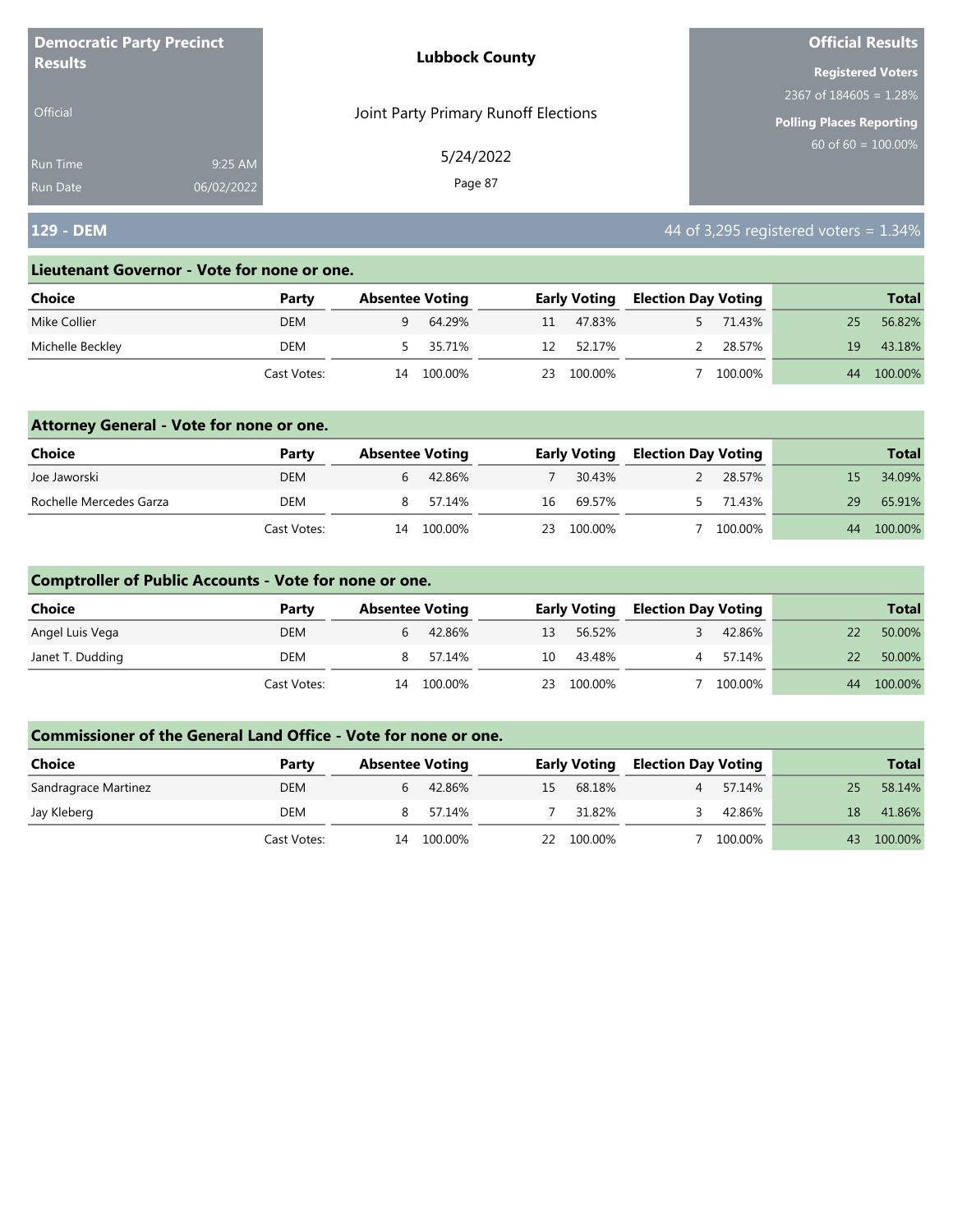| <b>Democratic Party Precinct</b><br><b>Results</b> |            | <b>Lubbock County</b>                | <b>Official Results</b>         |  |  |
|----------------------------------------------------|------------|--------------------------------------|---------------------------------|--|--|
|                                                    |            |                                      | <b>Registered Voters</b>        |  |  |
|                                                    |            |                                      | 2367 of $184605 = 1.28\%$       |  |  |
| Official                                           |            | Joint Party Primary Runoff Elections | <b>Polling Places Reporting</b> |  |  |
| <b>Run Time</b>                                    | 9:25 AM    | 5/24/2022                            | $60$ of 60 = 100.00%            |  |  |
| <b>Run Date</b>                                    | 06/02/2022 | Page 88                              |                                 |  |  |

## **135 - DEM** 1 of 528 registered voters = 0.19%

#### **Lieutenant Governor - Vote for none or one.**

| Choice           | Party       | <b>Absentee Voting</b> |         | <b>Early Voting</b> |          | <b>Election Day Voting</b> |          | <b>Total</b> |
|------------------|-------------|------------------------|---------|---------------------|----------|----------------------------|----------|--------------|
| Mike Collier     | <b>DEM</b>  |                        | 100.00% | 0                   | $0.00\%$ |                            | $0.00\%$ | 100.00%      |
| Michelle Beckley | DEM         |                        | 0.00%   |                     | 0.00%    |                            | $0.00\%$ | $0.00\%$     |
|                  | Cast Votes: |                        | 100.00% |                     | $0.00\%$ |                            | $0.00\%$ | 100.00%      |

### **Attorney General - Vote for none or one.**

| Choice                  | Party       | <b>Absentee Voting</b> |          | <b>Early Voting</b> |          |  |          | <b>Election Day Voting</b> |  | <b>Total</b> |
|-------------------------|-------------|------------------------|----------|---------------------|----------|--|----------|----------------------------|--|--------------|
| Joe Jaworski            | <b>DEM</b>  | 1 100.00%              |          | $\Omega$            | $0.00\%$ |  | $0.00\%$ | 100.00%                    |  |              |
| Rochelle Mercedes Garza | <b>DEM</b>  |                        | $0.00\%$ |                     | 0.00%    |  | $0.00\%$ | $0.00\%$                   |  |              |
|                         | Cast Votes: | 100.00%                |          |                     | 0.00%    |  | $0.00\%$ | 100.00%                    |  |              |

### **Comptroller of Public Accounts - Vote for none or one.**

| <b>Choice</b>    | Party       | <b>Absentee Voting</b> |          | <b>Early Voting</b> |  | <b>Election Day Voting</b> |  | <b>Total</b> |
|------------------|-------------|------------------------|----------|---------------------|--|----------------------------|--|--------------|
| Angel Luis Vega  | <b>DEM</b>  | $0.00\%$               | $\Omega$ | $0.00\%$            |  | $0.00\%$                   |  | $0.00\%$     |
| Janet T. Dudding | DEM         | 100.00%                |          | 0.00%               |  | $0.00\%$                   |  | 100.00%      |
|                  | Cast Votes: | 100.00%                |          | 0.00%               |  | $0.00\%$                   |  | 100.00%      |

| Choice               | Party       | <b>Absentee Voting</b> | <b>Early Voting</b>  | <b>Election Day Voting</b> | <b>Total</b> |
|----------------------|-------------|------------------------|----------------------|----------------------------|--------------|
| Sandragrace Martinez | <b>DEM</b>  | 100.00%                | $0.00\%$<br>$\Omega$ | $0.00\%$                   | 100.00%      |
| Jay Kleberg          | DEM         | 0.00%                  | $0.00\%$             | $0.00\%$                   | $0.00\%$     |
|                      | Cast Votes: | 100.00%                | $0.00\%$             | $0.00\%$                   | 100.00%      |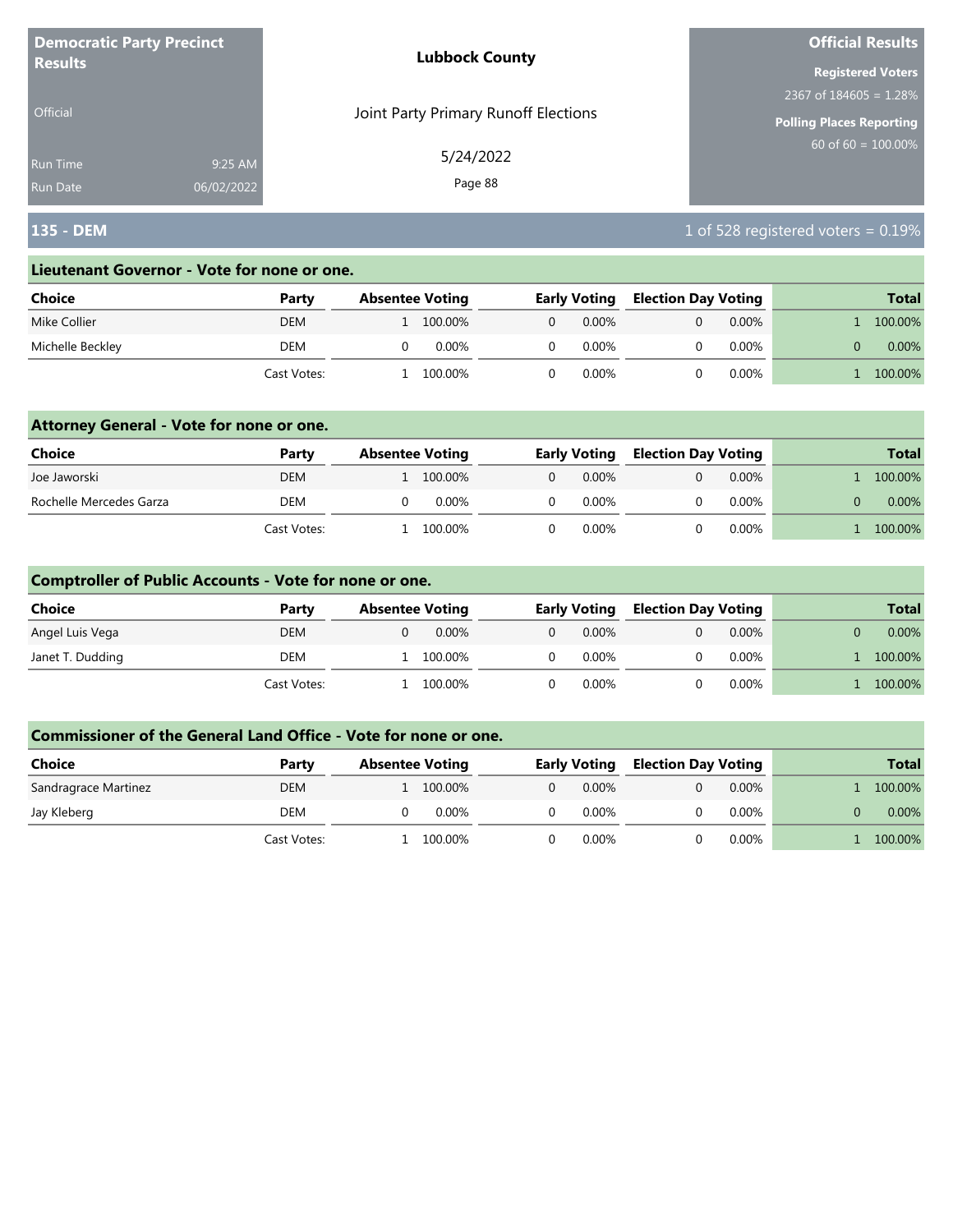| <b>Democratic Party Precinct</b><br><b>Results</b> |            | <b>Lubbock County</b>                | <b>Official Results</b>   |  |  |
|----------------------------------------------------|------------|--------------------------------------|---------------------------|--|--|
|                                                    |            |                                      | <b>Registered Voters</b>  |  |  |
|                                                    |            |                                      | 2367 of $184605 = 1.28\%$ |  |  |
| <b>Official</b>                                    |            | Joint Party Primary Runoff Elections | Polling Places Reporting  |  |  |
| Run Time                                           | 9:25 AM    | 5/24/2022                            | $60$ of 60 = $100.00\%$   |  |  |
| <b>Run Date</b>                                    | 06/02/2022 | Page 89                              |                           |  |  |

## **138 - DEM** 0 of 436 registered voters = 0.00%

#### **Lieutenant Governor - Vote for none or one.**

| <b>Choice</b>    | Party       | <b>Absentee Voting</b> |       | <b>Early Voting</b> |  | <b>Election Day Voting</b> |  | <b>Total</b> |  |
|------------------|-------------|------------------------|-------|---------------------|--|----------------------------|--|--------------|--|
| Mike Collier     | <b>DEM</b>  |                        | 0.00% | 0.00%               |  | $0.00\%$                   |  | $0.00\%$     |  |
| Michelle Beckley | DEM         |                        | 0.00% | $0.00\%$            |  | $0.00\%$                   |  | $0.00\%$     |  |
|                  | Cast Votes: |                        | 0.00% | 0.00%               |  | 0.00%                      |  | $0.00\%$     |  |

### **Attorney General - Vote for none or one.**

| Choice                  | Party       | <b>Absentee Voting</b> |          |          | <b>Early Voting</b> |  | <b>Election Day Voting</b> |  | <b>Total</b> |  |
|-------------------------|-------------|------------------------|----------|----------|---------------------|--|----------------------------|--|--------------|--|
| Joe Jaworski            | DEM         |                        | $0.00\%$ | $\Omega$ | $0.00\%$            |  | $0.00\%$                   |  | $0.00\%$     |  |
| Rochelle Mercedes Garza | <b>DEM</b>  |                        | $0.00\%$ |          | $0.00\%$            |  | $0.00\%$                   |  | 0.00%        |  |
|                         | Cast Votes: |                        | 0.00%    |          | $0.00\%$            |  | $0.00\%$                   |  | $0.00\%$     |  |

### **Comptroller of Public Accounts - Vote for none or one.**

| <b>Choice</b>    | Party       | <b>Absentee Voting</b> |          |          | <b>Early Voting</b> |  | <b>Election Day Voting</b> |  |  | <b>Total</b> |
|------------------|-------------|------------------------|----------|----------|---------------------|--|----------------------------|--|--|--------------|
| Angel Luis Vega  | DEM         |                        | 0.00%    | $\Omega$ | $0.00\%$            |  | $0.00\%$                   |  |  | 0.00%        |
| Janet T. Dudding | DEM         |                        | 0.00%    | $\Omega$ | $0.00\%$            |  | $0.00\%$                   |  |  | $0.00\%$     |
|                  | Cast Votes: |                        | $0.00\%$ |          | $0.00\%$            |  | $0.00\%$                   |  |  | $0.00\%$     |

| Choice               | Party       | <b>Absentee Voting</b> |          |   | <b>Early Voting</b> | <b>Election Day Voting</b> |          |  | <b>Total</b> |
|----------------------|-------------|------------------------|----------|---|---------------------|----------------------------|----------|--|--------------|
| Sandragrace Martinez | DEM         |                        | $0.00\%$ | 0 | $0.00\%$            |                            | $0.00\%$ |  | $0.00\%$     |
| Jay Kleberg          | DEM         |                        | $0.00\%$ |   | $0.00\%$            |                            | 0.00%    |  | 0.00%        |
|                      | Cast Votes: |                        | $0.00\%$ |   | $0.00\%$            |                            | $0.00\%$ |  | $0.00\%$     |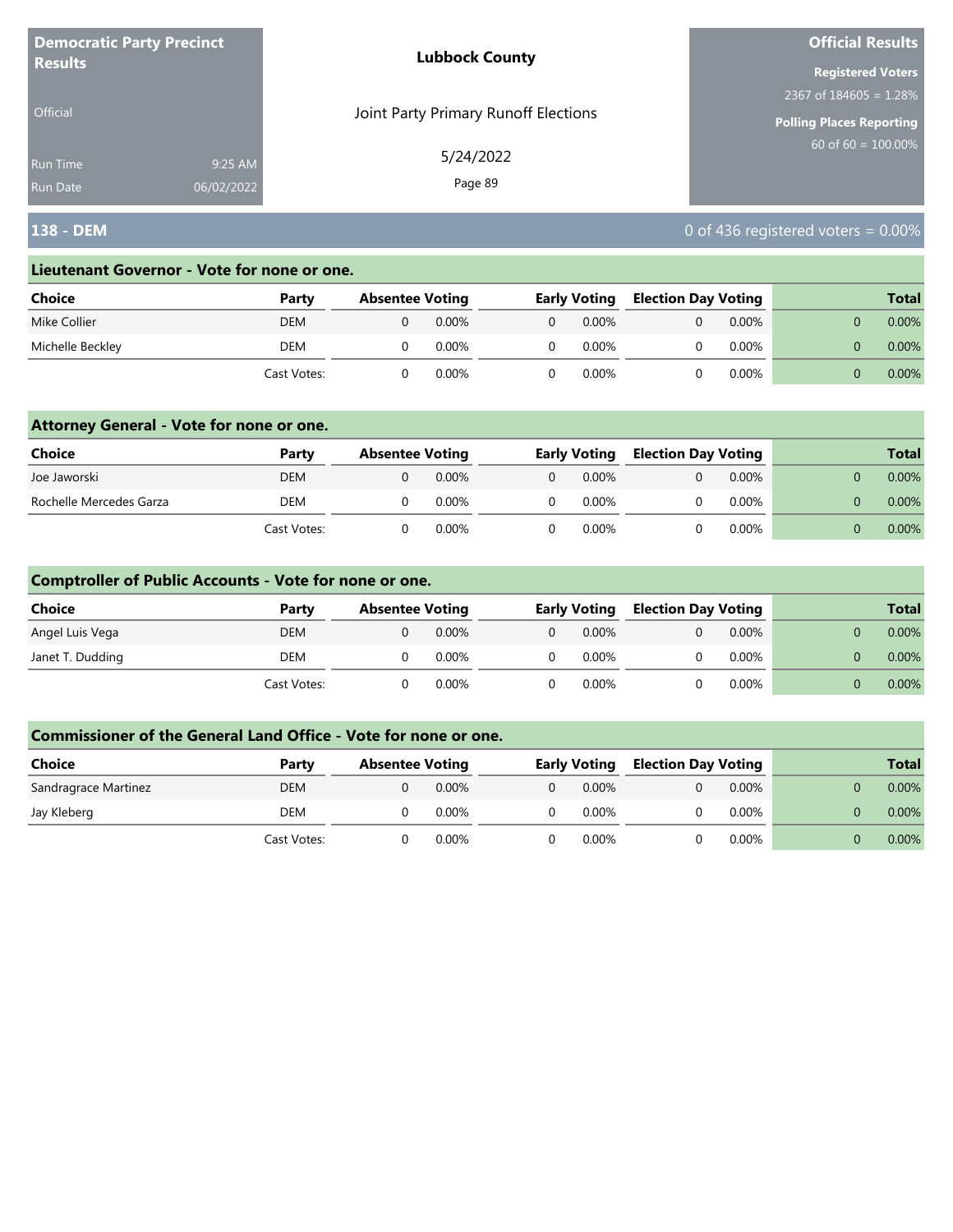| <b>Democratic Party Precinct</b> |            | <b>Lubbock County</b>                | <b>Official Results</b>   |
|----------------------------------|------------|--------------------------------------|---------------------------|
| <b>Results</b>                   |            |                                      | <b>Registered Voters</b>  |
|                                  |            |                                      | 2367 of $184605 = 1.28\%$ |
| <b>Official</b>                  |            | Joint Party Primary Runoff Elections | Polling Places Reporting  |
| <b>Run Time</b>                  | 9:25 AM    | 5/24/2022                            | $60$ of 60 = 100.00%      |
| <b>Run Date</b>                  | 06/02/2022 | Page 90                              |                           |

## **139 - DEM** 16 of 1,891 registered voters = 0.85%

#### **Lieutenant Governor - Vote for none or one.**

| Choice           | Party       | <b>Absentee Voting</b> |         | <b>Early Voting</b> | <b>Election Day Voting</b> |         |    | <b>Total</b> |
|------------------|-------------|------------------------|---------|---------------------|----------------------------|---------|----|--------------|
| Mike Collier     | <b>DEM</b>  |                        | 83.33%  | 50.00%              |                            | 50.00%  | 10 | 62.50%       |
| Michelle Beckley | DEM         |                        | 16.67%  | 50.00%              |                            | 50.00%  | h. | 37.50%       |
|                  | Cast Votes: |                        | 100.00% | $2 100.00\%$        |                            | 100.00% | 16 | 100.00%      |

### **Attorney General - Vote for none or one.**

| Choice                  | Party       | <b>Absentee Voting</b> |         | <b>Early Voting</b> | <b>Election Day Voting</b> |         |     | <b>Total</b> |
|-------------------------|-------------|------------------------|---------|---------------------|----------------------------|---------|-----|--------------|
| Joe Jaworski            | <b>DEM</b>  |                        | 80.00%  | 50.00%              |                            | 12.50%  |     | 40.00%       |
| Rochelle Mercedes Garza | DEM         |                        | 20.00%  | 50.00%              |                            | 87.50%  |     | 60.00%       |
|                         | Cast Votes: | <u>_</u>               | 100.00% | 2 100.00%           |                            | 100.00% | 15. | 100.00%      |

### **Comptroller of Public Accounts - Vote for none or one.**

| <b>Choice</b>    | Party       | <b>Absentee Voting</b> | <b>Early Voting</b> |           | <b>Election Day Voting</b> |         |     | <b>Total</b> |
|------------------|-------------|------------------------|---------------------|-----------|----------------------------|---------|-----|--------------|
| Angel Luis Vega  | <b>DEM</b>  | $0.00\%$               | $\Omega$            | $0.00\%$  |                            | 37.50%  |     | 20.00%       |
| Janet T. Dudding | DEM         | 100.00%                |                     | 2 100.00% |                            | 62.50%  |     | 80.00%       |
|                  | Cast Votes: | 100.00%                |                     | 2 100.00% |                            | 100.00% | 15. | 100.00%      |

| Choice               | Party       | <b>Absentee Voting</b> |         | <b>Early Voting</b> | <b>Election Day Voting</b> |         |     | <b>Total</b> |
|----------------------|-------------|------------------------|---------|---------------------|----------------------------|---------|-----|--------------|
| Sandragrace Martinez | <b>DEM</b>  |                        | 20.00%  | 50.00%              |                            | 37.50%  |     | 33.33%       |
| Jay Kleberg          | DEM         |                        | 80.00%  | 50.00%              |                            | 62.50%  | 10  | 66.67%       |
|                      | Cast Votes: |                        | 100.00% | 2 100.00%           |                            | 100.00% | 15. | 100.00%      |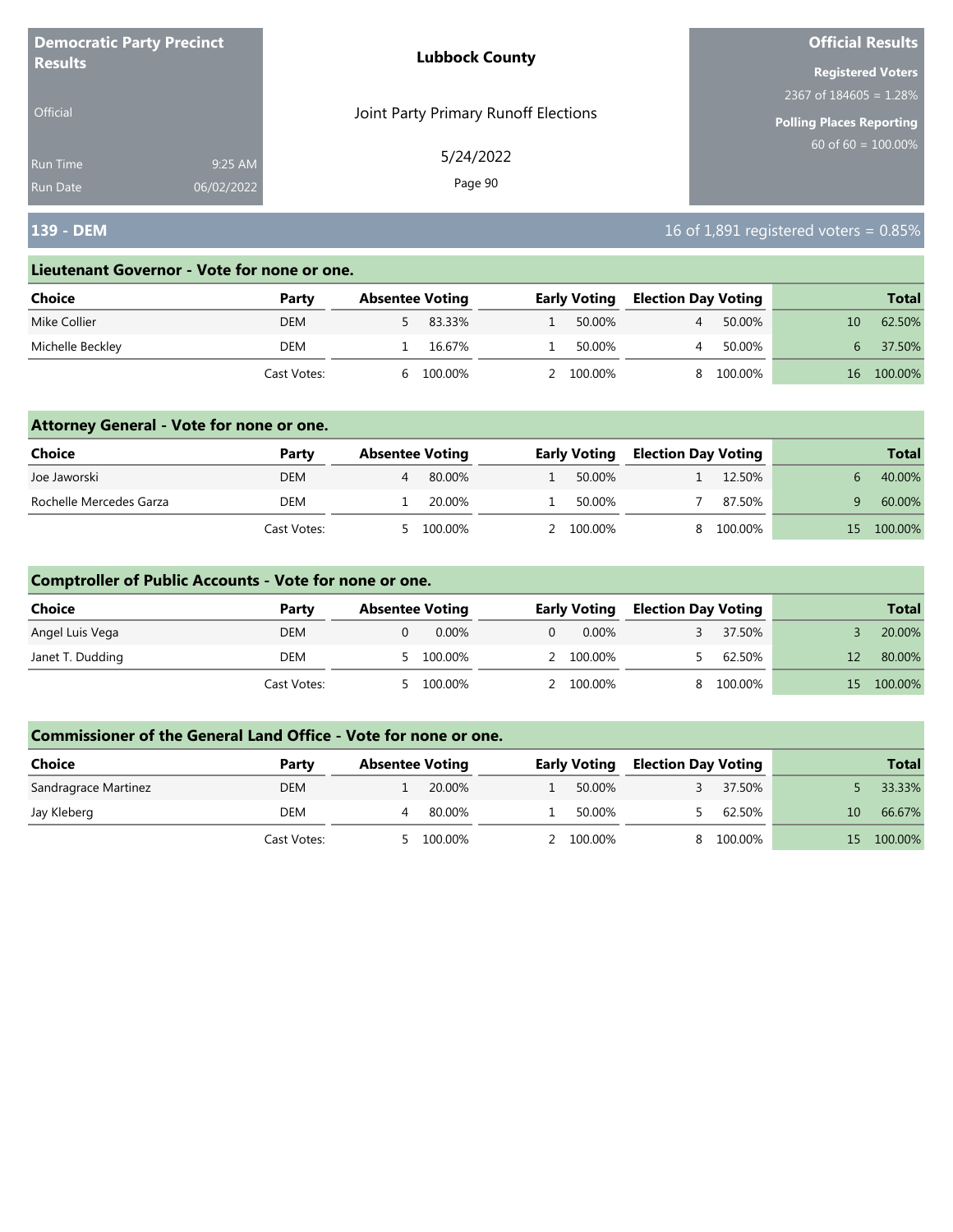| <b>Democratic Party Precinct</b> |            | <b>Lubbock County</b>                | <b>Official Results</b>  |
|----------------------------------|------------|--------------------------------------|--------------------------|
| <b>Results</b>                   |            |                                      | <b>Registered Voters</b> |
|                                  |            |                                      | 2367 of $184605 = 1.28%$ |
| <b>Official</b>                  |            | Joint Party Primary Runoff Elections | Polling Places Reporting |
| <b>Run Time</b>                  | 9:25 AM    | 5/24/2022                            | 60 of $60 = 100.00\%$    |
| <b>Run Date</b>                  | 06/02/2022 | Page 91                              |                          |

## **140 - DEM** 21 of 2,564 registered voters = 0.82%

#### **Lieutenant Governor - Vote for none or one.**

| Choice           | Party       | <b>Absentee Voting</b> |         | <b>Early Voting</b> | <b>Election Day Voting</b> |         |    | <b>Total</b> |
|------------------|-------------|------------------------|---------|---------------------|----------------------------|---------|----|--------------|
| Mike Collier     | <b>DEM</b>  |                        | 50.00%  | 83.33%              |                            | 50.00%  |    | 60.00%       |
| Michelle Beckley | DEM         |                        | 50.00%  | 16.67%              |                            | 50.00%  |    | 40.00%       |
|                  | Cast Votes: |                        | 100.00% | 6 100.00%           | 10                         | 100.00% | 20 | 100.00%      |

### **Attorney General - Vote for none or one.**

| Choice                  | Party       | <b>Absentee Voting</b> |         | <b>Early Voting</b> | <b>Election Day Voting</b> |            |      | <b>Total</b> |
|-------------------------|-------------|------------------------|---------|---------------------|----------------------------|------------|------|--------------|
| Joe Jaworski            | <b>DEM</b>  |                        | 75.00%  | 66.67%              |                            | 30.00%     | 10   | 50.00%       |
| Rochelle Mercedes Garza | DEM         |                        | 25.00%  | 2 33.33%            |                            | 70.00%     | 10   | 50.00%       |
|                         | Cast Votes: | 4                      | 100.00% | 6 100.00%           |                            | 10 100.00% | 20 · | 100.00%      |

### **Comptroller of Public Accounts - Vote for none or one.**

| <b>Choice</b>    | Party       | <b>Absentee Voting</b> | <b>Early Voting</b> | <b>Election Day Voting</b> |            |    | <b>Total</b> |
|------------------|-------------|------------------------|---------------------|----------------------------|------------|----|--------------|
| Angel Luis Vega  | <b>DEM</b>  | $0.00\%$               | 50.00%              |                            | 50.00%     |    | 40.00%       |
| Janet T. Dudding | DEM         | 100.00%<br>4           | 50.00%              |                            | 50.00%     | 12 | 60.00%       |
|                  | Cast Votes: | 100.00%<br>4           | 6 100.00%           |                            | 10 100.00% | 20 | 100.00%      |

| <b>Choice</b>        | Party       | <b>Absentee Voting</b> |         |    | <b>Early Voting</b> | <b>Election Day Voting</b> |         |    | <b>Total</b> |
|----------------------|-------------|------------------------|---------|----|---------------------|----------------------------|---------|----|--------------|
| Sandragrace Martinez | <b>DEM</b>  |                        | 50.00%  |    | 66.67%              |                            | 70.00%  |    | 65.00%       |
| Jay Kleberg          | DEM         |                        | 50.00%  |    | 2 33.33%            |                            | 30.00%  |    | 35.00%       |
|                      | Cast Votes: | Δ                      | 100.00% | h. | 100.00%             | 10                         | 100.00% | 20 | 100.00%      |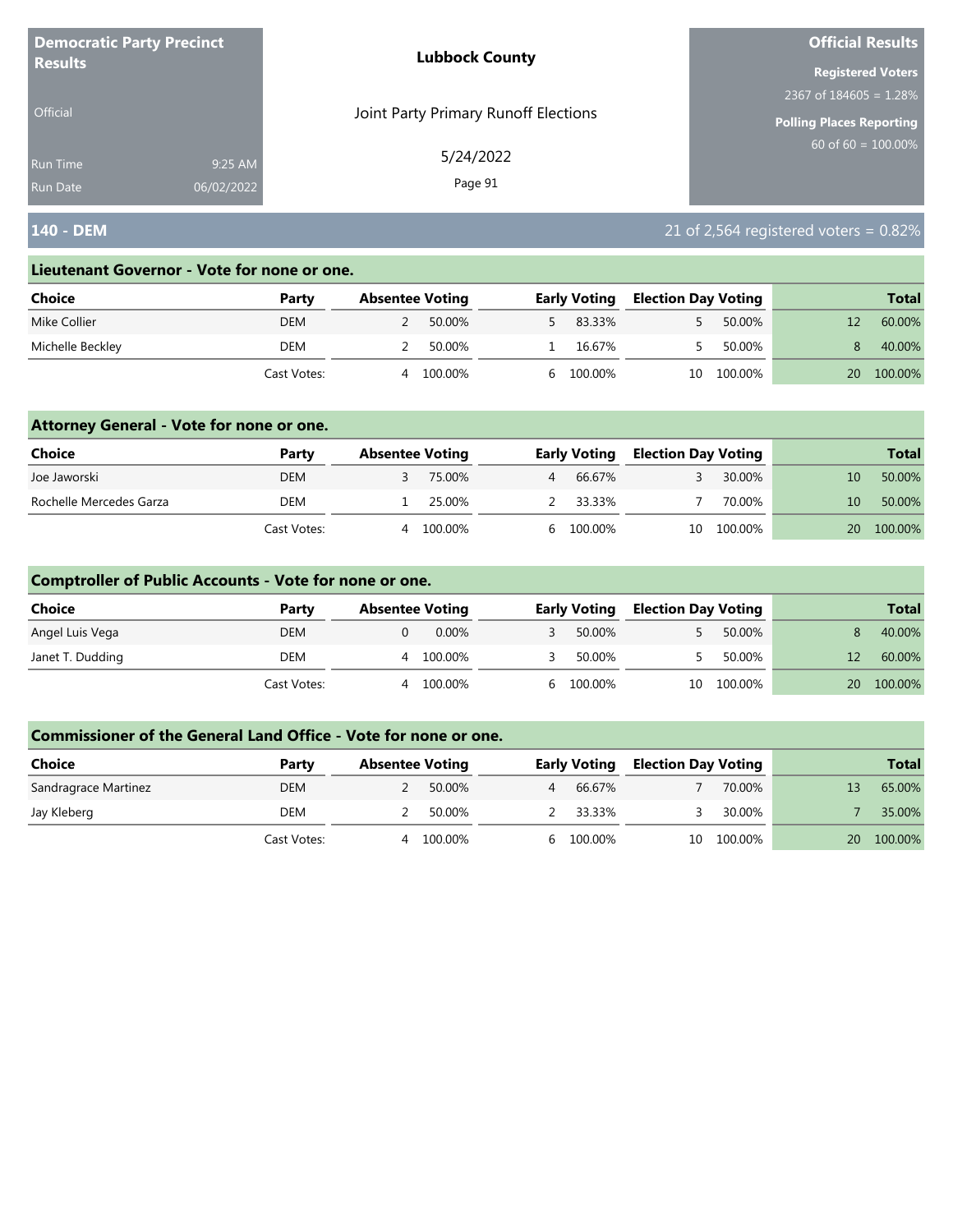| <b>Democratic Party Precinct</b> |            | <b>Lubbock County</b>                | <b>Official Results</b>         |
|----------------------------------|------------|--------------------------------------|---------------------------------|
| <b>Results</b>                   |            |                                      | <b>Registered Voters</b>        |
|                                  |            |                                      | 2367 of $184605 = 1.28\%$       |
| Official                         |            | Joint Party Primary Runoff Elections | <b>Polling Places Reporting</b> |
| <b>Run Time</b>                  | 9:25 AM    | 5/24/2022                            | $60$ of 60 = 100.00%            |
| <b>Run Date</b>                  | 06/02/2022 | Page 92                              |                                 |

## **141 - DEM** 50 of 2,740 registered voters = 1.82%

#### **Lieutenant Governor - Vote for none or one.**

| Choice           | Party       | <b>Absentee Voting</b> |         |     | <b>Early Voting</b> | <b>Election Day Voting</b> |         |    | <b>Total</b> |
|------------------|-------------|------------------------|---------|-----|---------------------|----------------------------|---------|----|--------------|
| Mike Collier     | <b>DEM</b>  |                        | 55.56%  | 17  | 51.52%              |                            | 42.86%  | 25 | 51.02%       |
| Michelle Beckley | DEM         |                        | 44.44%  | 16  | 48.48%              |                            | 57.14%  | 24 | 48.98%       |
|                  | Cast Votes: | a                      | 100.00% | 33. | 100.00%             |                            | 100.00% | 49 | 100.00%      |

### **Attorney General - Vote for none or one.**

| Choice                  | Party       | <b>Absentee Voting</b> |         |    | <b>Early Voting</b> | <b>Election Day Voting</b> |         |    | <b>Total</b> |
|-------------------------|-------------|------------------------|---------|----|---------------------|----------------------------|---------|----|--------------|
| Joe Jaworski            | DEM         |                        | 44.44%  | 10 | 29.41%              |                            | 0.00%   | 14 | 28.00%       |
| Rochelle Mercedes Garza | DEM         |                        | 55.56%  | 24 | 70.59%              |                            | 100.00% | 36 | 72.00%       |
|                         | Cast Votes: | a                      | 100.00% | 34 | 100.00%             |                            | 100.00% | 50 | 100.00%      |

### **Comptroller of Public Accounts - Vote for none or one.**

| Choice           | Party       | <b>Absentee Voting</b> |         | <b>Early Voting</b> | <b>Election Day Voting</b> |         |                 | <b>Total</b> |
|------------------|-------------|------------------------|---------|---------------------|----------------------------|---------|-----------------|--------------|
| Angel Luis Vega  | <b>DEM</b>  |                        | 22.22%  | 25 73.53%           |                            | 57.14%  | 31              | 62.00%       |
| Janet T. Dudding | DEM         |                        | 77.78%  | 9 26.47%            |                            | 42.86%  | 19              | 38.00%       |
|                  | Cast Votes: | Q                      | 100.00% | 34 100.00%          |                            | 100.00% | 50 <sup>°</sup> | 100.00%      |

| Choice               | Party       | <b>Absentee Voting</b> |    | <b>Early Voting</b> | <b>Election Day Voting</b> |         |    | <b>Total</b> |
|----------------------|-------------|------------------------|----|---------------------|----------------------------|---------|----|--------------|
| Sandragrace Martinez | <b>DEM</b>  | 42.86%                 | 19 | 57.58%              |                            | 71.43%  |    | 57.45%       |
| Jay Kleberg          | DEM         | 57.14%                 | 14 | 42.42%              |                            | 28.57%  | 20 | 42.55%       |
|                      | Cast Votes: | 100.00%                | 33 | 100.00%             |                            | 100.00% | 47 | 100.00%      |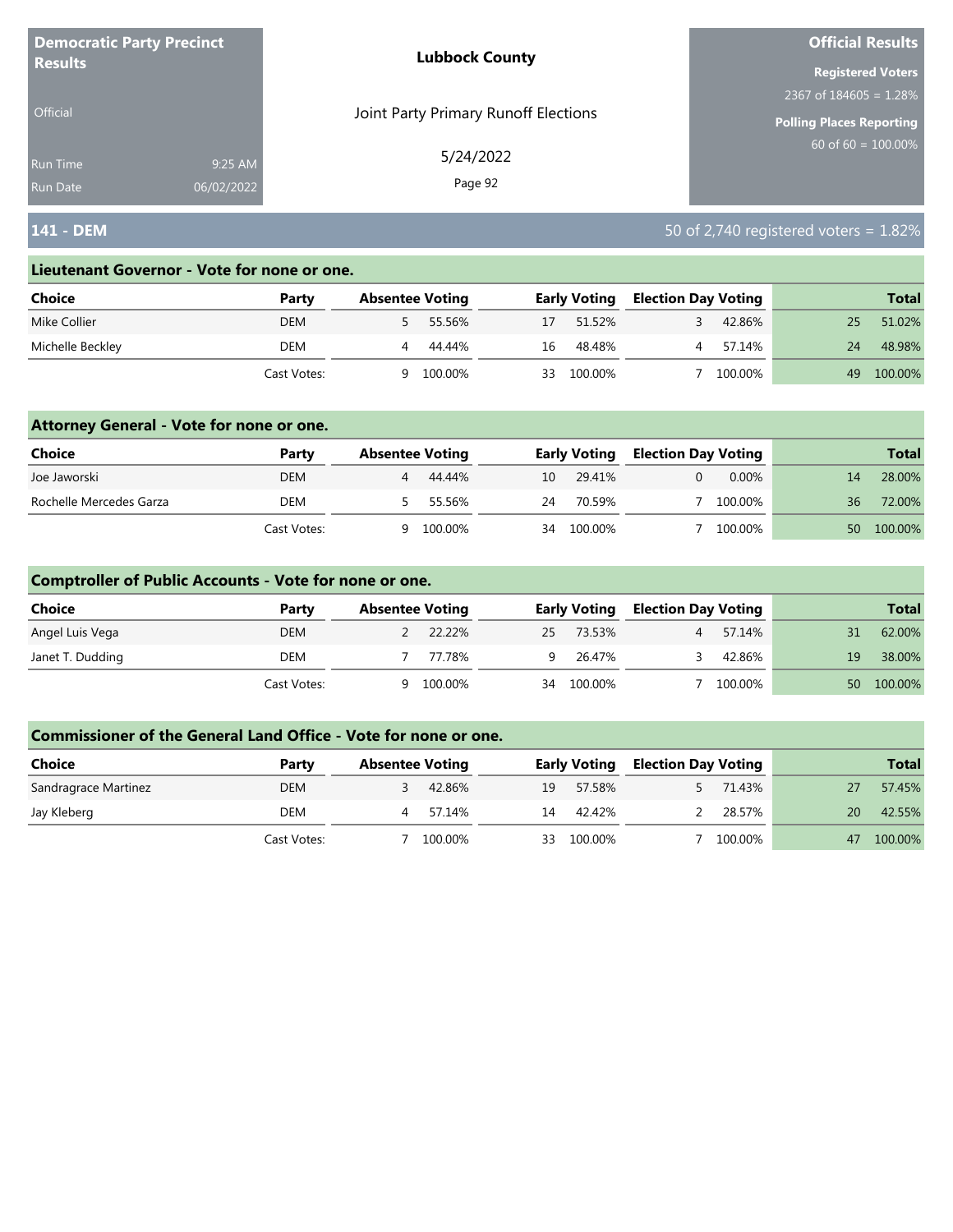| <b>Democratic Party Precinct</b><br><b>Results</b> |            | <b>Lubbock County</b>                | <b>Official Results</b>         |
|----------------------------------------------------|------------|--------------------------------------|---------------------------------|
|                                                    |            |                                      | <b>Registered Voters</b>        |
|                                                    |            |                                      | 2367 of $184605 = 1.28\%$       |
| <b>Official</b>                                    |            | Joint Party Primary Runoff Elections | <b>Polling Places Reporting</b> |
| <b>Run Time</b>                                    | 9:25 AM    | 5/24/2022                            | $60$ of 60 = 100.00%            |
| <b>Run Date</b>                                    | 06/02/2022 | Page 93                              |                                 |

# **142 - DEM** 4 of 165 registered voters = 2.42%

#### **Lieutenant Governor - Vote for none or one.**

| Choice           | Party       | <b>Absentee Voting</b> |          | <b>Early Voting</b> | <b>Election Day Voting</b> |          |   | <b>Total</b> |
|------------------|-------------|------------------------|----------|---------------------|----------------------------|----------|---|--------------|
| Mike Collier     | <b>DEM</b>  |                        | $0.00\%$ | 50.00%              |                            | $0.00\%$ |   | 50.00%       |
| Michelle Beckley | DEM         |                        | 0.00%    | 50.00%              |                            | $0.00\%$ |   | 50.00%       |
|                  | Cast Votes: |                        | 0.00%    | 100.00%             |                            | $0.00\%$ | 4 | 100.00%      |

### **Attorney General - Vote for none or one.**

| <b>Choice</b>           | Party       | <b>Absentee Voting</b> |          | <b>Early Voting</b> | <b>Election Day Voting</b> |          |    | <b>Total</b> |
|-------------------------|-------------|------------------------|----------|---------------------|----------------------------|----------|----|--------------|
| Joe Jaworski            | <b>DEM</b>  |                        | $0.00\%$ | $0.00\%$            |                            | $0.00\%$ |    | $0.00\%$     |
| Rochelle Mercedes Garza | DEM         |                        | 0.00%    | 100.00%             |                            | $0.00\%$ | Δ. | 100.00%      |
|                         | Cast Votes: |                        | 0.00%    | 100.00%             |                            | $0.00\%$ |    | 100.00%      |

### **Comptroller of Public Accounts - Vote for none or one.**

| <b>Choice</b>    | Party       | <b>Absentee Voting</b> |          | <b>Early Voting</b> | <b>Election Day Voting</b> |          | <b>Total</b> |
|------------------|-------------|------------------------|----------|---------------------|----------------------------|----------|--------------|
| Angel Luis Vega  | <b>DEM</b>  |                        | $0.00\%$ | 50.00%              |                            | $0.00\%$ | 50.00%       |
| Janet T. Dudding | DEM         |                        | $0.00\%$ | 50.00%              |                            | $0.00\%$ | 50.00%       |
|                  | Cast Votes: |                        | $0.00\%$ | 4 100.00%           |                            | $0.00\%$ | 100.00%      |

| <b>Choice</b>        | Party       | <b>Absentee Voting</b> |          |   | <b>Early Voting</b> | <b>Election Day Voting</b> |          | <b>Total</b> |
|----------------------|-------------|------------------------|----------|---|---------------------|----------------------------|----------|--------------|
| Sandragrace Martinez | <b>DEM</b>  |                        | $0.00\%$ |   | 4 100,00%           |                            | $0.00\%$ | 100.00%      |
| Jay Kleberg          | DEM         |                        | $0.00\%$ |   | 0.00%               |                            | $0.00\%$ | $0.00\%$     |
|                      | Cast Votes: |                        | 0.00%    | 4 | 100.00%             |                            | $0.00\%$ | 100.00%      |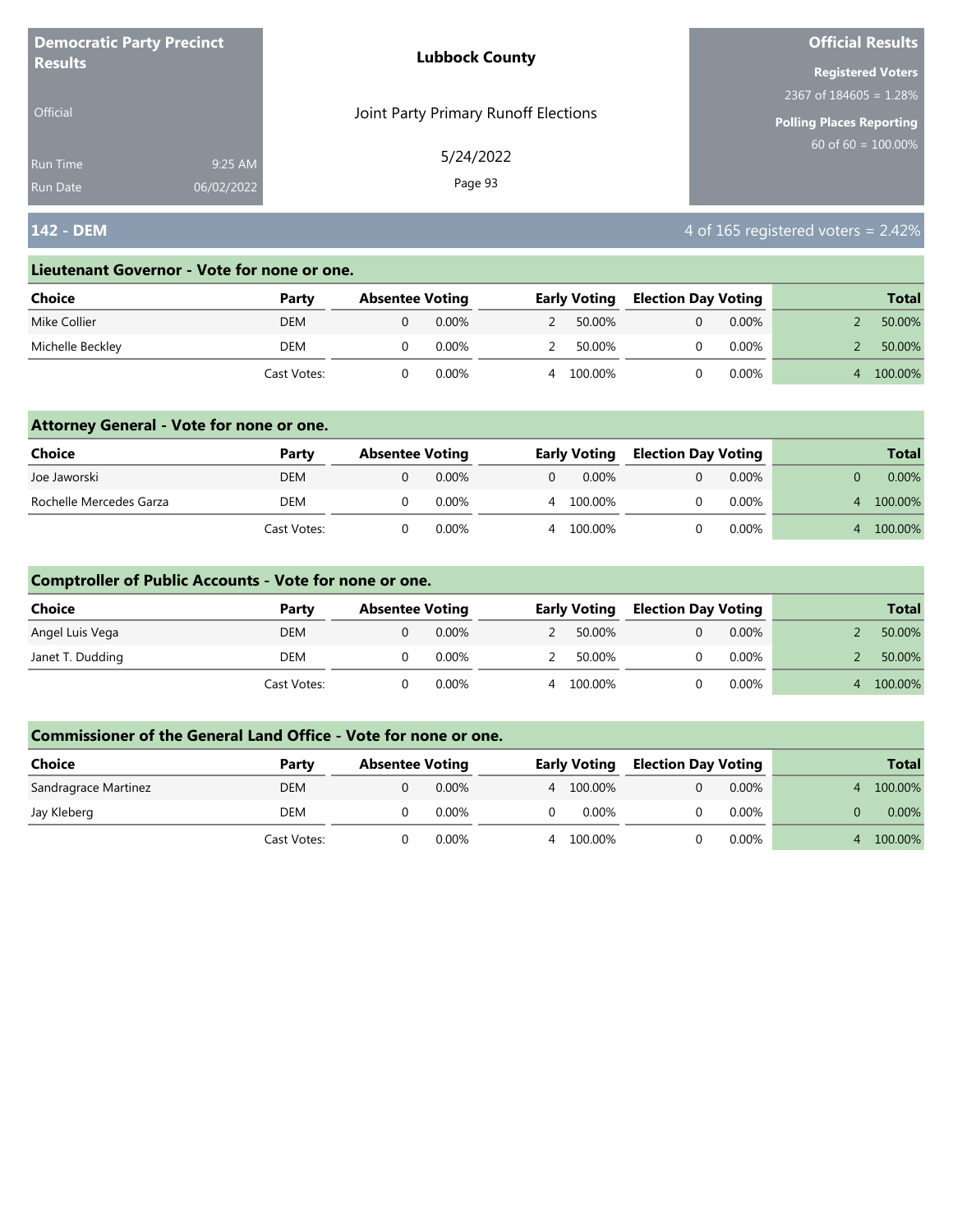| <b>Democratic Party Precinct</b><br><b>Results</b> |            | <b>Lubbock County</b>                | <b>Official Results</b>         |
|----------------------------------------------------|------------|--------------------------------------|---------------------------------|
|                                                    |            |                                      | <b>Registered Voters</b>        |
|                                                    |            |                                      | 2367 of $184605 = 1.28\%$       |
| Official                                           |            | Joint Party Primary Runoff Elections | <b>Polling Places Reporting</b> |
| <b>Run Time</b>                                    | 9:25 AM    | 5/24/2022                            | $60$ of 60 = 100.00%            |
| <b>Run Date</b>                                    | 06/02/2022 | Page 94                              |                                 |

## **151 - DEM** 2 of 963 registered voters = 0.21%

#### **Lieutenant Governor - Vote for none or one.**

| Choice           | Party       | <b>Absentee Voting</b> |          | <b>Early Voting</b> | <b>Election Day Voting</b> |          | <b>Total</b> |
|------------------|-------------|------------------------|----------|---------------------|----------------------------|----------|--------------|
| Mike Collier     | DEM         |                        | $0.00\%$ | 1 100.00%           |                            | $0.00\%$ | 50.00%       |
| Michelle Beckley | DEM         |                        | $0.00\%$ | 0.00%               |                            | 100.00%  | 50.00%       |
|                  | Cast Votes: |                        | 0.00%    | 100.00%             |                            | 100.00%  | 100.00%      |

### **Attorney General - Vote for none or one.**

| Choice                  | Party       | <b>Absentee Voting</b> |          |          | <b>Early Voting</b> | <b>Election Day Voting</b> |           | <b>Total</b> |
|-------------------------|-------------|------------------------|----------|----------|---------------------|----------------------------|-----------|--------------|
| Joe Jaworski            | <b>DEM</b>  |                        | $0.00\%$ | $\Omega$ | 0.00%               |                            | $0.00\%$  | $0.00\%$     |
| Rochelle Mercedes Garza | <b>DEM</b>  |                        | $0.00\%$ |          | 1 100.00%           |                            | 1 100.00% | 100.00%      |
|                         | Cast Votes: |                        | 0.00%    |          | L 100.00%           |                            | 100.00%   | 100.00%      |

### **Comptroller of Public Accounts - Vote for none or one.**

| <b>Choice</b>    | Party       | <b>Absentee Voting</b> |          | <b>Early Voting</b> | <b>Election Day Voting</b> |           | <b>Total</b> |
|------------------|-------------|------------------------|----------|---------------------|----------------------------|-----------|--------------|
| Angel Luis Vega  | DEM         |                        | $0.00\%$ | 1 100.00%           |                            | 1 100.00% | 100.00%      |
| Janet T. Dudding | DEM         |                        | 0.00%    | $0.00\%$            |                            | $0.00\%$  | $0.00\%$     |
|                  | Cast Votes: |                        | $0.00\%$ | l 100.00%           |                            | 1 100.00% | 100.00%      |

| Choice               | Party       | <b>Absentee Voting</b> |          | <b>Early Voting</b> | <b>Election Day Voting</b> |           |  | <b>Total</b> |
|----------------------|-------------|------------------------|----------|---------------------|----------------------------|-----------|--|--------------|
| Sandragrace Martinez | <b>DEM</b>  |                        | $0.00\%$ | 1 100.00%           |                            | $0.00\%$  |  | 50.00%       |
| Jay Kleberg          | DEM         |                        | $0.00\%$ | $0.00\%$            |                            | 1 100.00% |  | 50.00%       |
|                      | Cast Votes: |                        | $0.00\%$ | . 100.00%           |                            | 100.00%   |  | 100.00%      |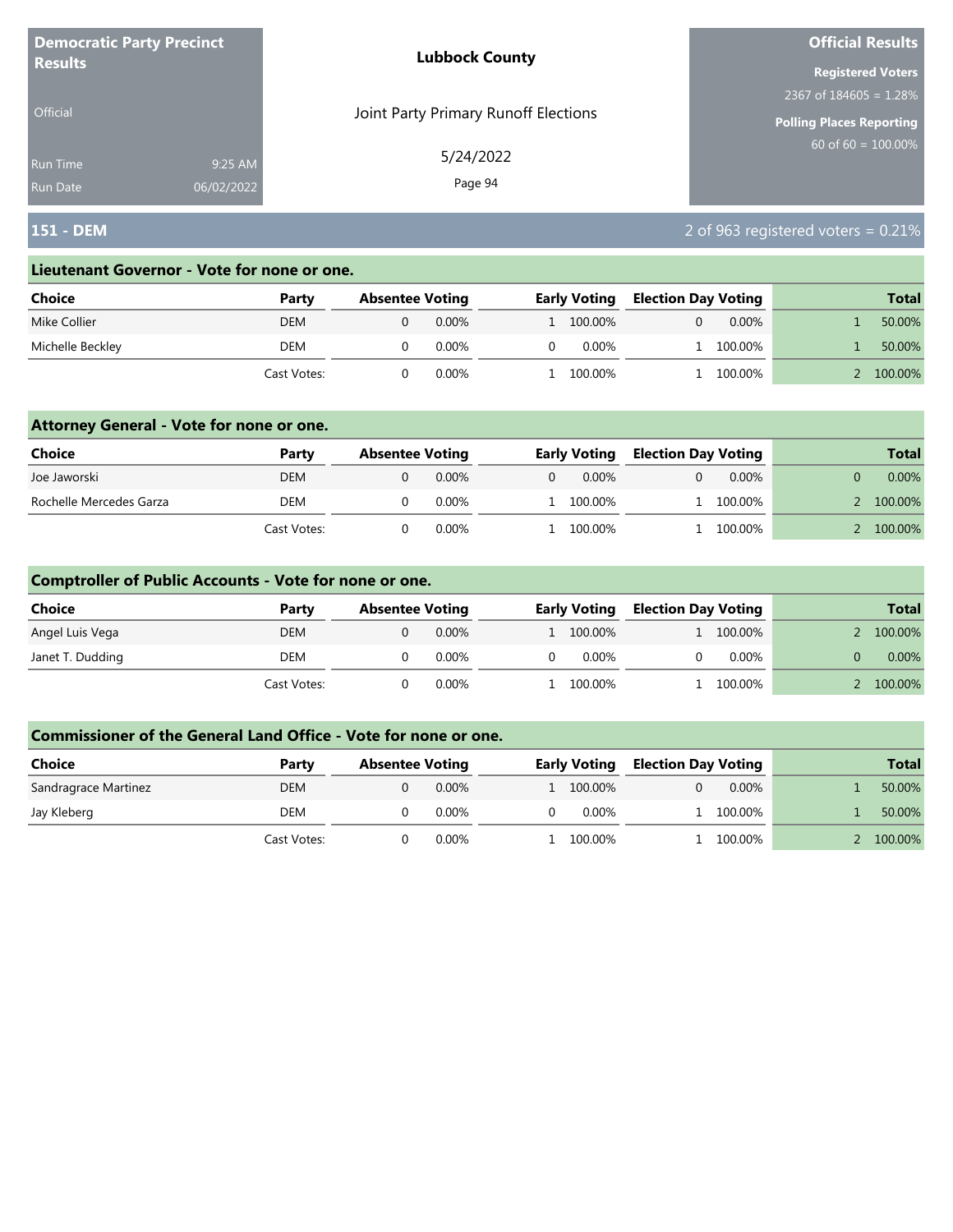|                 | <b>Democratic Party Precinct</b><br><b>Lubbock County</b> |                          | <b>Official Results</b>  |
|-----------------|-----------------------------------------------------------|--------------------------|--------------------------|
| <b>Results</b>  |                                                           | <b>Registered Voters</b> |                          |
|                 |                                                           |                          | 2367 of $184605 = 1.28%$ |
| <b>Official</b> | Joint Party Primary Runoff Elections                      |                          | Polling Places Reporting |
| <b>Run Time</b> | 9:25 AM                                                   | 5/24/2022                | 60 of $60 = 100.00\%$    |
| <b>Run Date</b> | 06/02/2022                                                | Page 95                  |                          |

## **152 - DEM** 20 of 1,379 registered voters = 1.45%

#### **Lieutenant Governor - Vote for none or one.**

| Choice           | Party       |   | <b>Absentee Voting</b> |    | <b>Early Voting</b> | <b>Election Day Voting</b> |          |    | <b>Total</b> |
|------------------|-------------|---|------------------------|----|---------------------|----------------------------|----------|----|--------------|
| Mike Collier     | <b>DEM</b>  |   | 50.00%                 |    | 50.00%              |                            | $0.00\%$ |    | 35.00%       |
| Michelle Beckley | DEM         |   | 50.00%                 |    | 50.00%              |                            | 100.00%  |    | 65.00%       |
|                  | Cast Votes: | Δ | 100.00%                | 10 | 100.00%             |                            | 100.00%  | 20 | 100.00%      |

### **Attorney General - Vote for none or one.**

| Choice                  | Party       | <b>Absentee Voting</b> |         | <b>Early Voting</b> | <b>Election Day Voting</b> |           |           | <b>Total</b> |
|-------------------------|-------------|------------------------|---------|---------------------|----------------------------|-----------|-----------|--------------|
| Joe Jaworski            | DEM         |                        | 25.00%  | 30.00%              |                            | 0.00%     |           | 20.00%       |
| Rochelle Mercedes Garza | DEM         |                        | 75.00%  | 70.00%              |                            | 6 100.00% | 16        | 80.00%       |
|                         | Cast Votes: | 4                      | 100.00% | 10 100.00%          |                            | 6 100.00% | <b>20</b> | 100.00%      |

### **Comptroller of Public Accounts - Vote for none or one.**

| Choice           | Party       | <b>Absentee Voting</b> |          |    | <b>Early Voting</b> | <b>Election Day Voting</b> |           |                 | <b>Total</b> |
|------------------|-------------|------------------------|----------|----|---------------------|----------------------------|-----------|-----------------|--------------|
| Angel Luis Vega  | <b>DEM</b>  |                        | 66.67%   | b. | 60.00%              |                            | $0.00\%$  |                 | 42.11%       |
| Janet T. Dudding | DEM         |                        | 1 33.33% | 4  | 40.00%              |                            | 6 100.00% | 11 <sup>1</sup> | 57.89%       |
|                  | Cast Votes: |                        | 100.00%  | 10 | 100.00%             |                            | 100.00%   | 19              | 100.00%      |

| <b>Choice</b>        | Party       | <b>Absentee Voting</b> |         |    | <b>Early Voting</b> | <b>Election Day Voting</b> |           |    | <b>Total</b> |
|----------------------|-------------|------------------------|---------|----|---------------------|----------------------------|-----------|----|--------------|
|                      |             |                        |         |    |                     |                            |           |    |              |
| Sandragrace Martinez | <b>DEM</b>  |                        | 50.00%  | 8  | 80.00%              |                            | 6 100.00% | 16 | 80.00%       |
| Jay Kleberg          | DEM         |                        | 50.00%  |    | 20.00%              |                            | $0.00\%$  |    | 20.00%       |
|                      | Cast Votes: |                        | 100.00% | 10 | 100.00%             |                            | 100.00%   | 20 | 100.00%      |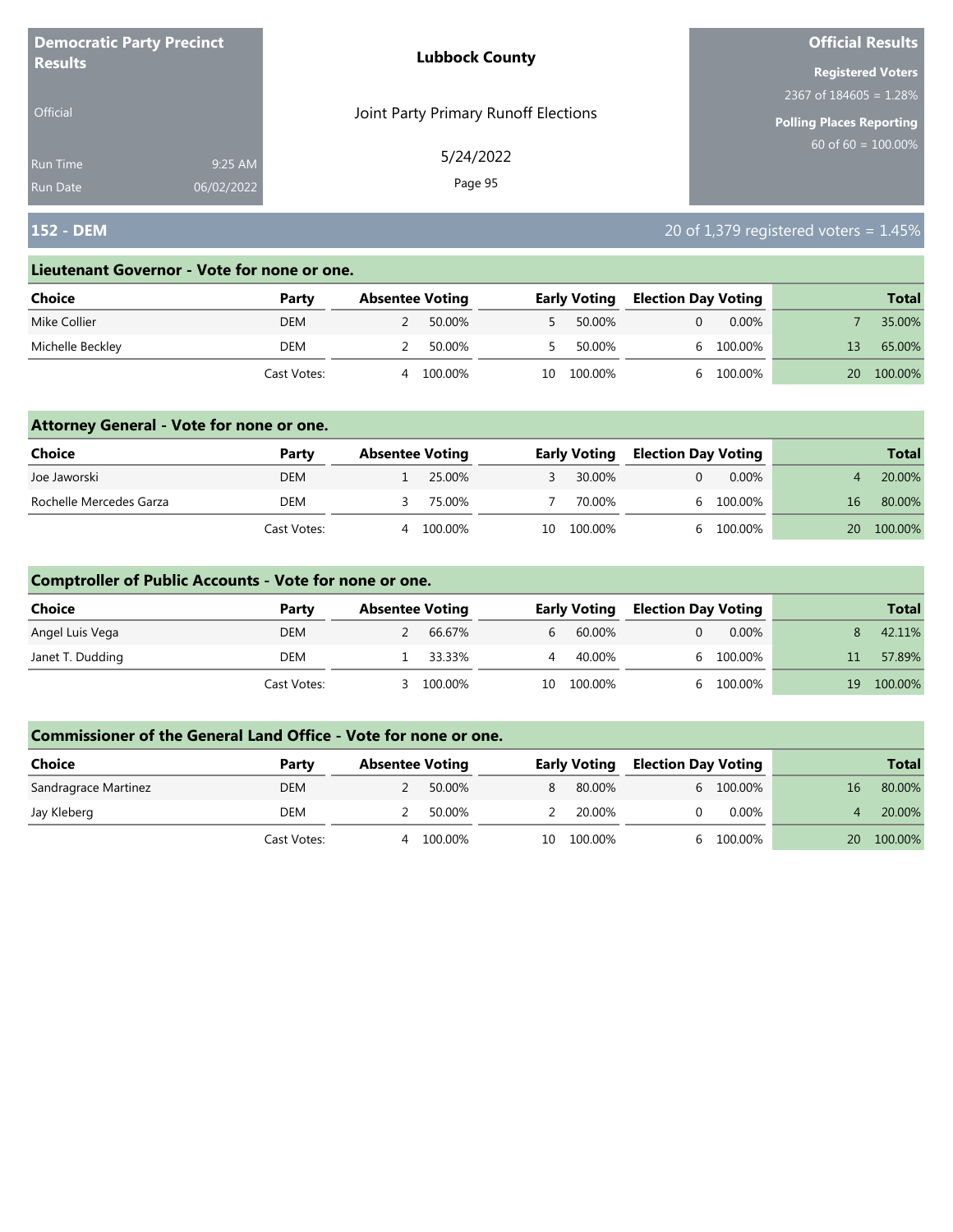| <b>Democratic Party Precinct</b> |            | <b>Lubbock County</b>                | <b>Official Results</b>         |  |  |
|----------------------------------|------------|--------------------------------------|---------------------------------|--|--|
| <b>Results</b>                   |            |                                      | <b>Registered Voters</b>        |  |  |
|                                  |            |                                      | $12367$ of 184605 = 1.28%       |  |  |
| <b>Official</b>                  |            | Joint Party Primary Runoff Elections | <b>Polling Places Reporting</b> |  |  |
| <b>Run Time</b>                  | 9:25 AM    | 5/24/2022                            | $60$ of 60 = 100.00%            |  |  |
| <b>Run Date</b>                  | 06/02/2022 | Page 96                              |                                 |  |  |

## **153 - DEM** 41 of 1,537 registered voters = 2.67%

#### **Lieutenant Governor - Vote for none or one.**

| Choice           | Party       | <b>Absentee Voting</b> |         |    | <b>Early Voting</b> | <b>Election Day Voting</b> |         |    | <b>Total</b> |
|------------------|-------------|------------------------|---------|----|---------------------|----------------------------|---------|----|--------------|
| Mike Collier     | <b>DEM</b>  | 6                      | 40.00%  | 8  | 36.36%              |                            | 75.00%  |    | 41.46%       |
| Michelle Beckley | DEM         |                        | 60.00%  | 14 | 63.64%              |                            | 25.00%  | 24 | 58.54%       |
|                  | Cast Votes: | 15.                    | 100.00% | 22 | 100.00%             |                            | 100.00% | 41 | 100.00%      |

### **Attorney General - Vote for none or one.**

| Choice                  | Party       | <b>Absentee Voting</b> |            |    | <b>Early Voting</b> | <b>Election Day Voting</b> |           |    | <b>Total</b> |
|-------------------------|-------------|------------------------|------------|----|---------------------|----------------------------|-----------|----|--------------|
| Joe Jaworski            | <b>DEM</b>  |                        | 20.00%     |    | 8 36.36%            | $\mathcal{L}$              | 50.00%    |    | 31.71%       |
| Rochelle Mercedes Garza | DEM         | 12                     | 80.00%     | 14 | 63.64%              | $\mathcal{P}$              | 50.00%    | 28 | 68.29%       |
|                         | Cast Votes: |                        | 15 100.00% |    | 22 100.00%          |                            | 4 100.00% |    | 41 100.00%   |

### **Comptroller of Public Accounts - Vote for none or one.**

| <b>Choice</b>    | Party       | <b>Absentee Voting</b> |          |    | <b>Early Voting</b> | <b>Election Day Voting</b> |         |    | <b>Total</b> |
|------------------|-------------|------------------------|----------|----|---------------------|----------------------------|---------|----|--------------|
| Angel Luis Vega  | <b>DEM</b>  |                        | 5 33.33% | 13 | 59.09%              |                            | 50.00%  | 20 | 48.78%       |
| Janet T. Dudding | DEM         | 10                     | 66.67%   | q. | 40.91%              | $\mathcal{P}$              | 50.00%  | 21 | 51.22%       |
|                  | Cast Votes: | 15.                    | 100.00%  |    | 22 100.00%          |                            | 100.00% |    | 41 100.00%   |

| <b>Choice</b>        | Party       | <b>Absentee Voting</b> |         |    | <b>Early Voting</b> | <b>Election Day Voting</b> |         |     | <b>Total</b> |
|----------------------|-------------|------------------------|---------|----|---------------------|----------------------------|---------|-----|--------------|
| Sandragrace Martinez | <b>DEM</b>  |                        | 57.14%  | 14 | 66.67%              |                            | 50.00%  | 24  | 61.54%       |
| Jay Kleberg          | DEM         |                        | 42.86%  |    | 33.33%              |                            | 50.00%  | 15. | 38.46%       |
|                      | Cast Votes: | 14                     | 100.00% | 21 | 100.00%             |                            | 100.00% | 39  | 100.00%      |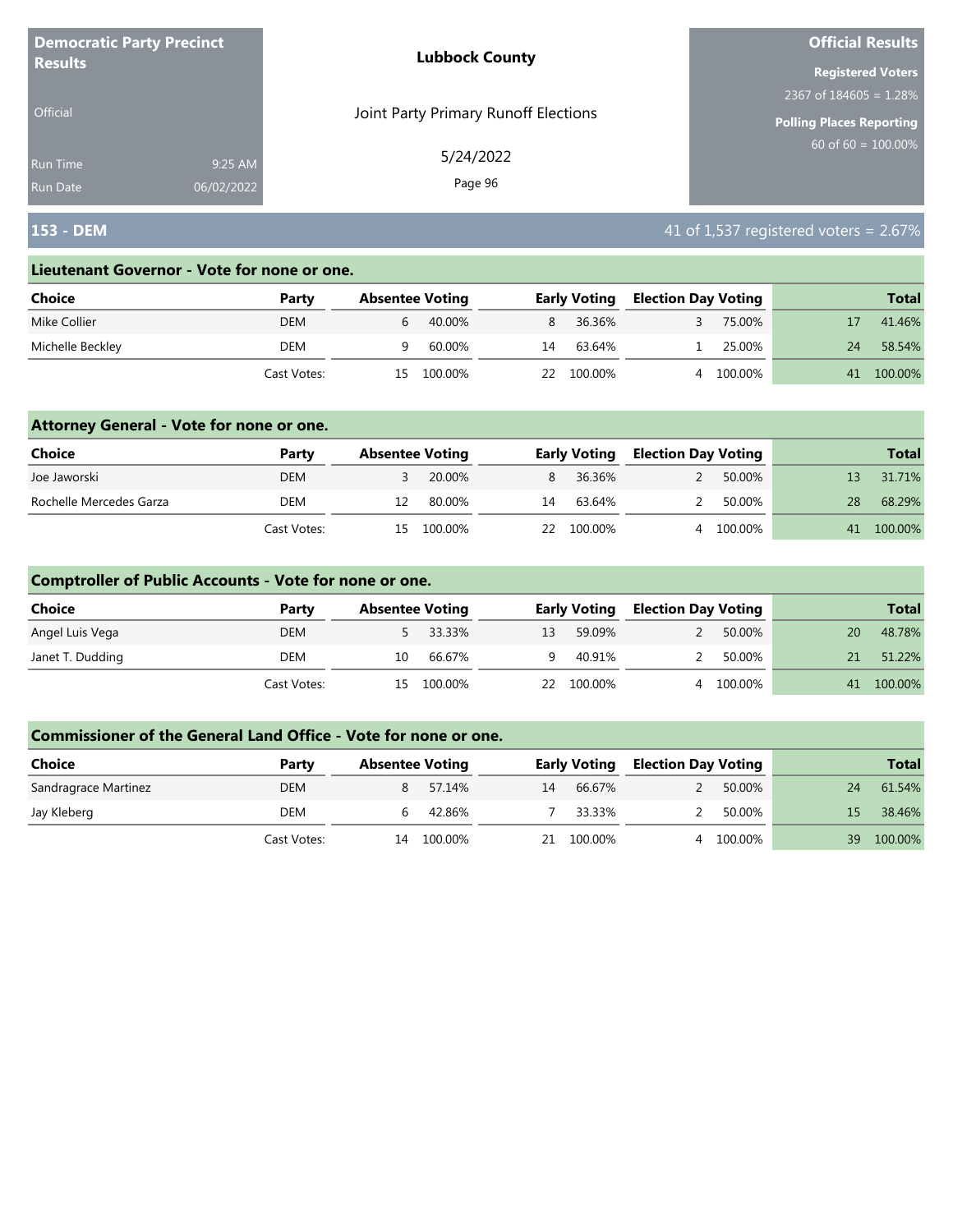| <b>Democratic Party Precinct</b><br><b>Results</b> |            | <b>Lubbock County</b>                | <b>Official Results</b>   |
|----------------------------------------------------|------------|--------------------------------------|---------------------------|
|                                                    |            |                                      | <b>Registered Voters</b>  |
|                                                    |            |                                      | 2367 of $184605 = 1.28\%$ |
| <b>Official</b>                                    |            | Joint Party Primary Runoff Elections | Polling Places Reporting  |
| Run Time                                           | 9:25 AM    | 5/24/2022                            | $60$ of 60 = 100.00%      |
| <b>Run Date</b>                                    | 06/02/2022 | Page 97                              |                           |

## **154 - DEM** 28 of 3,658 registered voters = 0.77%

#### **Lieutenant Governor - Vote for none or one.**

| Choice           | Party       | <b>Absentee Voting</b> |         |    | <b>Early Voting</b> |  | <b>Election Day Voting</b> |    | <b>Total</b> |
|------------------|-------------|------------------------|---------|----|---------------------|--|----------------------------|----|--------------|
| Mike Collier     | <b>DEM</b>  |                        | 50.00%  | 10 | 55.56%              |  | 42.86%                     | 14 | 51.85%       |
| Michelle Beckley | DEM         |                        | 50.00%  |    | 44.44%              |  | 57.14%                     | 13 | 48.15%       |
|                  | Cast Votes: |                        | 100.00% | 18 | 100.00%             |  | 100.00%                    |    | 100.00%      |

### **Attorney General - Vote for none or one.**

| Choice                  | Party       | <b>Absentee Voting</b> | <b>Early Voting</b> |            | <b>Election Day Voting</b> |          |    | <b>Total</b> |
|-------------------------|-------------|------------------------|---------------------|------------|----------------------------|----------|----|--------------|
| Joe Jaworski            | <b>DEM</b>  | 2 100.00%              |                     | 4 22.22%   |                            | $0.00\%$ |    | 22.22%       |
| Rochelle Mercedes Garza | DEM         | $0.00\%$               | 14                  | 77.78%     |                            | 100.00%  | 21 | 77.78%       |
|                         | Cast Votes: | 2 100.00%              |                     | 18 100.00% |                            | 100.00%  |    | 100.00%      |

### **Comptroller of Public Accounts - Vote for none or one.**

| Choice           | Party       | <b>Absentee Voting</b> |     | <b>Early Voting</b> |  | <b>Election Day Voting</b> |    | <b>Total</b> |
|------------------|-------------|------------------------|-----|---------------------|--|----------------------------|----|--------------|
| Angel Luis Vega  | <b>DEM</b>  | 0.00%                  |     | 5 27.78%            |  | $0.00\%$                   |    | 18.52%       |
| Janet T. Dudding | DEM         | 2 100.00%              | 13  | 72.22%              |  | 100.00%                    | 22 | 81.48%       |
|                  | Cast Votes: | 100.00%                | 18. | 100.00%             |  | 100.00%                    | 27 | 100.00%      |

| <b>Choice</b>        | Party       | <b>Absentee Voting</b> |         |    | <b>Early Voting</b> |  | <b>Election Day Voting</b> |    | <b>Total</b> |
|----------------------|-------------|------------------------|---------|----|---------------------|--|----------------------------|----|--------------|
| Sandragrace Martinez | <b>DEM</b>  |                        | 50.00%  | 10 | 55.56%              |  | 57.14%                     | 15 | 55.56%       |
| Jay Kleberg          | DEM         |                        | 50.00%  |    | 44.44%              |  | 42.86%                     |    | 44.44%       |
|                      | Cast Votes: |                        | 100.00% | 18 | 100.00%             |  | 100.00%                    |    | 100.00%      |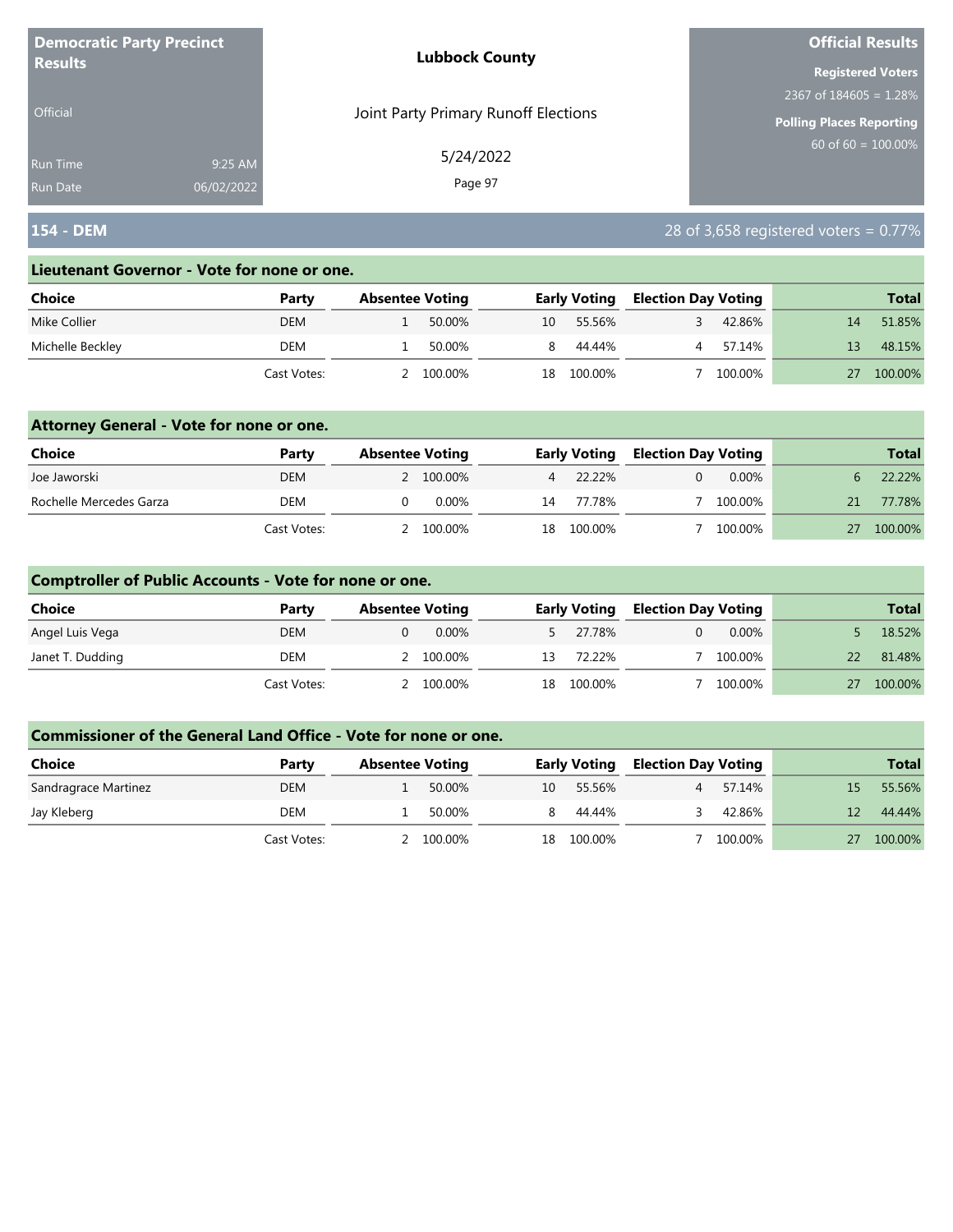| <b>Democratic Party Precinct</b> |            | <b>Lubbock County</b>                | <b>Official Results</b>   |
|----------------------------------|------------|--------------------------------------|---------------------------|
| <b>Results</b>                   |            |                                      | <b>Registered Voters</b>  |
|                                  |            |                                      | 2367 of $184605 = 1.28\%$ |
| <b>Official</b>                  |            | Joint Party Primary Runoff Elections | Polling Places Reporting  |
| <b>Run Time</b>                  | 9:25 AM    | 5/24/2022                            | 60 of $60 = 100.00\%$     |
| <b>Run Date</b>                  | 06/02/2022 | Page 98                              |                           |

## **155 - DEM** 16 of 2,298 registered voters = 0.70%

#### **Lieutenant Governor - Vote for none or one.**

| Choice           | Party       | <b>Absentee Voting</b> |           | <b>Early Voting</b> | <b>Election Day Voting</b> |         |    | <b>Total</b> |
|------------------|-------------|------------------------|-----------|---------------------|----------------------------|---------|----|--------------|
| Mike Collier     | <b>DEM</b>  |                        | 3 100.00% | 42.86%              |                            | 16.67%  |    | 43.75%       |
| Michelle Beckley | DEM         |                        | 0.00%     | 57.14%              |                            | 83.33%  |    | 56.25%       |
|                  | Cast Votes: |                        | 100.00%   | 100.00%             |                            | 100.00% | 16 | 100.00%      |

### **Attorney General - Vote for none or one.**

| <b>Choice</b>           | Party       | <b>Absentee Voting</b> |          | <b>Early Voting</b> |  | <b>Election Day Voting</b> |                 | <b>Total</b> |
|-------------------------|-------------|------------------------|----------|---------------------|--|----------------------------|-----------------|--------------|
| Joe Jaworski            | <b>DEM</b>  |                        | 1 33.33% | 14.29%              |  | 33.33%                     |                 | 25.00%       |
| Rochelle Mercedes Garza | DEM         |                        | 66.67%   | 6 85.71%            |  | 66.67%                     |                 | 75.00%       |
|                         | Cast Votes: |                        | 100.00%  | 100.00%             |  | 100.00%                    | 16 <sup>1</sup> | 100.00%      |

### **Comptroller of Public Accounts - Vote for none or one.**

| Choice           | Party       | <b>Absentee Voting</b> | <b>Early Voting</b> |   | <b>Election Day Voting</b> | <b>Total</b> |
|------------------|-------------|------------------------|---------------------|---|----------------------------|--------------|
| Angel Luis Vega  | <b>DEM</b>  | 0.00%                  | 71.43%              |   | 33.33%                     | 43.75%       |
| Janet T. Dudding | DEM         | 100.00%                | 28.57%              | 4 | 66.67%                     | 56.25%       |
|                  | Cast Votes: | 100.00%                | 100.00%             |   | 100.00%                    | 16 100.00%   |

| <b>Choice</b>        | Party       | <b>Absentee Voting</b> | <b>Early Voting</b> | <b>Election Day Voting</b> |         |    | <b>Total</b> |
|----------------------|-------------|------------------------|---------------------|----------------------------|---------|----|--------------|
| Sandragrace Martinez | <b>DEM</b>  | 3 100.00%              | 5 71.43%            |                            | 83.33%  | 13 | 81.25%       |
| Jay Kleberg          | DEM         | 0.00%                  | 28.57%              |                            | 16.67%  |    | 18.75%       |
|                      | Cast Votes: | 100.00%                | 100.00%             |                            | 100.00% | 16 | 100.00%      |